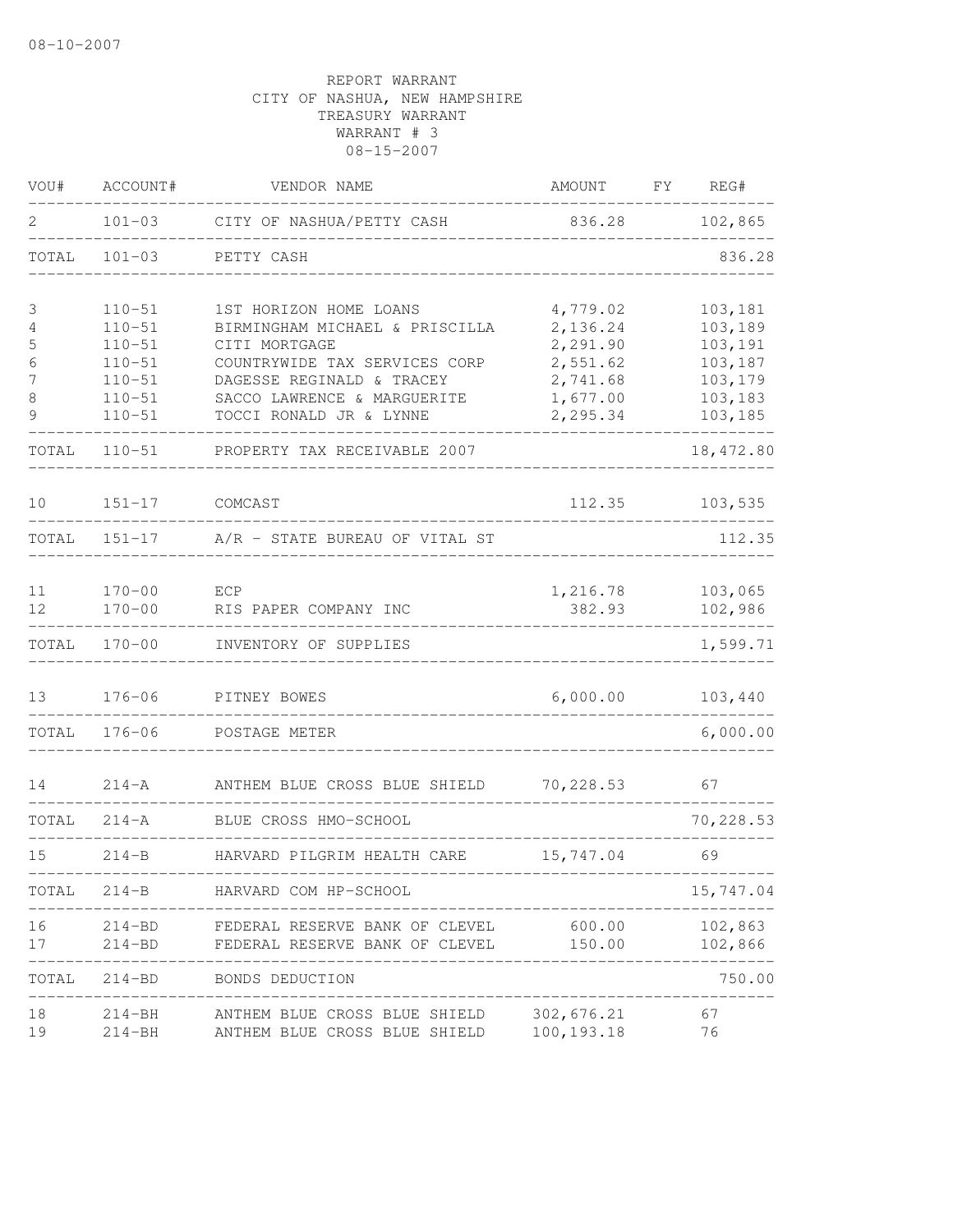| VOU#                             | ACCOUNT#                                                             | VENDOR NAME                                                                                           | AMOUNT                                                  | REG#<br>FΥ                                                     |
|----------------------------------|----------------------------------------------------------------------|-------------------------------------------------------------------------------------------------------|---------------------------------------------------------|----------------------------------------------------------------|
| TOTAL                            | $214 - BH$                                                           | BLUE/CROSS HMO- CITY                                                                                  |                                                         | 402,869.39                                                     |
| 20<br>21                         | $214 - C$<br>$214-C$                                                 | ANTHEM BLUE CROSS BLUE SHIELD<br>ANTHEM BLUE CROSS BLUE SHIELD                                        | 4,419.49<br>2,996.30                                    | 67<br>76                                                       |
| TOTAL                            | $214 - C$                                                            | B/C B/S J PLAN-DED SCHOOL                                                                             |                                                         | 7,415.79                                                       |
| 22<br>23<br>24<br>25<br>26<br>27 | $214-DC$<br>$214-DC$<br>$214-DC$<br>$214-DC$<br>$214-DC$<br>$214-DC$ | DELANEY AMANDA<br>GODLEWSKI JEAN<br>HODGDON CYNTHIA<br>MENARD PAUL<br>SLATTERY SCOTT<br>TREMBLAY ERIC | 192.31<br>76.93<br>105.35<br>192.31<br>576.92<br>100.00 | 103,041<br>103,118<br>103,119<br>103,120<br>103,121<br>102,969 |
| TOTAL                            | $214-DC$                                                             | DEPENDENT CARE DEDUCTION                                                                              |                                                         | 1,243.82                                                       |
|                                  | 195,82 214-DI                                                        | UNUM LIFE INSURANCE                                                                                   | 1,292.84                                                | 103,441                                                        |
| TOTAL                            | $214-DI$                                                             | SCHOOL DISABILITY                                                                                     |                                                         | 1,292.84                                                       |
| 28                               | $214 - H$                                                            | NORTHEAST DELTA                                                                                       | 5,309.69                                                | 68                                                             |
| TOTAL                            | $214-H$                                                              | N.E.DELTA-SCHOOL                                                                                      |                                                         | 5,309.69                                                       |
| 29<br>30                         | $214-HC$<br>$214-HC$                                                 | HARVARD PILGRIM HEALTH CARE<br>HARVARD PILGRIM HEALTH CARE                                            | 51,796.65<br>56, 515.83                                 | 69<br>78                                                       |
| TOTAL                            | $214 - HC$                                                           | HARVARD COM HP                                                                                        |                                                         | 108, 312.48                                                    |
| 31<br>32                         | $214-HJ$<br>$214-HJ$                                                 | ANTHEM BLUE CROSS BLUE SHIELD<br>ANTHEM BLUE CROSS BLUE SHIELD                                        | 100,621.84<br>10,641.84                                 | 67<br>76                                                       |
| TOTAL                            | $214 - HJ$                                                           | BC/BS J PLAN DED-CITY                                                                                 |                                                         | 111,263.68                                                     |
| 33                               | $214-I$                                                              | ANTHEM BLUE CROSS BLUE SHIELD                                                                         | 78,138.07                                               | 67                                                             |
| TOTAL                            | $214-I$                                                              | B/C P.O.S-SCHOOL                                                                                      |                                                         | 78,138.07                                                      |
| 34<br>35                         | $214-P$<br>$214 - P$                                                 | NORTHEAST DELTA<br>NORTHEAST DELTA                                                                    | 17,813.70<br>12,504.94                                  | 68<br>77                                                       |
| TOTAL                            | $214-P$                                                              | NORTHEAST DELTA DEDUCTION                                                                             |                                                         | 30, 318.64                                                     |
| 36<br>37<br>38                   | $214 - PO$<br>$214 - PQ$<br>$214 - PO$                               | ANTHEM BLUE CROSS BLUE SHIELD<br>ANTHEM BLUE CROSS BLUE SHIELD<br>CEPAITIS JOHN                       | 104, 137. 14<br>56,991.61<br>260.44                     | 67<br>76<br>103,295                                            |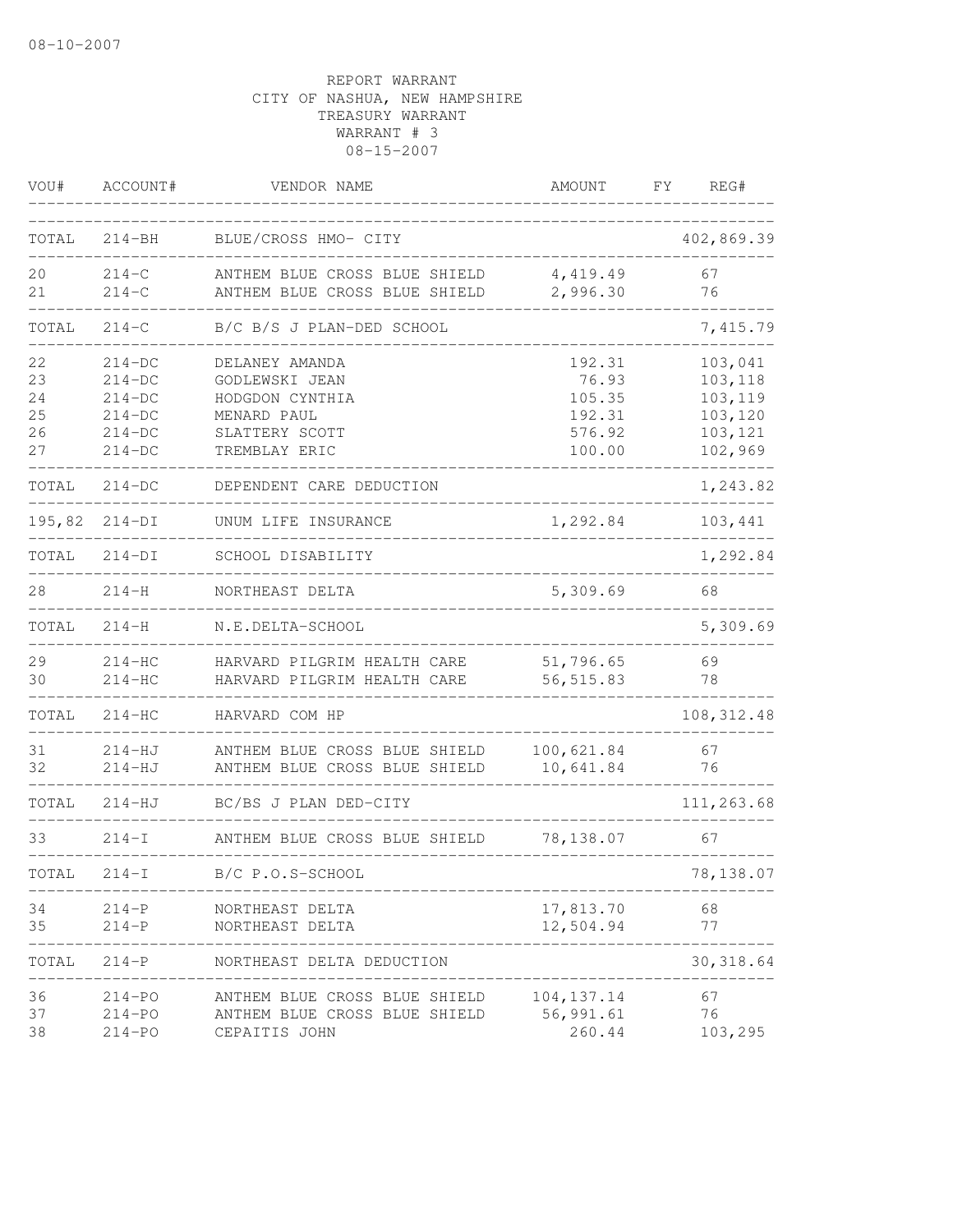|                                                    | VOU# ACCOUNT#                                                                                                              | VENDOR NAME<br>________________________                                                                                                                                                                                |                                                                                                               | AMOUNT FY REG#                                                   |
|----------------------------------------------------|----------------------------------------------------------------------------------------------------------------------------|------------------------------------------------------------------------------------------------------------------------------------------------------------------------------------------------------------------------|---------------------------------------------------------------------------------------------------------------|------------------------------------------------------------------|
|                                                    |                                                                                                                            | TOTAL 214-PO BC/BS POINT OF SERV- CITY                                                                                                                                                                                 | ____________________________                                                                                  | 161,389.19                                                       |
|                                                    |                                                                                                                            | 39 214-SL SUN LIFE ASSURANCE COMPANY OF 3,523.08 60                                                                                                                                                                    |                                                                                                               |                                                                  |
|                                                    |                                                                                                                            | TOTAL 214-SL BPW GROUP INS-SUN LIFE                                                                                                                                                                                    | -------------------------------------                                                                         | 3,523.08                                                         |
|                                                    |                                                                                                                            | 40 214-TD POIRIER CAROLINE                                                                                                                                                                                             |                                                                                                               | 39.73 103,301                                                    |
|                                                    |                                                                                                                            | TOTAL 214-TD TEACHER DENTAL                                                                                                                                                                                            |                                                                                                               | 39.73                                                            |
|                                                    |                                                                                                                            | 195,82 214-V VISION SERVICE PLAN - NH 30.08 103,442                                                                                                                                                                    |                                                                                                               |                                                                  |
|                                                    |                                                                                                                            | TOTAL 214-V VISION CARE DEDUCTION                                                                                                                                                                                      |                                                                                                               | 30.08                                                            |
| 41<br>42<br>43<br>44<br>45<br>46<br>47<br>48<br>49 | $255 - 00$<br>$255 - 00$<br>$255 - 00$<br>$255 - 00$<br>$255 - 00$<br>$255 - 00$<br>$255 - 00$<br>$255 - 00$<br>$255 - 00$ | STATE OF NH-MV<br>STATE OF NH-MV<br>STATE OF NH-MV<br>STATE OF NH-MV<br>STATE OF NH-MV<br>STATE OF NH-MV<br>STATE OF NH-MV<br>STATE OF NH-MV<br>STATE OF NH-MV<br>__________________________<br>TOTAL 255-00 STATE MVR | 6,017.70<br>6,685.30<br>9,921.65<br>8,953.20<br>12,753.80<br>14,388.50<br>13,549.15<br>16,826.75<br>26,772.95 | 59<br>61<br>63<br>65<br>70<br>71<br>72<br>74<br>80<br>115,869.00 |
|                                                    |                                                                                                                            |                                                                                                                                                                                                                        |                                                                                                               |                                                                  |
|                                                    |                                                                                                                            | 195,82 286-01 GAONKAR RAJASHREE<br>______________________                                                                                                                                                              |                                                                                                               | 25.00 103,392                                                    |
|                                                    |                                                                                                                            | TOTAL 286-01 SCHL-ELEMEN SUMMER SCHOOL FY07                                                                                                                                                                            |                                                                                                               | 25.00                                                            |
| 195,82                                             |                                                                                                                            | 286-02 GALLAHER BARBARA                                                                                                                                                                                                | 150.00                                                                                                        | 103,393                                                          |
|                                                    |                                                                                                                            | TOTAL 286-02 SCHL-SECONDARY SUMMER SCL FY07                                                                                                                                                                            | ___________________________________                                                                           | 150.00                                                           |
|                                                    |                                                                                                                            |                                                                                                                                                                                                                        |                                                                                                               |                                                                  |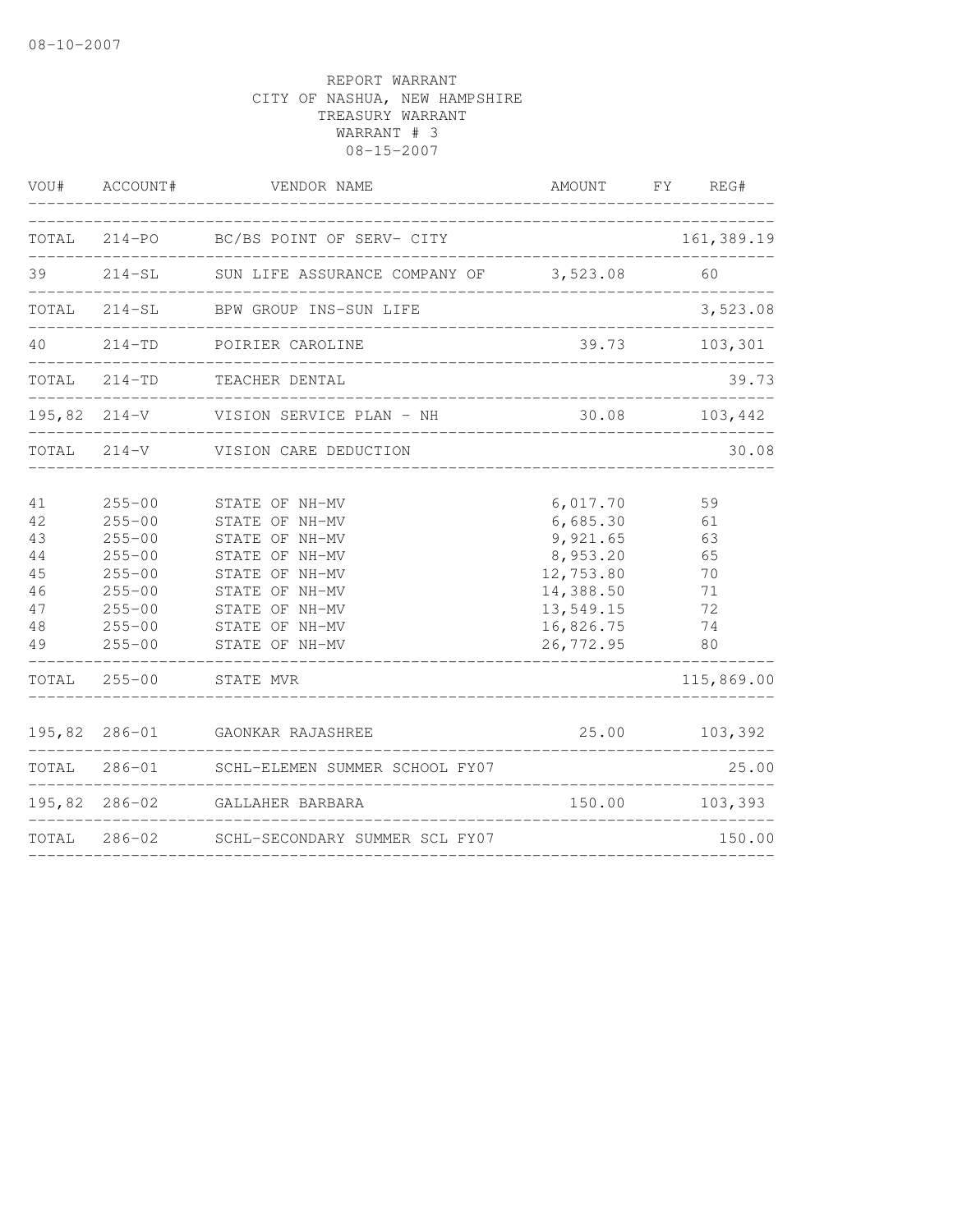| VOU#         | ACCOUNT#               | VENDOR NAME                               | AMOUNT           | FY | REG#               |
|--------------|------------------------|-------------------------------------------|------------------|----|--------------------|
| 50           | 305-59100              | ANDERSON CECIL                            | 50.00            |    | 103,064            |
| 51           | 305-59100              | JEYNES COMPANY/MIKE JEYNES                | 100.00           |    | 103,001            |
| 52           | 305-59100              | JOHNSON PETER N                           | 150.00           |    | 103,063            |
| 53           | 305-59100              | NEXTEL COMMUNICATIONS                     | 13.49            |    | 103,503            |
| 54           | 305-59100              | O, NEIL TIM                               | 212.50           |    | 103,132            |
| TOTAL        | 305                    | SRF - CIVIC & COMM ACTIVITIES             |                  |    | 525.99             |
| 55           | 308-83012              | ANTHEM BLUE CROSS BLUE SHIELD             | 31,594.21        |    | 67                 |
| 56           | 308-83012              | ANTHEM BLUE CROSS BLUE SHIELD             | 15,810.33        |    | 76                 |
| 57           | 308-83012              | VORE, ESTELLE                             | 564.26           |    | 103,439            |
| 58           | 308-83013              | ANTHEM BLUE CROSS BLUE SHIELD             | 246, 217.22      |    | 67                 |
| 59           | 308-83013              | ANTHEM BLUE CROSS BLUE SHIELD             | 242, 247.08      |    | 76                 |
| 60           | 308-83017              | HARVARD PILGRIM HEALTH CARE               | 103,838.04       |    | 69                 |
| 61           | 308-83017              | HARVARD PILGRIM HEALTH CARE               | 57, 517.12       |    | 78                 |
| 62           | 308-83019              | ANTHEM BLUE CROSS BLUE SHIELD             | 39,568.95        |    | 67                 |
| 63           | 308-83019              | ANTHEM BLUE CROSS BLUE SHIELD             | 45,503.64        |    | 76                 |
| 64           | 308-83020              | NORTHEAST DELTA                           | 19,447.65        |    | 68                 |
| 65           | 308-83020              | NORTHEAST DELTA                           | 5,431.26         |    | 77                 |
| 66           | 308-83021              | NORTHEAST DELTA                           | 2,378.33         |    | 68                 |
| 67           | 308-83021              | NORTHEAST DELTA                           | 4,019.67         |    | 77                 |
| 68           | 308-83053              | DARTMOUTH-HITCHCOCK CLINIC                | 496.00           |    | 103,251            |
| 69           | 308-83053              | NASHUA RADIOLOGY PA<br>W/C                | 32.00            |    | 103,215            |
| 70           | 308-83053              | SO NH REGIONAL MEDICAL CENTER 1,084.52    |                  |    | 103,216            |
| $7\,1$<br>72 | 308-83053              | ST JOSEPH BUSINESS & HEALTH               | 263.00<br>548.40 |    | 103,023            |
| 73           | 308-83053<br>308-83053 | ST JOSEPH'S HOSPITAL W/C<br>TEEBOOM KEVIN | 200.00           |    | 102,931<br>103,100 |
| 74           | 308-83053              | WINGATE'S PHARMACY                        | 433.10           |    | 103,112            |
| 75           | 308-83054              | APPLE NASHUA W/C                          | 572.00           |    | 102,937            |
| 76           | 308-83054              | MERRIMACK VALLEY PT LLC                   | 383.00           |    | 102,975            |
| 77           | 308-83054              | ROBBINS KATHLEEN                          | 40.00            |    | 103,161            |
| 78           | 308-83054              | SHIERMAN FRANCES                          | 34.29            |    | 103,171            |
| 79           | 308-83054              | STEFFEN LEO                               | 15.00            |    | 103,020            |
| 80           | 308-83054              | TEEBOOM KEVIN                             | 100.00           |    | 103,100            |
| 81           | 308-83055              | ATLANTIC INVESTIGATION SERVICE            | 838.70           |    | 103,072            |
| 82           | 308-83055              | POLIVY KENNETH DR<br>W/C                  | 675.00           |    | 103,220            |
| 83           | 308-83055              | ROBBINS KATHLEEN                          | 112.03           |    | 103,161            |
| 84           | 308-83064              | DOWNTOWN LINCOLN MERCURY INC              | 1,432.12         |    | 103,249            |
| 85           | 308-83064              | NORTHEAST KUSTOM KREATIONS LLC            | 12,231.50        |    | 103,045            |
| 86           | 308-83064              | WANG JIA HAO                              | 1,100.00         |    | 103,162            |
| 87           | 308-83075              | DEVINE MILLIMET & BRANCH PA<br>W          | 700.00           |    | 103,217            |
| 88           | 308-83077              | AMERICAN STOP LOSS                        | 44,017.62        |    | 73                 |
| 89           | 308-83102              | SJ PHYSICIAN SERVICES INC                 | 15.00            |    | 103,196            |
| 90           | 308-83199              | STANLEY ELEVATOR CO INC                   | 6, 159.36        |    | 103,128            |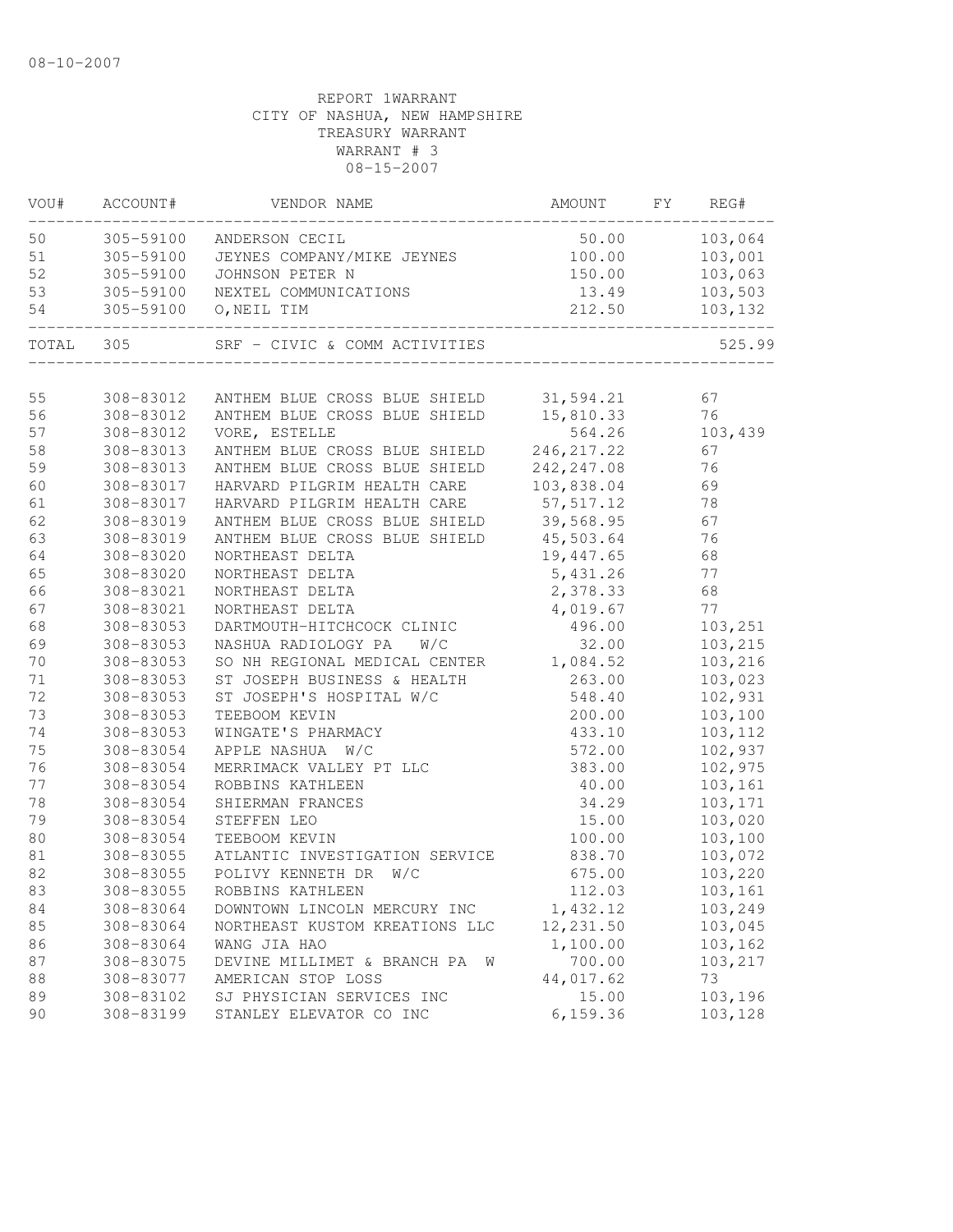| VOU#      | ACCOUNT#                         | VENDOR NAME                                               | AMOUNT                                 | FY | REG#          |
|-----------|----------------------------------|-----------------------------------------------------------|----------------------------------------|----|---------------|
| TOTAL 308 |                                  | SRF - INSURANCE                                           |                                        |    | 885,620.40    |
|           |                                  |                                                           |                                        |    |               |
|           | 195,825 3086-49050               | CENTER FOR CREATIVE LEARNING I                            | 216.05                                 |    | 103,397       |
|           | 195,826 3086-49050               | CREATIVE LEARING PRESS INC.                               | 39.90                                  |    | 103,396       |
|           | 195,827 3086-49050               | GREAT POTENTIAL PRESS                                     | 102.80                                 |    | 103,376       |
|           | 195,828 3086-49050               | LEADERSHIP PUBLISHERS INC                                 | 27.00                                  |    | 103,399       |
|           | 195,829 3086-49050               | RESEARCH FOR BETTER SCHOOLS                               | 110.70                                 |    | 103,394       |
|           | 195,830 3086-53100               | NELMS                                                     | 1,100.00                               |    | 103,508       |
|           | 195,831 3086-83004<br>3086-83006 | VISION SERVICE PLAN - NH<br>ANTHEM BLUE CROSS BLUE SHIELD | 32.58<br>2,531.26                      |    | 103,444<br>76 |
|           | 3086-83009                       | NORTHEAST DELTA                                           | 214.88                                 |    | 77            |
|           | 195,832 3086-83102               | UNUM LIFE INSURANCE                                       | 52.58                                  |    | 103,443       |
|           |                                  | 195,833 3086-91040 COTE RICHARD                           | 186.24                                 |    | 103,293       |
| TOTAL 308 |                                  | JAVITS GRANT PROGRAM                                      |                                        |    | 4,613.99      |
|           |                                  |                                                           |                                        |    |               |
|           | 195,834 3097-83004               | VISION SERVICE PLAN - NH                                  | 130.32                                 |    | 103,446       |
|           | 3097-83006                       | ANTHEM BLUE CROSS BLUE SHIELD                             | 20,164.23                              |    | 76            |
|           | 3097-83006                       | HARVARD PILGRIM HEALTH CARE                               | 6,608.17                               |    | 78            |
|           | 3097-83009                       | NORTHEAST DELTA                                           | 1,441.38                               |    | 77            |
|           | 195,835 3097-83102               | UNUM LIFE INSURANCE                                       | 158.23                                 |    | 103,445       |
| TOTAL 309 |                                  | SRF - FOOD SERVICES                                       |                                        |    | 28,502.33     |
|           | 195,836 3118-49050               | ACADEMUS CAP & GOWN CO.                                   | 270.25                                 |    | 103,378       |
|           | 195,837 3118-49050               | JOSTENS INC                                               | 59.32                                  |    | 103,317       |
|           | 195,838 3118-49050               | WRIGHT DEBRA                                              | 15.61                                  |    | 103,367       |
| TOTAL 311 |                                  | SUMMER SCHOOL                                             |                                        |    | 345.18        |
| 96        | 312-59182                        | PRINTGRAPHICS OF MAINE                                    | 138.21                                 |    | 102,959       |
| 97        | $312 - 64080$                    | BELLETETES INC                                            | 2.95                                   |    | 103,052       |
| 98        | 312-64080                        | GOODYEAR AUTO SERVICE CENTER                              | 328.92                                 |    | 102,875       |
| 99        |                                  | 312-64080 MAC MULKIN CHEVROLET INC                        | 3.19                                   |    | 103,407       |
| 100       |                                  | 312-64080 ROBBINS AUTO PARTS INC                          | 5.18                                   |    | 103,108       |
| 101       |                                  | 312-64080 TOWERS MOTOR PARTS CORP                         | 159.52                                 |    | 103,242       |
| 102       |                                  | 312-705 D & R TOWING INC                                  | 150.00                                 |    | 103,405       |
|           |                                  | TOTAL 312 SRF - FINANCIAL SERVICES                        | ______________________________________ |    | 787.97        |
| 103       |                                  | 323-64030 TURBOTEK COMPUTER CORP                          | 4,861.79                               |    | 102,980       |
|           |                                  |                                                           |                                        |    |               |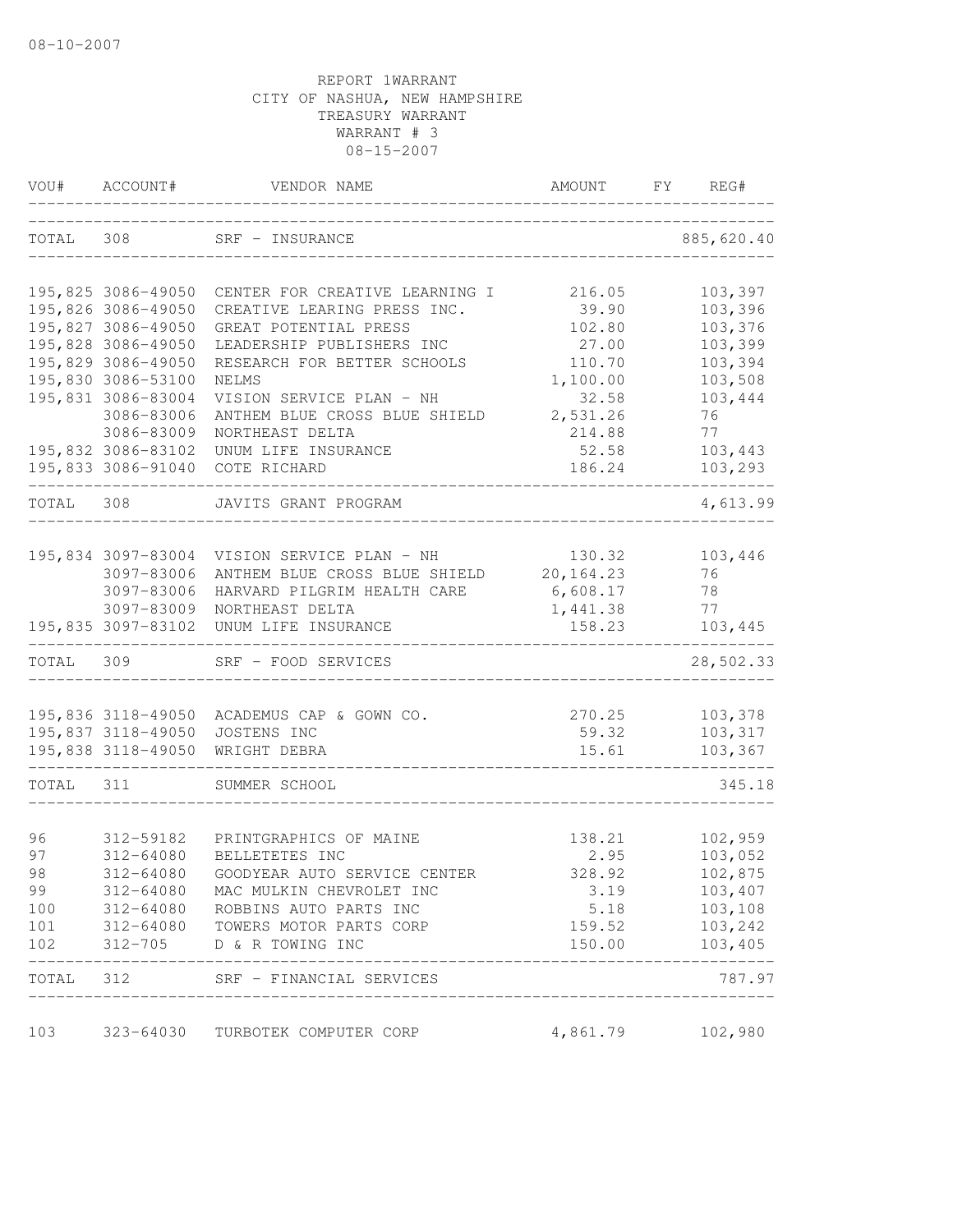|                                               | VOU# ACCOUNT#                                                                             | VENDOR NAME                                                                                                                                                               | AMOUNT FY REG#                                                                |                                                                           |
|-----------------------------------------------|-------------------------------------------------------------------------------------------|---------------------------------------------------------------------------------------------------------------------------------------------------------------------------|-------------------------------------------------------------------------------|---------------------------------------------------------------------------|
|                                               | TOTAL 323 SRF - GIS                                                                       | _____________________                                                                                                                                                     |                                                                               | 4,861.79                                                                  |
|                                               |                                                                                           | 3245-83006 ANTHEM BLUE CROSS BLUE SHIELD 536.05                                                                                                                           |                                                                               | 76                                                                        |
| TOTAL                                         | 324                                                                                       | YOUTH SAFE HAVEN-PAL                                                                                                                                                      |                                                                               | 536.05                                                                    |
| 105<br>106<br>107<br>108<br>109<br>110<br>111 | 331-01430<br>331-01430<br>331-01500<br>331-01500<br>$331 - 309$<br>331-78007<br>331-94005 | DATA RADIO MGMT CO INC<br>DTC COMMUNICATIONS INC<br>LAW REALTY CO INC<br>RAPID REAL ESTATE LLC<br>CAPE ANN EQUIPMENT LLC<br>GOODYEAR AUTO SERVICE CENTER<br>CITIZENS BANK | 294.99<br>2,921.00<br>408.33<br>1,500.00<br>1,679.16<br>94.32<br>304.02       | 103,336<br>102,982<br>103,545<br>103,525<br>103,544<br>102,875<br>75      |
| TOTAL 331                                     |                                                                                           | SRF - POLICE DEPARTMENT                                                                                                                                                   |                                                                               | 7,201.82                                                                  |
|                                               |                                                                                           | 3355-83006 HARVARD PILGRIM HEALTH CARE 1,065.83<br>3355-83009 NORTHEAST DELTA                                                                                             | 80.23                                                                         | 78<br>77                                                                  |
| TOTAL 335                                     |                                                                                           |                                                                                                                                                                           |                                                                               | 1,146.06                                                                  |
|                                               | 195,840 3357-91040 GEER BRUCE                                                             | 195,839 3357-49075 HARCOURT INC<br>3357-91040 CITIZENS BANK                                                                                                               | 41.75<br>811.68<br>267.31                                                     | 103,364<br>75<br>103,298                                                  |
| TOTAL 335                                     |                                                                                           | TITLE IB READ 1ST MT PLEASANT                                                                                                                                             |                                                                               | 1,120.74                                                                  |
| 115<br>116<br>117<br>117<br>118<br>119<br>120 | 341-01966<br>341-01966<br>341-01968<br>341-01969<br>341-01969<br>341-31015<br>341-41015   | HARBOR HOMES INC<br>SOUTHERN NEW HAMPSHIRE<br>HARBOR HOMES INC<br>HARBOR HOMES INC<br>SOUTHERN NEW HAMPSHIRE<br>NEXTEL COMMUNICATIONS<br>STAPLES BUSINESS ADVANTAGE       | 8,747.94<br>8,160.08<br>22,937.00<br>2,217.95<br>571.21<br>229.27<br>1,107.40 | 103,085<br>103,533<br>103,085<br>103,085<br>103,533<br>103,503<br>103,272 |
| 121<br>122<br>123<br>124<br>125<br>126        | 341-43005<br>341-91030<br>341-91030<br>341-94005<br>341-94005<br>341-94014                | COMMUNITY SERVICES PETTY CASH<br>ARIAS DONNA<br>PEEK HEIDI<br>MULCAHY SANDY<br>POINTS OF LIGHT FOUNDATION<br>COMMUNITY SERVICES PETTY CASH                                | 15.81<br>216.29<br>79.10<br>1,320.56<br>675.00<br>24.03                       | 103,447<br>103,075<br>102,973<br>103,268<br>102,864<br>103,447            |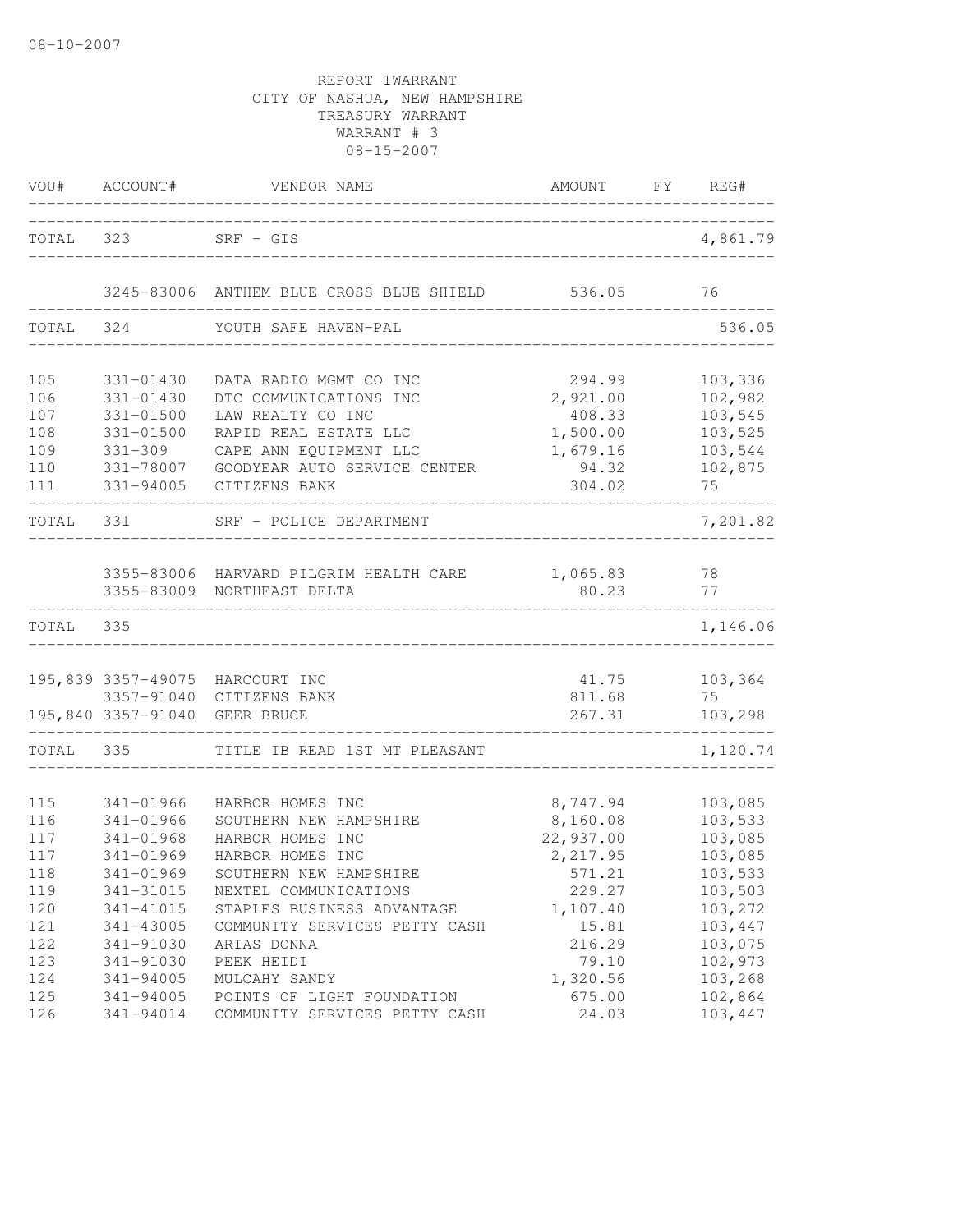| VOU#      | ACCOUNT#           | VENDOR NAME                                       | AMOUNT                               | FY | REG#      |
|-----------|--------------------|---------------------------------------------------|--------------------------------------|----|-----------|
| TOTAL 341 |                    | SRF - COMMUNITY SERVICES                          | ____________________________________ |    | 46,301.64 |
| 126       | 342-01940          | COMMUNITY SERVICES PETTY CASH                     | 84.32                                |    | 103,447   |
|           | 127 342-31045      | NEXTEL COMMUNICATIONS                             | 62.58                                |    | 103,503   |
| 128       | 342-41015          | STAPLES BUSINESS ADVANTAGE                        | 81.60                                |    | 103,272   |
|           |                    | TOTAL 342 SRF - PUBLIC HEALTH                     |                                      |    | 228.50    |
|           |                    | 195,841 3437-53109 NOWACKI CATHERINE              | 400.00                               |    | 103,398   |
|           |                    | 195,842 3437-53109 VERMOND DEPT OF EDUCATION      | 900.00                               |    | 103,400   |
| TOTAL 343 |                    | TITLE IV 21ST CENT QUAL.STAFF                     |                                      |    | 1,300.00  |
|           | 195,843 3440-49075 | AC MOORE INC                                      | 15.77                                |    | 103,344   |
|           | 195,844 3440-49075 | ALMEIDA SUSAN                                     | 508.89                               |    | 103,342   |
|           | 195,845 3440-49075 | BRACKETT CHRISTINE                                | 12.48                                |    | 103,345   |
|           | 195,846 3440-49075 | CARTER CHERYL                                     | 36.60                                |    | 103,308   |
|           | 195,847 3440-49075 | CHANDLER MELISSA                                  | 101.97                               |    | 103,358   |
|           | 195,848 3440-49075 | COGSWELL CATHERINE                                | 464.19                               |    | 103,340   |
|           | 195,849 3440-49075 | GARELICK FARMS-LYNN                               | 202.50                               |    | 103,211   |
|           | 195,850 3440-49075 | HAMM LINDA                                        | 142.34                               |    | 103,341   |
|           | 195,851 3440-49075 | MARKET BASKET                                     | 191.87                               |    | 103,074   |
|           | 195,852 3440-49075 | POSTMASTER                                        | 246.00                               |    | 103,448   |
|           | 195,853 3440-49075 | ROLLER KINGDOM                                    | 418.00                               |    | 102,902   |
|           | 195,854 3440-49075 | SAKELARIS JENNIFER                                | 1,800.00                             |    | 103,353   |
|           | 195,855 3440-49075 | SAM'S CLUB                                        | 501.48                               |    | 103,569   |
|           | 195,856 3440-49075 | SCHEPISI CHRISTINE                                | 2.50                                 |    | 103,391   |
|           | 195,857 3440-49075 | WALMART COMMUNITY                                 | 77.23                                |    | 103,279   |
|           | 195,858 3440-55020 | FIRST STUDENT INC                                 | 707.27                               |    | 103,332   |
| TOTAL 344 |                    | AFTER SCHOOL PROGRAM                              |                                      |    | 5,429.09  |
|           |                    | 3447-83006 ANTHEM BLUE CROSS BLUE SHIELD 1,447.05 |                                      |    | 76        |
|           |                    | 3447-83009 NORTHEAST DELTA                        | 42.67                                |    | 77        |
| TOTAL     | 344                | TITLE IV SDF 21ST CENTURY                         |                                      |    | 1,489.72  |
|           |                    | 3507-83006 ANTHEM BLUE CROSS BLUE SHIELD          | 5,359.96                             |    | 76        |
|           |                    | 3507-83006 HARVARD PILGRIM HEALTH CARE            | 1,971.80                             |    | 78        |
|           |                    | 195,859 3507-91040 SEUSING JENNIFER               | 440.25                               |    | 103,296   |
|           |                    |                                                   |                                      |    |           |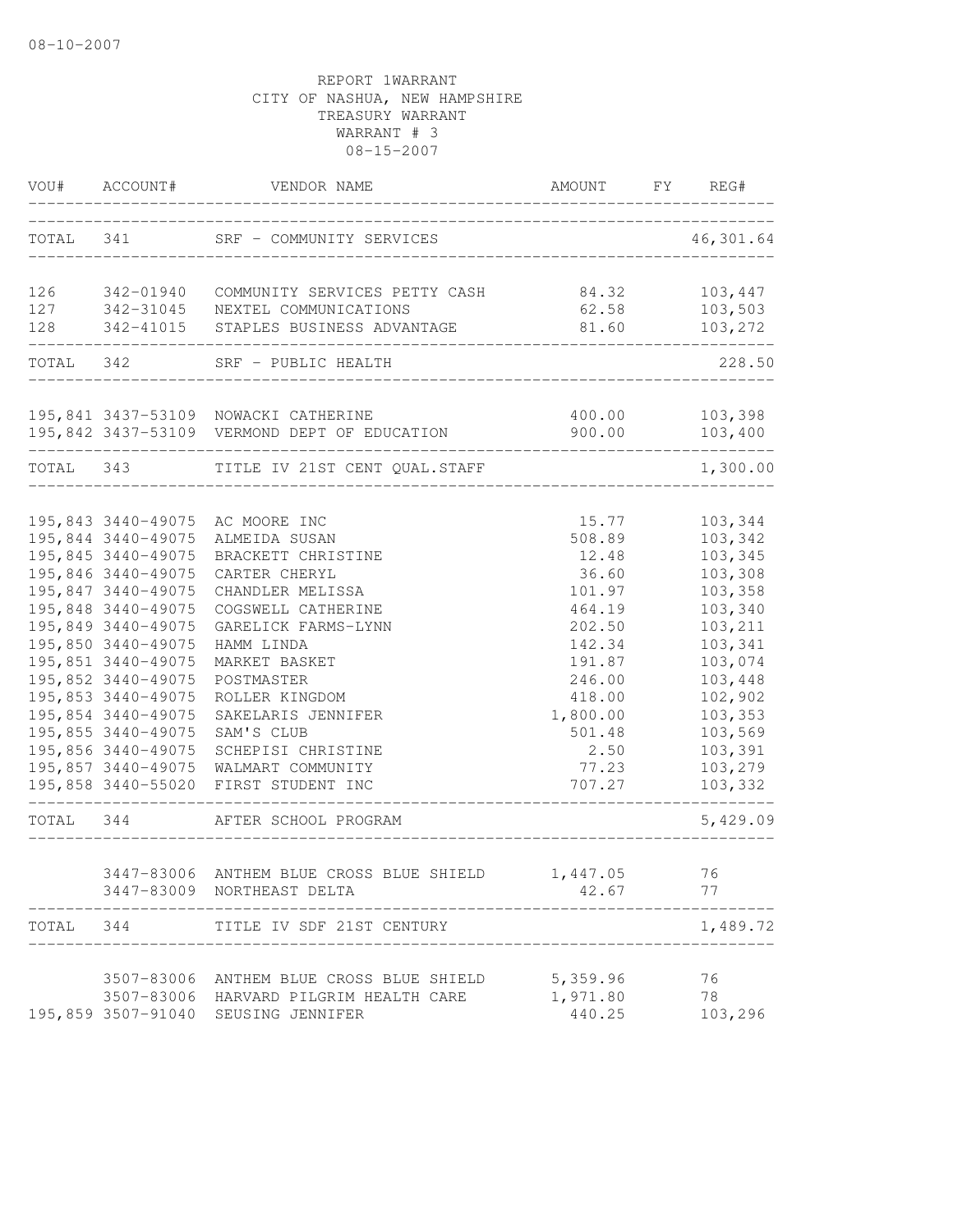|     | VOU# ACCOUNT# | ACCOUNT# VENDOR NAME ANOUNT FY REC |          | REG#     |
|-----|---------------|------------------------------------|----------|----------|
|     | TOTAL 350     |                                    |          | 7,772.01 |
|     |               |                                    |          |          |
| 133 |               | 352-46005 FRUIT OF THE LOOM        | 1,420.53 | 103,203  |
| 134 | 352-53075     | LOUIS BERGER GROUP INC             | 2,336.46 | 103,522  |
| 135 | 352-59050     | ADAMS STEPHANIE                    | 600.00   | 103,101  |
| 136 | 352-59050     | ALEXANIAN SAMUEL                   | 450.00   | 102,977  |
| 137 | 352-59050     | ANDERSON MARY ELLEN                | 300.00   | 103,093  |
| 138 | 352-59050     | BASORA NILSSON                     | 300.00   | 103,199  |
| 139 | 352-59050     | BOURGEOIS JACQUELINE               | 300.00   | 103,204  |
| 140 | 352-59050     | BOURQUE CASEY                      | 300.00   | 102,983  |
| 141 | 352-59050     | BOWEN TROY                         | 450.00   | 102,957  |
| 142 | 352-59050     | BOWEN TROY                         | 450.00   | 102,991  |
| 143 | 352-59050     | BURNS SHANNYN                      | 300.00   | 103,008  |
| 144 | 352-59050     | CHICKLIS CAMILLE                   | 300.00   | 103,197  |
| 145 | 352-59050     | CHRONEY MIKE                       | 450.00   | 103,025  |
| 146 | 352-59050     | CLOUTIER MELISSA                   | 300.00   | 103,190  |
| 147 | 352-59050     | COLLINS CHRISTINA                  | 750.00   | 103,028  |
| 148 | 352-59050     | CONNOLLY MEGAN                     | 450.00   | 103,258  |
| 149 | 352-59050     | COWAN KRISTA                       | 800.00   | 103,209  |
| 150 | 352-59050     | DENNIS JOSH                        | 125.00   | 103,194  |
| 151 | 352-59050     | DUCHARME VICKY                     | 450.00   | 102,904  |
| 152 | 352-59050     | <b>DUSTON LAURA</b>                | 300.00   | 103,188  |
| 153 | 352-59050     | DUVARNEY MEGAN                     | 300.00   | 103,205  |
| 154 | 352-59050     | DZIEDZIC WENDY                     | 450.00   | 102,995  |
| 155 | 352-59050     | ELLIS JESSICA                      | 225.00   | 102,993  |
| 156 | 352-59050     | FARRELL KAYLEIGH                   | 375.00   | 102,913  |
| 157 | 352-59050     | FEEHAN DANIEL                      | 300.00   | 103,088  |
| 158 | 352-59050     | FEEHAN MATTHEW                     | 450.00   | 103,027  |
| 159 | 352-59050     | FIERLEY KELLY                      | 450.00   | 103,182  |
| 160 | 352-59050     | FIERLEY STACY                      | 450.00   | 102,996  |
| 161 | 352-59050     | GILL MARY ALICE                    | 425.00   | 103,033  |
| 162 | 352-59050     | GUIDOBONI ALYSSA                   | 300.00   | 103,195  |
| 163 | 352-59050     | HAFTEL LIZ                         | 170.00   | 103,032  |
| 164 | 352-59050     | HOGAN KELSEY                       | 300.00   | 103,036  |
| 165 | 352-59050     | JAMIESON KIMBERLY                  | 225.00   | 103,153  |
| 166 |               | 352-59050 LAJOIE MONIQUE           | 450.00   | 103,039  |
| 167 | 352-59050     | LEDOUX BRITTNEY                    | 300.00   | 103,037  |
| 168 | 352-59050     | LIMA FELIPE                        | 900.00   | 102,988  |
| 169 | 352-59050     | LOFTUS CASSANDRA                   | 900.00   | 103,275  |
| 170 | 352-59050     | MANHEIM AARON                      | 40.00    | 103,031  |
| 171 | 352-59050     | MAYNARD ERIKA                      | 230.00   | 103,099  |
| 172 | 352-59050     | MCDONALD STACY                     | 300.00   | 103,095  |
| 173 | 352-59050     | MCDOUGALD SCOTT                    | 720.00   | 103,224  |
| 174 | 352-59050     | MCGIVERN MEAGAN                    | 450.00   | 102,950  |
| 175 | 352-59050     | MELANSON DENNIS                    | 300.00   | 102,899  |
| 176 | 352-59050     | MOULTON KRISTA                     | 300.00   | 103,035  |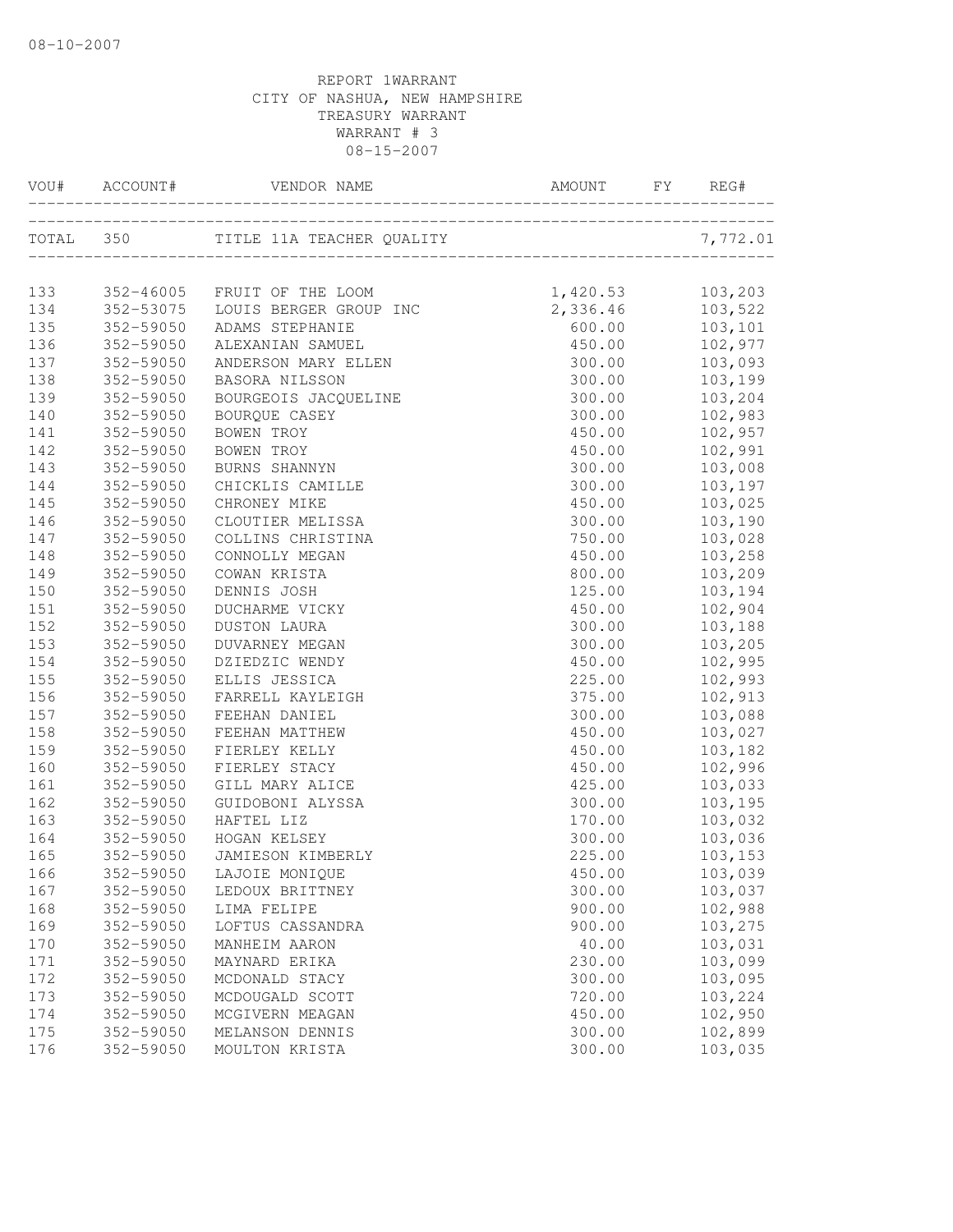| VOU# | ACCOUNT#    | VENDOR NAME                 | AMOUNT   | FY | REG#    |
|------|-------------|-----------------------------|----------|----|---------|
| 177  | 352-59050   | MULCAHY CARA                | 60.00    |    | 103,136 |
| 178  | 352-59050   | MULLER HEATHER              | 300.00   |    | 103,184 |
| 179  | 352-59050   | MYERS EMILY                 | 60.00    |    | 103,138 |
| 180  | 352-59050   | NELSON JACOB                | 300.00   |    | 103,201 |
| 181  | 352-59050   | NICHOLSON MORRIS            | 300.00   |    | 102,990 |
| 182  | 352-59050   | O'CONNELL ERIN              | 300.00   |    | 103,202 |
| 183  | 352-59050   | O'KEEFE CHRIS               | 450.00   |    | 103,024 |
| 184  | 352-59050   | OSBORN DAVID                | 1,020.00 |    | 102,938 |
| 185  | 352-59050   | PARADIS WILLIAM             | 80.00    |    | 103,140 |
| 186  | 352-59050   | PINTAL ALLISON              | 600.00   |    | 103,038 |
| 187  | 352-59050   | POLLEY MICHAEL              | 300.00   |    | 103,139 |
| 188  | 352-59050   | RAMOS JOSH                  | 300.00   |    | 103,102 |
| 189  | 352-59050   | RICHARD MICHELLE            | 300.00   |    | 103,207 |
| 190  | 352-59050   | RUSH LAUREN                 | 300.00   |    | 103,206 |
| 191  | 352-59050   | SEYMOUR COLTON              | 60.00    |    | 103,034 |
| 192  | 352-59050   | SMITH CHRISTI               | 85.00    |    | 103,090 |
| 193  | 352-59050   | SULLIVAN BRITTNEY           | 300.00   |    | 103,186 |
| 194  | 352-59050   | SULLIVAN EMILY              | 300.00   |    | 103,094 |
| 195  | 352-59050   | SURAPANENI SAHITI           | 285.00   |    | 103,208 |
| 196  | 352-59050   | TERRELL RHETT               | 300.00   |    | 103,141 |
| 197  | 352-59050   | TREACY LAUREN               | 225.00   |    | 103,154 |
| 198  | 352-59050   | VO TRANG                    | 300.00   |    | 103,192 |
| 199  | 352-59050   | WALKER KALEY                | 300.00   |    | 103,029 |
| 200  | 352-59050   | ZAPENAS BRAD                | 300.00   |    | 103,123 |
| 201  | 352-59050   | ZOCCO DAVID                 | 240.00   |    | 103,143 |
| 202  | 352-59055   | SKYHAWKS SPORTS ACADEMY INC | 2,060.00 |    | 102,967 |
| 203  | $352 - 705$ | ADDIS-SIMONSON DORENNE      | 85.00    |    | 103,148 |
| 204  | $352 - 705$ | CEESAY TINA                 | 170.00   |    | 103,142 |
| 205  | $352 - 705$ | CUDWORTH DIANE              | 100.00   |    | 103,149 |
| 206  | $352 - 705$ | DELANEY RUSSELL             | 85.00    |    | 103,178 |
| 207  | $352 - 705$ | FARROW DEB                  | 150.00   |    | 103,156 |
| 208  | $352 - 705$ | GILLIS CYNTHIA              | 65.00    |    | 103,355 |
| 209  | $352 - 705$ | KING LISA                   | 85.00    |    | 103,146 |
| 210  | $352 - 705$ | LAVOIE MICHAEL              | 120.00   |    | 103,006 |
| 211  | $352 - 705$ | LEATHERMAN JENNIFER         | 100.00   |    | 103,151 |
| 212  | $352 - 705$ | MADDEN LOIS                 | 85.00    |    | 103,180 |
| 213  | $352 - 705$ | MARSHALL SARAH              | 120.00   |    | 103,103 |
| 214  | $352 - 705$ | MILOT LINDA                 | 85.00    |    | 103,135 |
| 215  | $352 - 705$ | NELSON LYNN                 | 30.00    |    | 103,175 |
| 216  | $352 - 705$ | NIKOLAYENKO SERGIY          | 100.00   |    | 103,150 |
| 217  | $352 - 705$ | RANCOURT LISA               | 85.00    |    | 103,176 |
| 218  | $352 - 705$ | TAMPOSI HEATHER             | 255.00   |    | 103,173 |
| 219  | $352 - 705$ | TRINGALI MARY               | 35.00    |    | 103,158 |
| 220  | $352 - 705$ | VUKELICH JANE               | 65.00    |    | 103,144 |
| 221  | $352 - 705$ | ZIBELL MELISSA              | 65.00    |    | 103,157 |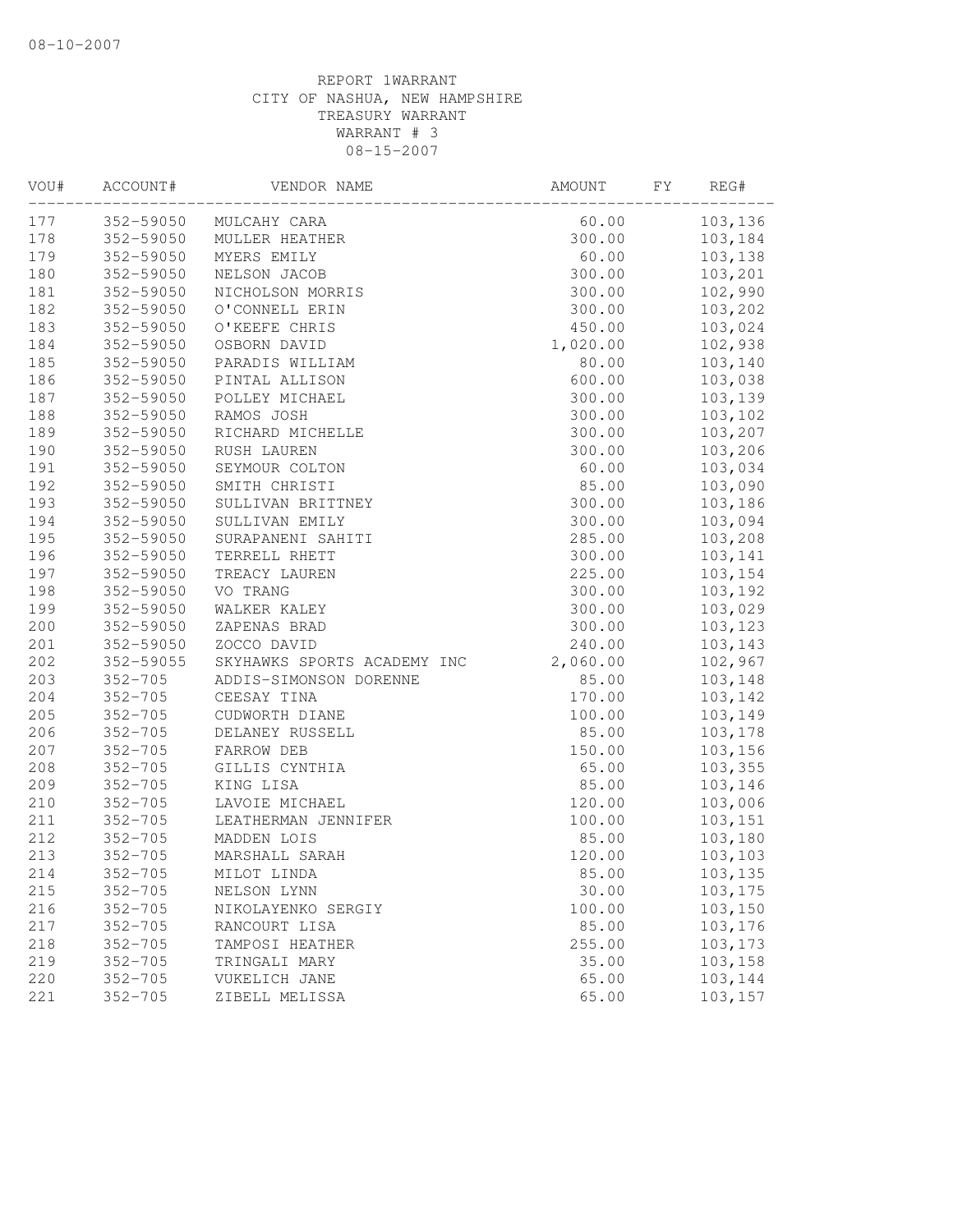| VOU#       | ACCOUNT#               | VENDOR NAME                                     | AMOUNT                   | FY | REG#               |
|------------|------------------------|-------------------------------------------------|--------------------------|----|--------------------|
| TOTAL      | 352                    | SRF - PARKS AND RECREATION                      |                          |    | 31,751.99          |
|            | 195,860 3557-49035     | HARCOURT ASSESSMENT, INC                        | 3,892.98                 |    | 103,360            |
|            | 195,861 3557-83004     | VISION SERVICE PLAN - NH                        | 16.29                    |    | 103,449            |
|            | 3557-83006             | HARVARD PILGRIM HEALTH CARE                     | 1,065.83                 |    | 78                 |
|            | 3557-83009             | NORTHEAST DELTA                                 | 122.90                   |    | 77                 |
|            | 3557-91040             | CITIZENS BANK                                   | 1,172.08                 |    | 75                 |
|            | 195,862 3557-91040     | PARADIS KELLEY I                                | 148.36                   |    | 103,318            |
|            | 195,863 3557-91040     | ROGER MARIA                                     | 233.42<br>______________ |    | 103,339            |
| TOTAL      | 355                    | TITLE IB READING 1ST FES                        |                          |    | 6,651.86           |
|            |                        | 195,864 3597-49075 MCDONNELL FIONA              | 94.25                    |    | 103,384            |
|            |                        | 195,865 3597-49075 RIVIER COLLEGE               | 145.67                   |    | 102,872            |
| TOTAL 359  |                        | MATH/SCIENCE INITIATIVE GRANT                   |                          |    | 239.92             |
|            | 195,866 3687-49075     | RALPH PAULE                                     | 21.58                    |    | 103,291            |
|            | 195,867 3687-49085     | COSTA FRUIT & PRODUCE CO INC                    | 1,538.01                 |    | 103,437            |
|            | 195,868 3687-49085     | FANTINI BAKING CO., INC.                        | 437.01                   |    | 103,369            |
|            | 195,869 3687-49085     | GARELICK FARMS-LYNN                             | 2,581.08                 |    | 103,211            |
|            | 195,870 3687-49085     | GILL'S PIZZA CO.                                | 732.60                   |    | 103,359            |
|            | 195,871 3687-49085     | M SAUNDERS INC                                  | 970.50                   |    | 103,352            |
| TOTAL      | 368                    | SUMMER FEEDING PROGRAM                          |                          |    | 6,280.78           |
| 225        | 371-53025              | TRC ENVIRONMENTAL CORP                          | 38, 257. 29              |    | 103,117            |
| TOTAL      | 371                    | SRF - COMMUNITY DEVELOPMENT                     |                          |    | 38, 257.29         |
|            |                        |                                                 |                          |    |                    |
| 226        | 373-53025              | LOAN PACKAGING LLC                              | 1,020.00                 |    | 103, 104           |
| 227        | 373-53075              | CEASER ALBERT H JR                              | 720.00                   |    | 103,122            |
|            |                        | TOTAL 373 SRF - ECONOMIC DEVELOPMENT            |                          |    | 1,740.00           |
|            |                        |                                                 |                          |    |                    |
| 228        | 374-01383              | BELLETETES INC                                  | 8.70                     |    | 103,052            |
| 229        | 374-01383              | NASHUA LUMBER COMPANY INC                       | 1,364.20                 |    | 103,414            |
| 230        | 374-07030              | HOLDEN ENGINEERING & SURVEYING                  | 800.00<br>10,665.00      |    | 103,328            |
| 231<br>232 | 374-07040<br>374-07040 | DELATORRE MARTHA &<br>DIONNE RAYMOND & TERESA & | 13,240.00                |    | 103,454<br>103,452 |
| 233        | 374-07040              | RANCOURT DENISE &                               | 11,430.00                |    | 103,453            |
|            |                        |                                                 |                          |    |                    |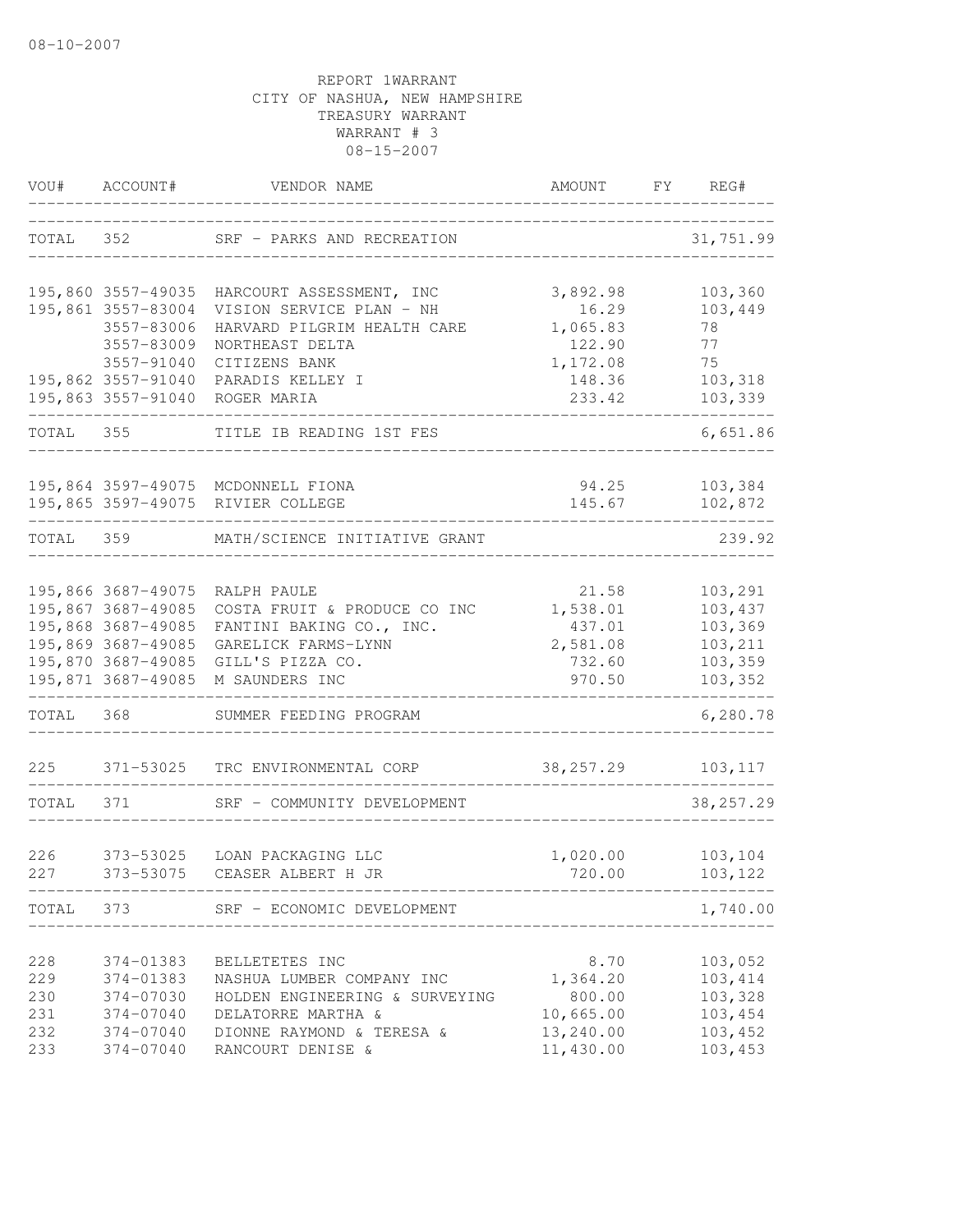| VOU# | ACCOUNT#  | VENDOR NAME                    | AMOUNT    | FΥ | REG#     |
|------|-----------|--------------------------------|-----------|----|----------|
| 234  | 374-07136 | COMMUNITY COUNCIL OF NASHUA NH | 5,877.00  |    | 103,450  |
| 235  | 374-07136 | COMMUNITY COUNCIL OF NASHUA NH | 19,000.00 |    | 103,451  |
| 236  | 374-07258 | CORP FOR NATIONAL & COMMUNITY  | 836.64    |    | 103,133  |
| 237  | 374-07261 | NH LEGAL ASSISTANCE            | 1,730.74  |    | 103,049  |
| 238  | 374-07340 | NEXTEL COMMUNICATIONS          | 26.68     |    | 103,503  |
| 239  | 374-07340 | TELEGRAPH PUBLISHING COMPANY   | 78.00     |    | 103,493  |
| 240  | 374-07470 | ADULT LEARNING CENTER &        | 9,450.00  |    | 103,455  |
| 241  | 374-08007 | AUTO ELECTRIC WAREHOUSE INC    | 1,100.00  |    | 102,869  |
| 242  | 374-08211 | TRANSIT MANAGEMENT OF NASHUA   | 648.10    |    | 66       |
| 243  | 374-08211 | TRANSIT MANAGEMENT OF NASHUA   | 648.09    |    | 81       |
| 244  | 374-09031 | COMPLIANCE NETWORK OF NE       | 180.00    |    | 103,107  |
| 245  | 374-09031 | ROUTEMATCH SOFTWARE INC        | 975.00    |    | 102,915  |
| 246  | 374-09031 | TRANSIT MANAGEMENT OF NASHUA   | 175.63    |    | 66       |
| 247  | 374-09031 | TRANSIT MANAGEMENT OF NASHUA   | 160.80    |    | 81       |
| 248  | 374-09054 | LISAY STEVEN E                 | 65.00     |    | 103,050  |
| 249  | 374-09061 | AMERICAN ARBITRATION ASSOC     | 75.00     |    | 103, 115 |
| 250  | 374-09061 | ARAMARK UNIFORM SERVICES       | 167.98    |    | 103,002  |
| 251  | 374-09061 | AUTO ELECTRIC WAREHOUSE INC    | 300.00    |    | 102,869  |
| 252  | 374-09061 | COASTAL TRUCK & AUTO BODY INC  | 560.00    |    | 102,900  |
| 253  | 374-09061 | KINNEY TOWING & TRANSPORTATION | 200.00    |    | 103,079  |
| 254  | 374-09061 | NEXTEL COMMUNICATIONS          | 10.60     |    | 103,503  |
| 255  | 374-09061 | RWC EXCAVATION LLC/ROBERT CHAM | 3,500.00  |    | 103,082  |
| 256  | 374-09061 | SAFETY KLEEN SYSTEMS INC       | 341.86    |    | 102,923  |
| 257  | 374-09071 | EXXONMOBIL OIL CORP            | 1,235.70  |    | 102,941  |
| 258  | 374-09081 | MAYNARD & LESIEUR INCORPORATED | 352.00    |    | 103,413  |
| 259  | 374-09081 | MICHELIN NORTH AMERICA INC     | 1,076.00  |    | 102,919  |
| 260  | 374-09091 | ARCSOURCE INC                  | 121.50    |    | 103,062  |
| 261  | 374-09091 | COASTAL TRUCK & AUTO BODY INC  | 71.76     |    | 102,900  |
| 262  | 374-09091 | GILLIG CORP                    | 430.08    |    | 103,219  |
| 263  | 374-09091 | MAYNARD & LESIEUR INCORPORATED | 72.00     |    | 103,413  |
| 264  | 374-09091 | RYDER FLEET PRODUCTS.COM INC   | 124.81    |    | 103,239  |
| 265  | 374-09091 | STAPLES BUSINESS ADVANTAGE     | 226.28    |    | 103,272  |
| 266  | 374-09091 | SUBURBAN AUTO & TRUCK PARTS IN | 4,080.12  |    | 103,416  |
| 267  | 374-09102 | PUBLIC SERVICE OF NH           | 989.18    |    | 103,547  |
| 267  | 374-09103 | PUBLIC SERVICE OF NH           | 1,146.56  |    | 103,547  |
| 268  | 374-09114 | KEYSPAN ENERGY DELIVERY        | 24.64     |    | 103,514  |
| 269  | 374-09120 | PENNICHUCK WATER               | 225.62    |    | 103,517  |
| 270  | 374-09132 | VERIZON                        | 92.36     |    | 103,523  |
| 271  | 374-09133 | NEXTEL COMMUNICATIONS          | 47.06     |    | 103,503  |
| 272  | 374-09133 | VERIZON                        | 30.62     |    | 103,523  |
| 273  | 374-09181 | MEMIC INDEMNITY CO             | 19,498.88 |    | 103,499  |
| 274  | 374-09201 | TRANSIT MANAGEMENT OF NASHUA   | 16,439.40 |    | 66       |
| 275  | 374-09201 | TRANSIT MANAGEMENT OF NASHUA   | 18,936.97 |    | 81       |
| 276  | 374-09211 | TRANSIT MANAGEMENT OF NASHUA   | 783.31    |    | 66       |
| 277  | 374-09211 | TRANSIT MANAGEMENT OF NASHUA   | 868.44    |    | 81       |
| 278  | 374-09221 | FIRST TRANSIT INC              | 9,324.00  |    | 102,949  |
| 279  | 374-09251 | THE LOWELL PUBLISHING CO       | 798.89    |    | 103,507  |
| 280  | 374-09261 | ARAMARK UNIFORM SERVICES       | 195.60    |    | 103,002  |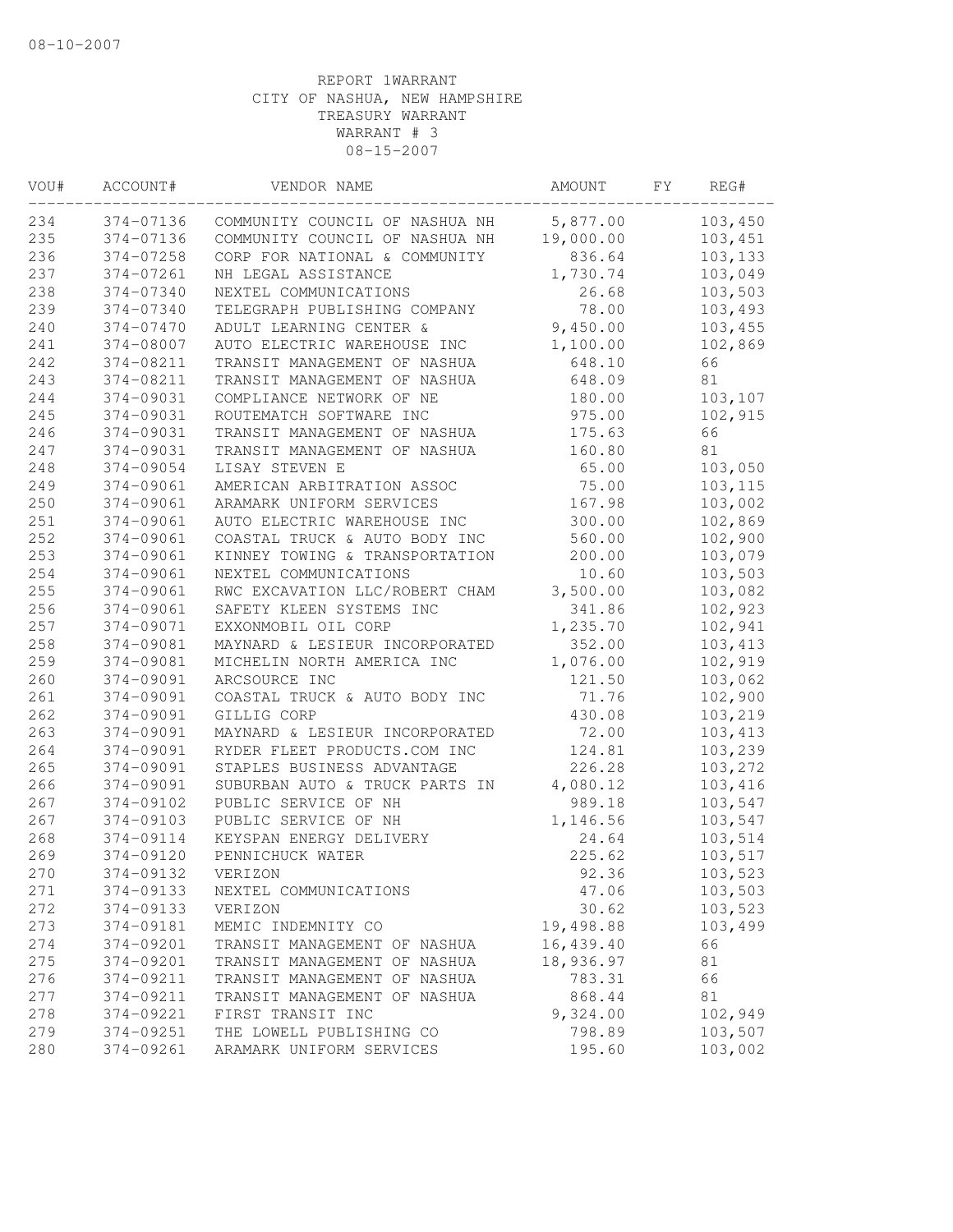| VOU#              | ACCOUNT#                                                                                           | VENDOR NAME                                                                                                  | AMOUNT                                              | FY | REG#                                           |
|-------------------|----------------------------------------------------------------------------------------------------|--------------------------------------------------------------------------------------------------------------|-----------------------------------------------------|----|------------------------------------------------|
| 281<br>282<br>283 | 374-09261<br>374-09261<br>374-53095                                                                | RED BRICK CLOTHING CO<br>UNION LEADER CORPORATION<br>VANASSE HANGEN BRUSTLIN INC                             | 34.50<br>87.13<br>2,109.66                          |    | 103,130<br>103,501<br>102,878                  |
| TOTAL             | 374                                                                                                | SRF - URBAN PROGRAMS                                                                                         |                                                     |    | 163,038.09                                     |
|                   |                                                                                                    |                                                                                                              |                                                     |    |                                                |
|                   | 195,872 3767-49050<br>195,873 3767-53101<br>195,874 3767-83004<br>3767-83006                       | ROCCA SUSAN<br>RUSSELL GAIL M<br>VISION SERVICE PLAN - NH<br>ANTHEM BLUE CROSS BLUE SHIELD                   | 22.82<br>1,125.00<br>16.29<br>6,281.66              |    | 103,297<br>103,386<br>103,457<br>76            |
|                   | 3767-83009<br>195,875 3767-83102<br>195,876 3767-94030                                             | NORTHEAST DELTA<br>UNUM LIFE INSURANCE<br>CENTER FOR SCHOOL SUCCESS                                          | 212.18<br>22.73<br>3,150.00                         |    | 77<br>103,456<br>103,387                       |
| TOTAL             | 376                                                                                                | TITLE I ESEA                                                                                                 |                                                     |    | 10,830.68                                      |
|                   |                                                                                                    |                                                                                                              |                                                     |    |                                                |
|                   | 3887-83009                                                                                         | 3887-83006 ANTHEM BLUE CROSS BLUE SHIELD<br>NORTHEAST DELTA                                                  | 21.62<br>2.69                                       |    | 76<br>77                                       |
| TOTAL             | 388                                                                                                | TITLE V INNOVATIVE PROGRAMS                                                                                  |                                                     |    | 24.31                                          |
|                   |                                                                                                    | 3907-83006 ANTHEM BLUE CROSS BLUE SHIELD<br>195,877 3907-91040 WPI HIGGINS LABS 130                          | 536.05<br>1,800.00                                  |    | 76<br>103,379                                  |
| TOTAL             | 390                                                                                                | VOC ED SECONDARY PERKINS                                                                                     |                                                     |    | 2,336.05                                       |
|                   | 195,878 3937-83004<br>3937-83006<br>3937-83009                                                     | VISION SERVICE PLAN - NH<br>ANTHEM BLUE CROSS BLUE SHIELD<br>NORTHEAST DELTA                                 | 16.29<br>1,447.05<br>134.65                         |    | 103,459<br>76<br>77                            |
|                   | 195,879 3937-83102                                                                                 | UNUM LIFE INSURANCE                                                                                          | 9.12                                                |    | 103,458                                        |
| TOTAL             | 393                                                                                                | DAY CARE                                                                                                     |                                                     |    | 1,607.11                                       |
|                   | 195,880 3957-49050<br>195,881 3957-49050<br>195,882 3957-49050<br>195,883 3957-49050<br>3957-53109 | ATTAINMENT CO INC<br>INTER-MED TECHNOLOGIES<br>REMEDIA PUBLICATIONS INC<br>SCHOOL SPECIALTY<br>CITIZENS BANK | 257.25<br>8,995.00<br>106.92<br>83.26<br>459.68     |    | 103,327<br>103,395<br>103,434<br>103,319<br>75 |
|                   | 195,884 3957-53109<br>3957-83006<br>3957-83006<br>3957-94030<br>195,885 3957-94030                 | OFFICETEAM<br>ANTHEM BLUE CROSS BLUE SHIELD<br>HARVARD PILGRIM HEALTH CARE<br>CITIZENS BANK<br>HILL DEBORAH  | 502.98<br>28,868.10<br>6,448.31<br>975.92<br>118.07 |    | 103,389<br>76<br>78<br>75<br>103,316           |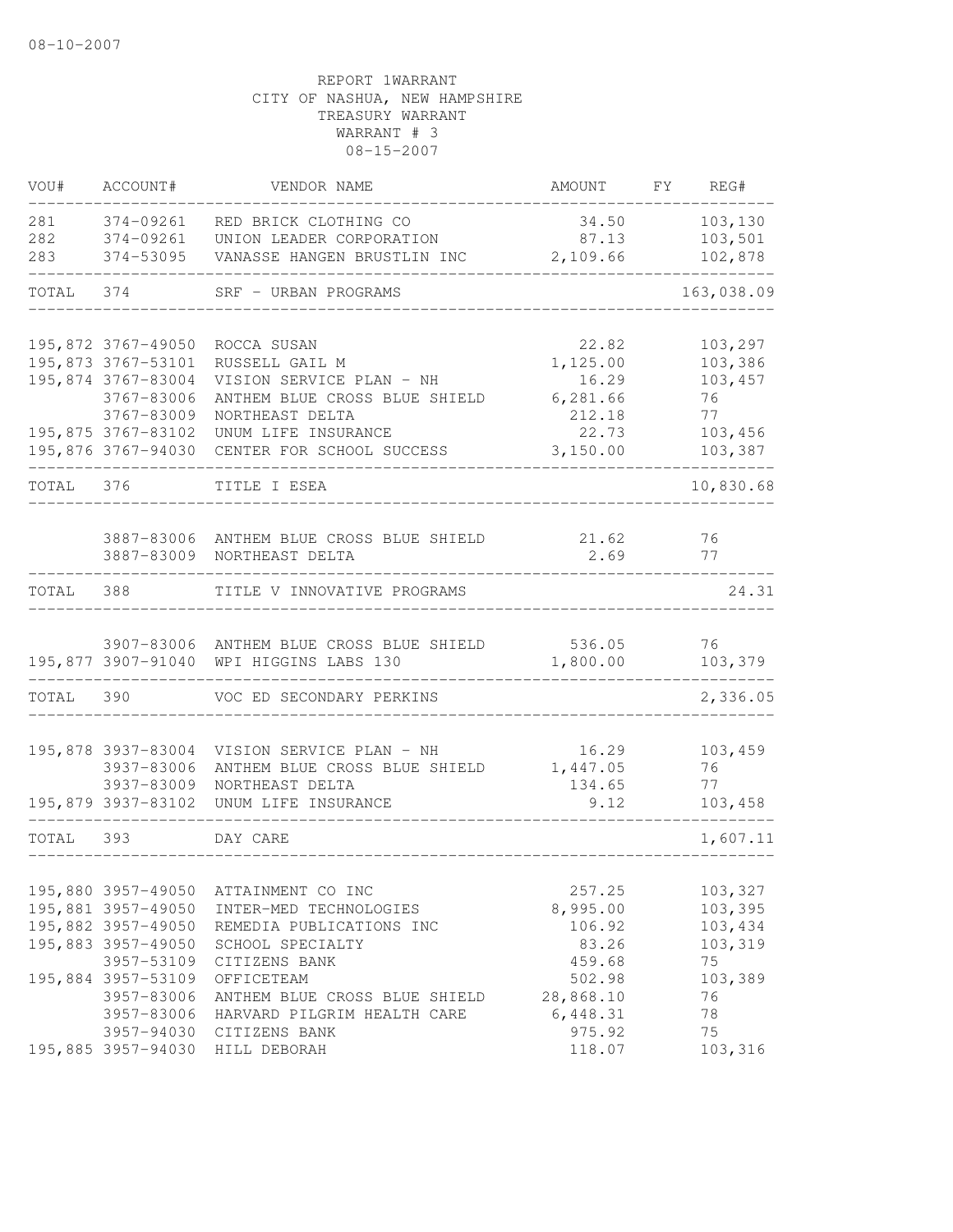|           | VOU# ACCOUNT#                 | VENDOR NAME<br>____________________                                                                                     | AMOUNT FY REG#               |                     |
|-----------|-------------------------------|-------------------------------------------------------------------------------------------------------------------------|------------------------------|---------------------|
|           | 195,886 3957-94030 KRULL MARY | _____________________________                                                                                           | 141.15                       | 103,313             |
|           |                               | TOTAL 395 IDEA BASIC SPEC ED                                                                                            |                              | 46,956.64           |
|           |                               | 3967-94030 CITIZENS BANK                                                                                                | 919.36 75                    |                     |
| TOTAL 396 |                               |                                                                                                                         |                              | 919.36              |
|           |                               | 195,887 3977-53101 SUNBERG ROBERT<br>3977-83006 ANTHEM BLUE CROSS BLUE SHIELD<br>3977-83006 HARVARD PILGRIM HEALTH CARE | 342.98<br>1,256.69<br>280.49 | 103,351<br>76<br>78 |
| TOTAL     |                               |                                                                                                                         |                              | 1,880.16            |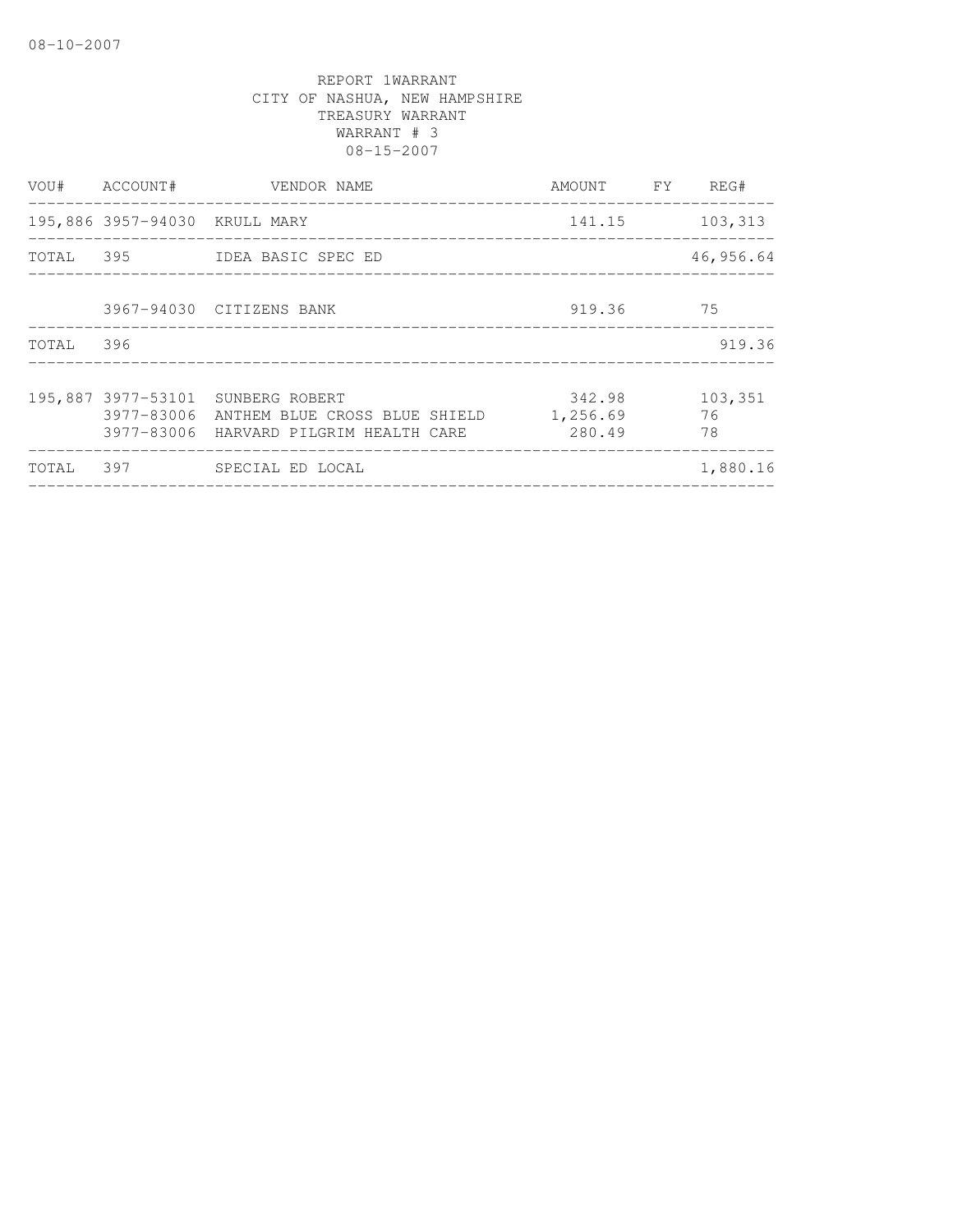| VOU# ACCOUNT# | VENDOR NAME                                                       | AMOUNT FY REG#                       |                          |
|---------------|-------------------------------------------------------------------|--------------------------------------|--------------------------|
|               | 296  412-162  HILLSBOROUGH COUNTY TREASURER  186.35  103,421      | ____________________________________ |                          |
|               | TOTAL 412-16 FINANCIAL SERVICES<br>INT & COST ON REDEMPTION       |                                      | 186.35                   |
|               | 297 413-203 TREASURER STATE OF NH                                 | 3,914.00 103,527                     |                          |
|               | TOTAL 413-20 CITY CLERK'S OFFICE<br>MARRIAGE LICENSES             |                                      | 3,914.00                 |
|               | 297 413-303 TREASURER STATE OF NH                                 | 10,298.00 103,527                    |                          |
|               | TOTAL 413-30 CITY CLERK'S OFFICE<br>CERTIFIED COPIES              |                                      | 10,298.00                |
|               | 298  431-314  CITY OF NASHUA                                      |                                      | 4.75 103,460             |
|               | TOTAL 431-31 POLICE DEPARTMENT<br>SALE OF PHOTOCOPIES             |                                      | 4.75                     |
|               | 299 452-583 JOHNSON DAN<br>300 452-583 SHAH MONITA                | 100.00                               | 15.00 103,145<br>103,152 |
|               | TOTAL 452-58 PARKS AND RECREATION<br>SWIMMING CLASSES/LOCKER FEES |                                      | 115.00                   |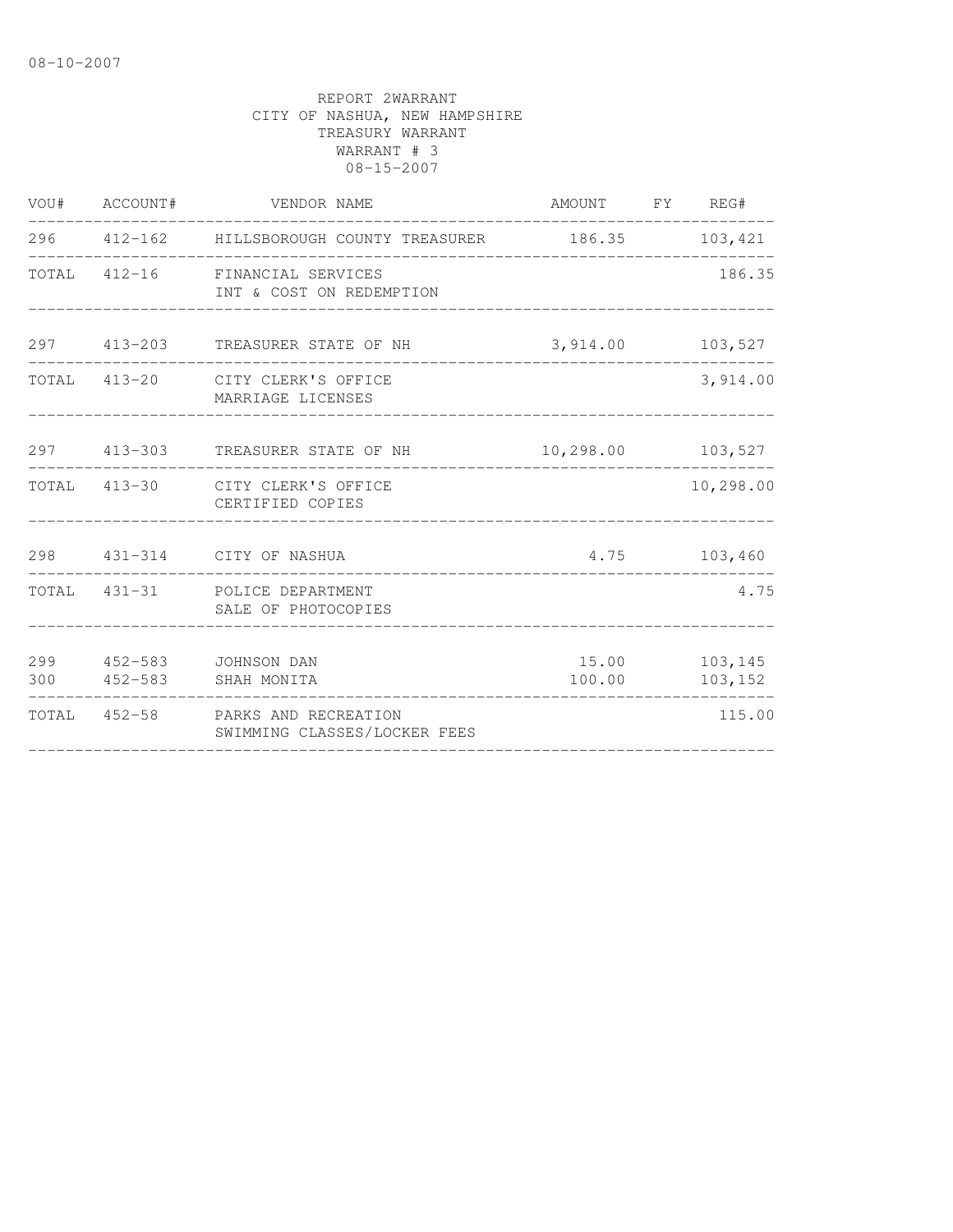| VOU#                            | ACCOUNT#                                                      | VENDOR NAME                                                                                                                        | <b>AMOUNT</b>                                 | FY | REG#                                                |
|---------------------------------|---------------------------------------------------------------|------------------------------------------------------------------------------------------------------------------------------------|-----------------------------------------------|----|-----------------------------------------------------|
| 301<br>302                      | $501 - 31050$<br>$501 - 41015$                                | NEXTEL COMMUNICATIONS<br>STAPLES BUSINESS ADVANTAGE                                                                                | 73.03<br>44.85                                |    | 103,503<br>103,272                                  |
| TOTAL                           | 501                                                           | MAYOR'S OFFICE                                                                                                                     |                                               |    | 117.88                                              |
| 303<br>304<br>305<br>306        | 502-72010<br>$502 - 66025$<br>502-51010<br>502-53120          | CONWAY OFFICE PRODUCTS LLC<br>GE CAPITAL INC<br>HILLSBOROUGH COUNTY TREASURER<br>MCNAMEE JAMES M                                   | 100.00<br>133.00<br>20.39<br>3,288.00         |    | 103,017<br>103,263<br>103,421<br>103,248            |
| TOTAL                           | 502                                                           | LEGAL DEPARTMENT                                                                                                                   |                                               |    | 3,541.39                                            |
| 307                             | 503-72010                                                     | CONWAY OFFICE PRODUCTS LLC                                                                                                         | 155.00                                        |    | 103,017                                             |
| TOTAL                           | 503                                                           | BOARD OF ALDERMEN                                                                                                                  |                                               |    | 155.00                                              |
| 308<br>309                      | 505-81039<br>505-81110                                        | HUMANE SOCIETY OF NEW ENGLAND<br>NASHUA SOUP KITCHEN & SHELTER                                                                     | 7,756.75<br>4,750.00                          |    | 103,011<br>102,874                                  |
| TOTAL                           | 505                                                           | CIVIC & COMM. ACTIVITIES                                                                                                           |                                               |    | 12,506.75                                           |
| 310<br>311<br>312               | 506-31005<br>506-31005<br>506-31005                           | LOVERING SUE<br>PAETEC COMMUNICATIONS INC<br>VERIZON                                                                               | 33.83<br>600.00<br>440.83                     |    | 103,461<br>103,495<br>103,523                       |
| TOTAL                           | 506                                                           | TELECOMMUNICATIONS                                                                                                                 |                                               |    | 1,074.66                                            |
| 313<br>314                      | 511-31050<br>$511 - 41015$                                    | NEXTEL COMMUNICATIONS<br>STAPLES BUSINESS ADVANTAGE                                                                                | 13.34<br>194.81                               |    | 103,503<br>103,272                                  |
| TOTAL                           | 511                                                           | ADMINISTRATIVE SERVICES                                                                                                            |                                               |    | 208.15                                              |
| 315<br>316<br>317<br>318<br>319 | 512-59095<br>512-41015<br>512-98035<br>512-72010<br>512-59182 | ANACOMP INC<br>ANCO ENGRAVED SIGNS & STAMPS I<br>CITY OF NASHUA/PETTY CASH<br>CONWAY OFFICE PRODUCTS LLC<br>PRINTGRAPHICS OF MAINE | 252.66<br>12.75<br>716.41<br>370.00<br>783.17 |    | 102,929<br>103,225<br>102,862<br>103,017<br>102,959 |
| 320<br>320                      | 512-41015<br>512-41055                                        | STAPLES BUSINESS ADVANTAGE<br>STAPLES BUSINESS ADVANTAGE                                                                           | 123.98<br>146.99                              |    | 103,272<br>103,272                                  |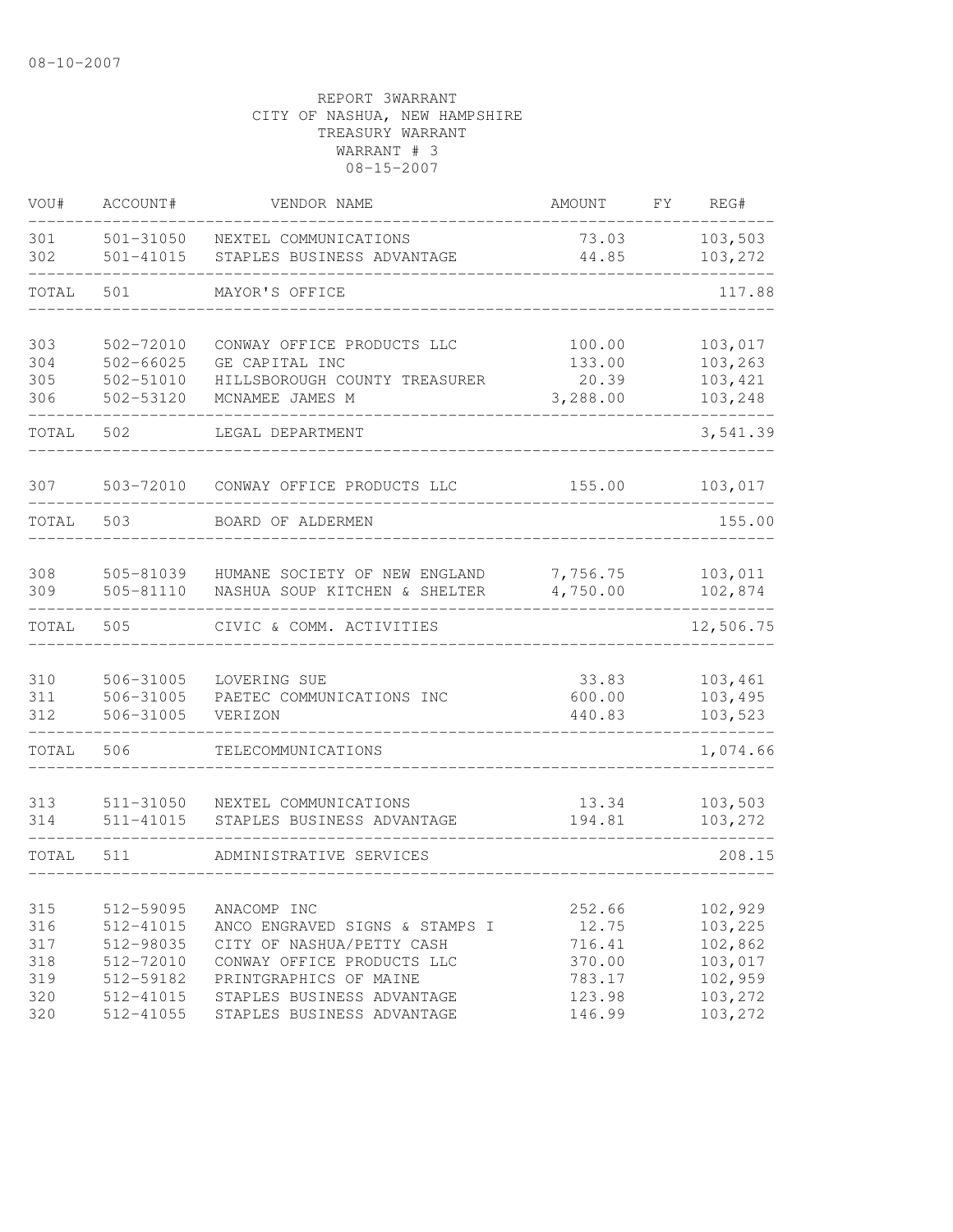| VOU#       | ACCOUNT#               | VENDOR NAME                                                | AMOUNT           | FY | REG#               |
|------------|------------------------|------------------------------------------------------------|------------------|----|--------------------|
| TOTAL      | 512                    | FINANCIAL SERVICES                                         |                  |    | 2,405.96           |
| 321        | 513-72010              | CONWAY OFFICE PRODUCTS LLC                                 | 240.00           |    | 103,017            |
| 322        | 513-94005              | FACC                                                       | 310.00           |    | 103,534            |
| 323        | 513-41015              | UNIVERSITY PRODUCTS INC                                    | 16.50            |    | 103,210            |
| 323        | 513-43005              | UNIVERSITY PRODUCTS INC                                    | 5.85             |    | 103,210            |
| 324        | 513-49025              | WEST PAYMENT CENTER                                        | 40.25            |    | 103,513            |
| TOTAL      | 513                    | CITY CLERK'S OFFICE                                        |                  |    | 612.60             |
| 325        | 516-72010              | CONWAY OFFICE PRODUCTS LLC                                 | 90.00            |    | 103,017            |
| 326        | 516-54016              | GOVERNMENT FINANCE OFFICERS AS                             | 150.00           |    | 103,526            |
| 327        | 516-54016              | JOBSINTHEUS.COM                                            | 3,876.00         |    | 103,521            |
| 328        | 516-74125              | NESMITH RICHARD                                            | 1,422.00         |    | 103,277            |
| 329        | 516-41015              | STAPLES BUSINESS ADVANTAGE                                 | 37.87            |    | 103,272            |
| 330        | 516-54016              | SUCCESS ADVERTISING INC                                    | 1,180.00         |    | 103,004            |
| 331        | 516-54016              | THE LOWELL PUBLISHING CO                                   | 4,369.50         |    | 103,507            |
| 332        | 516-54016              | THE LOWELL SUN                                             | 545.00           |    | 103,500            |
| 333        | 516-54016              | UNION LEADER CORPORATION                                   | 1,798.10         |    | 103,501            |
| TOTAL      | 516                    | PURCHASING DEPARTMENT                                      |                  |    | 13,468.47          |
| 334        |                        |                                                            | 72.00            |    |                    |
| 335        | 517-59135<br>517-79030 | BAIN PEST CONTROL SERVICE INC<br>KERRY FIRE PROTECTION INC | 162.50           |    | 103,427<br>103,068 |
| 336        | 517-34015              | KEYSPAN ENERGY DELIVERY                                    | 182.69           |    | 103,514            |
| 337        | 517-31050              | NEXTEL COMMUNICATIONS                                      | 45.93            |    | 103,503            |
| 338        | 517-32005              | PUBLIC SERVICE OF NH                                       | 2,514.31         |    | 103,547            |
| 339        | 517-75023              | W E AUBUCHON COMPANY INC                                   | 4.49             |    | 102,903            |
| TOTAL      | 517                    | BUILDING MAINT - CITY ADMIN                                |                  |    | 2,981.92           |
|            |                        |                                                            |                  |    |                    |
| 340        | 519-91005              | DAME DOUGLAS                                               | 17.55            |    | 102,940            |
| 341<br>342 | 519-91005              | TURGISS GARY<br>519-91005 TURGISS GREG                     | 136.29<br>187.70 |    | 102,992<br>102,885 |
|            |                        |                                                            |                  |    |                    |
| TOTAL      | 519                    | ASSESSORS                                                  |                  |    | 341.54             |
| 343        |                        | 520-34015 KEYSPAN ENERGY DELIVERY                          |                  |    | 26.28 103,514      |
| TOTAL      |                        | 520 HUNT BUILDING                                          |                  |    | 26.28              |
|            |                        |                                                            |                  |    |                    |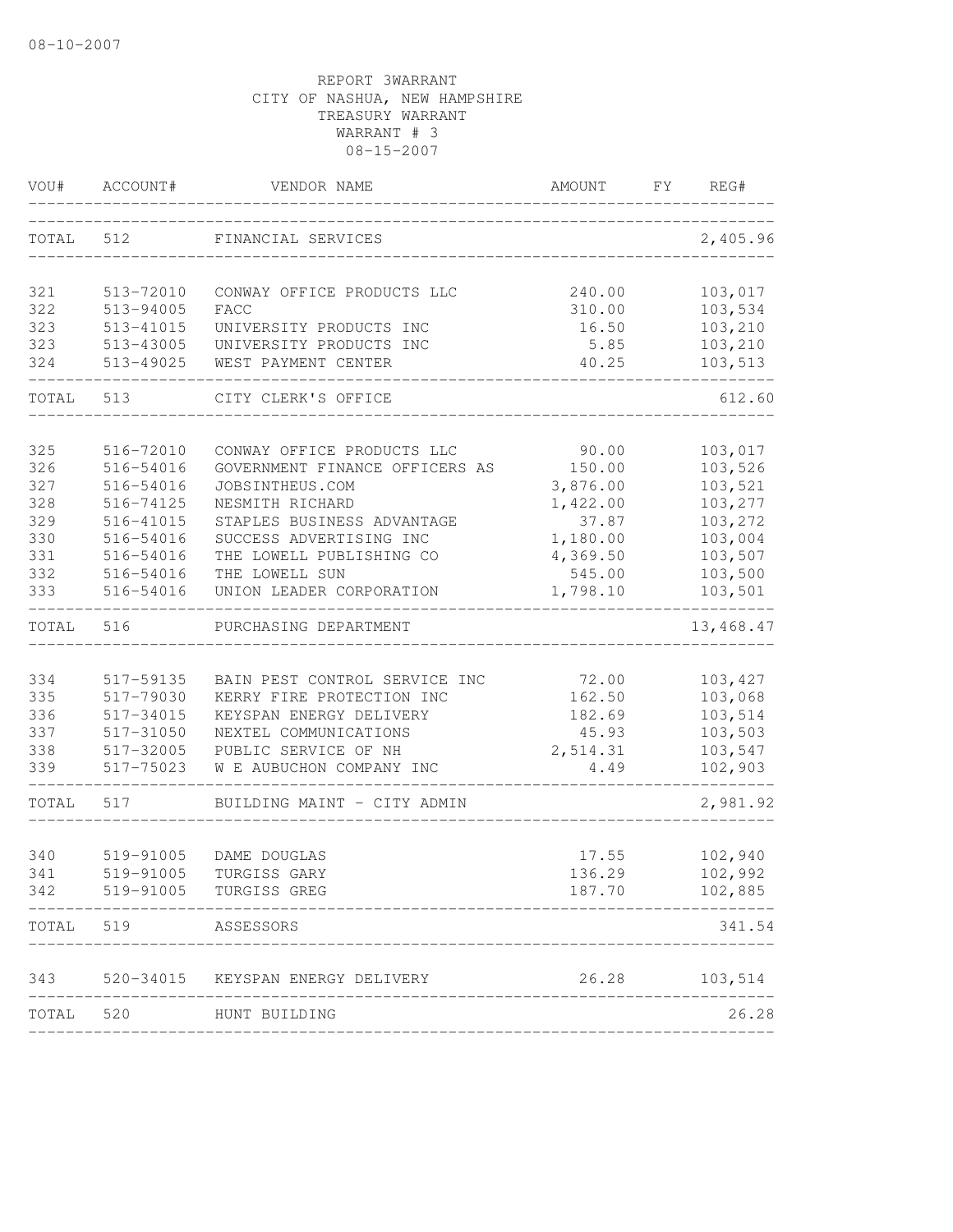|     | VOU# ACCOUNT# | VENDOR NAME                                            | AMOUNT    | FY REG# |
|-----|---------------|--------------------------------------------------------|-----------|---------|
|     |               | 344 522-49025 CITIZENS BANK                            | 83.32 75  |         |
|     |               | 344 522-64040 CITIZENS BANK                            | 269.85    | 75      |
|     |               | 344 522-74030 CITIZENS BANK                            | 187.47    | 75      |
| 345 |               | 522-31050 NEXTEL COMMUNICATIONS<br>______________      | 227.77    | 103,503 |
|     | TOTAL 522     | INFORMATION TECHNOLOGY                                 |           | 768.41  |
|     |               | 346 524-64045 CITIZENS BANK                            |           |         |
|     |               | TOTAL 524 COMPUTERS - CITYWIDE                         |           | 31.33   |
| 347 |               | 531-53056 AAA CREDIT SCREENING SERV LLC 150.00 102,895 |           |         |
| 348 | 531-46040     | ALEC'S SHOE STORE INC                                  | 3,868.36  | 103,046 |
| 348 | $531 - 46045$ | ALEC'S SHOE STORE INC                                  | 69.95     | 103,046 |
| 349 | 531-59100     | BAER ALEXANDRA                                         | 282.00    | 103,086 |
| 350 | 531-49075     | BATTERIES PLUS 400                                     | 171.75    | 103,265 |
| 351 | 531-78007     | BELLETETES INC                                         | 13.48     | 103,052 |
| 352 | $531 - 46030$ | BEN'S UNIFORMS                                         | 205.00    | 103,432 |
| 352 | $531 - 46040$ | BEN'S UNIFORMS                                         | 4,339.86  | 103,432 |
| 352 | $531 - 46045$ | BEN'S UNIFORMS                                         | 105.00    | 103,432 |
| 353 | 531-78007     | BEST FORD                                              | 21.86     | 102,897 |
| 353 | 531-78075     | BEST FORD                                              | 969.47    | 102,897 |
| 354 | 531-47010     | BOUND TREE MEDICAL LLC                                 | 1,007.75  | 103,127 |
| 355 | $531 - 46040$ | BROWN DENNIS M                                         | 206.31    | 103,471 |
| 356 | 531-45005     | BROWNELLS INC                                          | 311.40    | 103,229 |
| 357 | 531-98035     | BUSINESS CARD                                          | 35.00     | 103,543 |
| 358 | 531-78007     | CARPARTS OF NASHUA                                     | 102.00    | 102,896 |
| 359 | $531 - 46040$ | CASALE NEAL                                            | 169.98    | 103,467 |
| 360 | 531-42000     | CENTRAL PAPER PRODUCTS CO                              | 541.35    | 103,426 |
| 361 | 531-91025     | CITIZENS BANK                                          | 450.00    | 75      |
| 361 | 531-91070     | CITIZENS BANK                                          | 335.20    | 75      |
| 361 | 531-98035     | CITIZENS BANK                                          | 6.00      | 75      |
| 362 | 531-94005     | COLT DEFENCE LLC                                       | 400.00    | 103,539 |
| 363 | 531-94005     | CONLEY DONALD                                          | 807.99    | 103,468 |
| 364 | 531-59100     | CONNORS JEFFREY                                        | 158.00    | 103,470 |
| 364 | 531-91025     | CONNORS JEFFREY                                        | 19.57     | 103,470 |
| 365 | 531-41015     | COPY SHOP                                              | 35.00     | 103,013 |
| 366 | 531-64192     | DEFENSE TECHNOLOGY CORP OF AME                         | 52.45     | 103,198 |
| 367 | 531-74092     | DIRECTV INC                                            | 143.76    | 103,536 |
| 368 | 531-78007     | DOBLES CHEVROLET-GEO-BUICK INC                         | 40.38     | 103,419 |
| 369 | 531-78007     | EMERGENCY EQUIPMENT WAREHOUSE                          | 68.00     | 103,255 |
| 370 | 531-48015     | FLEET SERVICES                                         | 770.26    | 103,124 |
| 371 | 531-66025     | GE CAPITAL INC                                         | 1, 113.28 | 103,263 |
| 372 | 531-78065     | GOODYEAR AUTO SERVICE CENTER                           | 2,124.24  | 102,875 |
| 372 | 531-78100     | GOODYEAR AUTO SERVICE CENTER                           | 72.00     | 102,875 |
| 373 | $531 - 46040$ | GOULDEN TIMOTHY                                        | 725.00    | 103,463 |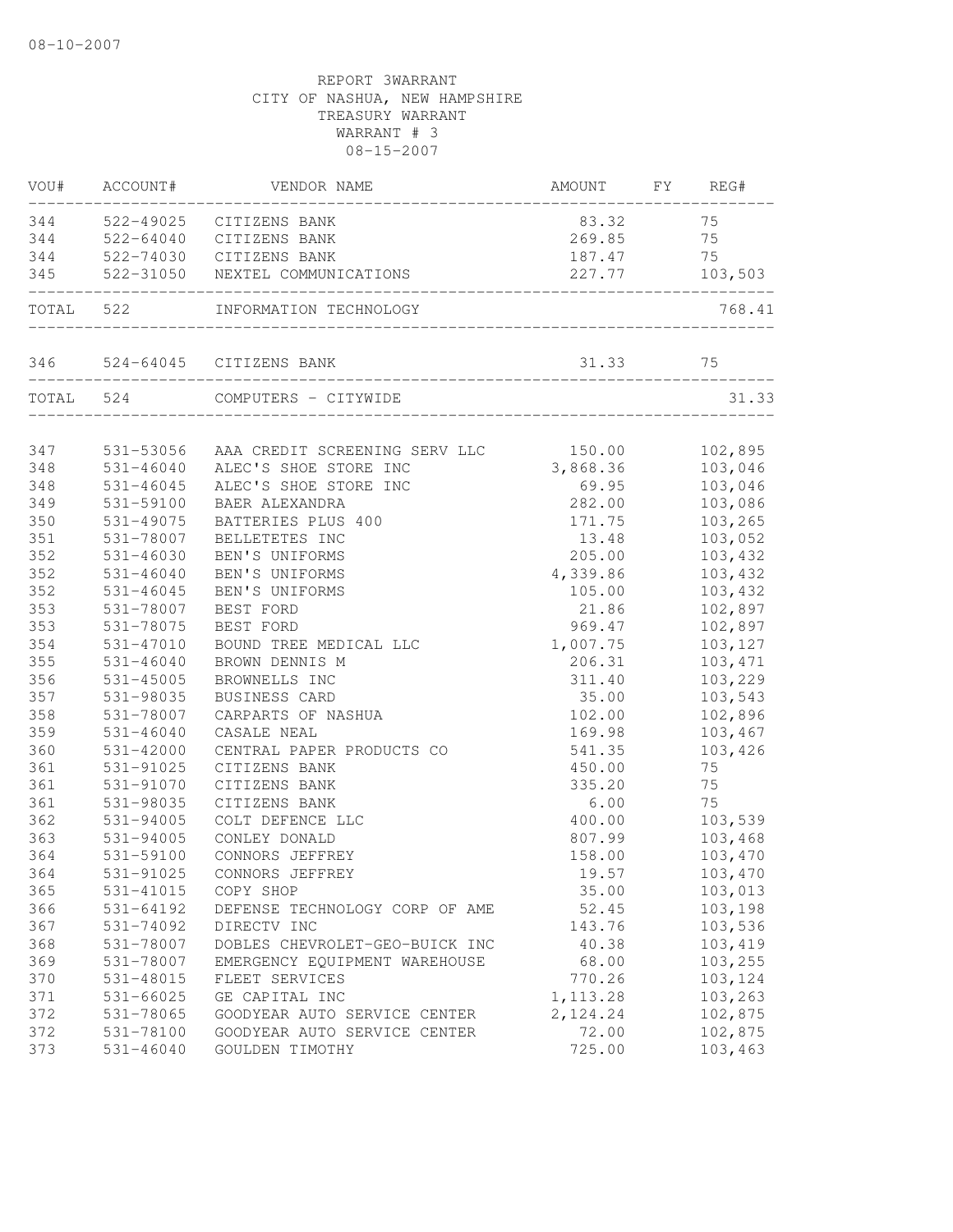| VOU#  | ACCOUNT#      | VENDOR NAME                    | AMOUNT    | FY | REG#      |
|-------|---------------|--------------------------------|-----------|----|-----------|
| 374   | 531-78007     | GRAPPONE AUTO JUNCTION         | 381.07    |    | 103,436   |
| 375   | $531 - 46040$ | HANNON PATRICK                 | 25.00     |    | 103,465   |
| 376   | $531 - 46040$ | HEALEY GERALD                  | 700.00    |    | 103,466   |
| 377   | $531 - 46040$ | HOWE SCOTT                     | 39.97     |    | 103,469   |
| 378   | 531-53056     | IPMA-HR                        | 3,610.50  |    | 102,958   |
| 379   | 531-75130     | J LAWRENCE HALL INC            | 1,807.60  |    | 103,435   |
| 380   | 531-59100     | KINNEY TOWING & TRANSPORTATION | 155.00    |    | 103,079   |
| 381   | 531-94005     | LABOR RELATIONS INFORMATION SY | 595.00    |    | 103,524   |
| 382   | 531-94005     | LEADERSHIP GREATER NASHUA      | 900.00    |    | 103,542   |
| 383   | 531-78007     | MAC MULKIN CHEVROLET INC       | 465.93    |    | 103,407   |
| 384   | $531 - 46040$ | MANSFIELD WILLIAM              | 131.92    |    | 103,474   |
| 385   | $531 - 46040$ | MARSHALL BRYAN                 | 36.50     |    | 103,473   |
| 386   | $531 - 46040$ | MOLINARI JOSEPH                | 112.50    |    | 103,472   |
| 387   | $531 - 46040$ | MORIARTY TODD                  | 105.21    |    | 103,462   |
| 388   | $531 - 46040$ | MOSSCROP RICHARD               | 70.00     |    | 103,464   |
| 389   | 531-49025     | NAT'L DIRECTORY OF LAW ADMINIS | 298.00    |    | 103,529   |
| 390   | 531-54015     | NEW HAMPSHIRE BAR ASSOC        | 79.20     |    | 103,532   |
| 391   | 531-94005     | NHBA-CLE                       | 159.00    |    | 103,528   |
| 392   | 531-78007     | NORTHERN FOREIGN CAR PARTS INC | 417.61    |    | 103,438   |
| 393   | 531-74035     | NUMARA SOFTWARE INC            | 1,000.00  |    | 103,089   |
| 394   | 531-94005     | NYSTARS JOINT CONFERENCE       | 600.00    |    | 103,538   |
| 395   | 531-78007     | NYTECH SUPPLY CO               | 160.03    |    | 102,921   |
| 396   | 531-33005     | PENNICHUCK WATER               | 957.02    |    | 103,517   |
| 397   | 531-66030     | PITNEY BOWES                   | 372.00    |    | 103,546   |
| 398   | 531-32005     | PUBLIC SERVICE OF NH           | 17,825.87 |    | 103,547   |
| 398   | 531-32035     | PUBLIC SERVICE OF NH           | 269.39    |    | 103,547   |
| 399   | 531-78007     | ROBBINS AUTO PARTS INC         | 327.57    |    | 103,108   |
| 400   | 531-41005     | STAPLES BUSINESS ADVANTAGE     | 582.81    |    | 103,272   |
| 400   | $531 - 41015$ | STAPLES BUSINESS ADVANTAGE     | 1,323.64  |    | 103,272   |
| 401   | 531-46030     | STAR PACKER BADGES             | 10.00     |    | 102,960   |
| 402   | 531-41015     | TAB PRODUCTS CO                | 750.95    |    | 102,964   |
| 403   | 531-42000     | THE DURKIN CO INC              | 156.36    |    | 103,110   |
| 404   | 531-78007     | TOWERS MOTOR PARTS CORP        | 283.80    |    | 103,242   |
| 405   | 531-43005     | UNITED PARCEL SERVICE          | 15.39     |    | 103,563   |
| 406   | 531-78007     | USP OF NEW ENGLAND             | 80.27     |    | 103,234   |
| 407   | 531-31025     | VERIZON                        | 31.57     |    | 103,523   |
| 408   | 531-95000     | WORKING DOG FOUNDATION         | 500.00    |    | 103,511   |
| TOTAL | 531           | POLICE DEPARTMENT              |           |    | 55,228.33 |
|       |               |                                |           |    |           |
| 409   | 532-46030     | ALEC'S SHOE STORE INC          | 129.90    |    | 103,046   |
| 410   | 532-75901     | B & S LOCKSMITHS INC           | 4.50      |    | 103,245   |
| 411   | 532-79040     | BATTERIES PLUS 400             | 15.99     |    | 103,265   |
| 412   | 532-69025     | BELLETETES INC                 | 14.83     |    | 103,052   |
| 412   | 532-75023     | BELLETETES INC                 | 43.00     |    | 103,052   |
| 412   | 532-78100     | BELLETETES INC                 | 10.69     |    | 103,052   |
| 413   | 532-78100     | C & M DISTRIBUTING CO          | 86.00     |    | 103,343   |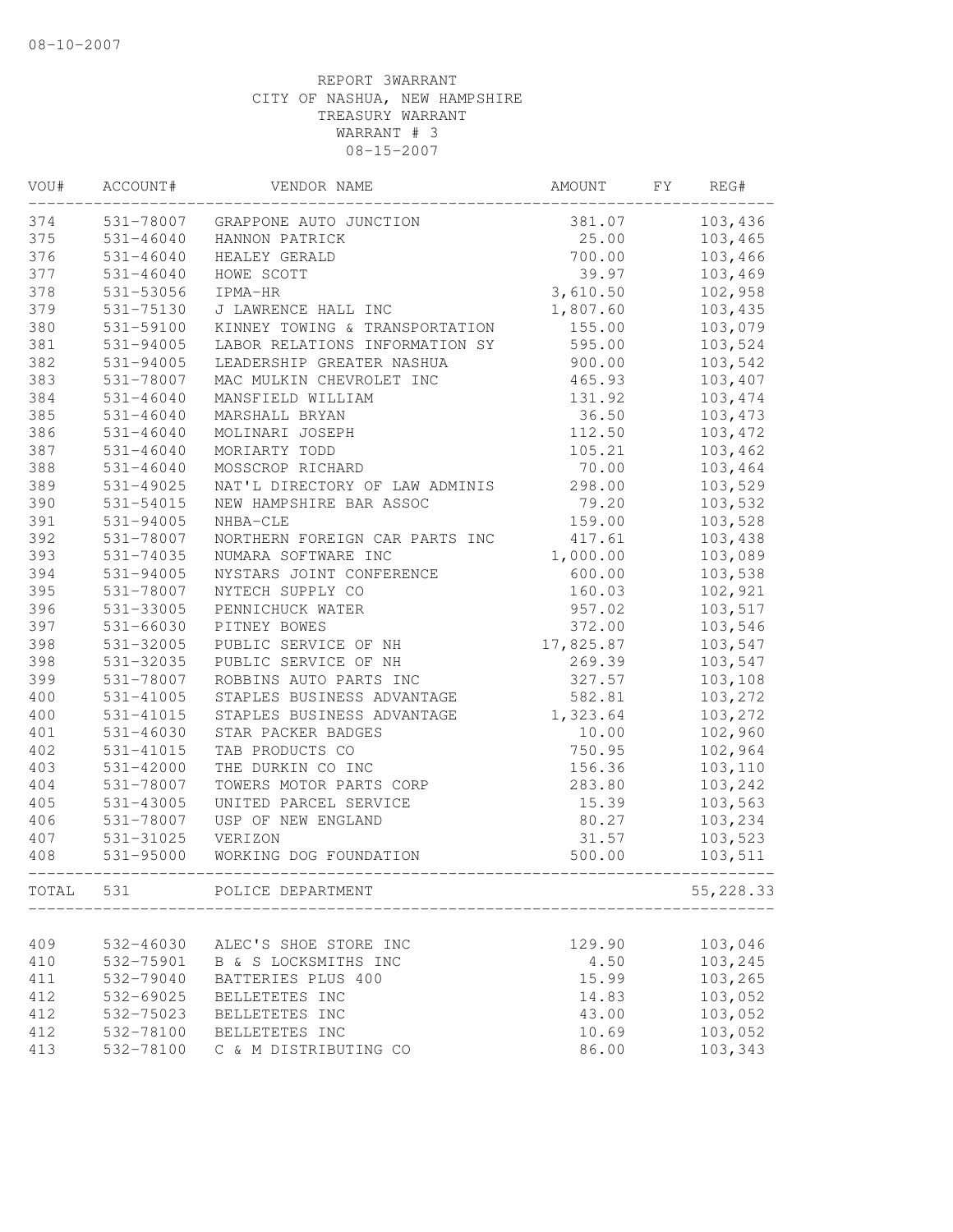| VOU#  | ACCOUNT#  | VENDOR NAME                         | AMOUNT                           | FΥ | REG#       |
|-------|-----------|-------------------------------------|----------------------------------|----|------------|
| 414   | 532-78100 | FASTENAL CO                         | 61.42                            |    | 102,917    |
| 415   | 532-95010 | FIRE ENGINEERING                    | 24.95                            |    | 103,505    |
| 416   | 532-78080 | FREIGHTLINER OF NH INC              | 889.00                           |    | 103,256    |
| 417   | 532-46045 | HEBERT CYRUS                        | 360.65                           |    | 102,927    |
| 418   | 532-75023 | HOME DEPOT CREDIT SERVICES          | 171.44                           |    | 103,509    |
| 419   | 532-75105 | M & M ELECTRICAL SUPPLY CO INC      | 103.27                           |    | 103,403    |
| 420   | 532-59100 | MAYNARD & LESIEUR INCORPORATED      | 435.00                           |    | 103,413    |
| 420   | 532-78065 | MAYNARD & LESIEUR INCORPORATED      | 4,009.65                         |    | 103, 413   |
| 421   | 532-75023 | MCINTIRE BRASS WORKS INC            | 605.00                           |    | 103,147    |
| 422   | 532-47010 | MOORE MEDICAL LLC                   | 650.00                           |    | 103, 111   |
| 423   | 532-49040 | NATIONWIDE ADVERTISING SPECIAL      | 18.47                            |    | 103,167    |
| 424   | 532-42005 | NEW ENGLAND PAPER & SUPPLY          | 169.21                           |    | 103,091    |
| 424   | 532-42010 | NEW ENGLAND PAPER & SUPPLY          | 79.46                            |    | 103,091    |
| 424   | 532-42020 | NEW ENGLAND PAPER & SUPPLY          | 64.95                            |    | 103,091    |
| 425   | 532-31040 | NEXTEL COMMUNICATIONS               | 507.40                           |    | 103,503    |
| 426   | 532-75100 | OVERHEAD DOOR CO OF MANCHESTER      | 125.00                           |    | 103,232    |
| 427   | 532-33005 | PENNICHUCK WATER                    | 766.98                           |    | 103,517    |
| 428   | 532-32005 | PUBLIC SERVICE OF NH                | 4,840.40                         |    | 103,547    |
| 429   | 532-74092 | ROBOTRONICS INC                     | 242.71                           |    | 103,240    |
| 430   | 532-78007 | SANEL AUTO PARTS CO                 | 153.17                           |    | 103,059    |
| 430   | 532-78100 | SANEL AUTO PARTS CO                 | 546.66                           |    | 103,059    |
| 431   | 532-78100 | TOWNSEND FORD                       | 66.38                            |    | 103,134    |
| 432   | 532-59100 | TRUE BLUE CLEANERS                  | 141.18                           |    | 103,125    |
| 433   | 532-46045 | WOOD RICHARD                        | 169.10                           |    | 103,475    |
| 434   | 532-78020 | YANKEE TRUCKS                       | 489.93                           |    | 102,914    |
| 434   | 532-78080 | YANKEE TRUCKS                       | 819.60<br>______________________ |    | 102,914    |
| TOTAL | 532       | FIRE DEPARTMENT                     |                                  |    | 16,815.89  |
| 435   | 533-33010 | PENNICHUCK WATER                    | 194,834.31 103,517               |    |            |
| TOTAL | 533       | WATER SUPPLY (PUBLIC HYDRANTS)      |                                  |    | 194,834.31 |
| 436   |           | 534-32020 PUBLIC SERVICE OF NH      | 48,322.50                        |    | 103,547    |
| TOTAL | 534       | STREET LIGHTING                     |                                  |    | 48,322.50  |
|       |           |                                     |                                  |    |            |
| 437   |           | 535-64030 DIVER'S DEN DIVE SHOP INC | 144.00                           |    | 103,129    |
| 438   | 535-81023 | NEXTEL COMMUNICATIONS               | 136.36                           |    | 103,503    |
| TOTAL | 535       | EMERGENCY MANAGEMENT                |                                  |    | 280.36     |
| 439   |           | 536-94005 CITIZENS BANK             | 581.20                           |    | 75         |
| 440   | 536-64255 | GOVCONNECTION INC                   | 104.58                           |    | 102,881    |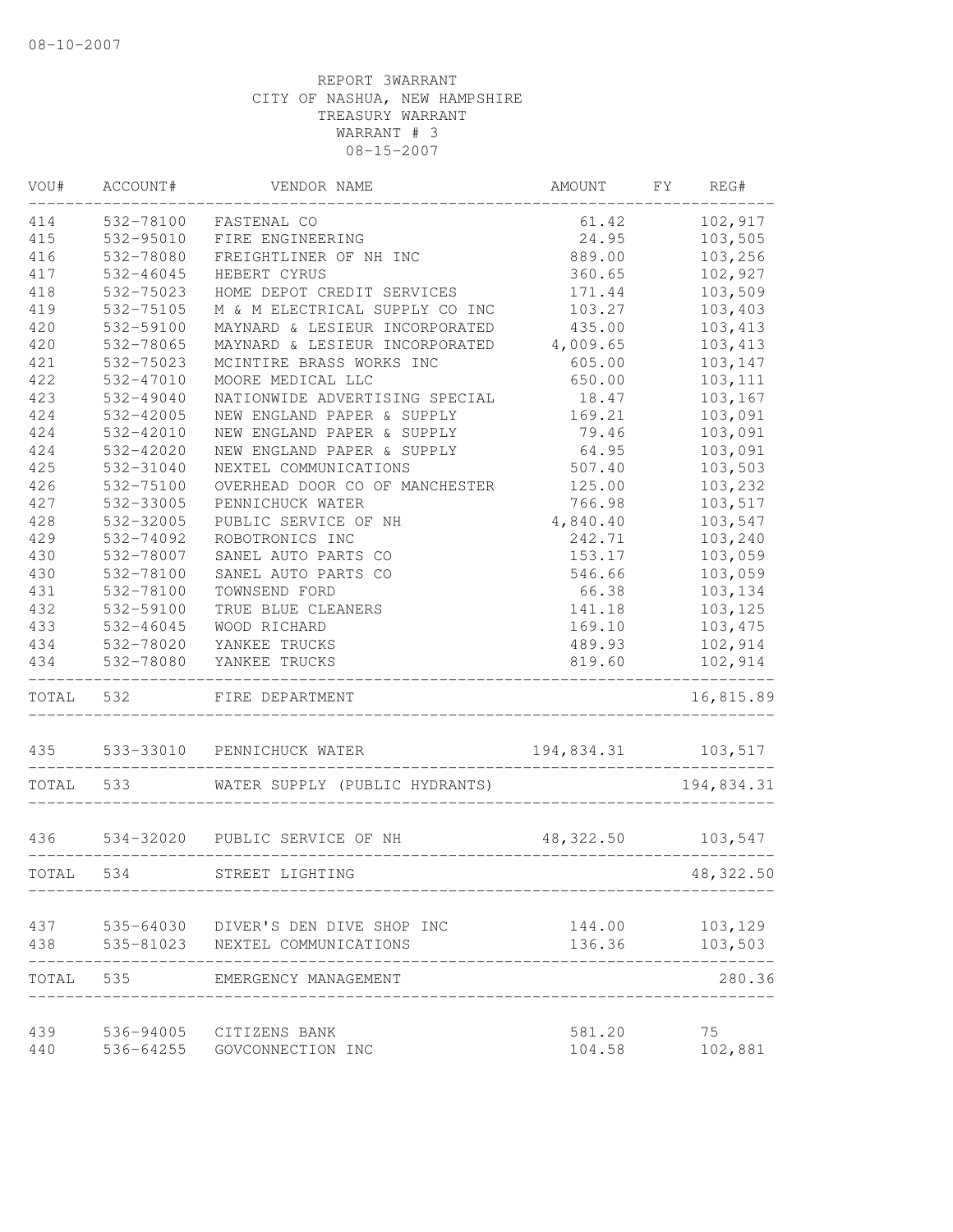| VOU#       | ACCOUNT#               | VENDOR NAME                                                      | AMOUNT           | FY.<br>REG#        |
|------------|------------------------|------------------------------------------------------------------|------------------|--------------------|
| 441        | 536-74015              | MOTOROLA                                                         | 15,482.88        | 103,537            |
| 442        | 536-32035              | PUBLIC SERVICE OF NH                                             | 659.14           | 103,547            |
| 443        | 536-43005              | UNITED PARCEL SERVICE                                            | 53.59            | 103,563            |
| TOTAL      | 536                    | CITYWIDE COMMUNICATIONS                                          |                  | 16,881.39          |
| 444        | 541-72010              | CONWAY OFFICE PRODUCTS LLC                                       | 90.00            | 103,017            |
| TOTAL      | 541                    | COMMUNITY SERVICES DIVISION                                      |                  | 90.00              |
| 444        | 542-72010              | CONWAY OFFICE PRODUCTS LLC                                       | 90.00            | 103,017            |
| 445        | 542-47010              | ESA BIOSCIENCES INC                                              | 330.26           | 102,978            |
| 446        | 542-31050              | NEXTEL COMMUNICATIONS                                            | 34.11            | 103,503            |
| 447        | 542-47010              | NH MEDICAL/DENTAL SUPPLY LLC/D                                   | 84.76            | 103,057            |
| 448        | 542-41015              | STAPLES BUSINESS ADVANTAGE                                       | 32.59            | 103,272            |
| TOTAL      | 542                    | COMMUNITY HEALTH                                                 |                  | 571.72             |
| 449        | 543-49075              | NEW ENGLAND DRY ICE CO LLC                                       | 28.00            | 102,905            |
| 450        | 543-31050              | NEXTEL COMMUNICATIONS                                            | 56.27            | 103,503            |
| TOTAL      | 543                    | ENVIRONMENTAL HEALTH DEPT.                                       |                  | 84.27              |
| 451        |                        | CONWAY OFFICE PRODUCTS LLC                                       | 90.00            | 103,017            |
| 452        | 544-72010<br>544-94005 | TREASURER STATE OF NH                                            | 90.00            | 103,516            |
| TOTAL      | 544                    | WELFARE ADMINISTRATION                                           |                  | 180.00             |
|            |                        |                                                                  |                  |                    |
| 453        | 545-97020              | 23-25 TEMPLE ST REALTY LLC                                       | 900.00           | 103,218            |
| 454        | 545-97020              | 28-34 RR SQUARE LLC                                              | 625.00           | 102,918            |
| 455        | 545-97020              | ALLEN ROBERT W<br>AMHERST PARK APARTMENTS LLC                    | 490.00<br>284.00 | 103,214            |
| 456<br>457 | 545-97020<br>545-97020 | ARANZABAL JAIME                                                  |                  | 103,048            |
|            |                        |                                                                  | 347.38           | 103,056            |
| 458        | 545-97020              | BISHOP PROPERTY MANAGEMENT INC<br>BLANCHARD BLDG INVESTS/KENNETH | 650.00           | 103,223            |
| 459        | 545-97020              |                                                                  | 250.00           | 102,962            |
| 460        | 545-97020              | BLATUS BILL                                                      | 500.00           | 103,019<br>103,113 |
| 461        | 545-97020              | BROOK VILLAGE NORTH ASSOCIATES                                   | 361.50           |                    |
| 462        | 545-97020              | CANTERBURY APARTMENTS                                            | 1,121.80         | 102,892            |
| 463        | 545-97020              | CAYMAN REALTY LLC                                                | 1,000.00         | 102,981            |
| 464        | 545-97020              | CENTRAL REALTY                                                   | 339.25           | 103,087            |
| 465        | 545-97020              | CHANDLER COURT LLC                                               | 437.50           | 103,231            |
| 466        | 545-97020              | CLARK E G                                                        | 549.87           | 103,009            |
| 467        | 545-97020              | CONSTANT FAMILY LLC II                                           | 797.06           | 103,080            |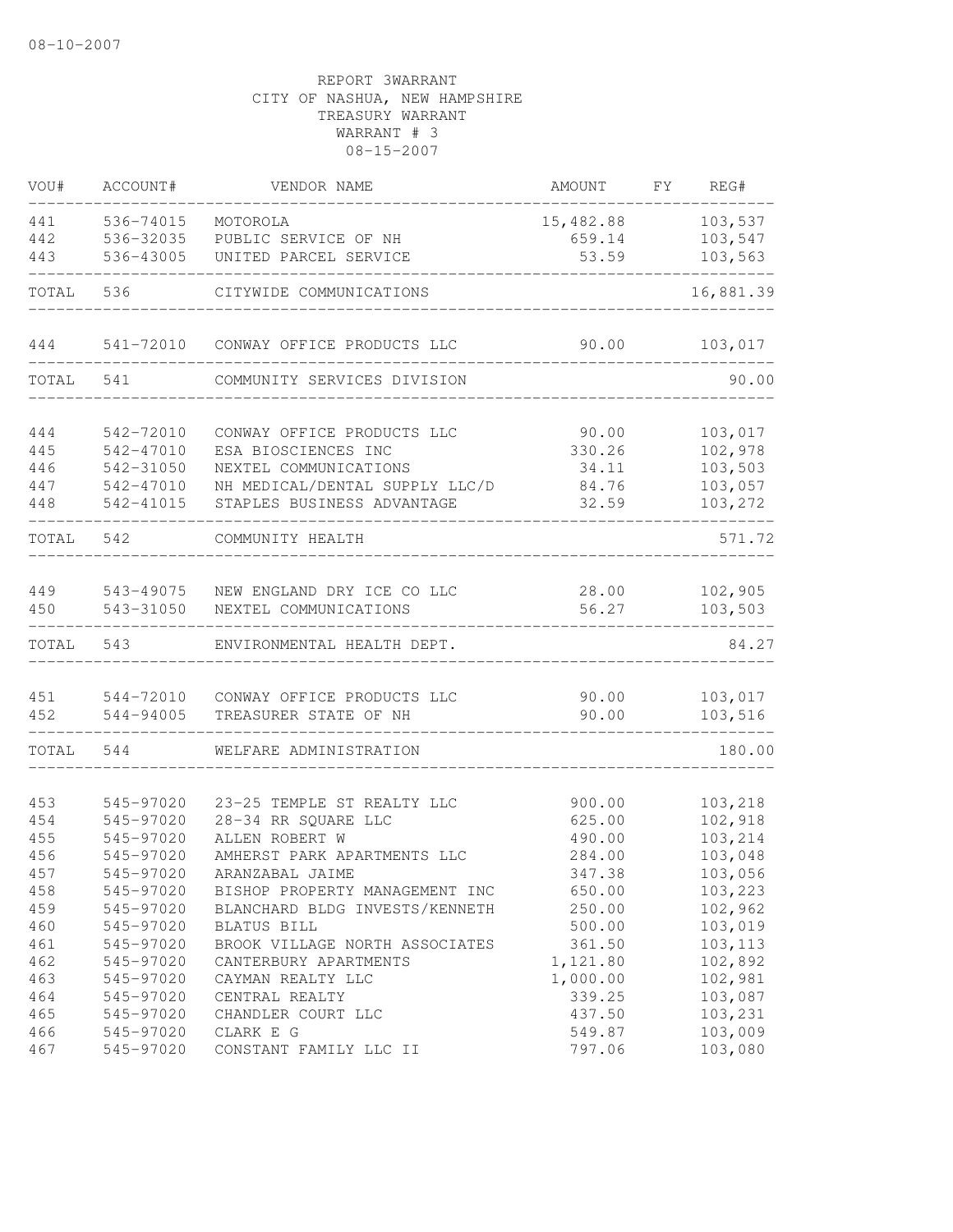| VOU#  | ACCOUNT#  | VENDOR NAME                    | AMOUNT    | FΥ | REG#                     |
|-------|-----------|--------------------------------|-----------|----|--------------------------|
| 468   | 545-97020 | CONSTANT NORMAND               | 800.00    |    | 102,876                  |
| 469   | 545-97020 | CONTRERAS PAULINE              | 900.00    |    | 103,012                  |
| 470   | 545-97020 | COUNTRY BARN MOTEL             | 140.00    |    | 103,053                  |
| 471   | 545-97020 | D & W MCCULLOUGH PROPERTIES    | 656.80    |    | 103,212                  |
| 472   | 545-97020 | D'INDIA MICHELLE               | 659.55    |    | 103,164                  |
| 473   | 545-97020 | DAPIEDADE EZEQUIEL A           | 410.00    |    | 103,003                  |
| 474   | 545-97020 | DHG ASSOCIATES                 | 1,650.00  |    | 102,877                  |
| 475   | 545-97020 | DICHARD DOUGLAS J              | 375.00    |    | 102,907                  |
| 476   | 545-97020 | DOBENS SUSAN                   | 1, 119.92 |    | 102,970                  |
| 477   | 545-97020 | DOWNTOWNER NELSON/DAVID A GREG | 1,784.56  |    | 102,911                  |
| 478   | 545-97020 | DRURY DANA                     | 700.00    |    | 103,163                  |
| 479   | 545-97020 | FERNANDE OMAR                  | 522.95    |    | 103,054                  |
| 480   | 545-97020 | FISCHER MARJORIE               | 292.43    |    | 103,084                  |
| 481   | 545-97020 | FLAGLER PROPERTIES             | 624.08    |    | 103,260                  |
| 482   | 545-97020 | FORTIER CARMEN Y               | 757.84    |    | 103,230                  |
| 483   | 545-97020 | GANDER PROP MANAGEMENT LLC     | 324.96    |    | 103,022                  |
| 484   | 545-97020 | GAUTHIER REALTY/CONNIE GAUTHIE | 1,247.65  |    | 103,267                  |
| 485   | 545-97020 | GOULET BARBARA A               | 634.10    |    | 102,868                  |
| 486   | 545-97015 | KEYSPAN ENERGY DELIVERY        | 1,914.70  |    | 103,554                  |
| 487   | 545-97020 | L & G PROPERTIES LLC           | 587.72    |    | 103,226                  |
| 488   | 545-97020 | LACASSE RAUL                   | 569.85    |    | 103,213                  |
| 489   | 545-97020 | LEVESQUE NORMAND               | 1,000.00  |    | 103,278                  |
| 490   | 545-97020 | LIAKAKOS FOTIOS                | 151.47    |    | 102,880                  |
| 491   | 545-97020 | LILLIANS MOTEL                 | 560.00    |    | 102,883                  |
| 492   | 545-97020 | MACDONALD CHARLES              | 375.00    |    | 103,165                  |
| 493   | 545-97020 | MARCUM RUSSELL                 | 850.00    |    | 102,984                  |
| 494   | 545-97020 | MARQUEZ JOSE                   | 750.00    |    | 102,971                  |
| 495   | 545-97020 | NASHUA HOUSING AUTHORITY       | 423.00    |    | 103,246                  |
| 496   | 545-97020 | NOEL MAURICE R                 | 240.00    |    | 103,044                  |
| 497   | 545-97020 | PAQUIN EDWARD                  | 439.79    |    | 102,893                  |
| 498   | 545-97015 | PENNICHUCK WATER WORKS INC     | 119.78    |    | 103,512                  |
| 499   | 545-97020 | PRINCETON PROPERTY MANAGEMENT  | 239.74    |    | 102,968                  |
| 500   | 545-97015 | PUBLIC SERVICE CO OF NH        | 2,681.84  |    | 103,552                  |
| 501   | 545-97020 | QUIRION ANDRE                  | 450.00    |    | 103,000                  |
| 502   | 545-97020 | QUIRION GILLES                 | 437.50    |    | 103,097                  |
| 503   | 545-97020 | ROSA JUSSARA                   | 243.91    |    | 103,061                  |
| 504   | 545-97020 | STOCKING WILLIAM               | 544.71    |    | 103,081                  |
| 505   | 545-97020 | THOMPSON JOHN                  | 464.74    |    | 103,016                  |
| 506   | 545-97020 | TLD PROPERTIES LLC             | 560.00    |    | 103,116                  |
| 507   | 545-97020 | TRAINOR MARINA                 | 454.84    |    | 103,131                  |
| 508   | 545-97020 | TREMBLAY JEANNINE              | 656.80    |    | 102,867                  |
| 509   | 545-97020 | VARGAS RUBBY S                 | 316.25    |    | 103,166<br>$\frac{1}{2}$ |
| TOTAL | 545       | WELFARE COSTS                  |           |    | 37,284.84                |
| 510   | 551-94005 | CITIZENS BANK                  | 374.00    |    | 75                       |
| 511   | 551-59100 | CORBETT CLEANING CO/STEPHEN CO | 400.00    |    | 103,076                  |
|       |           |                                |           |    |                          |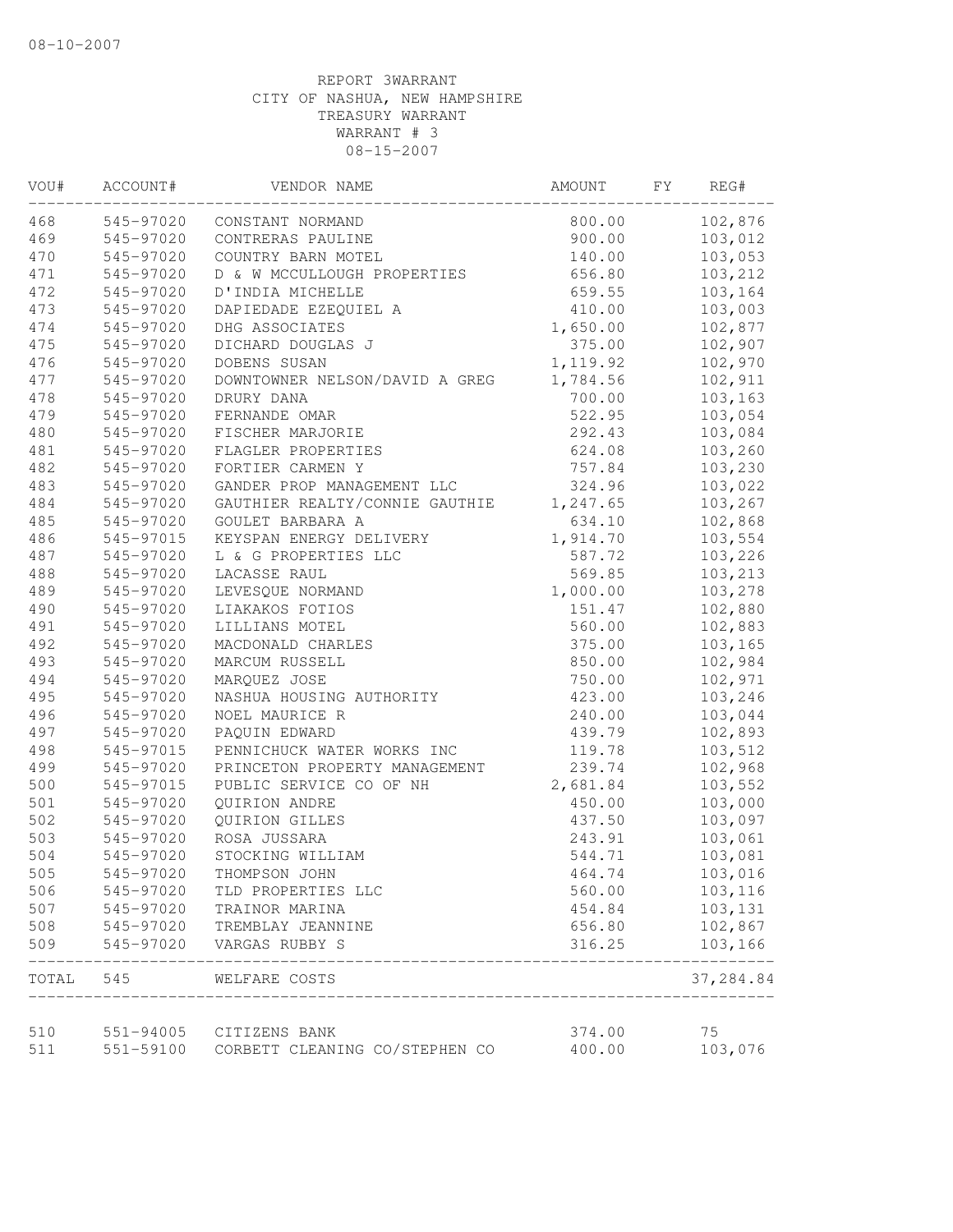| VOU#      | ACCOUNT#  | VENDOR NAME                          | AMOUNT   | FY | REG#     |
|-----------|-----------|--------------------------------------|----------|----|----------|
| 512       | 551-91005 | DOOKRAN STEPHEN                      | 86.33    |    | 103,476  |
| 513       | 551-31050 | NEXTEL COMMUNICATIONS                | 296.78   |    | 103,503  |
| 514       | 551-33005 | PENNICHUCK WATER                     | 69.26    |    | 103,517  |
| 515       | 551-32005 | PUBLIC SERVICE OF NH                 | 751.77   |    | 103,547  |
| 516       |           | 551-41015 STAPLES BUSINESS ADVANTAGE | 108.01   |    | 103,272  |
| TOTAL 551 |           | PUBLIC WORKS DIV & ENGINEERING       |          |    | 2,086.15 |
| 517       | 552-59015 | 60'S INVASION                        | 650.00   |    | 103,271  |
| 518       | 552-45250 | AIRGAS EAST                          | 145.35   |    | 102,942  |
| 519       | 552-75040 | ASAP FIRE & SAFETY CORPORATION       | 540.50   |    | 103,007  |
| 520       | 552-75022 | B & S LOCKSMITH INC                  | 61.05    |    | 103,137  |
| 521       | 552-31050 | BATTERIES PLUS 400                   | 43.98    |    | 103,265  |
| 522       | 552-75022 | BELLETETES INC                       | 64.17    |    | 103,052  |
| 523       | 552-75021 | BROX INDUSTRIES INC                  | 107.19   |    | 102,926  |
| 524       | 552-78007 | CARPARTS OF NASHUA                   | 171.53   |    | 102,896  |
| 525       | 552-78100 | CASEY EQUIPMENT & RENTAL CORP        | 2,056.98 |    | 103,247  |
| 526       | 552-75022 | CORBETT CLEANING CO/STEPHEN CO       | 300.00   |    | 103,076  |
| 527       | 552-75021 | CORRIVEAU ROUTHIER INC               | 39.90    |    | 103,404  |
| 528       | 552-59050 | COYLE KEVIN                          | 360.00   |    | 102,932  |
| 529       | 552-48015 | DENNIS K BURKE INC                   | 1,734.19 |    | 103,564  |
| 530       | 552-45110 | FILLION ASSOCIATES INC               | 4,315.12 |    | 102,933  |
| 530       | 552-45235 | FILLION ASSOCIATES INC               | 162.10   |    | 102,933  |
| 531       | 552-75135 | FIMBEL PAUNET CORP                   | 200.00   |    | 103,253  |
| 532       | 552-74085 | FRANKLIN PAINT CO INC                | 185.70   |    | 103,333  |
| 533       | 552-75135 | GRANITE STATE GLASS                  | 495.00   |    | 102,997  |
| 534       | 552-66000 | HANDY HOUSE INC                      | 2,891.00 |    | 103,531  |
| 535       | 552-75021 | HOME DEPOT CREDIT SERVICES           | 229.55   |    | 103,509  |
| 535       | 552-75022 | HOME DEPOT CREDIT SERVICES           | 17.14    |    | 103,509  |
| 535       | 552-75135 | HOME DEPOT CREDIT SERVICES           | 277.35   |    | 103,509  |
| 535       | 552-75175 | HOME DEPOT CREDIT SERVICES           | 20.48    |    | 103,509  |
| 536       | 552-75021 | JOHNSON'S ELECTRIC SUPPLY            | 124.72   |    | 102,976  |
| 536       | 552-75040 | JOHNSON'S ELECTRIC SUPPLY            | 490.38   |    | 102,976  |
| 536       | 552-75135 | JOHNSON'S ELECTRIC SUPPLY            | 644.27   |    | 102,976  |
| 537       | 552-34015 | KEYSPAN ENERGY DELIVERY              | 166.35   |    | 103,514  |
| 537       | 552-34045 | KEYSPAN ENERGY DELIVERY              | 733.31   |    | 103,514  |
| 538       | 552-59050 | LEBLANC DAVID                        | 88.00    |    | 103,155  |
| 539       | 552-78065 | MAYNARD & LESIEUR INCORPORATED       | 65.60    |    | 103,413  |
| 540       | 552-59050 | MICHAEL BARBARA                      | 175.00   |    | 103,370  |
| 541       | 552-75135 | MIDWEST RAKE CO LLC                  | 225.25   |    | 103,078  |
| 542       | 552-59050 | MURPHY DENNIS                        | 230.00   |    | 103,040  |
| 543       | 552-78007 | NAPA AUTO PARTS                      | 602.58   |    | 103,238  |
| 544       | 552-45250 | NASHUA FARMERS EXCHANGE INC          | 145.88   |    | 103,428  |
| 544       | 552-75021 | NASHUA FARMERS EXCHANGE INC          | 145.88   |    | 103,428  |
| 545       | 552-75021 | NASHUA OUTDOOR POWER EQUIP           | 31.85    |    | 103,070  |
| 546       | 552-75021 | NASHUA WALLPAPER & PAINT CO          | 278.37   |    | 103,073  |
| 546       | 552-75022 | NASHUA WALLPAPER & PAINT CO          | 66.17    |    | 103,073  |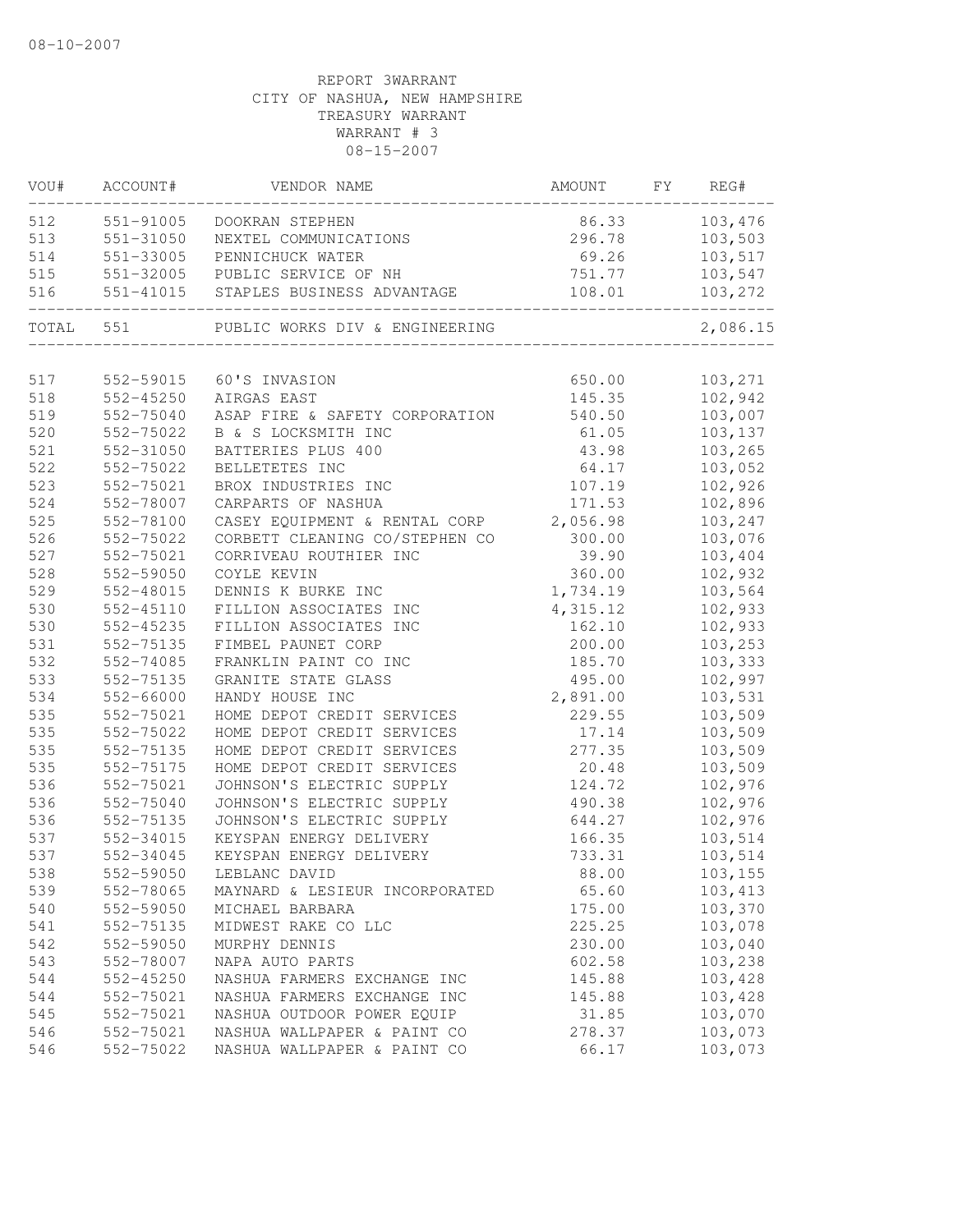| VOU#  | ACCOUNT#      | VENDOR NAME                    | AMOUNT    | FΥ | REG#      |
|-------|---------------|--------------------------------|-----------|----|-----------|
| 547   | 552-95005     | NATIONAL RECREATION & PARK ASS | 135.00    |    | 103,519   |
| 548   | 552-31050     | NEXTEL COMMUNICATIONS          | 238.28    |    | 103,503   |
| 549   | 552-59050     | PARSLOW RICHARD                | 660.00    |    | 103,018   |
| 550   | 552-33005     | PENNICHUCK WATER               | 5,250.13  |    | 103,517   |
| 550   | 552-33005     | PENNICHUCK WATER               | 2,874.04  |    | 103,518   |
| 550   | 552-33040     | PENNICHUCK WATER               | 285.65    |    | 103,517   |
| 550   | 552-33045     | PENNICHUCK WATER               | 1,900.57  |    | 103,517   |
| 551   | 552-59050     | PINTAL MARC                    | 640.00    |    | 102,888   |
| 552   | 552-59015     | PRISBY STEVE/KID PINKY & HIS   | 450.00    |    | 103,159   |
| 553   | 552-32005     | PUBLIC SERVICE OF NH           | 1,131.73  |    | 103,547   |
| 553   | 552-32005     | PUBLIC SERVICE OF NH           | 4,988.81  |    | 103,548   |
| 553   | 552-32030     | PUBLIC SERVICE OF NH           | 430.94    |    | 103,547   |
| 553   | 552-32030     | PUBLIC SERVICE OF NH           | 5,225.35  |    | 103,548   |
| 553   | 552-32040     | PUBLIC SERVICE OF NH           | 2,943.44  |    | 103,548   |
| 554   | 552-75021     | RAIN DROP PRODUCTS LLC         | 691.00    |    | 102,920   |
| 555   | 552-78007     | SANEL AUTO PARTS CO            | 431.03    |    | 103,059   |
| 556   | 552-75165     | SEASONAL SPECIALTY STORES      | 59.96     |    | 103,261   |
| 556   | 552-75170     | SEASONAL SPECIALTY STORES      | 219.86    |    | 103,261   |
| 556   | 552-75175     | SEASONAL SPECIALTY STORES      | 59.96     |    | 103,261   |
| 557   | 552-75040     | SPORT SUPPLY GROUP INC         | 98.49     |    | 103,235   |
| 557   | 552-75135     | SPORT SUPPLY GROUP INC         | 98.49     |    | 103,235   |
| 558   | 552-41015     | STAPLES BUSINESS ADVANTAGE     | 63.20     |    | 103,272   |
| 559   | 552-59050     | STEVENS PAUL M                 | 896.00    |    | 102,936   |
| 560   | 552-75021     | TRUGREEN CHEMLAWN              | 220.00    |    | 103,262   |
| 561   | 552-78100     | TURF PRODUCTS CORP             | 85.71     |    | 103,276   |
| 562   | 552-75135     | TURF SPECIALIST LLC            | 700.00    |    | 103,105   |
| 563   | $552 - 46045$ | UNIFIRST CORPORATION           | 97.26     |    | 103,257   |
| 564   | 552-31040     | VERIZON                        | 83.35     |    | 103,523   |
| 565   | 552-75135     | YANKEE EQUIPMENT SYSTEMS INC   | 245.00    |    | 102,916   |
| TOTAL | 552           | PARKS AND RECREATION           |           |    | 50,485.14 |
|       |               |                                |           |    |           |
| 566   | 553-69025     | B-B CHAIN                      | 32.00     |    | 102,922   |
| 566   | 553-78100     | B-B CHAIN                      | 36.00     |    | 102,922   |
| 567   | 553-49075     | BELLETETES INC                 | 28.26     |    | 103,052   |
| 567   | 553-69025     | BELLETETES INC                 | 102.23    |    | 103,052   |
| 568   | 553-59187     | BOSTON & MAINE CORP            | 2,921.76  |    | 103,274   |
| 569   | 553-45175     | BOT-L-GAS INC                  | 42.00     |    | 102,935   |
| 570   | 553-45015     | BROX INDUSTRIES INC            | 397.90    |    | 102,926   |
| 570   | 553-45025     | BROX INDUSTRIES INC            | 152.00    |    | 102,926   |
| 570   | 553-45190     | BROX INDUSTRIES INC            | 468.77    |    | 102,926   |
| 571   | 553-78100     | CASEY & DUPUIS EQUIPMENT CORP  | 712.56    |    | 103,250   |
| 572   | 553-59105     | CORBETT CLEANING CO/STEPHEN CO | 500.00    |    | 103,076   |
| 573   | 553-45060     | CORRIVEAU ROUTHIER INC         | 64.00     |    | 103,404   |
| 574   | 553-48015     | DENNIS K BURKE INC             | 13,012.91 |    | 103,564   |
| 575   | 553-59100     | DICK RAYMOND INC               | 74.95     |    | 103,420   |
| 576   | 553-78100     | DONOVAN SPRING COMPANY INC     | 106.91    |    | 102,925   |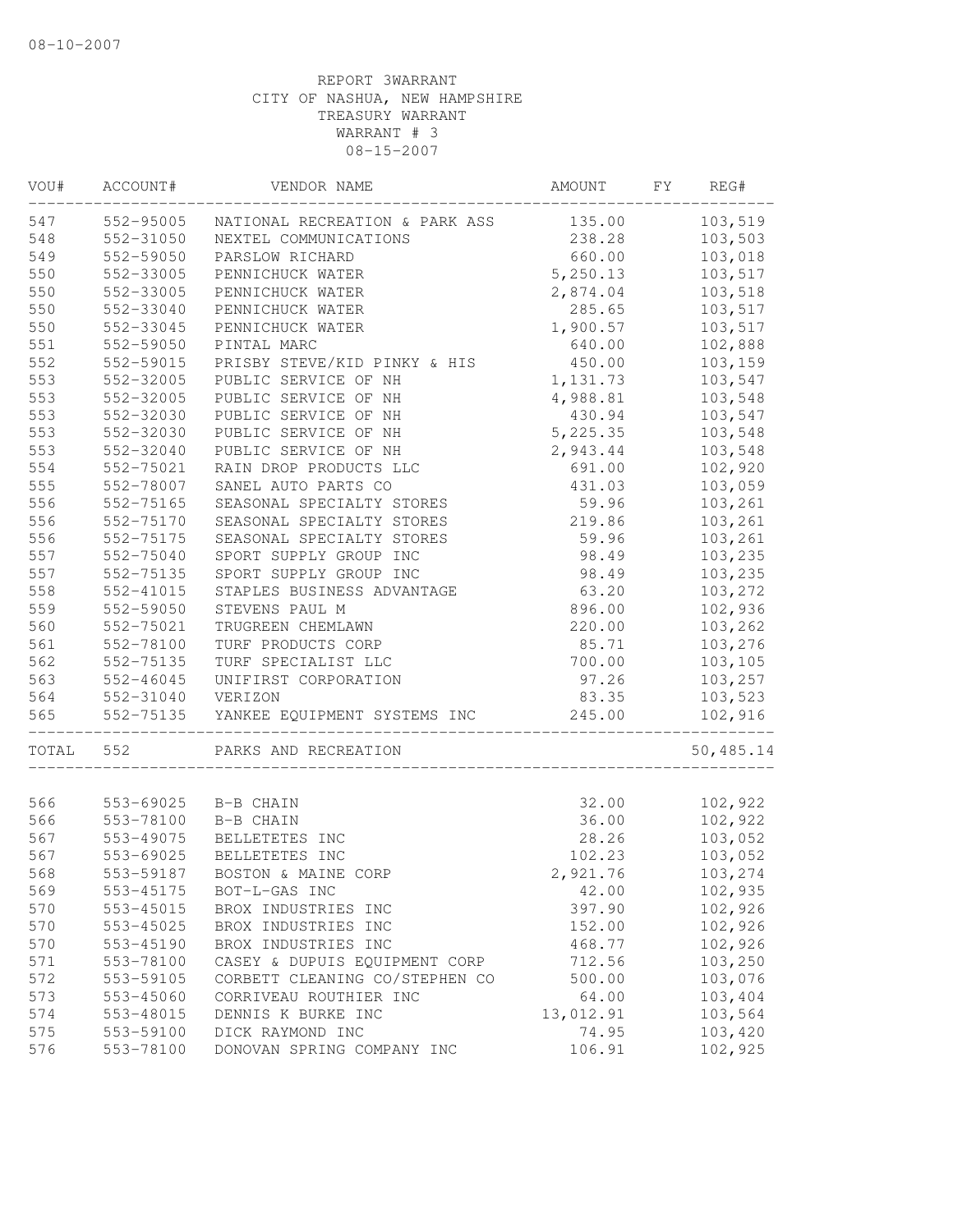| VOU#       | ACCOUNT#               | VENDOR NAME                                  | AMOUNT             | FY | REG#                    |
|------------|------------------------|----------------------------------------------|--------------------|----|-------------------------|
| 577        | 553-78100              | <b>DUNN BATTERY</b>                          | 165.90             |    | 102,998                 |
| 578        | 553-46045              | GAGNON CARL                                  | 74.99              |    | 103,478                 |
| 579        | 553-78100              | HOWARD P FAIRFIELD INC                       | 940.65             |    | 103,373                 |
| 580        | 553-59135              | J P PEST SERVICES                            | 55.00              |    | 103,126                 |
| 581        | 553-46045              | LAVOIE ROGER                                 | 79.95              |    | 103, 477                |
| 582        | 553-46045              | LEHIGH SAFETY SHOE LLC                       | 575.00             |    | 103,042                 |
| 583        | 553-78100              | LIBERTY INTN'L TRUCKS OF NH LL               | 569.45             |    | 103,410                 |
| 584        | 553-78100              | MAC MULKIN CHEVROLET INC                     | 332.20             |    | 103,407                 |
| 585        | 553-49075              | MAYNARD & LESIEUR INCORPORATED               | 199.00             |    | 103,413                 |
| 586        | 553-49075              | NAPA AUTO PARTS                              | 15.46              |    | 103,238                 |
| 586        | 553-69025              | NAPA AUTO PARTS                              | 45.77              |    | 103,238                 |
| 586        | 553-78100              | NAPA AUTO PARTS                              | 60.35              |    | 103,238                 |
| 587        | 553-31050              | NEXTEL COMMUNICATIONS                        | 161.09             |    | 103,503                 |
| 588        | 553-33005              | PENNICHUCK WATER                             | 375.10             |    | 103,518                 |
| 589        | 553-32005              | PUBLIC SERVICE OF NH                         | 3, 244.92          |    | 103,548                 |
| 590        | 553-45060              | REDIMIX COMPANIES INC                        | 329.00             |    | 103,083                 |
| 591        | 553-78100              | RON TURLEY ASSOCIATES INC                    | 4,520.00           |    | 103,243                 |
| 592        | 553-49075              | SANEL AUTO PARTS CO                          | 77.21              |    | 103,059                 |
| 592        | 553-49075              | SANEL AUTO PARTS CO                          | 39.33              |    | 103,060                 |
| 592        | 553-69025              | SANEL AUTO PARTS CO                          | 62.55              |    | 103,059                 |
| 592        | 553-78100              | SANEL AUTO PARTS CO                          | 549.07             |    | 103,059                 |
| 592        | 553-78100              | SANEL AUTO PARTS CO                          | 76.91              |    | 103,060                 |
| 593        | 553-48005              | SHATTUCK MALONE OIL CO                       | 4,404.78           |    | 103,491                 |
| 594        | 553-41015              | STAPLES BUSINESS ADVANTAGE                   | 287.09             |    | 103,272                 |
| 595        | 553-46045              | UNIFIRST CORPORATION                         | 173.60             |    | 103,257                 |
| 596        | 553-49075              | USP OF NEW ENGLAND                           | 146.77             |    | 103,234                 |
| 596        | 553-69025              | USP OF NEW ENGLAND                           | 109.05             |    | 103,234                 |
| 596        | 553-78100              | USP OF NEW ENGLAND                           | 1,209.30           |    | 103,234                 |
| TOTAL      | 553                    | STREET DEPARTMENT                            |                    |    | 37,531.74               |
| 597        |                        | BELLETETES INC                               |                    |    | 103,052                 |
| 597        | 555-45107<br>555-45288 | BELLETETES INC                               | 19.76              |    | 103,052                 |
| 597        |                        |                                              | 4.31<br>47.80      |    | 103,052                 |
| 598        | 555-49075<br>555-49075 | BELLETETES INC<br>GRAINGER                   | 93.84              |    | 103,043                 |
| 599        | 555-45288              | M & M ELECTRICAL SUPPLY CO INC               | 408.88             |    | 103,403                 |
| 600        | 555-31050              |                                              | 182.50             |    | 103,503                 |
|            |                        | NEXTEL COMMUNICATIONS                        |                    |    |                         |
| 601<br>602 | 555-45285<br>555-32025 | PERMA-LINE CORP OF NEW ENGLAND               | 3,517.60<br>240.05 |    | 102,912                 |
| 602        | 555-32025              | PUBLIC SERVICE OF NH<br>PUBLIC SERVICE OF NH | 1,422.95           |    | 103,548<br>103,549      |
|            | 555-94005              | UNH TECHNOLOGY TRANSFER CTR                  |                    |    | 103,504                 |
| 603<br>604 |                        |                                              | 195.00<br>68.30    |    | 102,903                 |
|            |                        | 555-45107 W E AUBUCHON COMPANY INC           |                    |    |                         |
| 604        | 555-49075              | W E AUBUCHON COMPANY INC                     | 2.66               |    | 102,903<br>------------ |
| TOTAL      | 555                    | TRAFFIC DEPARTMENT                           |                    |    | 6, 203.65               |
|            |                        |                                              |                    |    |                         |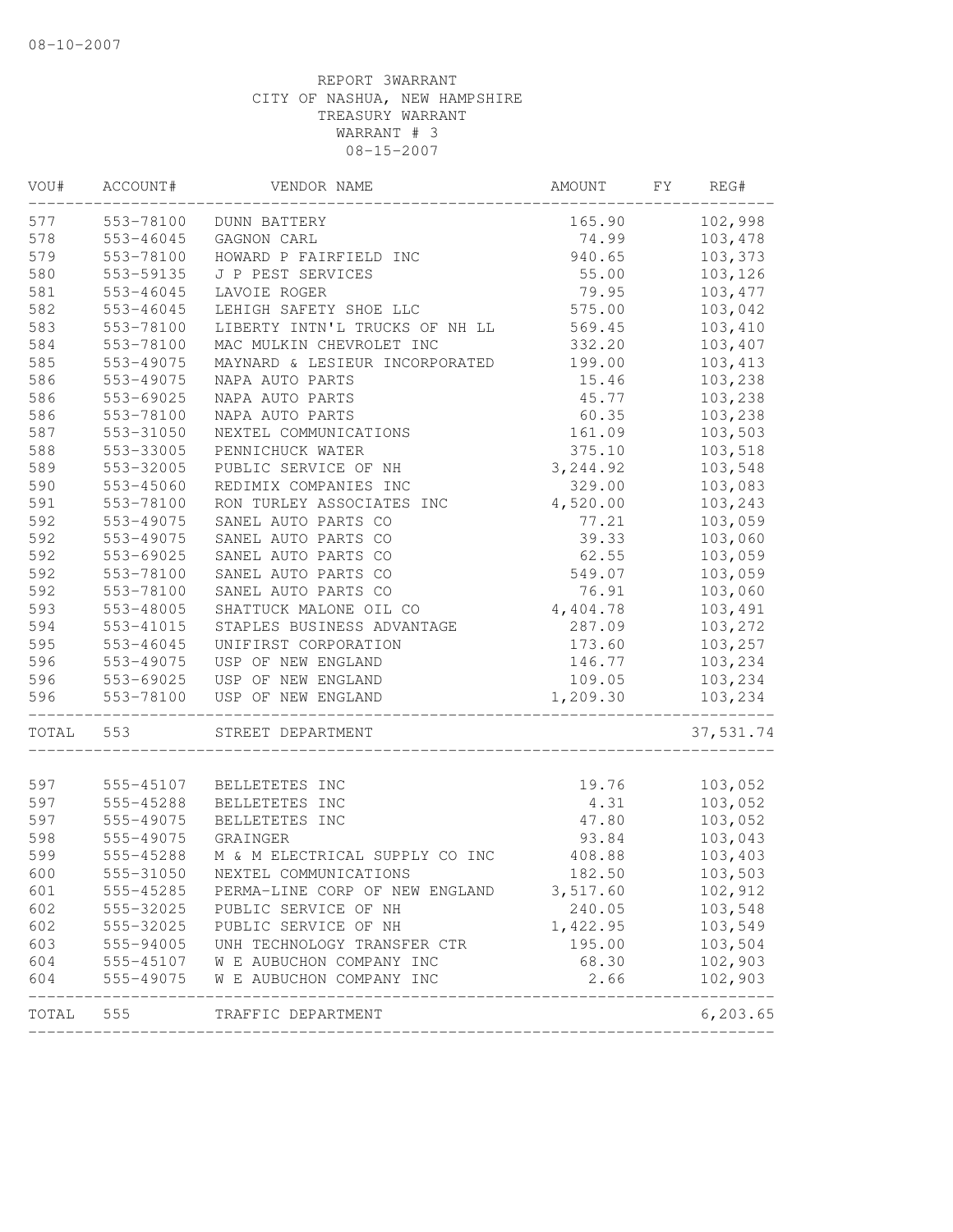| VOU#       | ACCOUNT#               | VENDOR NAME                                                  | AMOUNT         | FY. | REG#               |
|------------|------------------------|--------------------------------------------------------------|----------------|-----|--------------------|
| 605        | 557-75023              | HOME DEPOT CREDIT SERVICES                                   | 18.04          |     | 103,509            |
| 606        | 557-64192              | NEW ENGLAND PAPER & SUPPLY                                   | 34.98          |     | 103,091            |
| 607        | 557-31050              | NEXTEL COMMUNICATIONS                                        | 4.64           |     | 103,503            |
| 608        | 557-32005              | PUBLIC SERVICE OF NH                                         | 236.43         |     | 103,549            |
| 609        | 557-41015              | STAPLES BUSINESS ADVANTAGE                                   | 73.56          |     | 103,272            |
| 610        | 557-49075              | W E AUBUCHON COMPANY INC                                     | 7.93           |     | 102,903            |
| TOTAL      | 557                    | PARKING LOTS                                                 |                |     | 375.58             |
|            |                        |                                                              |                |     |                    |
| 611        | 561-78007              | CASEY EQUIPMENT & RENTAL CORP                                | 101.99         |     | 103,247<br>103,509 |
| 612<br>613 | 561-75023<br>561-78065 | HOME DEPOT CREDIT SERVICES<br>MAYNARD & LESIEUR INCORPORATED | 45.91<br>22.95 |     | 103,413            |
| 614        | 561-74085              | NASHUA OUTDOOR POWER EQUIP                                   | 26.00          |     | 103,070            |
| 615        | 561-75903              | NASHUA WALLPAPER & PAINT CO                                  | 170.54         |     | 103,073            |
| 616        | 561-33005              | PENNICHUCK WATER                                             | 197.88         |     | 103,518            |
| 617        | 561-32005              | PUBLIC SERVICE OF NH                                         | 82.20          |     | 103,549            |
| TOTAL      | 561                    | EDGEWOOD CEMETERY                                            |                |     | 647.47             |
|            |                        |                                                              |                |     |                    |
| 618        | 562-33005              | PENNICHUCK WATER                                             | 15.77          |     | 103,518            |
| TOTAL      | 562                    | SUBURBAN CEMETERIES                                          |                |     | 15.77              |
|            |                        |                                                              |                |     |                    |
| 619        | 563-75023              | HOME DEPOT CREDIT SERVICES                                   | 52.12          |     | 103,509            |
| 620        | 563-74085              | NASHUA OUTDOOR POWER EQUIP                                   | 189.80         |     | 103,070            |
| 621        | 563-75903              | NASHUA WALLPAPER & PAINT CO                                  | 129.96         |     | 103,073            |
| 622        | 563-78007              | SANEL AUTO PARTS CO                                          | 57.02          |     | 103,060            |
| TOTAL      | 563                    | WOODLAWN CEMETERY                                            |                |     | 428.90             |
| 623        | 571-41015              | STAPLES BUSINESS ADVANTAGE                                   | 69.29          |     | 103,272            |
| 624        | 571-95010              | TELEGRAPH PUBLISHING COMPANY                                 | 78.00          |     | 103,493            |
| TOTAL      | 571                    | COMMUNITY DEVELOPMENT                                        |                |     | 147.29             |
|            |                        |                                                              |                |     |                    |
|            |                        | 625 572-31050 NEXTEL COMMUNICATIONS                          | 11.34          |     | 103,503            |
|            |                        | TOTAL 572 PLANNING DEPARTMENT                                |                |     | 11.34              |
| 626        |                        | 573-59100 R FRASER COMPANY INC                               | 225.00         |     | 103,021            |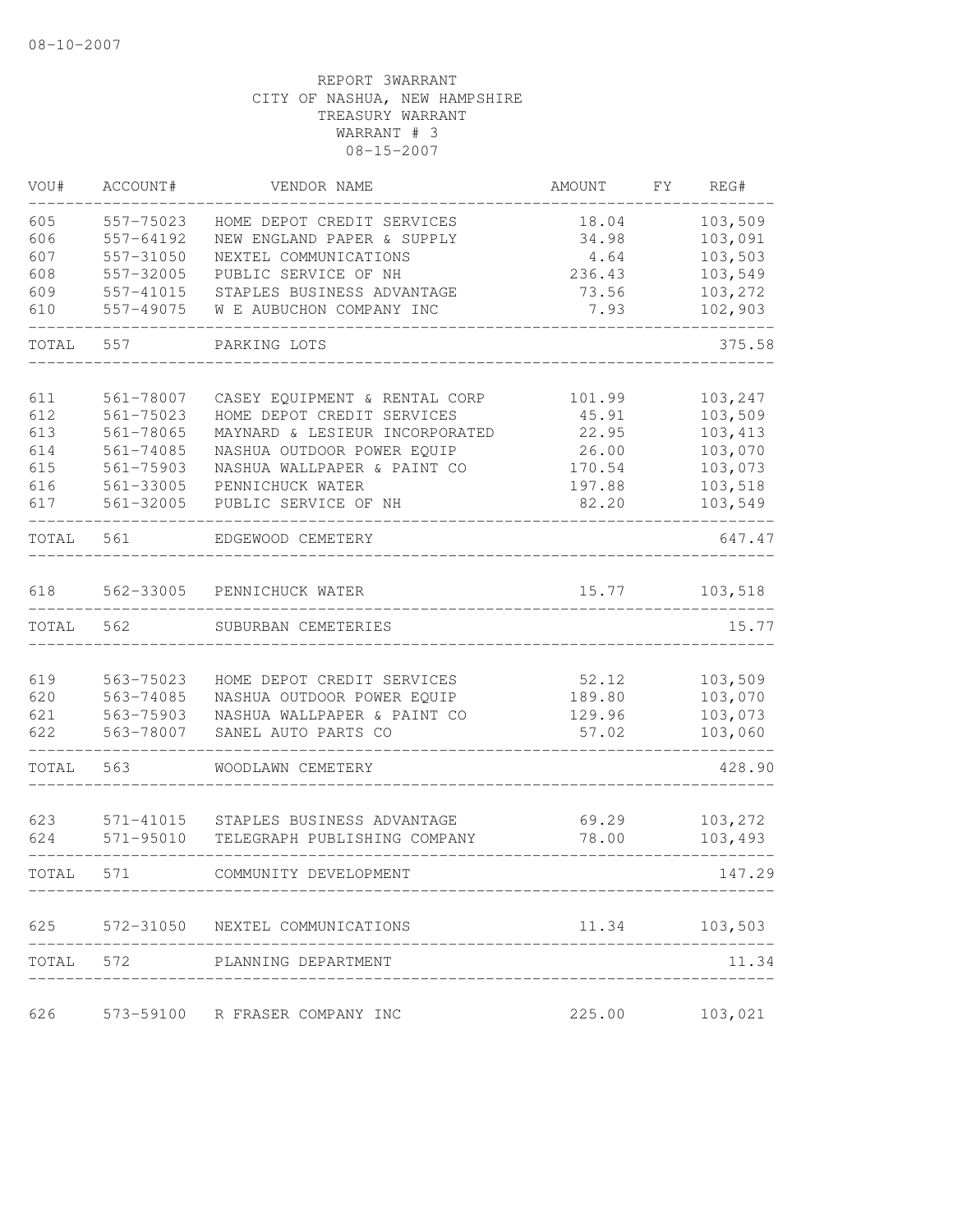| VOU#  |           |                                |           | REG#      |
|-------|-----------|--------------------------------|-----------|-----------|
|       |           | TOTAL 573 ECONOMIC DEVELOPMENT |           | 225.00    |
| 627   | 575-45150 | AC MOORE INC                   | 92.48     | 103,092   |
| 628   | 575-45050 | ACTRACE                        | 660.00    | 102,987   |
| 629   | 575-41015 | ALPHAGRAPHICS                  | 12.60     | 103,066   |
| 630   | 575-41015 | ANCO ENGRAVED SIGNS & STAMPS I | 40.50     | 103,225   |
| 631   | 575-45050 | BAKER & TAYLOR                 | 2,524.35  | 102,954   |
| 631   | 575-45050 | BAKER & TAYLOR                 | 2,799.89  | 102,955   |
| 632   | 575-45315 | BAKER & TAYLOR ENTERTAINMENT   | 2,026.27  | 102,946   |
| 633   | 575-64045 | CDW GOVERNMENT INC             | 475.22    | 103,315   |
| 634   | 575-64045 | CENTURION TECHNOLOGIES INC     | 46.38     | 102,979   |
| 635   | 575-94010 | CITIZENS BANK                  | 200.00    | 75        |
| 636   | 575-72010 | CONWAY OFFICE PRODUCTS LLC     | 330.00    | 103,017   |
| 637   | 575-45220 | DEMCO INC                      | 314.03    | 102,953   |
| 638   | 575-45903 | EBSCO INFORMATION SERVICES     | 1,495.00  | 103,515   |
| 639   | 575-59100 | GEREMIA PAUL                   | 450.00    | 103,557   |
| 640   | 575-45215 | HERITAGE MICROFILM INC         | 2,275.20  | 103,502   |
| 641   | 575-45050 | INFORMATION TODAY INC          | 206.95    | 102,966   |
| 642   | 575-45315 | MAIN DUNSTABLE VIDEO           | 28.89     | 103,559   |
| 643   | 575-45050 | MATTHEW BENDER & CO INC        | 100.65    | 103,562   |
| 644   | 575-57010 | MV COMMUNICATIONS INC          | 255.03    | 102,887   |
| 645   | 575-43005 | NASHUA PUBLIC LIBRARY          | 38.52     | 103,479   |
| 645   | 575-45150 | NASHUA PUBLIC LIBRARY          | 24.54     | 103,479   |
| 645   | 575-45220 | NASHUA PUBLIC LIBRARY          | 119.80    | 103,479   |
| 645   | 575-45315 | NASHUA PUBLIC LIBRARY          | 44.99     | 103,479   |
| 646   | 575-45903 | NEWSBANK INC                   | 13,190.00 | 103,492   |
| 647   | 575-31040 | NEXTEL COMMUNICATIONS          | 97.87     | 103,503   |
| 648   | 575-45050 | NOVELAS POPULAR                | 40.00     | 103,055   |
| 649   | 575-32005 | PUBLIC SERVICE OF NH           | 8,468.83  | 103,549   |
| 650   | 575-45085 | RANDOM HOUSE INC               | 445.65    | 103,280   |
| 651   | 575-45085 | RECORDED BOOKS LLC             | 711.00    | 103,259   |
| 652   | 575-42015 | REXEL CLS                      | 493.65    | 103,380   |
| 653   | 575-45050 | SIMON & SCHUSTER               | 99.02     | 102,947   |
| 654   | 575-41005 | STAPLES BUSINESS ADVANTAGE     | 125.99    | 103,272   |
| 654   | 575-41015 | STAPLES BUSINESS ADVANTAGE     | 531.43    | 103,272   |
| 655   | 575-45050 | THE COUNCIL OF STATE GOVERNMEN | 58.50     | 103,221   |
| 656   | 575-45315 | THE SPIRITUAL CINEMA CIRCLE    | 272.40    | 103,558   |
| 657   | 575-45050 | THOMSON GALE                   | 682.96    | 102,999   |
| 658   | 575-45903 | TUMBLEWEED PRESS INC           | 399.00    | 103,560   |
| 659   | 575-45050 | WEST PAYMENT CENTER            | 40.25     | 103,513   |
| TOTAL | 575       | PUBLIC LIBRARIES               |           | 40,217.84 |
| 660   | 576-95005 | IAEI                           | 90.00     | 103,553   |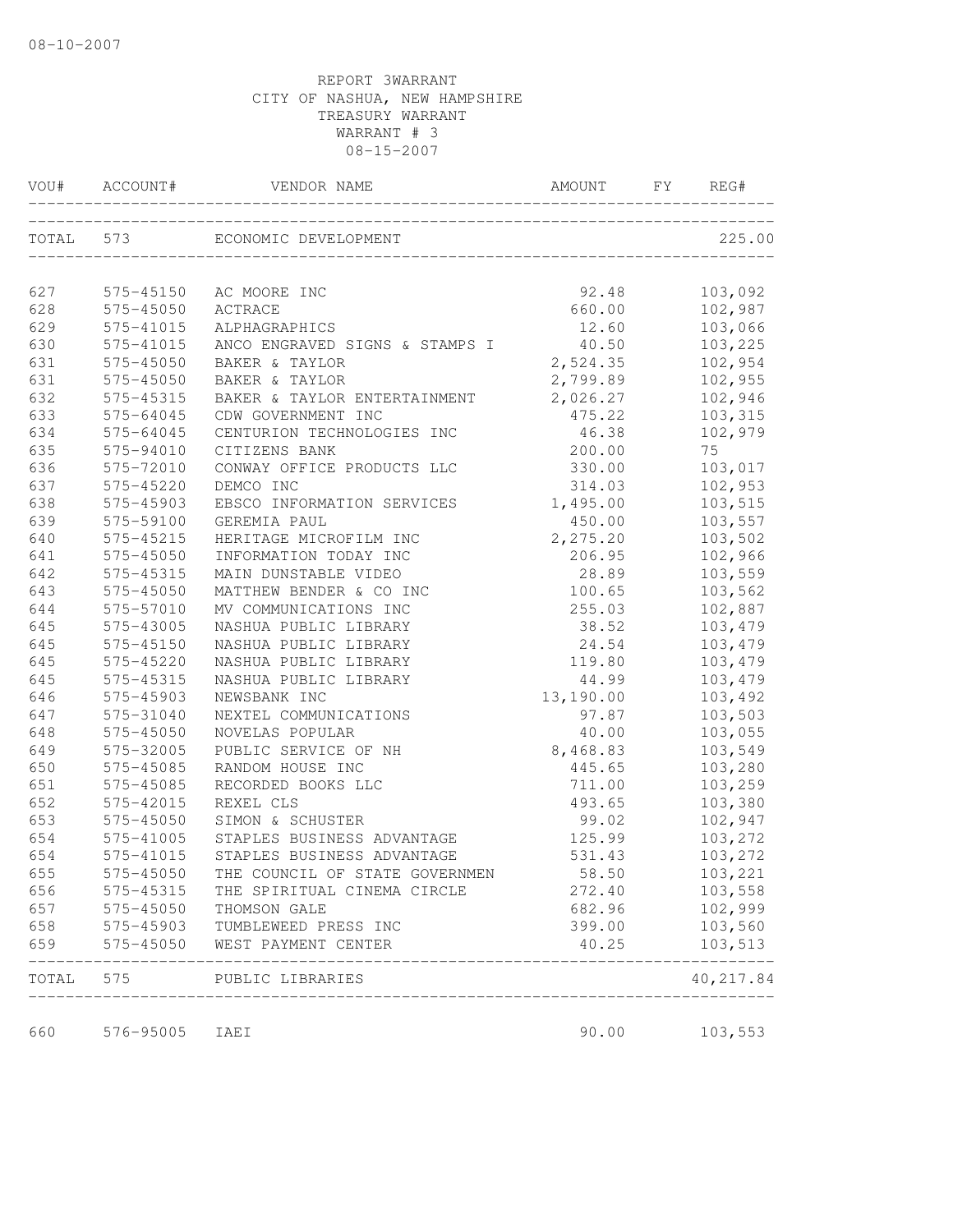|           | VOU# ACCOUNT#      | VENDOR NAME                                            | AMOUNT FY REG# |         |
|-----------|--------------------|--------------------------------------------------------|----------------|---------|
|           |                    | TOTAL 576 BUILDING DEPARTMENT                          |                | 90.00   |
| 661       |                    | 577-31050 NEXTEL COMMUNICATIONS                        | 33.40          | 103,503 |
| TOTAL 577 |                    | CODE ENFORCEMENT<br>__________________________________ |                | 33.40   |
|           | 195,888 581-53100  | ALL STATE FIRE EQUIPMENT                               | 4,229.75       | 103,368 |
|           | 195,889 581-72065  | ALTERNATIVE COMMUNICATIONS SER                         | 130.00         | 103,236 |
| 662       | 581-53100          | ANACOMP INC                                            | 38.62          | 102,929 |
|           | 195,890 581-41015  | ANCO SIGNS & STAMPS INC                                | 9.00           | 103,270 |
|           | 195,891 581-31050  | ARCH WIRELESS                                          | 737.02         | 103,555 |
|           | 195,892 581-42130  | ARCSOURCE INC                                          | 81.00          | 103,062 |
|           | 195,893 581-49075  | B & S LOCKSMITHS INC                                   | 444.11         | 103,245 |
|           | 195,894 581-49075  | BELLETETES INC                                         | 253.32         | 103,052 |
|           | 195,895 581-49050  | BLICK ART MATERIALS                                    | 763.45         | 103,377 |
|           | 195,896 581-49035  | BMI EDUCATIONAL SERVICES INC                           | 436.35         | 102,910 |
|           | 195,897 581-49050  | BRICKLEY JILLIAN                                       | 25.72          | 103,366 |
|           | 195,898 581-49050  | BRODART CO                                             | 111.79         | 103,015 |
|           | 195,899 581-49050  | BRODART COMPANY                                        | 181.58         | 103,409 |
|           | 195,900 581-49910  | BROX INDUSTRIES INC                                    | 295.72         | 102,926 |
|           | 195,901 581-55015  | CANFIELD BRAD                                          | 1,577.15       | 103,347 |
|           | 195,902 581-55015  | CANTARA DEBORAH                                        | 87.30          | 102,994 |
|           | 195,903 581-42130  | CAPP INC                                               | 13.00          | 103,282 |
|           | 195,904 581-55015  | CARING HANDS TRANSPORTATION LL                         | 10,500.00      | 103,381 |
|           | 195,905 581-55015  | CARSON KATHLEEN                                        | 147.44         | 102,886 |
|           | 195,906 581-49075  | CARTRIDGE WORLD                                        | 8.76           | 103,371 |
|           | 195,907 581-64192  | CDW GOVERNMENT INC                                     | 292.14         | 103,315 |
|           | 195,908 581-42010  | CENTRAL PAPER PRODUCTS CO                              | 3,256.60       | 103,426 |
|           | 195,908 581-42020  | CENTRAL PAPER PRODUCTS CO                              | 13,024.60      | 103,426 |
|           | 195,909 581-49910  | CHAPPELL TRACTOR SALES INC                             | 217.95         | 102,928 |
| 663       | 581-41015          | CITIZENS BANK                                          | 127.00         | 75      |
|           | 195,910 581-53103  | CLARK ASSOCIATES/DEBBIE CLARK                          | 7,015.50       | 102,934 |
|           | 195, 911 581-95005 | CLASS L LEAGUE                                         | 70.00          | 103,323 |
|           | 195, 912 581-43005 | CMRS-POC                                               | 4,000.00       | 103,572 |
|           | 195, 913 581-49050 | CONTINENTAL MATH LEAGUE                                | 150.00         | 103,312 |
|           | 195, 914 581-77005 | CONTROL TECHNOLOGIES INC                               | 6,425.00       | 103,283 |
|           | 195, 915 581-49050 | CURRICULUM ASSOCIATES, INC                             | 91.63          | 103,322 |
|           | 195, 915 581-49095 | CURRICULUM ASSOCIATES, INC                             | 795.79         | 103,322 |
|           | 195, 916 581-55015 | DERRY COOPERATIVE SCHOOL DISTR                         | 1,231.50       | 103,382 |
|           | 195, 917 581-49050 | DISCOUNT SCHOOL SUPPLY                                 | 80.07          | 103,306 |
|           | 195, 918 581-74092 | EAGLE DESIGN GROUP LLC                                 | 390.94         | 103,321 |
|           | 195, 919 581-64040 | EDUCATION LOGISTICS INC                                | 3,854.00       | 103,302 |
|           | 195,920 581-49050  | ELAN PUBLISHING CO INC                                 | 38.88          | 102,972 |
|           | 195, 921 581-49050 | ERIC ARMIN INC                                         | 29.50          | 103,334 |
|           | 195, 922 581-42120 | F W WEBB COMPANY                                       | 57.74          | 102,965 |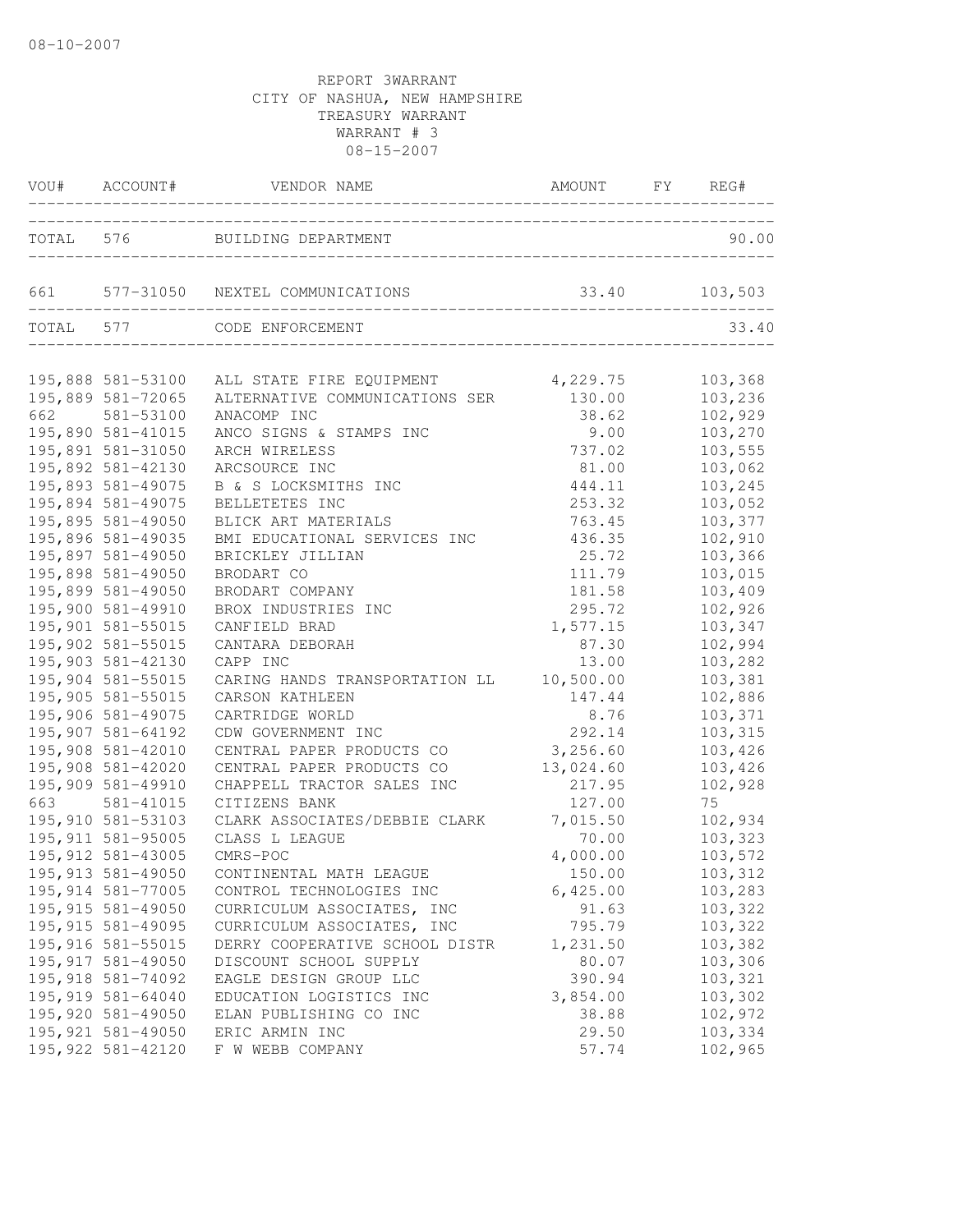| VOU# | ACCOUNT#           | VENDOR NAME                    | AMOUNT    | FΥ | REG#    |
|------|--------------------|--------------------------------|-----------|----|---------|
|      | 195,923 581-75023  | FILTER SALES & SERVICE         | 86.88     |    | 103,311 |
|      | 195, 924 581-55015 | FIRST STUDENT INC              | 198.30    |    | 103,332 |
|      | 195, 925 581-55020 | FIRST STUDENT INC              | 175.33    |    | 103,338 |
|      | 195,926 581-49050  | FLAGHOUSE INC                  | 465.00    |    | 103,281 |
|      | 195, 927 581-49030 | FOLLETT LIBRARY RESOURCES      | 1,960.59  |    | 102,909 |
|      | 195, 928 581-49050 | FREY SCIENTIFIC                | 378.04    |    | 103,014 |
|      | 195, 929 581-49050 | GOVCONNECTION INC              | 14.46     |    | 102,881 |
|      | 195,930 581-42130  | GRANITE GROUP (THE)            | 131.35    |    | 103,252 |
|      | 195,931 581-47010  | GRANITE STATE PAPER & TAPE     | 161.40    |    | 103,331 |
|      | 195,932 581-49050  | HAL LEONARD CORP               | 585.00    |    | 103,222 |
|      | 195, 933 581-74092 | HARRIS EQUIPMENT REPAIR SERVIC | 1,058.30  |    | 103,412 |
|      | 195,934 581-49050  | HIGHSMITH INC                  | 40.94     |    | 103,418 |
|      | 195, 935 581-49075 | HOME DEPOT CREDIT SERVICES     | 120.99    |    | 103,329 |
|      | 195,936 581-77005  | HUDSON PAVING & EXCAVATION INC | 13,312.00 |    | 103,423 |
|      | 195, 937 581-91005 | HYNES STACY                    | 15.28     |    | 103,305 |
|      | 195,938 581-74092  | INSIGHT PUBLIC SECTOR          | 852.36    |    | 102,939 |
|      | 195,939 581-95005  | INTERNATIONAL READING ASSOC    | 61.00     |    | 103,565 |
|      | 195,940 581-94030  | ISTE                           | 276.00    |    | 103,570 |
|      | 195, 941 581-91005 | <b>JOSEPH BURTON</b>           | 180.42    |    | 103,402 |
|      | 195, 942 581-34015 | KEYSPAN ENERGY DELIVERY        | 4,968.20  |    | 103,335 |
|      | 195, 943 581-41015 | LABEL STORE                    | 187.95    |    | 103,361 |
|      | 195,944 581-49050  | LAKESHORE LEARNING MATERIALS   | 67.28     |    | 103,005 |
|      | 195, 945 581-49910 | LESCO INC                      | 305.79    |    | 102,901 |
|      | 195,946 581-49050  | LIBRARY STORE INC              | 39.32     |    | 103,026 |
|      | 195,947 581-49030  | LIBRARY VIDEO COMPANY          | 91.75     |    | 103,289 |
|      | 195,948 581-94010  | LONERGAN ANGELICA R            | 1,010.40  |    | 103,372 |
|      | 195,949 581-42110  | M & M ELECTRICAL SUPPLY CO INC | 300.20    |    | 103,403 |
|      | 195,950 581-49050  | MATHEMATICAL OLYMPIADS FOR     | 267.00    |    | 103,292 |
|      | 195, 951 581-53103 | MCCARTNEY AMY                  | 2,800.00  |    | 103,482 |
|      | 195, 952 581-75023 | MERRIMACK BUILDING SUPPLY INC  | 1,306.00  |    | 103,287 |
|      | 195, 953 581-64045 | MODCOMP INC                    | 2,782.00  |    | 103,303 |
|      | 195, 954 581-47010 | MONACO LLC                     | 21.80     |    | 103,350 |
|      | 195,955 581-49910  | NASHUA OUTDOOR POWER EQUIP     | 506.62    |    | 103,070 |
|      | 195,956 581-49075  | NASHUA WALLPAPER & PAINT CO    | 928.38    |    | 103,073 |
|      | 195,957 581-49050  | NATIONAL GEOGRAPHIC SCHOOL PUB | 495.71    |    | 103,237 |
|      | 195,958 581-42010  | NATIONWIDE SALES & SERVICE     | 781.44    |    | 103,314 |
|      | 195,959 581-49910  | NATURE'S BEST                  | 1,980.00  |    | 103,388 |
|      | 195,960 581-49050  | NEIL A KJOS MUSIC COMPANY      | 59.50     |    | 102,894 |
|      | 195,961 581-94030  | NELMS                          | 900.00    |    | 103,508 |
|      | 195,962 581-49050  | NEOPOST INC                    | 280.00    |    | 102,924 |
|      | 195, 963 581-95005 | NHASP                          | 7,217.00  |    | 103,494 |
|      | 195,964 581-83009  | NORTHEAST DELTA DENTAL         | 4,481.35  |    | 103,566 |
|      | 195,965 581-49050  | ORIENTAL TRADING CO INC        | 26.90     |    | 103,320 |
|      | 195,966 581-94010  | PARMENTER HALLIE               | 743.80    |    | 103,385 |
|      | 195,967 581-64040  | PC & MACEXCHANGE               | 1,035.36  |    | 103,362 |
|      | 195,967 581-74092  | PC & MACEXCHANGE               | 106.80    |    | 103,362 |
|      | 195,968 581-49050  | PEARSON EDUCATION              | 413.22    |    | 103,354 |
|      | 195,969 581-33005  | PENNICHUCK WATER WORKS INC     | 5,322.77  |    | 103,498 |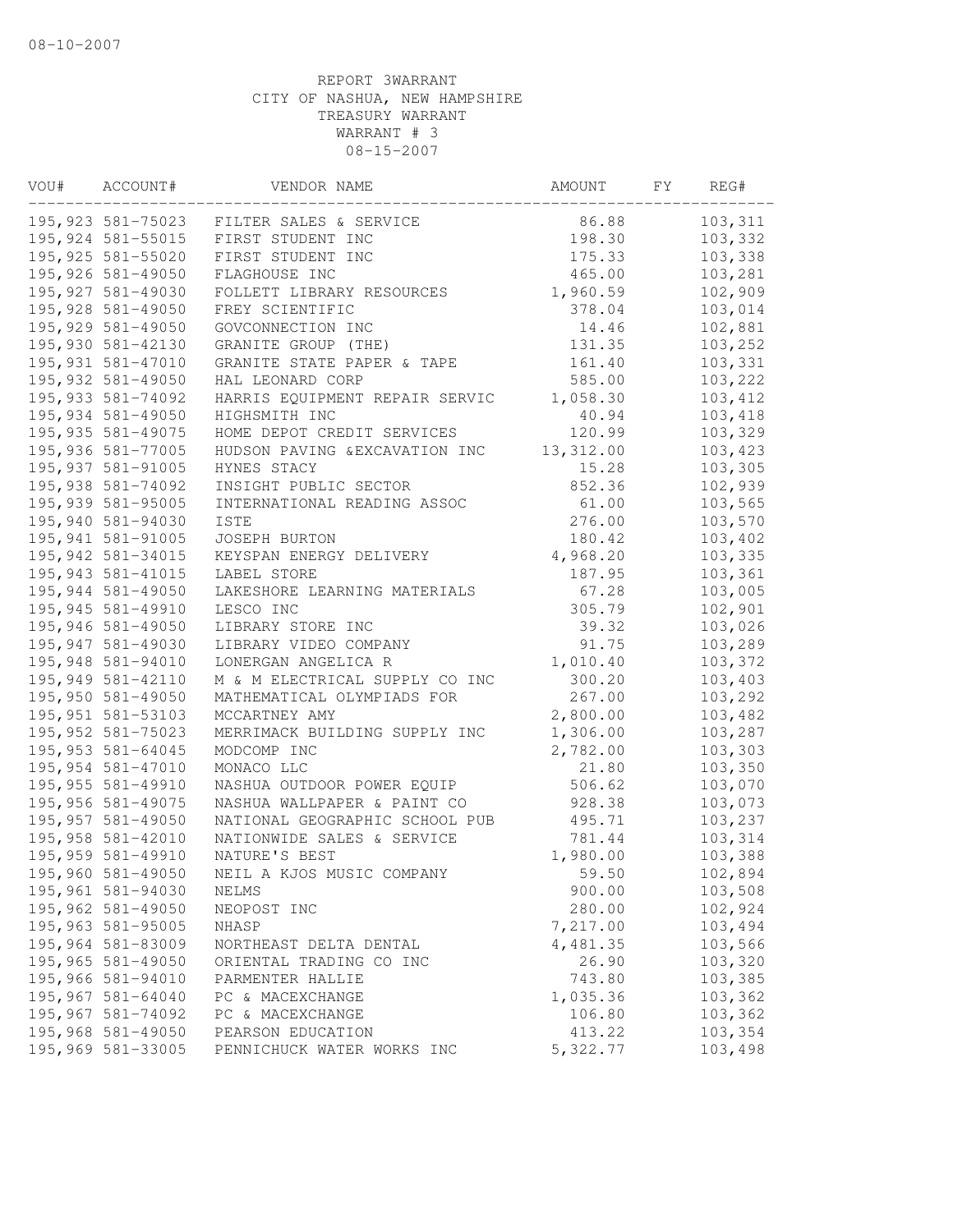| VOU# | ACCOUNT#           | VENDOR NAME                    | AMOUNT    | FY. | REG#    |
|------|--------------------|--------------------------------|-----------|-----|---------|
|      | 195,970 581-12078  | PERRY SIMONNE                  | 12.29     |     | 103,294 |
|      | 195, 971 581-41045 | PETTY CASH                     | 17.85     |     | 103,483 |
|      | 195, 971 581-42130 | PETTY CASH                     | 1.14      |     | 103,483 |
|      | 195, 971 581-43005 | PETTY CASH                     | 39.00     |     | 103,483 |
|      | 195, 971 581-49910 | PETTY CASH                     | 13.94     |     | 103,483 |
|      | 195, 971 581-64192 | PETTY CASH                     | 55.86     |     | 103,483 |
|      | 195,971 581-68003  | PETTY CASH                     | 8.00      |     | 103,483 |
|      | 195, 972 581-49075 | PETTY CASH                     | 1,400.38  |     | 103,486 |
|      | 195, 973 581-55020 | PLACE PATRICIA                 | 48.99     |     | 103,304 |
|      | 195,974 581-52010  | PLODZIK & SANDERSON PA         | 8,750.00  |     | 102,943 |
|      | 195, 975 581-49050 | POPPLERS MUSIC INC             | 63.95     |     | 103,310 |
|      | 195,976 581-55015  | PROVIDER ENTERPRISES INC (THE) | 11,625.00 |     | 103,330 |
|      | 195, 977 581-32005 | PUBLIC SERVICE OF NH           | 5,042.02  |     | 103,549 |
|      | 195, 977 581-32005 | PUBLIC SERVICE OF NH           | 37,832.36 |     | 103,550 |
|      | 195,978 581-42110  | RALPH PILL ELECTRIC SUPPLY COM | 43.54     |     | 103,408 |
|      | 195,979 581-49050  | REALLY GOOD STUFF INC          | 35.55     |     | 103,300 |
|      | 195,980 581-42110  | REXEL CLS                      | 9.55      |     | 103,380 |
|      | 195,981 581-49050  | RISING BOOKS INC               | 2,992.50  |     | 103,573 |
|      | 195,982 581-94010  | RUGGLES MARY                   | 864.00    |     | 103,363 |
|      | 195,983 581-49035  | SADDLEBACK EDUCATIONAL INC     | 184.80    |     | 102,889 |
|      | 195,984 581-49075  | SALAZAR LUDIS                  | 7.75      |     | 102,961 |
|      | 195,985 581-49050  | SAM'S CLUB                     | 35.00     |     | 103,485 |
|      | 195,986 581-78007  | SANEL AUTO PARTS CO            | 404.32    |     | 103,060 |
|      | 195,987 581-49050  | SARGENT-WELCH                  | 210.83    |     | 102,944 |
|      | 195,988 581-49050  | SAX ARTS & CRAFTS              | 1,566.13  |     | 103,290 |
|      | 195,989 581-49050  | SCHOOL SPECIALTY               | 11,721.77 |     | 103,319 |
|      | 195,990 581-53100  | SHEEHY FREDERICK JR            | 40.00     |     | 103,325 |
|      | 195,991 581-75023  | SHIFFLER EQUIPMENT SALES INC   | 210.95    |     | 103,286 |
|      | 195,992 581-42130  | SIEMENS BUILDING TECHNOLOGIES  | 1,607.58  |     | 103,357 |
|      | 195,993 581-53100  | SIMPLEXGRINNELL                | 1,026.50  |     | 102,884 |
|      | 195, 993 581-64192 | SIMPLEXGRINNELL                | 790.00    |     | 102,884 |
|      | 195,994 581-41015  | SMILE MAKERS                   | 178.74    |     | 103,309 |
|      | 195,995 581-53100  | STANLEY ELEVATOR COMPANY INC   | 258.00    |     | 103,431 |
|      | 195,996 581-49050  | STANTON'S SHEET MUSIC INC      | 162.93    |     | 102,891 |
|      | 195,997 581-41015  | STAPLES BUSINESS ADVANTAGE     | 874.73    |     | 103,228 |
|      | 195,997 581-41045  | STAPLES BUSINESS ADVANTAGE     | 717.07    |     | 103,228 |
|      | 195,997 581-49050  | STAPLES BUSINESS ADVANTAGE     | 969.28    |     | 103,228 |
|      | 195,998 581-53100  | STATE OF NH - CRIMINAL RECORDS | 312.00    |     | 103,484 |
|      | 195,999 581-49050  | SUNBURST VISUAL MEDIA          | 140.32    |     | 103,356 |
|      | 196,000 581-49075  | TOBBE GALE                     | 23.94     |     | 103,299 |
|      | 196,001 581-78007  | TOWERS MOTOR PARTS CORP        | 56.74     |     | 103,242 |
|      | 196,002 581-95005  | TREASURER STATE OF NH          | 75.00     |     | 103,496 |
|      | 196,003 581-95005  | TREASURER STATE OF NH          | 75.00     |     | 103,561 |
|      | 196,004 581-74092  | TWIN STATE//VOICE.DATA.VIDEO.I | 2,657.00  |     | 103,346 |
|      | 196,005 581-43005  | UNITED PARCEL SERVICE          | 12.30     |     | 103,285 |
|      | 196,006 581-42120  | UNITED SUPPLY COMPANY INC      | 1,825.27  |     | 103,424 |
|      | 196,007 581-83102  | UNUM LIFE INSURANCE            | 2,633.25  |     | 103,480 |
|      | 196,008 581-49050  | US SCHOOL SUPPLY INC           | 727.50    |     | 103,337 |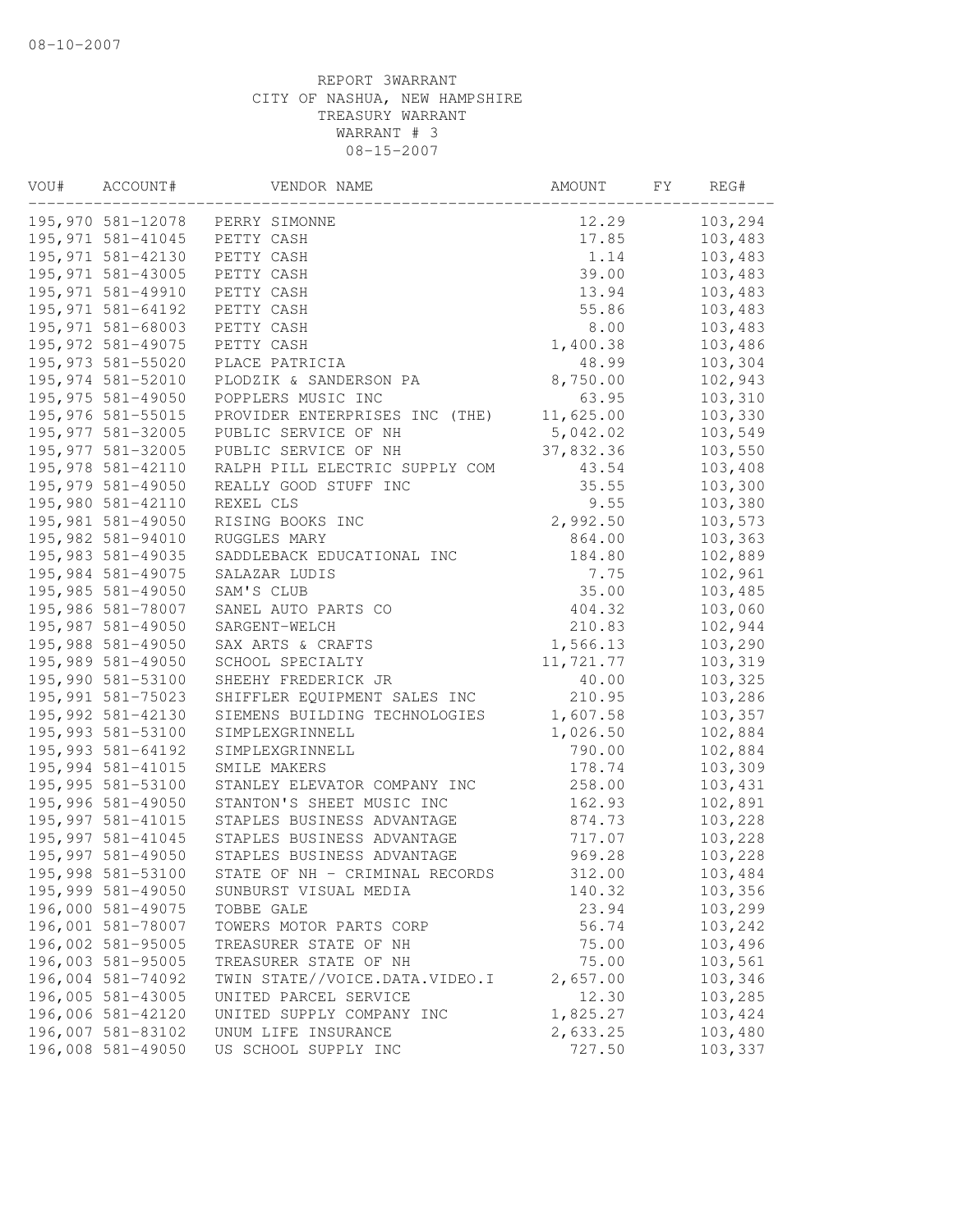| VOU#      | ACCOUNT#          | VENDOR NAME                    | AMOUNT    | FY | REG#        |
|-----------|-------------------|--------------------------------|-----------|----|-------------|
|           | 196,009 581-31005 | VERIZON                        | 51.70     |    | 103,556     |
|           | 196,010 581-31005 | VERIZON                        | 28.78     |    | 103,567     |
|           | 196,011 581-31005 | VERIZON                        | 116.44    |    | 103,571     |
|           | 196,012 581-75180 | VIKING ROOFING, INC.           | 1,425.00  |    | 103,365     |
|           | 196,013 581-83004 | VISION SERVICE PLAN - NH       | 1,615.21  |    | 103,481     |
|           | 196,014 581-94010 | VIVILECCHIA KRYSTA             | 1,944.00  |    | 103,375     |
|           | 196,015 581-49075 | W E AUBUCHON CO INC            | 97.26     |    | 103,568     |
|           | 196,016 581-49050 | WALMART COMMUNITY              | 74.35     |    | 103,279     |
|           | 196,016 581-49075 | WALMART COMMUNITY              | 161.36    |    | 103,279     |
|           | 196,017 581-91040 | WALSH ANGELA                   | 164.68    |    | 103,390     |
|           | 196,018 581-49050 | WEST MUSIC                     | 58.95     |    | 103,288     |
|           | 196,019 581-94010 | WHEELER COLLEEN                | 2,512.80  |    | 103,383     |
|           | 196,020 581-47010 | WILLIAM V. MACGILL & COMPANY   | 420.78    |    | 103,010     |
|           | 196,021 581-91005 | YANCO PHILIP                   | 167.33    |    | 103,324     |
| TOTAL 581 |                   | SCHOOL DEPARTMENT              |           |    | 227, 919.36 |
|           |                   |                                |           |    |             |
| 664       | 590-23531         | BEN'S UNIFORMS                 | 2,274.00  |    | 103,432     |
| 664       | 590-23531         | BEN'S UNIFORMS                 | 3,498.00  |    | 103,433     |
| 665       | 590-24523         | CAMP DRESSER & MCKEE INC       | 3,000.00  |    | 103, 417    |
| 666       | 590-24524         | ISSUETRAK INC                  | 12,942.00 |    | 103,168     |
| 667       | 590-24531         | B & S LOCKSMITHS INC           | 1,177.19  |    | 103,245     |
| 668       | 590-24531         | BOSTON UNIFORM DEPOT           | 311.88    |    | 103,254     |
| 669       | 590-24531         | DEFENSE TECHNOLOGY CORP OF AME | 756.55    |    | 103,198     |
| 670       | 590-24531         | INTERSTATE ARMS CORP           | 2,423.50  |    | 102,930     |
| 671       | 590-24532         | NATIONWIDE ADVERTISING SPECIAL | 1,000.00  |    | 103,167     |
| 672       | 590-24572         | DELL MARKETING LP              | 230.00    |    | 102,985     |
| 672       | 590-24576         | DELL MARKETING LP              | 460.00    |    | 102,985     |
|           | 196,022 590-24581 | BOB'S FLOOR SVC OF NH INC      | 14,406.80 |    | 103,241     |
|           | 196,023 590-24581 | CDW GOVERNMENT INC             | 847.87    |    | 103,315     |
|           | 196,024 590-24581 | CED                            | 2,715.95  |    | 102,948     |
|           | 196,025 590-24581 | CONTROL TECHNOLOGIES INC       | 4,527.43  |    | 103,283     |
|           | 196,026 590-24581 | COPY SHOP                      | 960.00    |    | 103,013     |
|           | 196,027 590-24581 | EBSCO SUBSCRIPTION SERVICES    | 1,414.26  |    | 103,425     |
|           | 196,028 590-24581 | FASTENAL CO                    | 67.78     |    | 102,917     |
|           | 196,029 590-24581 | FILTER SALES & SERVICE         | 581.77    |    | 103,311     |
|           | 196,030 590-24581 | HEWLETT PACKARD COMPANY        | 6,477.50  |    | 102,989     |
|           | 196,031 590-24581 | HOMANS ASSOCIATES LLC          | 85.67     |    | 103,374     |
|           | 196,032 590-24581 | HOUGHTON MIFFLIN CO            | 12,734.56 |    | 103,422     |
|           | 196,032 590-24581 | HOUGHTON MIFFLIN CO            | 8,651.58  |    | 103,422     |
|           | 196,033 590-24581 | M & M ELECTRICAL SUPPLY CO INC | 12,733.00 |    | 103,403     |
|           | 196,034 590-24581 | NATIONWIDE SALES & SERVICE     | 2,386.80  |    | 103,314     |
|           | 196,035 590-24581 | PERFECTION LEARNING CORP       | 2,341.33  |    | 103,429     |
|           | 196,036 590-24581 | PUBLIC BROADCASTING SERVICE    | 525.00    |    | 102,906     |
|           | 196,037 590-24581 | SARGENT-WELCH                  | 167.76    |    | 102,944     |
|           | 196,038 590-24581 | SCHOOL SPECIALTY               | 652.43    |    | 103,319     |
|           | 196,039 590-24581 | SIEMENS BUILDING TECHNOLOGIES  | 140.08    |    | 103,357     |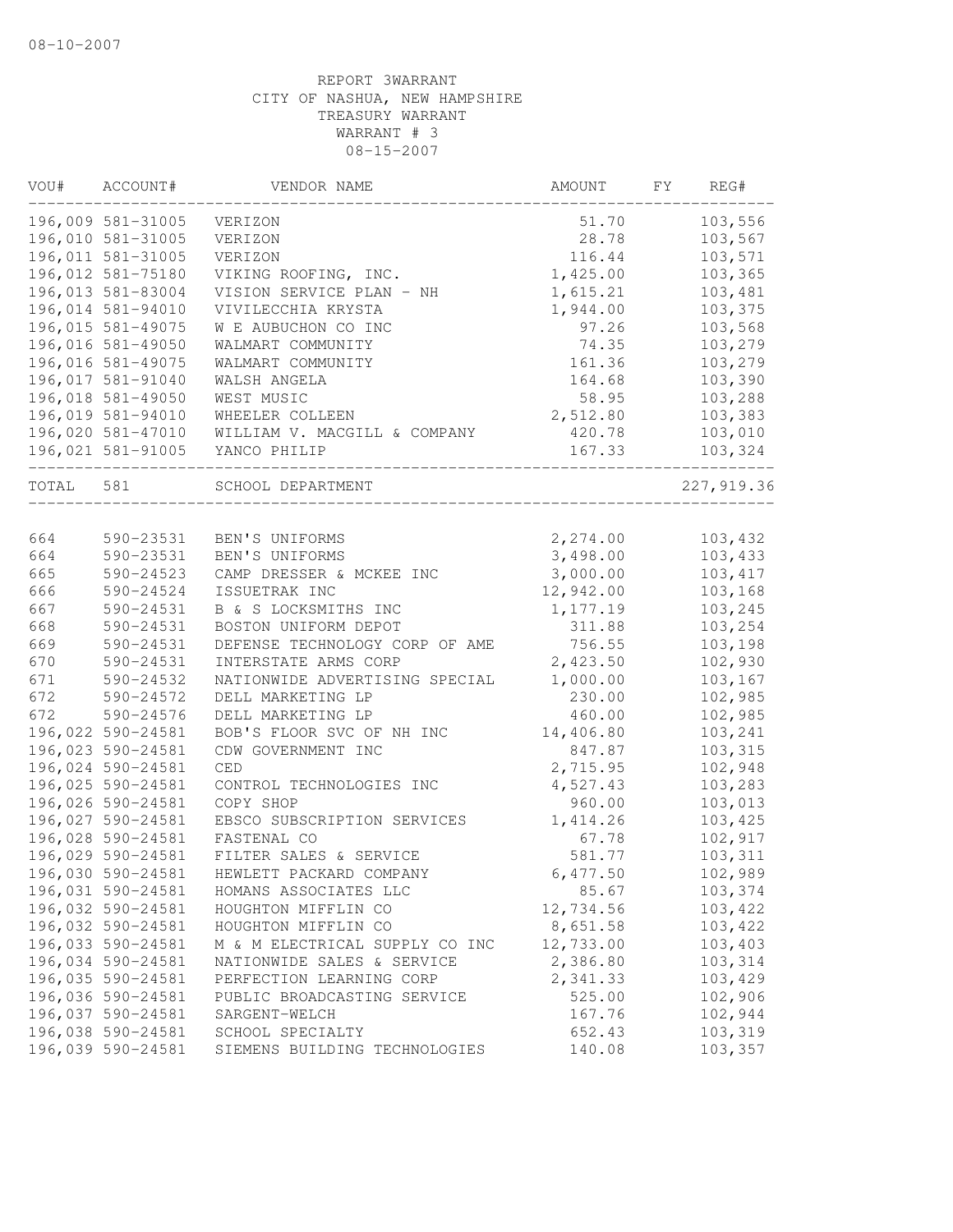| VOU#  | ACCOUNT#                                                                                      | VENDOR NAME                                                                                          | AMOUNT                                                 | <b>FY</b> | REG#                                                |
|-------|-----------------------------------------------------------------------------------------------|------------------------------------------------------------------------------------------------------|--------------------------------------------------------|-----------|-----------------------------------------------------|
| 673   | 196,040 590-24581<br>196,041 590-24581<br>196,042 590-24581<br>196,043 590-24581<br>590-24595 | STANLEY ELEVATOR COMPANY INC<br>TRANE<br>UNICOM<br>WILLIAMS COMMUNICATIONS SERVIC<br>MCNAMEE JAMES M | 722.00<br>9,886.00<br>1,193.12<br>2,000.00<br>1,873.00 |           | 103,431<br>103,307<br>103,348<br>103,349<br>103,248 |
| TOTAL | 590                                                                                           | P/Y OBLIGATIONS                                                                                      |                                                        |           | 116, 164.81                                         |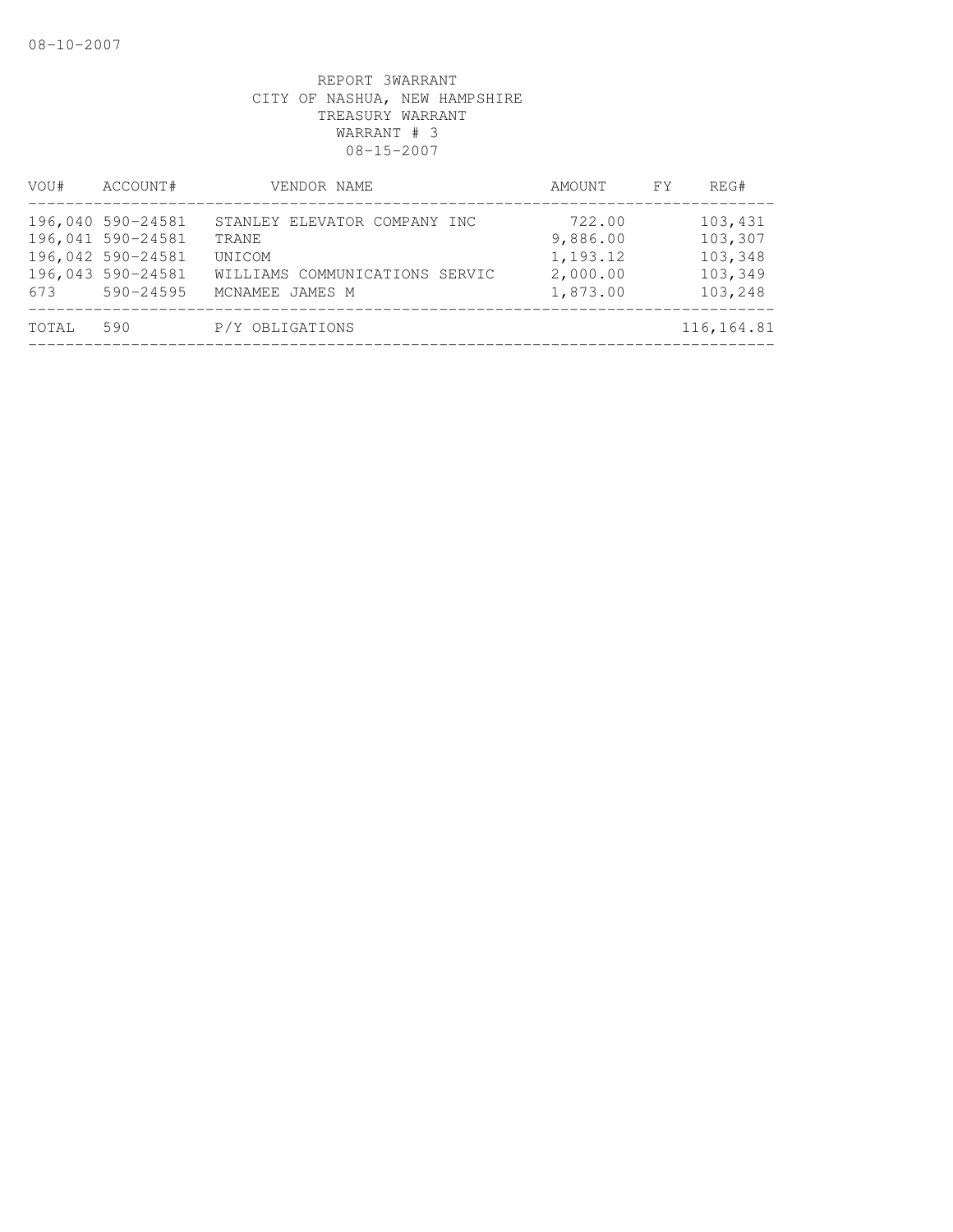| VOU#  | ACCOUNT#       | VENDOR NAME                                                 | AMOUNT FY  | REG#       |
|-------|----------------|-------------------------------------------------------------|------------|------------|
|       |                | 196,044 681-10 ALPINE PROPERTY SERVICES CO IN 15,500.00     |            | 103,401    |
|       |                | TOTAL 681-10 CAP IMP - SCHOOL<br>DEFERRED MAINTENANCE FY07  |            | 15,500.00  |
|       | 196,045 681-11 | JENNINGS EXCAVATION INC                                     | 52,001.27  | 102,908    |
|       |                | TOTAL 681-11 CAP IMP - SCHOOL<br>DEFERRED NAINTENANCE/MAJOR |            | 52,001.27  |
|       |                |                                                             |            |            |
| 674   | 699-07         | SHEEHAN PHINNEY BASS & GREEN                                | 124,967.41 | 103,233    |
| TOTAL |                | 699-07 WATER SUPPLY ACOUISITION                             |            | 124,967.41 |
|       |                |                                                             |            |            |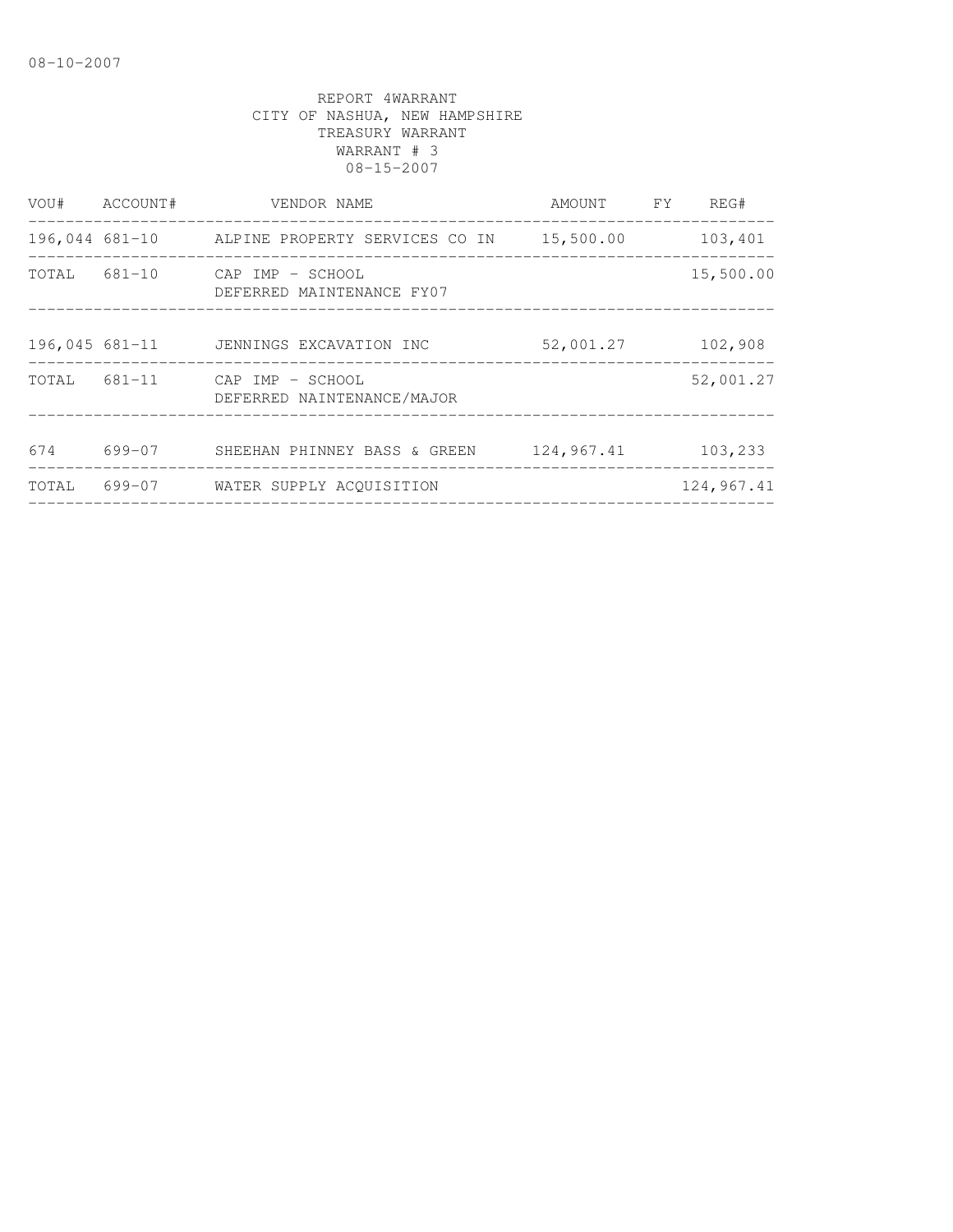| VOU#                                          | ACCOUNT#                                                                                | PROGRAM<br>VENDOR NAME                                                                                                                                                                                                                      | AMOUNT FY REG#                                                                       |                                                                      |
|-----------------------------------------------|-----------------------------------------------------------------------------------------|---------------------------------------------------------------------------------------------------------------------------------------------------------------------------------------------------------------------------------------------|--------------------------------------------------------------------------------------|----------------------------------------------------------------------|
| 675<br>676                                    |                                                                                         | 731-64045 3705 PC MALL GOV INC<br>731-75130 3706 J LAWRENCE HALL INC                                                                                                                                                                        | 1,992.30<br>4,604.84                                                                 | 103,326<br>103,114                                                   |
| TOTAL                                         | 731                                                                                     | CPF-POLICE DEPARTMENT                                                                                                                                                                                                                       | 6, 597.14                                                                            |                                                                      |
|                                               |                                                                                         | 677 771-53025 3750 VANASSE HANGEN BRUSTLIN INC                                                                                                                                                                                              | 2, 214.11                                                                            | 102,878                                                              |
| TOTAL                                         | 771                                                                                     | CPF - COMM DEVLPMNT DIV                                                                                                                                                                                                                     | 2, 214.11                                                                            |                                                                      |
| 678<br>679<br>679<br>680<br>681<br>682<br>683 | 792-01040<br>792-01310<br>792-01310<br>792-01310<br>792-53030<br>792-53181<br>792-53182 | 3792 PENNELL PAUL J<br>3798 METHUEN CONSTRUCTION CORP INC<br>3799 METHUEN CONSTRUCTION CORP<br><b>INC</b><br>3799 METHUEN CONSTRUCTION CORP<br>INC/<br>3791 SEA CONSULTANTS INC<br>3794 HOLLIS GRAIN & HARDWARE<br>3794 BROX INDUSTRIES INC | 10,000.00<br>181,653.00<br>634,746.60<br>70,527.40<br>1,756.40<br>306.25<br>1,910.65 | 103,541<br>103,067<br>103,067<br>79<br>103,077<br>103,284<br>102,926 |
| TOTAL                                         | 792                                                                                     | CPF-WASTEWATER USER FUND                                                                                                                                                                                                                    | 900,900.30                                                                           |                                                                      |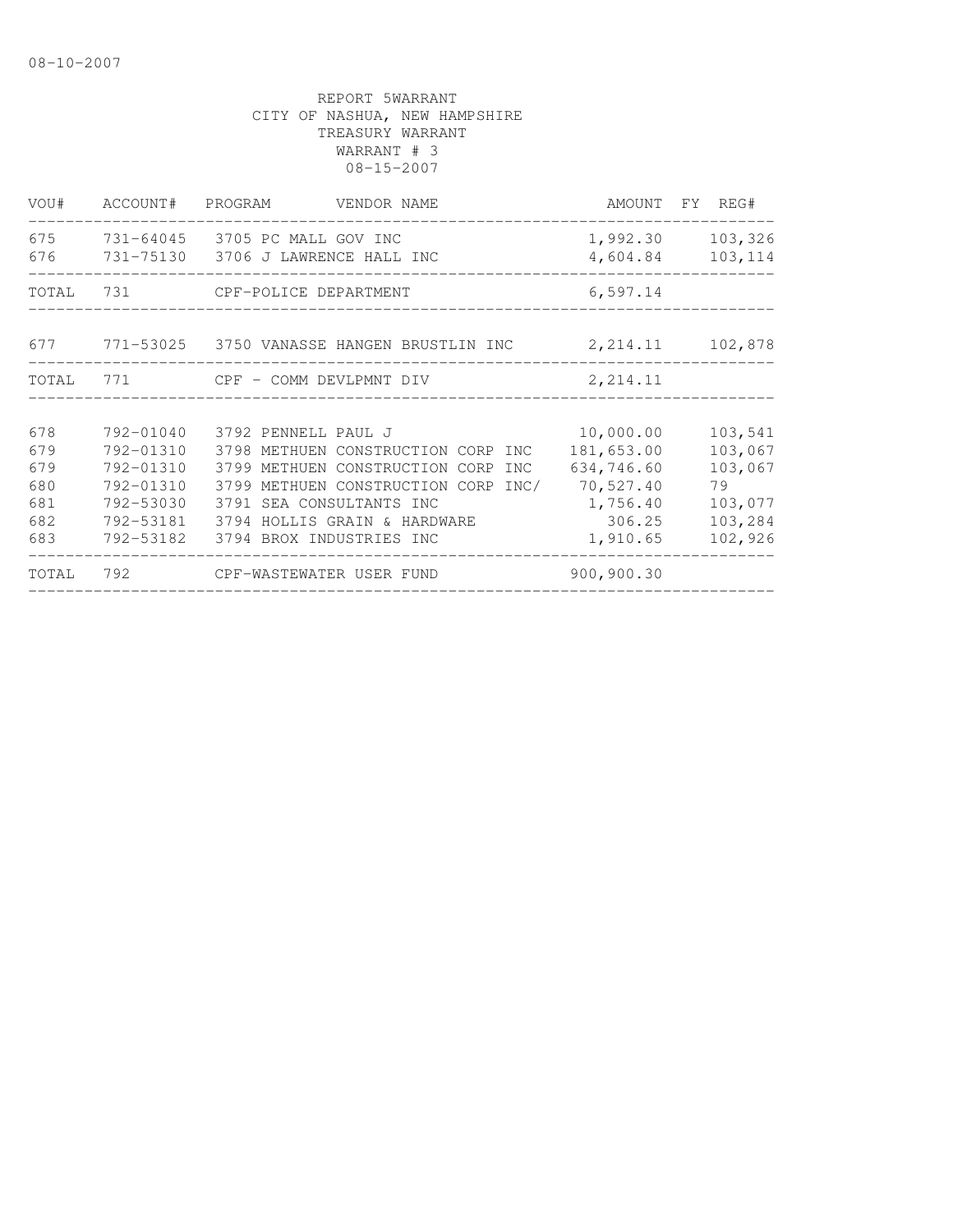| VOU# | ACCOUNT#  | VENDOR NAME                    | AMOUNT    | FY | REG#     |
|------|-----------|--------------------------------|-----------|----|----------|
| 684  | 801-31050 | NEXTEL COMMUNICATIONS          | 172.14    |    | 103,503  |
| 685  | 801-32005 | PUBLIC SERVICE OF NH           | 1,173.18  |    | 103,550  |
| 686  | 801-33005 | PENNICHUCK WATER               | 212.62    |    | 103,518  |
| 687  | 801-34015 | ENERGYNORTH PROPANE            | 40.00     |    | 103,510  |
| 688  | 801-41015 | STAPLES BUSINESS ADVANTAGE     | 229.57    |    | 103,272  |
| 689  | 801-46030 | LEHIGH SAFETY SHOE LLC         | 50.00     |    | 103,042  |
| 690  | 801-46045 | CCP INDUSTRIES INC             | 207.47    |    | 103,069  |
| 690  | 801-46045 | CCP INDUSTRIES INC             | 217.37    |    | 103,069  |
| 690  | 801-46045 | CCP INDUSTRIES INC             | 62.59     |    | 103,069  |
| 691  | 801-46045 | WORK'N GEAR                    | 13.49     |    | 102,963  |
| 692  | 801-48005 | SHATTUCK MALONE OIL CO         | 2,828.16  |    | 103,491  |
| 692  | 801-48005 | SHATTUCK MALONE OIL CO         | 12,726.72 |    | 103,491  |
| 692  | 801-48005 | SHATTUCK MALONE OIL CO         | 2, 121.12 |    | 103,491  |
| 693  | 801-49075 | RIS PAPER COMPANY INC          | 106.25    |    | 102,986  |
| 694  | 801-59100 | <b>NRRA</b>                    | 65.00     |    | 103,540  |
| 695  | 801-59100 | TREASURER STATE OF NH          | 360.00    |    | 103,506  |
| 696  | 801-59238 | ANACOMP INC                    | 25.60     |    | 102,929  |
| 697  | 801-59245 | MAINE OXY                      | 158.40    |    | 102,871  |
| 698  | 801-69010 | SIMPLEX TIME RECORDER COMPANY  | 700.00    |    | 103,430  |
| 699  | 801-75023 | BELLETETES INC                 | 21.50     |    | 103,052  |
| 700  | 801-75085 | NORTHEAST SLOPE MOWING         | 9,900.00  |    | 103,098  |
| 701  | 801-77020 | SOUTHWORTH-MILTON INC          | 2,229.76  |    | 102,898  |
| 702  | 801-78065 | MAYNARD & LESIEUR INCORPORATED | 333.00    |    | 103, 413 |
| 702  | 801-78065 | MAYNARD & LESIEUR INCORPORATED | 939.40    |    | 103,413  |
| 702  | 801-78065 | MAYNARD & LESIEUR INCORPORATED | 1,431.84  |    | 103,413  |
| 703  | 801-78100 | CN WOOD CO INC                 | 775.14    |    | 103,264  |
| 704  | 801-78100 | LIBERTY INTN'L TRUCKS OF NH LL | 307.10    |    | 103,410  |
| 705  | 801-78100 | MCDEVITT TRUCKS INC            | 521.36    |    | 103,266  |
| 706  | 801-78100 | NAPA AUTO PARTS                | 357.10    |    | 103,238  |
| 707  | 801-78100 | SANEL AUTO PARTS CO            | 79.24     |    | 103,060  |
| 707  | 801-78100 | SANEL AUTO PARTS CO            | 61.20     |    | 103,060  |
| 708  | 801-78100 | SOUTHWORTH-MILTON INC          | 104.84    |    | 102,898  |
| 709  | 801-78100 | WINDWARD PETROLEUM             | 396.88    |    | 102,952  |
| 709  | 801-78100 | WINDWARD PETROLEUM             | 1,785.96  |    | 102,952  |
| 709  | 801-78100 | WINDWARD PETROLEUM             | 297.66    |    | 102,952  |
| 710  | 801-83106 | ANTHEM BLUE CROSS BLUE SHIELD  | 8,880.92  |    | 76       |
| 711  | 801-83106 | HARVARD PILGRIM HEALTH CARE    | 215.83    |    | 78       |
| 712  | 801-83106 | NORTHEAST DELTA                | 510.45    |    | 77       |
| 713  | 801-83206 | ANTHEM BLUE CROSS BLUE SHIELD  | 17,150.57 |    | 76       |
| 714  | 801-83206 | NORTHEAST DELTA                | 1,003.98  |    | 77       |
| 715  | 801-83306 | ANTHEM BLUE CROSS BLUE SHIELD  | 3,527.47  |    | 76       |
| 716  | 801-83306 | HARVARD PILGRIM HEALTH CARE    | 106.58    |    | 78       |
| 717  | 801-83306 | NORTHEAST DELTA                | 245.94    |    | 77       |
| 718  | 801-83406 | ANTHEM BLUE CROSS BLUE SHIELD  | 5,056.16  |    | 76       |
| 719  | 801-83406 | HARVARD PILGRIM HEALTH CARE    | 1,065.83  |    | 78       |
| 720  | 801-83406 | NORTHEAST DELTA                | 334.72    |    | 77       |
| 721  | 801-91005 | CONVERSE KERRY                 | 110.68    |    | 102,873  |
| 722  | 801-91005 | MARCOTTE JASON M               | 66.05     |    | 103,051  |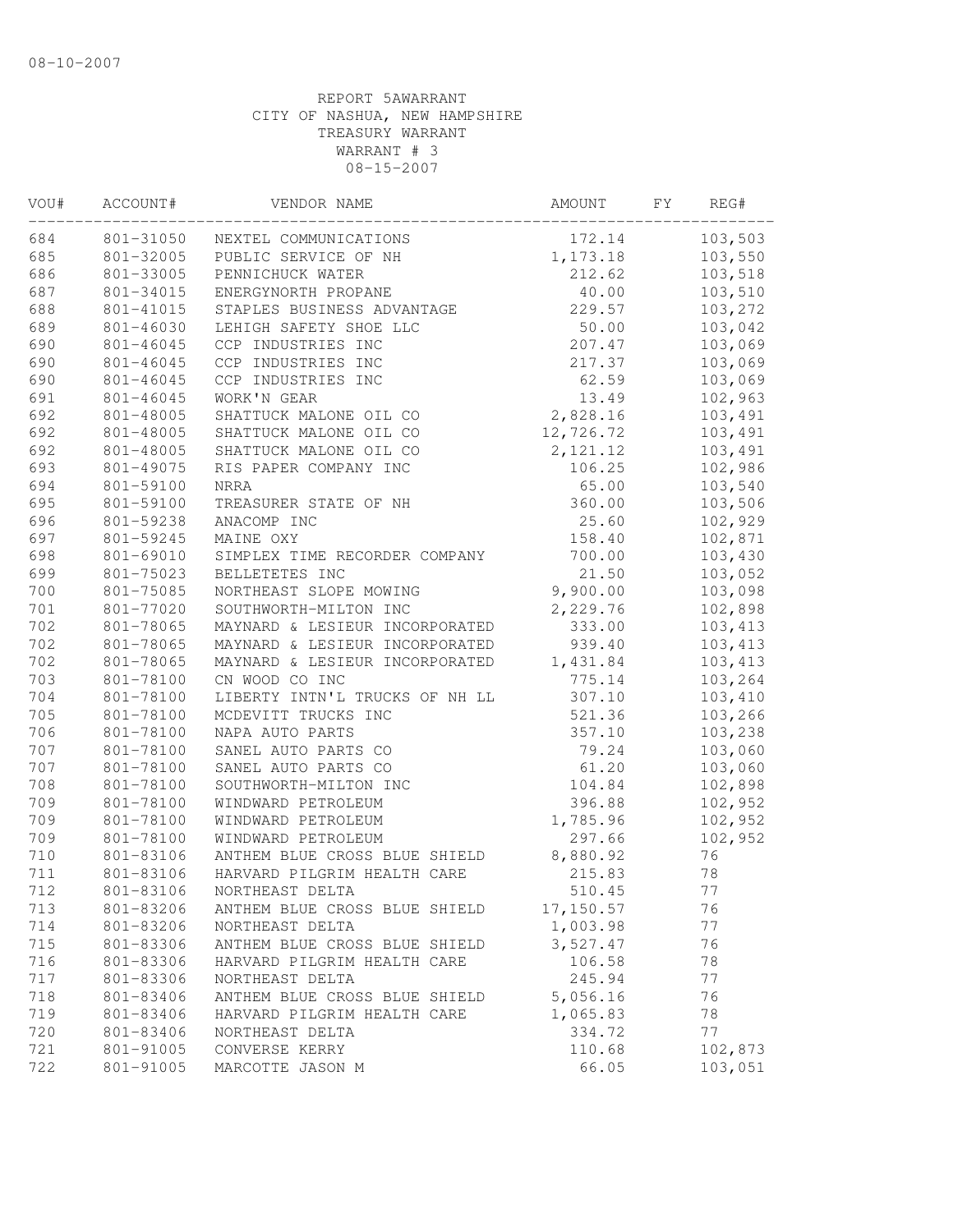| VOU#      | ACCOUNT#                      | VENDOR NAME                        | <b>AMOUNT</b>                | FY | REG#               |
|-----------|-------------------------------|------------------------------------|------------------------------|----|--------------------|
| TOTAL 801 |                               | SOLID WASTE DISPOSAL               | ____________________________ |    | 79,286.84          |
|           |                               |                                    |                              |    |                    |
| 723       |                               | 802-215-00 BARSOIAN MICHAEL & LISA | 67.36                        |    | 103,177            |
| 724       | $802 - 215 - 00$              | ESTATE OF FRANCIS ALLING           | 18.52                        |    | 103,170            |
| 725       | $802 - 215 - 00$              | ESTATE OF MARION KULAS             | 209.12                       |    | 103,172            |
| 726       | $802 - 215 - 00$<br>802-31005 | LEAVITT AMY                        | 78.34                        |    | 103,174<br>103,503 |
| 727       |                               | NEXTEL COMMUNICATIONS              | 97.82                        |    |                    |
| 727       | 802-31005                     | NEXTEL COMMUNICATIONS              | 210.53                       |    | 103,503            |
| 728       | 802-31005                     | VERIZON                            | 69.58                        |    | 103,523            |
| 729       | 802-32005                     | PUBLIC SERVICE OF NH               | 774.95                       |    | 103,550            |
| 729       | 802-32005                     | PUBLIC SERVICE OF NH               | 17.11                        |    | 103,551            |
| 730       | 802-33005                     | PENNICHUCK WATER                   | 736.65                       |    | 103,518            |
| 731       | 802-41015                     | STAPLES BUSINESS ADVANTAGE         | 316.94                       |    | 103,272            |
| 732       | 802-42010                     | CENTRAL PAPER PRODUCTS CO          | 66.50                        |    | 103,426            |
| 733       | 802-42010                     | CORBETT CLEANING CO/STEPHEN CO     | 340.00                       |    | 103,076            |
| 734       | 802-45101                     | CIBA SPECIALTY CHEMICALS CO        | 10,932.00                    |    | 102,951            |
| 735       | 802-45103                     | JCI JONES CHEMICALS INC            | 2,567.40                     |    | 103,106            |
| 736       | 802-45106                     | KEMIRA WATER SOLUTIONS INC         | 7,124.04                     |    | 103,109            |
| 737       | 802-45175                     | ARCSOURCE INC                      | 27.44                        |    | 103,062            |
| 738       | 802-46045                     | UNIFIRST CORPORATION               | 39.13                        |    | 103,257            |
| 738       | 802-46045                     | UNIFIRST CORPORATION               | 232.28                       |    | 103,257            |
| 739       | $802 - 467$                   | HILLSBOROUGH COUNTY TREASURER      | 39.23                        |    | 103,421            |
| 740       | 802-49070                     | LAB SAFETY SUPPY INC               | 242.00                       |    | 103,269            |
| 741       | 802-49070                     | VWR INTERNATIONAL INC              | 1,497.22                     |    | 103,273            |
| 742       | 802-49075                     | CHICK ROBERT                       | 93.98                        |    | 103,488            |
| 743       | 802-53030                     | CHEMSERVE ENVIRONMENTAL ANALYS     | 205.42                       |    | 103,227            |
| 744       | 802-53030                     | EASTERN ANALYTICAL INC             | 416.00                       |    | 103,058            |
| 745       | 802-54020                     | THE LOWELL PUBLISHING CO           | 375.70                       |    | 103,507            |
| 746       | 802-54020                     | UNION LEADER CORPORATION           | 109.40                       |    | 103,501            |
| 747       | 802-59100                     | PROTECTION ONE INC                 | 375.00                       |    | 103,530            |
| 749       | 802-59220                     | PRINTGRAPHICS OF MAINE             | 5,559.00                     |    | 62                 |
| 748       | 802-59220                     | PRINTGRAPHICS OF MAINE             | 2,766.09                     |    | 102,959            |
| 750       | 802-59225                     | RESOURCE MANAGEMENT INC            | 20, 474.36                   |    | 102,882            |
| 751       | 802-59230                     | BROX INDUSTRIES INC                | 534.29                       |    | 102,926            |
| 752       | 802-59230                     | CORRIVEAU ROUTHIER INC             | 64.00                        |    | 103,404            |
| 753       | 802-59230                     | HOME DEPOT CREDIT SERVICES         | 139.85                       |    | 103,509            |
| 754       | 802-59230                     | PUBLIC WORKS SUPPLY CO INC         | 125.00                       |    | 103,193            |
| 755       | 802-59230                     | TDD EARTH TECHNOLOGIES INC         | 8,050.00                     |    | 102,974            |
| 756       | 802-59230                     | TIDEFLEX TECHNOLOGIES              | 9,797.88                     |    | 103,200            |
| 757       | 802-59238                     | ANACOMP INC                        | 233.12                       |    | 102,929            |
| 758       | 802-59239                     | STAPLES BUSINESS ADVANTAGE         | 149.99                       |    | 103,272            |
| 759       | 802-59320                     | LIBERTY INTN'L TRUCKS OF NH LL     | 19.65                        |    | 103,410            |
| 760       | 802-59320                     | LIONEL'S WHEEL ALIGNMENT INC       | 95.95                        |    | 103,030            |
| 761       | 802-64192                     | GRAINGER                           | 142.24                       |    | 102,945            |
| 761       | 802-64192                     | GRAINGER                           | 536.45                       |    | 102,945            |
| 762       | 802-64192                     | HOME DEPOT CREDIT SERVICES         | 24.97                        |    | 103,509            |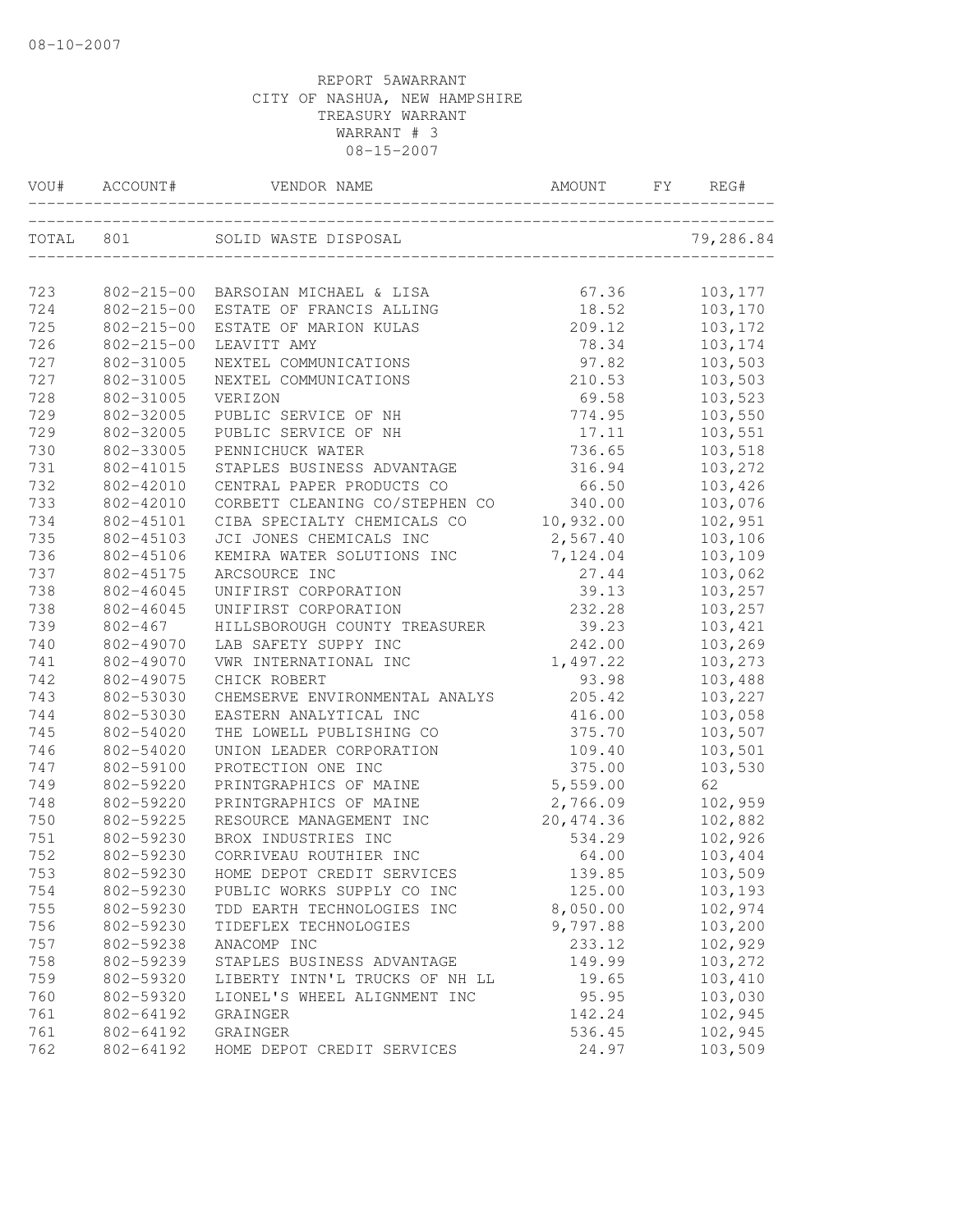| VOU#  | ACCOUNT#  | VENDOR NAME                    | AMOUNT      | FY. | REG#        |
|-------|-----------|--------------------------------|-------------|-----|-------------|
| 762   | 802-64192 | HOME DEPOT CREDIT SERVICES     | 226.40      |     | 103,509     |
| 763   | 802-64192 | LAB SAFETY SUPPLY INC          | 316.18      |     | 102,890     |
| 764   | 802-64192 | M & B MACHINING AND WELDING    | 1,188.00    |     | 103,411     |
| 765   | 802-64192 | PINE MOTOR PARTS               | 53.25       |     | 103,415     |
| 766   | 802-66025 | GE CAPITAL INC                 | 105.00      |     | 103,263     |
| 767   | 802-77045 | MCMASTER-CARR SUPPLY CO        | 58.33       |     | 103,047     |
| 768   | 802-77050 | BROX INDUSTRIES INC            | 162.38      |     | 102,926     |
| 769   | 802-77050 | M & M ELECTRICAL SUPPLY CO INC | 154.30      |     | 103,403     |
| 770   | 802-77050 | MCMASTER-CARR SUPPLY CO        | 112.41      |     | 103,047     |
| 770   | 802-77065 | MCMASTER-CARR SUPPLY CO        | 282.25      |     | 103,047     |
| 771   | 802-77066 | APPLIED INDUSTRIAL TECHNOLOGIE | 1,065.96    |     | 102,956     |
| 772   | 802-77066 | M & B MACHINING AND WELDING    | 742.00      |     | 103,411     |
| 773   | 802-77069 | F W WEBB COMPANY               | 6.40        |     | 102,965     |
| 774   | 802-77069 | FASTENAL CO                    | 45.37       |     | 102,917     |
| 775   | 802-77069 | G V MOORE LUMBER CO INC        | 36.68       |     | 103,096     |
| 776   | 802-77069 | GRAINGER                       | 136.13      |     | 102,945     |
| 777   | 802-77069 | HEATING SPECIALTIES OF NH INC  | 134.64      |     | 103,406     |
| 778   | 802-77069 | M & M ELECTRICAL SUPPLY CO INC | 135.45      |     | 103,403     |
| 779   | 802-77069 | MCMASTER-CARR SUPPLY CO        | 611.38      |     | 103,047     |
| 780   | 802-77069 | PINE MOTOR PARTS               | 62.06       |     | 103,415     |
| 781   | 802-77069 | SOUTHWORTH-MILTON INC          | 1,835.25    |     | 102,898     |
| 782   | 802-77069 | UNITED SUPPLY COMPANY INC      | 87.92       |     | 103,424     |
| 783   | 802-83006 | ANTHEM BLUE CROSS BLUE SHIELD  | 30,778.34   |     | 76          |
| 784   | 802-83006 | HARVARD PILGRIM HEALTH CARE    | 13,592.07   |     | 78          |
| 785   | 802-83006 | NORTHEAST DELTA                | 2,625.93    |     | 77          |
| 786   | 802-85060 | TREASURER STATE OF NH          | 461, 270.41 |     | 64          |
| 786   | 802-85065 | TREASURER STATE OF NH          | 288, 275.55 |     | 64          |
| 787   | 802-91010 | DOOKRAN STEPHEN                | 30.08       |     | 103,487     |
| 788   | 802-94005 | MCAULEY LESIEUR, NANCY         | 350.10      |     | 103,489     |
| 789   | 802-96004 | HORIZON SOLUTIONS CORP         | 1,509.03    |     | 102,879     |
| 790   | 802-96004 | MCMASTER-CARR SUPPLY CO        | 484.41      |     | 103,047     |
| 790   | 802-96007 | MCMASTER-CARR SUPPLY CO        | 1,065.39    |     | 103,047     |
| 791   | 802-96007 | UNITED SUPPLY COMPANY INC      | 7,493.27    |     | 103,424     |
| 792   | 802-96060 | HACH COMPANY                   | 3,396.50    |     | 103,244     |
| 793   | 802-96060 | M & M ELECTRICAL SUPPLY CO INC | 173.36      |     | 103,403     |
| 794   | 802-96060 | MCMASTER-CARR SUPPLY CO        | 1,643.44    |     | 103,047     |
| TOTAL | 802       | SEWERAGE DISPOSAL SYSTEM       |             |     | 896, 238.12 |
|       |           |                                |             |     |             |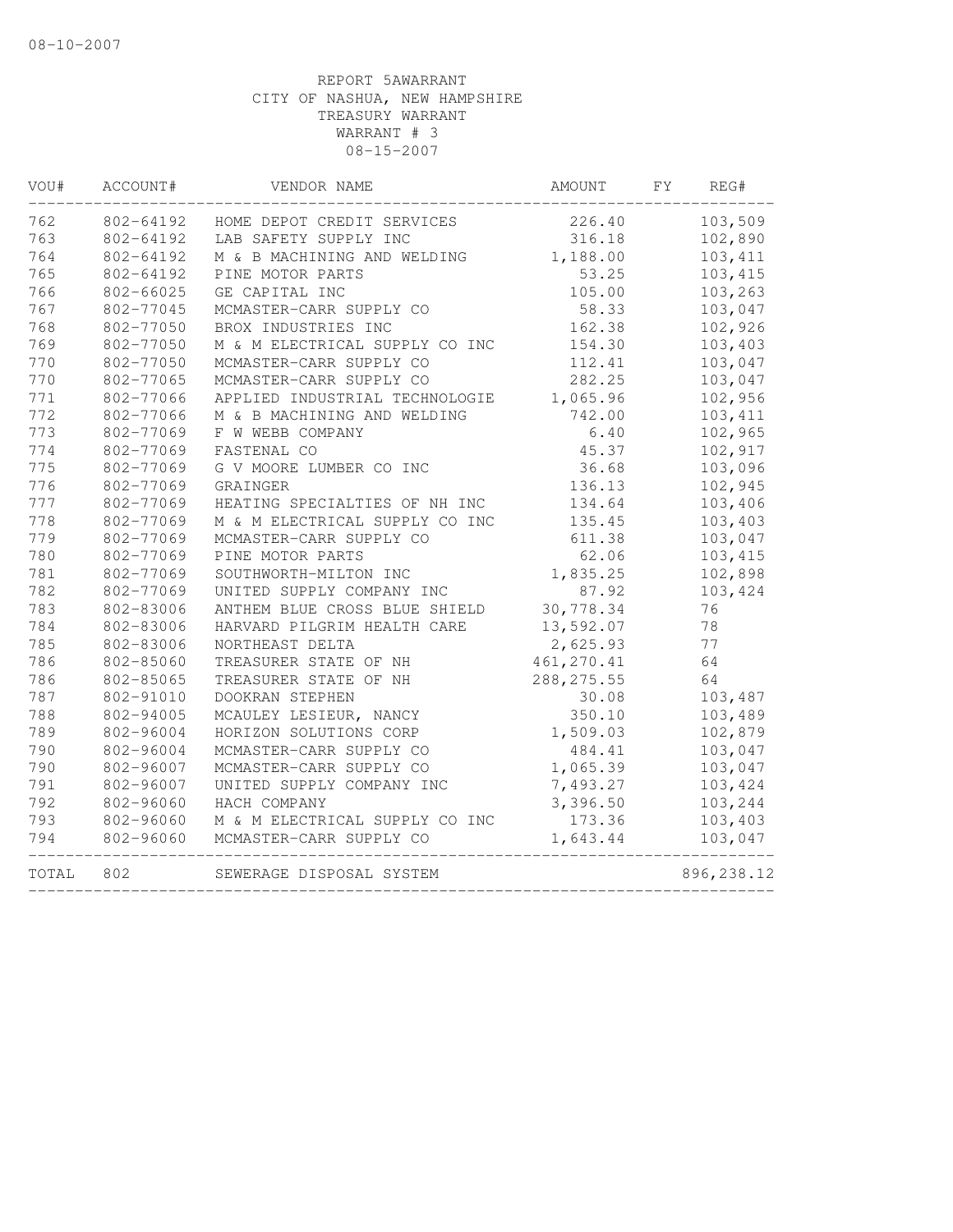|                                               | VOU# ACCOUNT#                                                                               | VENDOR NAME                                                                                                                                                        | AMOUNT FY REG#                                                        |                                                                           |
|-----------------------------------------------|---------------------------------------------------------------------------------------------|--------------------------------------------------------------------------------------------------------------------------------------------------------------------|-----------------------------------------------------------------------|---------------------------------------------------------------------------|
|                                               |                                                                                             | 795 941-98029 COMMUNITY SERVICES PETTY CASH                                                                                                                        | 70.00 103,490                                                         |                                                                           |
| TOTAL                                         |                                                                                             | 941 HEALTH & COMM SVCS TRUST FUND                                                                                                                                  |                                                                       | 70.00                                                                     |
|                                               |                                                                                             | 796 951-22 FIELD DONNA J                                                                                                                                           | 13,992.00 102,861                                                     |                                                                           |
| TOTAL                                         |                                                                                             | 951 PWD & ENG TRUST FUND                                                                                                                                           |                                                                       | 13,992.00                                                                 |
| 797<br>798<br>799<br>800<br>801<br>802<br>803 | 952-05051<br>952-05054<br>952-05058<br>952-05058<br>$952 - 05058$<br>952-05058<br>952-75021 | PEACOCK PLAYERS INC<br>NASHUA WALLPAPER & PAINT CO<br>AC MOORE INC<br>BARNES & NOBLE INC<br>COSTUMES OF NASHUA LLC<br>HANDY HOUSE INC<br>JOHNSON'S ELECTRIC SUPPLY | 1,000.00<br>129.64<br>129.40<br>2,499.30<br>250.00<br>59.00<br>110.00 | 103,160<br>103,073<br>103,169<br>102,870<br>103,497<br>103,531<br>102,976 |
| TOTAL                                         | 952                                                                                         | PARK & RECREATION TRUST FUND                                                                                                                                       | ______________                                                        | 4,177.34                                                                  |
|                                               |                                                                                             | 804 963-45185 HARDY DORIC INC                                                                                                                                      | 1,050.00                                                              | 103,071                                                                   |
| TOTAL                                         |                                                                                             | 963 WOODLAWN CEMETERY TRUST FUND                                                                                                                                   |                                                                       | 1,050.00                                                                  |
| 805                                           |                                                                                             | 975-59100 SWANK MOTION PICTURES INC                                                                                                                                | 1,064.00                                                              | 103,520                                                                   |
| TOTAL                                         | 975                                                                                         | LIBRARY TRUST FUND                                                                                                                                                 |                                                                       | 1,064.00                                                                  |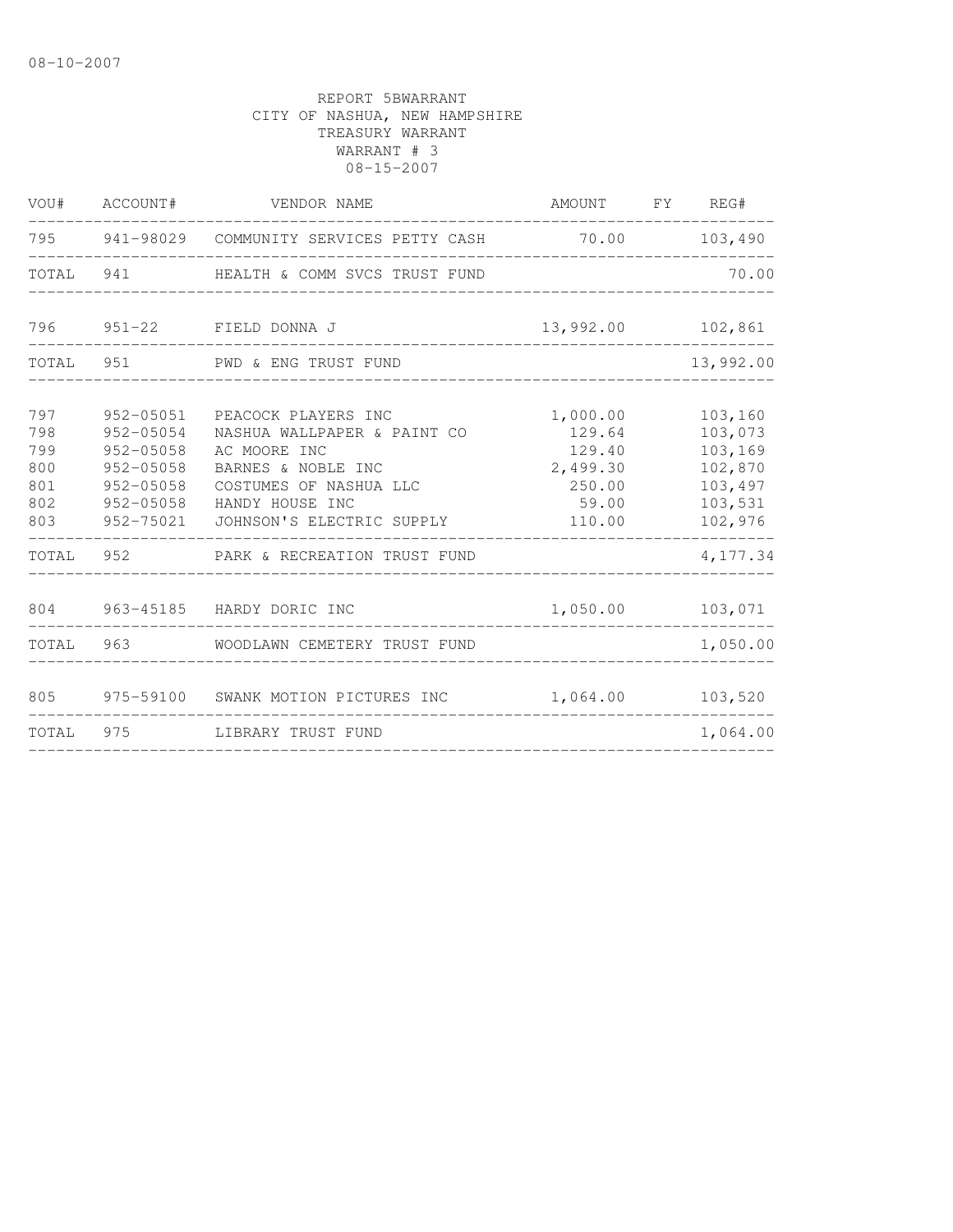|           | ACCOUNT# PAYROLL WEEK ENDING |  |  | AMOUNT |
|-----------|------------------------------|--|--|--------|
| TOTAL 952 |                              |  |  |        |
|           |                              |  |  |        |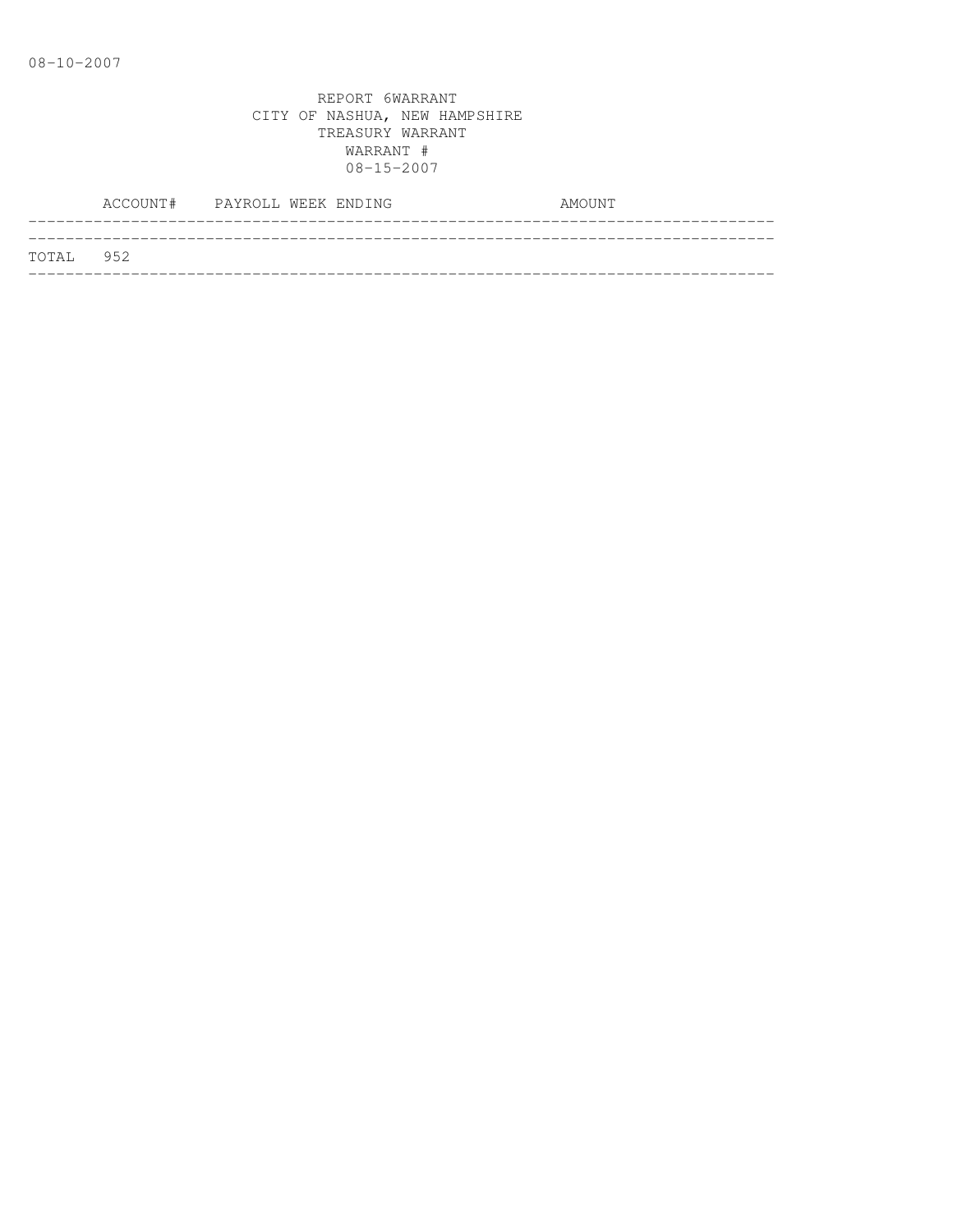REPORT 7WARRANT CITY OF NASHUA, NEW HAMPSHIRE TREASURY WARRANT WARRANT # 3 08-15-2007 ACCOUNT# PAYROLL WEEK ENDING COUNT -------------------------------------------------------------------------------- 3037-11515 28-JUL-2007 696.17 -------------------------------------------------------------------------------- ALT - INCENTIVE FUND PROGRAM 696.17 -------------------------------------------------------------------------------- 305-11239 04-AUG-2007 970.14 305-11239 28-JUL-2007 970.14 305-59100 28-JUL-2007 228.75 -------------------------------------------------------------------------------- TOTAL 305 SRF - CIVIC & COMM ACTIVITIES 2,169.03 -------------------------------------------------------------------------------- 308-83051 04-AUG-2007 2,726.96 308-83051 28-JUL-2007 444.82 308-83052 04-AUG-2007 1,193.87 308-83052 28-JUL-2007 1,193.87 308-83102 04-AUG-2007 2,001.49 308-83102 28-JUL-2007 2,001.49 -------------------------------------------------------------------------------- TOTAL 308 SRF - INSURANCE 9,562.50 -------------------------------------------------------------------------------- 3086-11870 28-JUL-2007 2,852.31 3086-12006 28-JUL-2007 1,846.16 3086-13032 04-AUG-2007 145.73 3086-13032 28-JUL-2007 76.70 3086-13133 28-JUL-2007 837.50 -------------------------------------------------------------------------------- TOTAL 308 JAVITS GRANT PROGRAM 5,758.40 -------------------------------------------------------------------------------- 3097-11162 04-AUG-2007 933.29 3097-11408 04-AUG-2007 721.60 3097-11408 28-JUL-2007 721.60 3097-13133 28-JUL-2007 -600.00 3097-19138 28-JUL-2007 2,755.50 3097-19139 28-JUL-2007 989.08 -------------------------------------------------------------------------------- TOTAL 309 SRF - FOOD SERVICES 5,521.07 -------------------------------------------------------------------------------- 3117-12006 28-JUL-2007 3,900.00 -------------------------------------------------------------------------------- TOTAL 311 DRIVER'S EDUCATION 3,900.00 -------------------------------------------------------------------------------- 3118-13133 04-AUG-2007 1,570.00 3118-13133 28-JUL-2007 22,624.25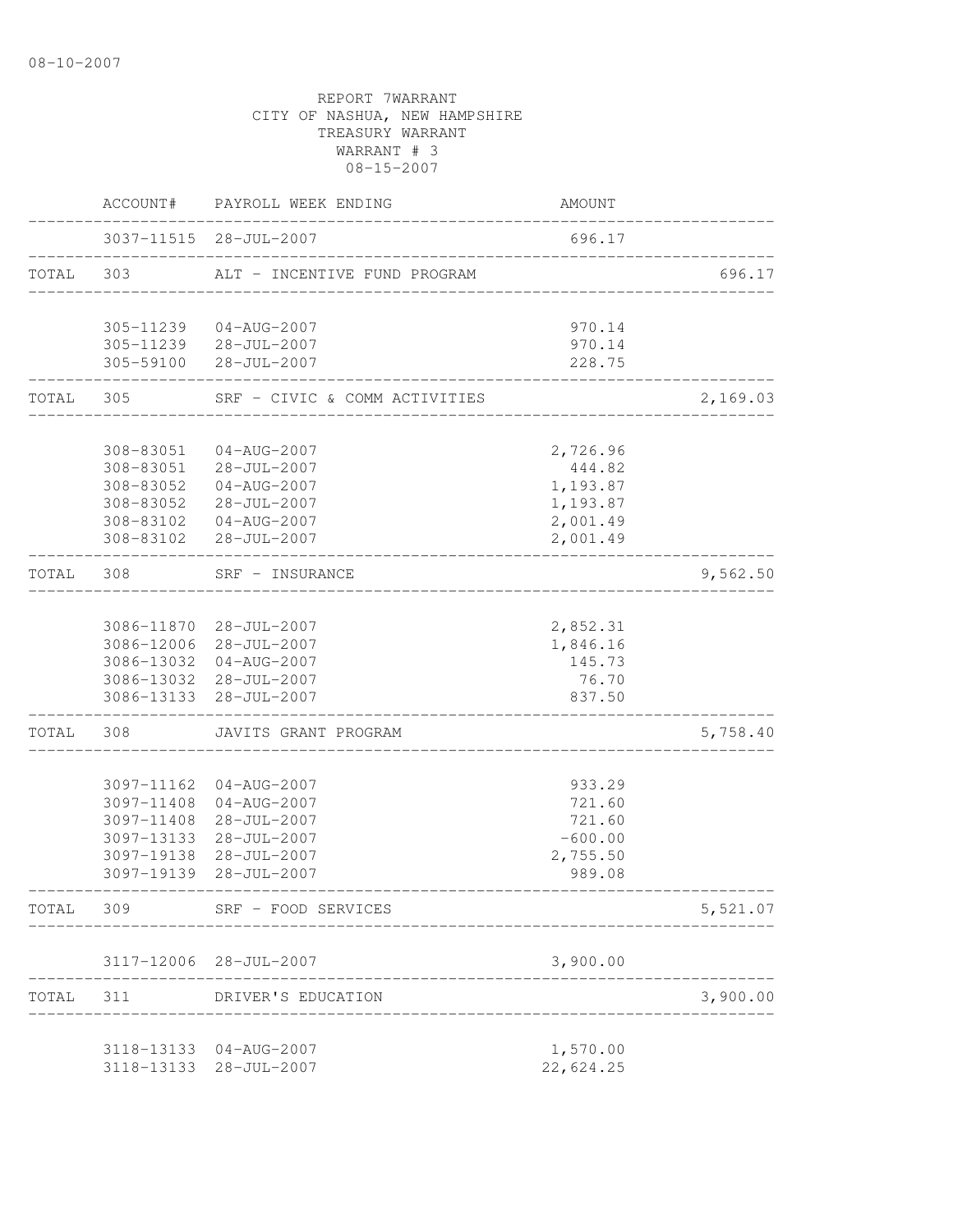|           |                                                                                                                                                          | ACCOUNT# PAYROLL WEEK ENDING                                                                                                                                                                                                                                                                                | AMOUNT                                                                                                                                                             |           |
|-----------|----------------------------------------------------------------------------------------------------------------------------------------------------------|-------------------------------------------------------------------------------------------------------------------------------------------------------------------------------------------------------------------------------------------------------------------------------------------------------------|--------------------------------------------------------------------------------------------------------------------------------------------------------------------|-----------|
|           |                                                                                                                                                          | 3118-13137 04-AUG-2007<br>3118-13137 28-JUL-2007                                                                                                                                                                                                                                                            | 727.89<br>771.75                                                                                                                                                   |           |
|           |                                                                                                                                                          | TOTAL 311 SUMMER SCHOOL                                                                                                                                                                                                                                                                                     |                                                                                                                                                                    | 25,693.89 |
|           |                                                                                                                                                          |                                                                                                                                                                                                                                                                                                             |                                                                                                                                                                    |           |
|           | 312-11547<br>312-12010<br>312-12010<br>312-12116<br>312-12116                                                                                            | 312-11165 04-AUG-2007<br>312-11165 28-JUL-2007<br>312-11191  04-AUG-2007<br>312-11191 28-JUL-2007<br>312-11547 04-AUG-2007<br>28-JUL-2007<br>04-AUG-2007<br>28-JUL-2007<br>$04 - AUG - 2007$<br>28-JUL-2007                                                                                                 | 745.98<br>472.71<br>703.92<br>703.92<br>2,006.43<br>2,006.43<br>182.54<br>90.13<br>568.49<br>568.49                                                                |           |
|           |                                                                                                                                                          | 312-12150 28-JUL-2007                                                                                                                                                                                                                                                                                       | 120.00<br>242.73                                                                                                                                                   |           |
|           |                                                                                                                                                          | 312-13004 04-AUG-2007<br>312-13004 28-JUL-2007                                                                                                                                                                                                                                                              | 725.67                                                                                                                                                             |           |
| TOTAL 312 |                                                                                                                                                          | SRF - FINANCIAL SERVICES                                                                                                                                                                                                                                                                                    |                                                                                                                                                                    | 9,137.44  |
|           |                                                                                                                                                          |                                                                                                                                                                                                                                                                                                             |                                                                                                                                                                    |           |
|           |                                                                                                                                                          | TOTAL 324 YOUTH SAFE HAVEN-PAL                                                                                                                                                                                                                                                                              |                                                                                                                                                                    | 1,301.28  |
|           | 331-11552<br>331-11552<br>331-11558<br>331-11558<br>331-11567<br>331-12115<br>331-12115<br>331-13038<br>331-13038<br>331-13044<br>331-13044<br>331-13048 | 331-11250 04-AUG-2007<br>331-11250 28-JUL-2007<br>04-AUG-2007<br>$28 - JUL - 2007$<br>04-AUG-2007<br>28-JUL-2007<br>$04 - AUG - 2007$<br>331-11567 28-JUL-2007<br>04-AUG-2007<br>$28 - JUL - 2007$<br>$04 - AUG - 2007$<br>$28 - JUL - 2007$<br>$04 - AUG - 2007$<br>$28 - JUL - 2007$<br>$04 - AUG - 2007$ | 647.10<br>647.10<br>881.04<br>881.04<br>1,053.23<br>1,053.23<br>1,263.79<br>1,263.79<br>524.61<br>524.61<br>948.00<br>1,542.33<br>3,072.88<br>4,939.11<br>1,300.90 |           |
|           | 331-18036<br>331-18036                                                                                                                                   | $04 - AUG - 2007$<br>$28 - JUL - 2007$                                                                                                                                                                                                                                                                      | 16, 354.54<br>12, 176.11                                                                                                                                           |           |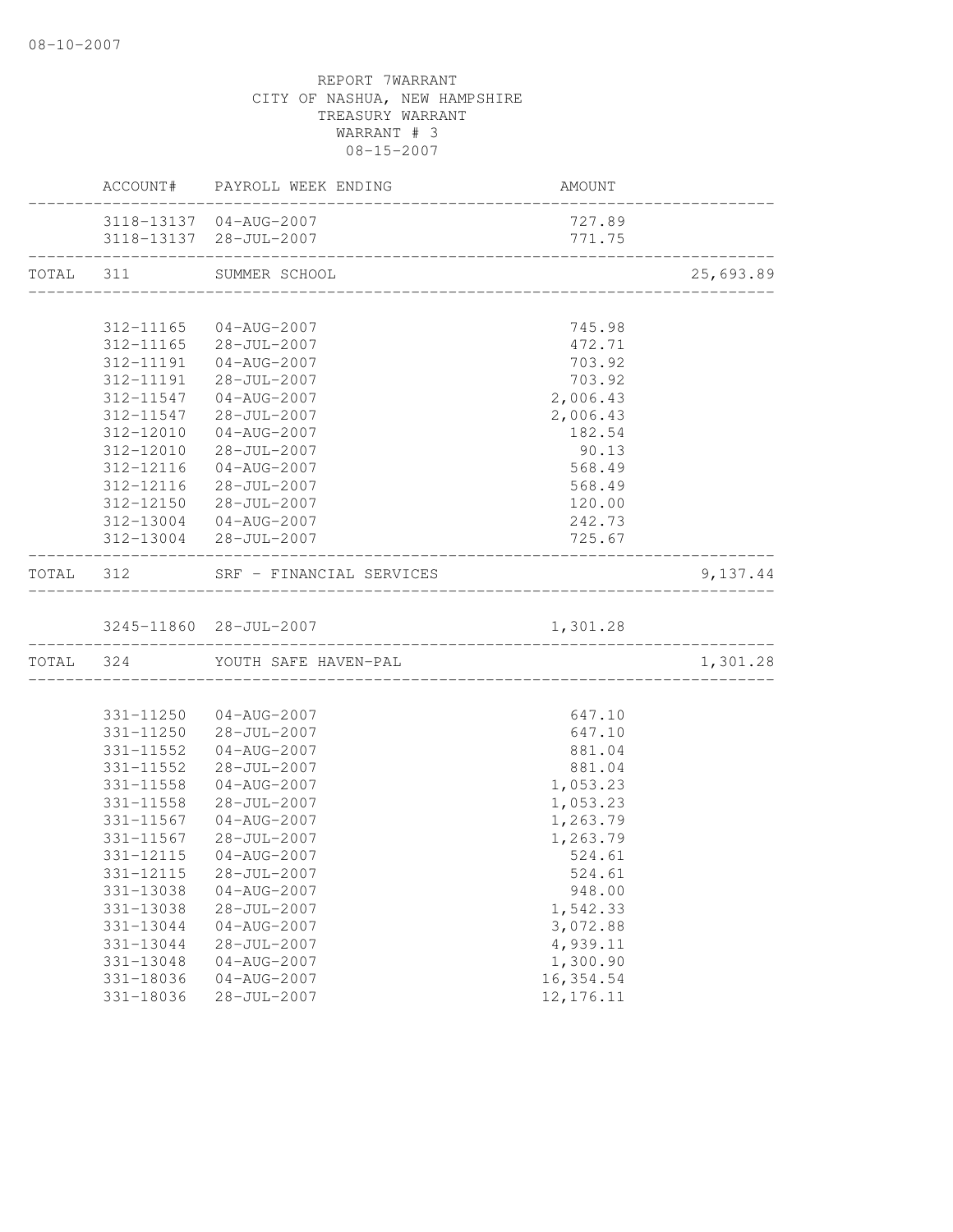|           |           | ACCOUNT# PAYROLL WEEK ENDING      | AMOUNT                  |           |
|-----------|-----------|-----------------------------------|-------------------------|-----------|
|           |           | TOTAL 331 SRF - POLICE DEPARTMENT |                         | 49,073.41 |
|           |           |                                   |                         |           |
|           |           | 3317-19230 28-JUL-2007            | 1,650.00                |           |
|           |           | TOTAL 331 TITLE I SCHL IMPR-FES   |                         | 1,650.00  |
|           |           | 332-18084  04-AUG-2007            | 645.43                  |           |
|           |           | 332-18084 28-JUL-2007             | 879.40                  |           |
|           |           | TOTAL 332 SRF - FIRE DEPARTMENT   | _______________________ | 1,524.83  |
|           |           | 341-11235 04-AUG-2007             | 1,927.44                |           |
|           |           | 341-11235 28-JUL-2007             | 1,927.44                |           |
|           | 341-11346 | $04 - AUG - 2007$                 | 214.09                  |           |
|           | 341-11346 | 28-JUL-2007                       | 214.09                  |           |
|           | 341-11484 | $04 - \text{AUG} - 2007$          | 2,400.00                |           |
|           | 341-11484 | $28 - JUL - 2007$                 | 2,400.00                |           |
|           | 341-11563 | $04 - AUG - 2007$                 | 938.54                  |           |
|           | 341-11563 | $28 - JUL - 2007$                 | 938.55                  |           |
|           | 341-12037 | 04-AUG-2007                       | 103.03                  |           |
|           | 341-12037 | 28-JUL-2007                       | 103.03                  |           |
|           |           | 341-12085  04-AUG-2007            | 440.00                  |           |
|           |           | 341-12085 28-JUL-2007             | 440.00                  |           |
|           |           | 341-12101  04-AUG-2007            | 382.66                  |           |
|           |           | 341-12101 28-JUL-2007             | 382.66                  |           |
| TOTAL 341 |           | SRF - COMMUNITY SERVICES          |                         | 12,811.53 |
|           |           | 342-11499 04-AUG-2007             | 696.60                  |           |
|           |           | 342-11499 28-JUL-2007             | 696.60                  |           |
|           |           | 342-11584 04-AUG-2007             | 1,785.34                |           |
|           | 342-11584 | 28-JUL-2007                       | 1,785.34                |           |
|           |           | 342-12000 04-AUG-2007             | 478.95                  |           |
|           | 342-12000 | $28 - JUL - 2007$                 | 478.95                  |           |
|           | 342-12040 | $04 - AUG - 2007$                 | 914.64                  |           |
|           | 342-12040 | $28 - JUL - 2007$                 | 914.64                  |           |
|           | 342-12113 | $04 - AUG - 2007$                 | 194.67                  |           |
|           | 342-12113 | $28 - JUL - 2007$                 | 194.67                  |           |
|           | 342-12582 | $04 - AUG - 2007$                 | 121.71                  |           |
|           | 342-12582 | $28 - JUL - 2007$                 | 121.71                  |           |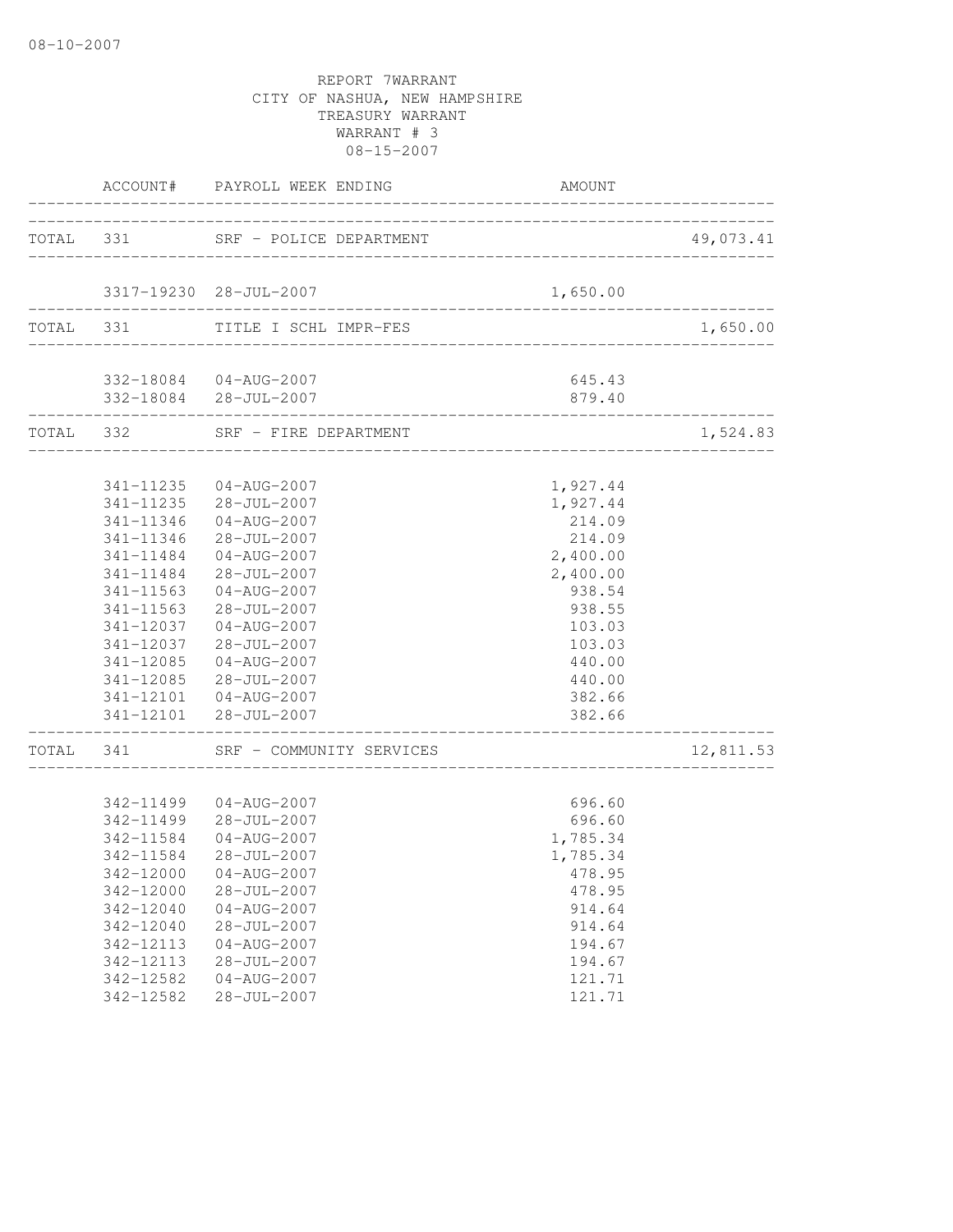|       |           | ACCOUNT# PAYROLL WEEK ENDING                                                                 | AMOUNT                                |                         |
|-------|-----------|----------------------------------------------------------------------------------------------|---------------------------------------|-------------------------|
|       |           | TOTAL 342 SRF - COMMUNITY HEALTH                                                             | _________________________________     | 8,383.82                |
|       |           | 3437-11162 04-AUG-2007<br>3437-11162 28-JUL-2007                                             | 233.44<br>14.59                       |                         |
|       |           | TOTAL 343 TITLE IV 21ST CENT QUAL.STAFF                                                      |                                       | 248.03                  |
|       |           | 3440-12078 28-JUL-2007<br>________________                                                   | 12,750.00                             |                         |
|       | TOTAL 344 | AFTER SCHOOL PROGRAM                                                                         |                                       | 12,750.00               |
|       |           | 3447-11162 04-AUG-2007<br>3447-11162 28-JUL-2007<br>3447-11860 28-JUL-2007                   | 291.80<br>291.80<br>4,733.24          |                         |
|       | TOTAL 344 | TITLE IV SDF 21ST CENTURY<br>_____________________                                           |                                       | 5,316.84<br>___________ |
|       |           | 3448-11860 28-JUL-2007<br>3448-12006 04-AUG-2007<br>3448-12006 28-JUL-2007                   | 1,183.32<br>5,159.71<br>7,532.85      |                         |
|       |           | TOTAL 344 TITLE IV SDF 21ST CENTURY                                                          |                                       | 13,875.88               |
|       |           | 3507-11726 28-JUL-2007<br>3507-11805 28-JUL-2007                                             | 8,966.69<br>2,492.31                  |                         |
| TOTAL | 350       | TITLE 11A TEACHER QUALITY                                                                    |                                       | 11,459.00               |
|       | 352-59050 | 352-59050 04-AUG-2007<br>$28 - JUL - 2007$<br>352-59055 04-AUG-2007<br>352-59055 28-JUL-2007 | 6,079.17<br>96.00<br>712.58<br>712.58 |                         |
| TOTAL | 352       | SRF - PARKS AND RECREATION                                                                   |                                       | 7,600.33                |
|       |           | 3557-13004 28-JUL-2007                                                                       | 125.00                                |                         |
| TOTAL |           | 355 TITLE IB READING 1ST FES                                                                 |                                       | 125.00                  |
|       |           |                                                                                              |                                       |                         |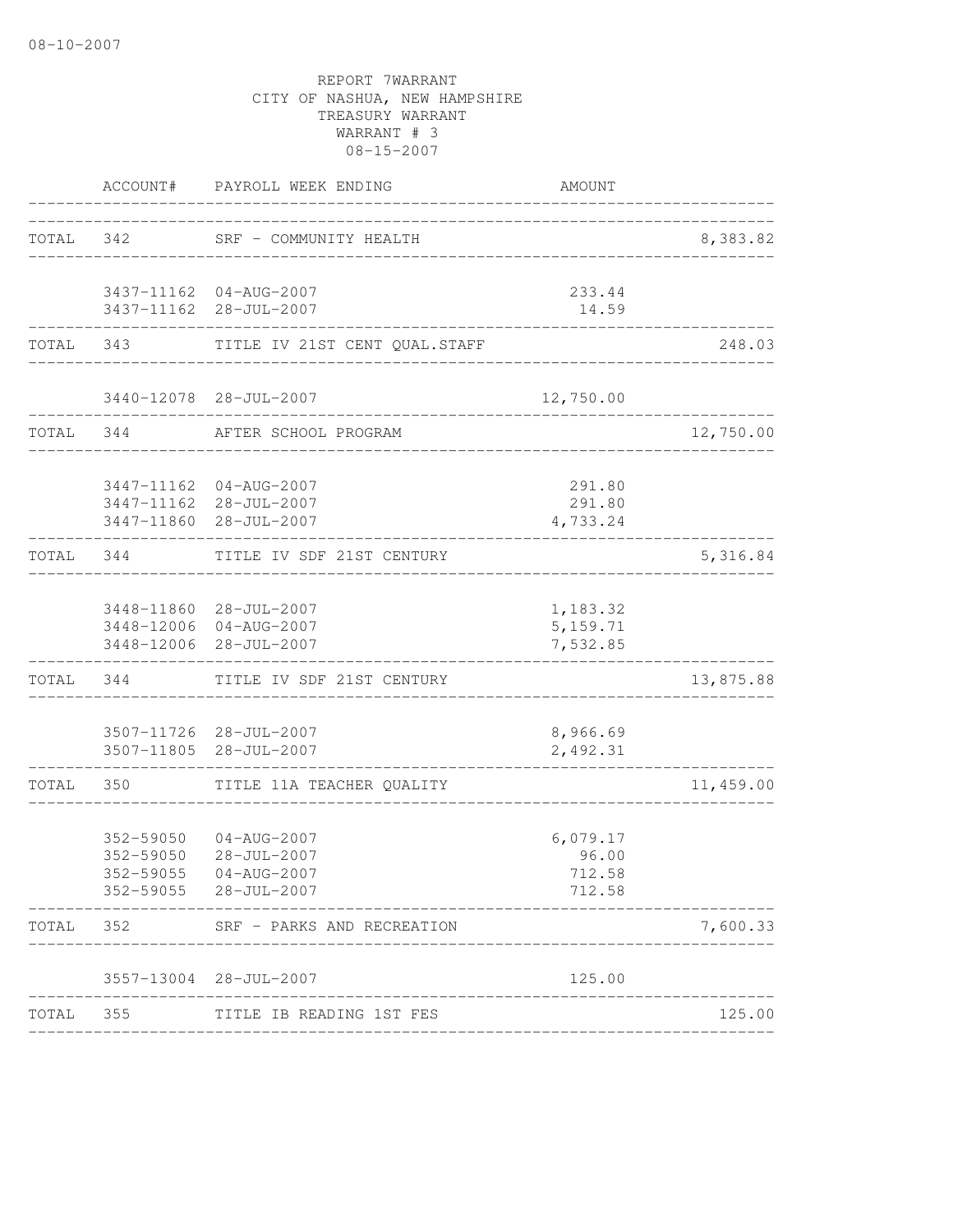|       | ACCOUNT#               | PAYROLL WEEK ENDING              | AMOUNT             |           |
|-------|------------------------|----------------------------------|--------------------|-----------|
|       |                        | 3687-19040 04-AUG-2007           | 189.40             |           |
|       |                        | 3687-19140 04-AUG-2007           | 5,336.05           |           |
|       |                        | 3687-19140 28-JUL-2007           | 9,876.29           |           |
|       |                        | 3687-19545 04-AUG-2007           | 213.08             |           |
| TOTAL | 368                    |                                  |                    | 15,614.82 |
|       |                        |                                  |                    |           |
|       | 374-01210              | 04-AUG-2007                      | 1,692.03           |           |
|       | 374-01210              | 28-JUL-2007                      | 1,692.03           |           |
|       | 374-0703P              | $04 - AUG - 2007$                | 448.54             |           |
|       | 374-0703P              | 28-JUL-2007                      | 464.34             |           |
|       | 374-0704P              | $04 - AUG - 2007$                | 235.88             |           |
|       | 374-0704P              | 28-JUL-2007                      | 94.35              |           |
|       | 374-0705P              | $04 - AUG - 2007$                | 487.02             |           |
|       | 374-0705P              | 28-JUL-2007<br>$04 - AUG - 2007$ | 634.98             |           |
|       | 374-07235              |                                  | 1,112.06<br>769.08 |           |
|       | 374-07235<br>374-0734P | 28-JUL-2007<br>04-AUG-2007       | 1,974.02           |           |
|       | 374-0734P              | $28 - JUL - 2007$                | 1,803.94           |           |
|       | 374-09003              | 04-AUG-2007                      | 486.74             |           |
|       | 374-09003              | 28-JUL-2007                      | 486.74             |           |
| TOTAL | 374                    | SRF - URBAN PROGRAMS             |                    | 12,381.75 |
|       |                        |                                  |                    |           |
|       |                        | 3767-11726 28-JUL-2007           | 2,202.89           |           |
|       |                        | 3767-11802 28-JUL-2007           | 1,831.69           |           |
|       |                        | 3767-12198 28-JUL-2007           | 14,637.49          |           |
|       |                        | 3767-13133 04-AUG-2007           | 750.00             |           |
|       |                        | 3767-13133 28-JUL-2007           | 8,950.00           |           |
|       |                        | 3767-19000 28-JUL-2007           | 1,371.83           |           |
| TOTAL | 376                    | TITLE I ESEA                     |                    | 29,743.90 |
|       |                        |                                  |                    |           |
|       |                        | 3777-13133 04-AUG-2007           | 2,480.43           |           |
|       |                        | 3777-13133 28-JUL-2007           | 1,392.82           |           |
| TOTAL | 377                    | TITLE III ENHANCE ENG LANGUAGE   |                    | 3,873.25  |
|       |                        |                                  |                    |           |
|       |                        | 3907-11805 28-JUL-2007           | 1,250.68           |           |
|       |                        | 3907-12198 28-JUL-2007           | 652.09             |           |
|       |                        | 3907-13133 28-JUL-2007           | 600.00             |           |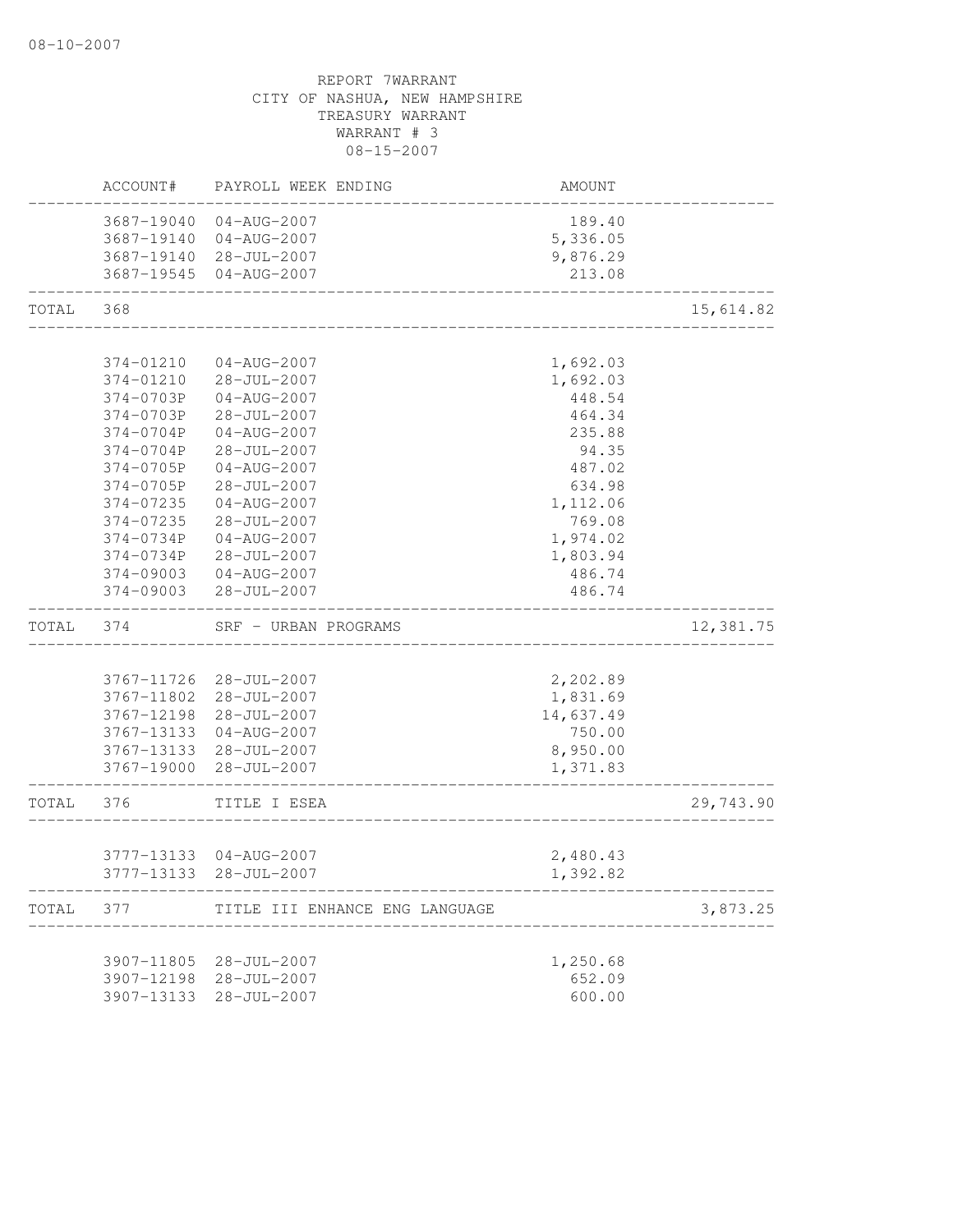|                                                                            | AMOUNT                            |           |
|----------------------------------------------------------------------------|-----------------------------------|-----------|
| TOTAL 390 VOC ED SECONDARY PERKINS                                         |                                   | 2,502.77  |
| 3937-19000 28-JUL-2007                                                     | 735.39                            |           |
| TOTAL 393 DAY CARE                                                         |                                   | 735.39    |
| 3957-11726 28-JUL-2007<br>3957-11860 28-JUL-2007<br>3957-19000 28-JUL-2007 | 42,071.33<br>1,730.78<br>1,591.08 |           |
| TOTAL 395 IDEA BASIC SPEC ED                                               |                                   | 45,393.19 |
| 3967-11726 28-JUL-2007                                                     | 2,372.42                          |           |
| TOTAL 396 IDEA PRESCHOOL SPEC ED                                           | ________________________________  | 2,372.42  |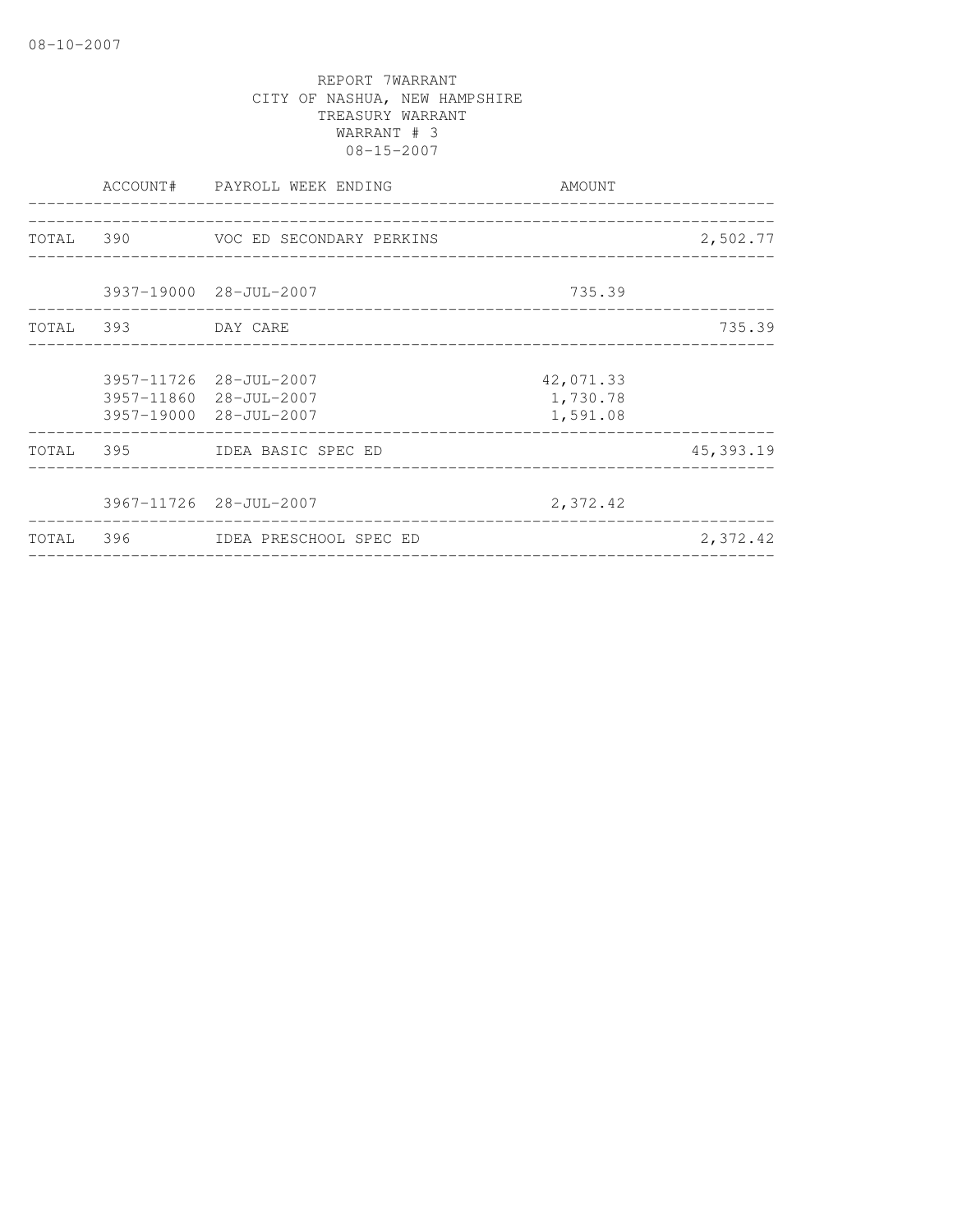|       | ACCOUNT#      | PAYROLL WEEK ENDING      | AMOUNT   |            |
|-------|---------------|--------------------------|----------|------------|
|       | 501-11033     | $04 - AUG - 2007$        | 752.32   |            |
|       | 501-11033     | $28 - JUL - 2007$        | 752.32   |            |
|       | 501-11370     | $04 - AUG - 2007$        | 701.81   |            |
|       | 501-11370     | 28-JUL-2007              | 701.82   |            |
|       | 501-11471     | $04 - AUG - 2007$        | 1,864.88 |            |
|       | 501-11471     | $28 - JUL - 2007$        | 1,864.88 |            |
|       | 501-11472     | 04-AUG-2007              | 1,084.30 |            |
|       | 501-11472     | 28-JUL-2007              | 1,084.30 |            |
|       | 501-11611     | $04 - \text{AUG} - 2007$ | 485.81   |            |
|       | 501-11611     | $28 - JUL - 2007$        | 485.81   |            |
| TOTAL | 501           | MAYOR'S OFFICE           |          | 9,778.25   |
|       |               |                          |          |            |
|       | 502-11113     | $04 - AUG - 2007$        | 1,456.88 |            |
|       | 502-11113     | 28-JUL-2007              | 1,456.88 |            |
|       | 502-11195     | $04 - AUG - 2007$        | 1,985.26 |            |
|       | $502 - 11195$ | $28 - JUL - 2007$        | 1,985.26 |            |
|       | 502-11219     | 04-AUG-2007              | 1,701.29 |            |
|       | 502-11219     | 28-JUL-2007              | 1,701.29 |            |
|       |               | 502-11518  04-AUG-2007   | 1,541.40 |            |
|       | 502-11518     | 28-JUL-2007              | 1,541.40 |            |
| TOTAL | 502           | LEGAL DEPARTMENT         |          | 13,369.66  |
|       |               |                          |          |            |
|       | 503-11071     | 04-AUG-2007              | 1,139.10 |            |
|       | 503-11071     | $28 - JUL - 2007$        | 1,139.10 |            |
|       | 503-12092     | $04 - AUG - 2007$        | 465.84   |            |
|       | 503-12092     | 28-JUL-2007              | 931.68   |            |
|       | 503-58005     | $04 - AUG - 2007$        | 367.50   |            |
| TOTAL | 503           | BOARD OF ALDERMEN        |          | 4,043.22   |
|       |               |                          |          |            |
|       | 511-11103     | 04-AUG-2007              | 869.34   |            |
|       | 511-11103     | $28 - JUL - 2007$        | 869.34   |            |
|       | 511-11234     | 04-AUG-2007              | 1,712.28 |            |
|       | 511-11234     | $28 - JUL - 2007$        | 1,712.29 |            |
| TOTAL | 511           | ADMINISTRATIVE SERVICES  |          | 5, 163. 25 |
|       |               |                          |          |            |
|       | 512-11005     | $04 - AUG - 2007$        | 772.08   |            |
|       | 512-11005     | 28-JUL-2007              | 772.08   |            |
|       | 512-11050     | 28-JUL-2007              | 631.46   |            |
|       | 512-11064     | $04 - AUG - 2007$        | 944.84   |            |
|       | 512-11064     | 28-JUL-2007              | 944.84   |            |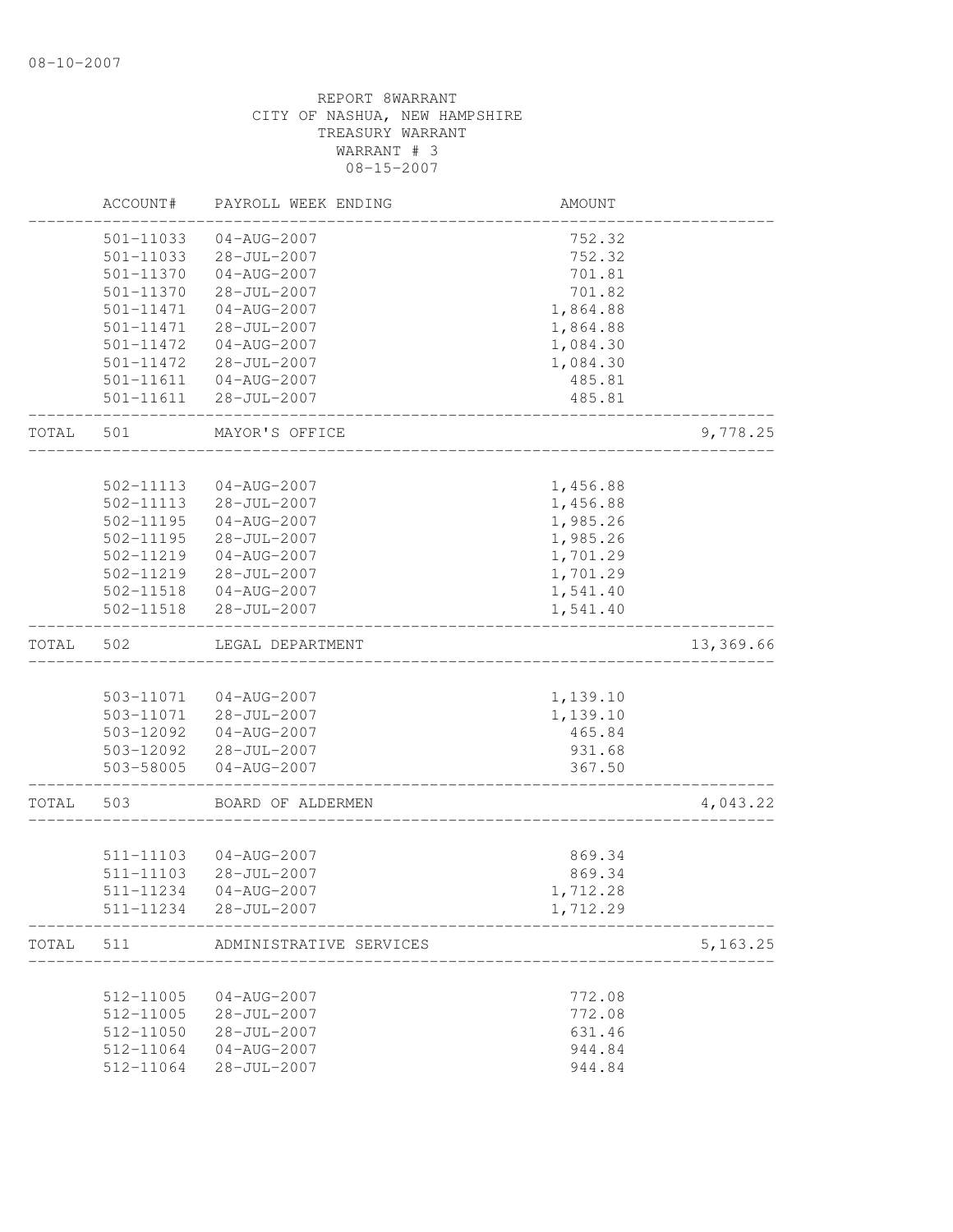|       | ACCOUNT#  | PAYROLL WEEK ENDING | AMOUNT           |            |
|-------|-----------|---------------------|------------------|------------|
|       | 512-11073 | 04-AUG-2007         | 2,009.55         |            |
|       | 512-11073 | 28-JUL-2007         | 2,009.56         |            |
|       | 512-11165 | $04 - AUG - 2007$   | 1,483.36         |            |
|       | 512-11165 | 28-JUL-2007         | 1,153.36         |            |
|       | 512-11173 | 04-AUG-2007         | 1,310.46         |            |
|       | 512-11173 | 28-JUL-2007         | 1,310.46         |            |
|       | 512-11177 | $04 - AUG - 2007$   | 1,871.29         |            |
|       | 512-11177 | $28 - JUL - 2007$   | 1,871.29         |            |
|       | 512-11222 | 04-AUG-2007         | 919.63           |            |
|       | 512-11222 | 28-JUL-2007         | 919.62           |            |
|       | 512-11224 | $04 - AUG - 2007$   | 850.75           |            |
|       | 512-11224 | $28 - JUL - 2007$   | 850.75           |            |
|       | 512-11232 | $04 - AUG - 2007$   | 899.90           |            |
|       | 512-11232 | 28-JUL-2007         | 899.90           |            |
|       | 512-11265 | $04 - AUG - 2007$   | 795.56           |            |
|       | 512-11265 | 28-JUL-2007         | 795.56           |            |
|       | 512-11531 | $04 - AUG - 2007$   | 1,499.61         |            |
|       | 512-11531 | $28 - JUL - 2007$   | 1,477.87         |            |
|       | 512-11581 | $04 - AUG - 2007$   | 647.25           |            |
|       | 512-11581 | $28 - JUL - 2007$   | 647.25           |            |
|       | 512-11714 | $28 - JUL - 2007$   | 28,401.36        |            |
|       | 512-11740 | $04 - AUG - 2007$   | 1,515.40         |            |
|       | 512-11740 | 28-JUL-2007         | 1,515.41         |            |
|       | 512-12010 | $04 - AUG - 2007$   | 547.58           |            |
|       | 512-12010 | 28-JUL-2007         | 270.37           |            |
|       | 512-12017 | $04 - AUG - 2007$   | 738.61           |            |
|       | 512-12017 | $28 - JUL - 2007$   | 759.72           |            |
|       | 512-12019 | 04-AUG-2007         | 187.39           |            |
|       | 512-12019 | 28-JUL-2007         | 267.70           |            |
|       | 512-12033 | $04 - AUG - 2007$   | 555.46           |            |
|       | 512-12033 | 28-JUL-2007         | 555.45           |            |
|       |           | $04 - AUG - 2007$   |                  |            |
|       | 512-12052 |                     | 627.17<br>458.45 |            |
|       | 512-12052 | 28-JUL-2007         |                  |            |
|       | 512-12056 | $04 - AUG - 2007$   | 356.39           |            |
|       | 512-12056 | 28-JUL-2007         | 318.21           |            |
|       | 512-12167 | $28 - JUL - 2007$   | 627.67           |            |
|       | 512-13004 | $04 - AUG - 2007$   | 128.09           |            |
|       | 512-13004 | 28-JUL-2007         | 13.43            |            |
| TOTAL | 512       | FINANCIAL SERVICES  |                  | 66, 132.14 |
|       |           |                     |                  |            |
|       | 513-11117 | $04 - AUG - 2007$   | 1,474.94         |            |
|       | 513-11117 | $28 - JUL - 2007$   | 1,474.94         |            |
|       | 513-11171 | $04 - AUG - 2007$   | 2,459.29         |            |
|       | 513-11171 | 28-JUL-2007         | 2,459.28         |            |
|       | 513-11213 | $04 - AUG - 2007$   | 1,136.10         |            |
|       | 513-11213 | $28 - JUL - 2007$   | 1,136.10         |            |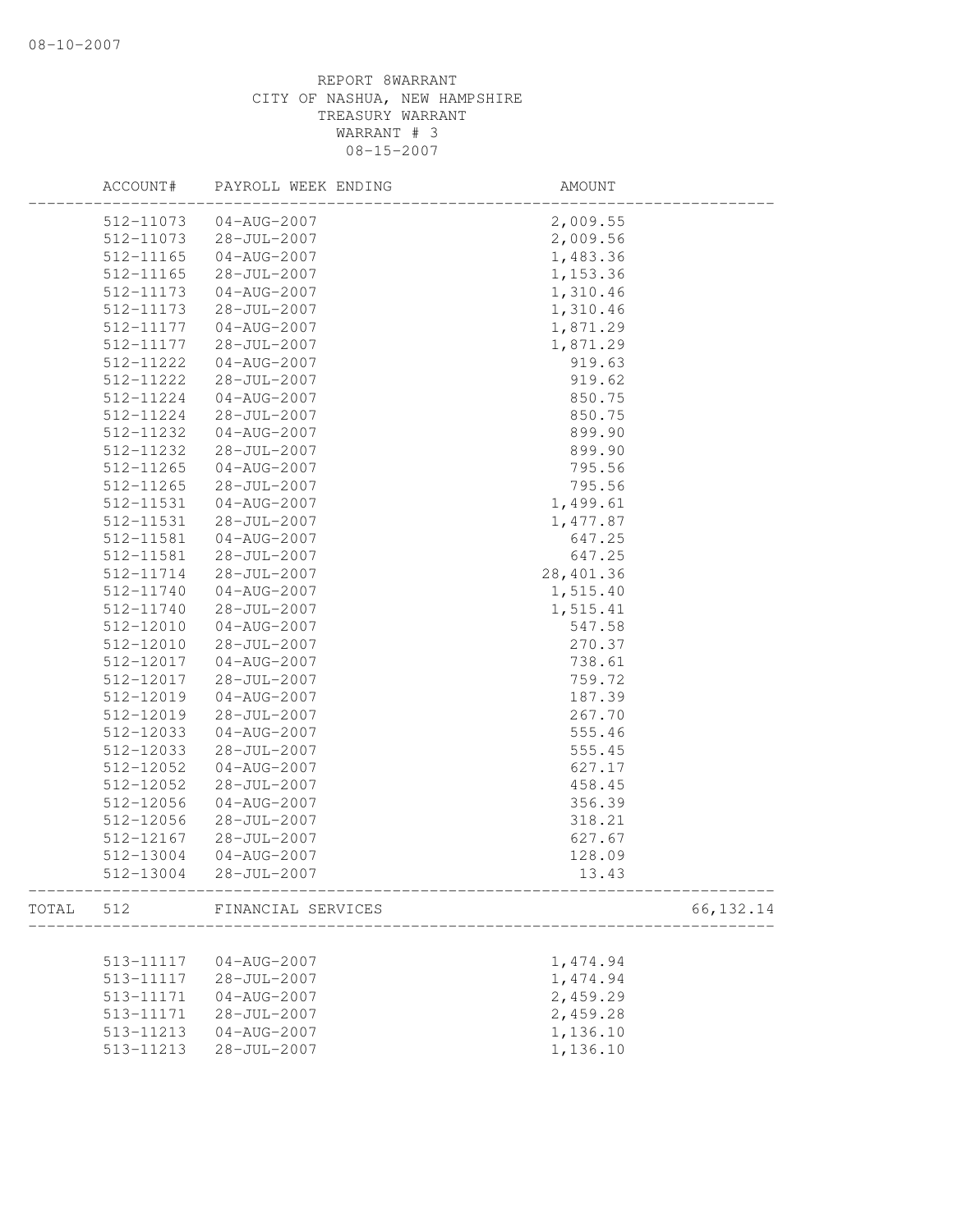|           |           | ACCOUNT# PAYROLL WEEK ENDING                                             | AMOUNT           |           |
|-----------|-----------|--------------------------------------------------------------------------|------------------|-----------|
|           |           | 513-11223  04-AUG-2007<br>513-11223 28-JUL-2007<br>_____________________ | 757.67<br>757.67 |           |
| TOTAL 513 |           | CITY CLERK'S OFFICE                                                      |                  | 11,655.99 |
|           |           |                                                                          |                  |           |
|           | 515-11031 | 04-AUG-2007                                                              | 999.84           |           |
|           | 515-11031 | 28-JUL-2007                                                              | 999.84           |           |
|           | 515-11350 | 04-AUG-2007                                                              | 862.84           |           |
|           | 515-11350 | $28 - JUL - 2007$                                                        | 862.84           |           |
|           | 515-11447 | $04 - AUG - 2007$                                                        | 100.17           |           |
|           |           | 515-11447 28-JUL-2007                                                    | 100.17           |           |
|           |           | 515-12001 04-AUG-2007                                                    | 633.40           |           |
|           |           | 515-12001 28-JUL-2007                                                    | 633.40           |           |
| TOTAL 515 |           | HUMAN RESOURCES                                                          |                  | 5,192.50  |
|           |           |                                                                          |                  |           |
|           |           | 516-11147 04-AUG-2007                                                    | 612.61           |           |
|           | 516-11147 | 28-JUL-2007                                                              | 612.62           |           |
|           | 516-11148 | 04-AUG-2007                                                              | 805.64           |           |
|           |           | 516-11148 28-JUL-2007                                                    | 805.63           |           |
|           | 516-11459 | 04-AUG-2007                                                              | 1,474.94         |           |
|           | 516-11459 | $28 - JUL - 2007$                                                        | 1,474.94         |           |
|           | 516-11573 | 516-11573 04-AUG-2007<br>$28 - JUL - 2007$                               | 799.04<br>799.04 |           |
| TOTAL     | 516       | PURCHASING DEPARTMENT                                                    |                  | 7,384.46  |
|           |           |                                                                          |                  |           |
|           | 517-11198 | 04-AUG-2007                                                              | 555.62           |           |
|           | 517-11198 | $28 - JUL - 2007$                                                        | 555.61           |           |
|           | 517-11201 | $04 - AUG - 2007$                                                        | 568.45           |           |
|           | 517-11201 | 28-JUL-2007                                                              | 568.44           |           |
|           | 517-11203 | $04 - AUG - 2007$                                                        | 535.71           |           |
|           | 517-11203 | 28-JUL-2007                                                              | 535.71           |           |
|           | 517-11420 | $04 - AUG - 2007$                                                        | 797.40           |           |
|           | 517-11420 | 28-JUL-2007                                                              | 797.40           |           |
|           |           | 517-12063 04-AUG-2007                                                    | 255.19           |           |
|           |           | 517-12063 28-JUL-2007                                                    | 255.19           |           |
| TOTAL     | 517       | BUILDING MAINT - CITY ADMIN                                              |                  | 5,424.72  |
|           |           |                                                                          |                  |           |
|           | 518-11441 | 04-AUG-2007                                                              | 272.97           |           |
|           | 518-11441 | 28-JUL-2007                                                              | 272.97           |           |
|           | 518-11442 | $04 - AUG - 2007$                                                        | 1,167.25         |           |
|           | 518-11442 | 28-JUL-2007                                                              | 1,167.25         |           |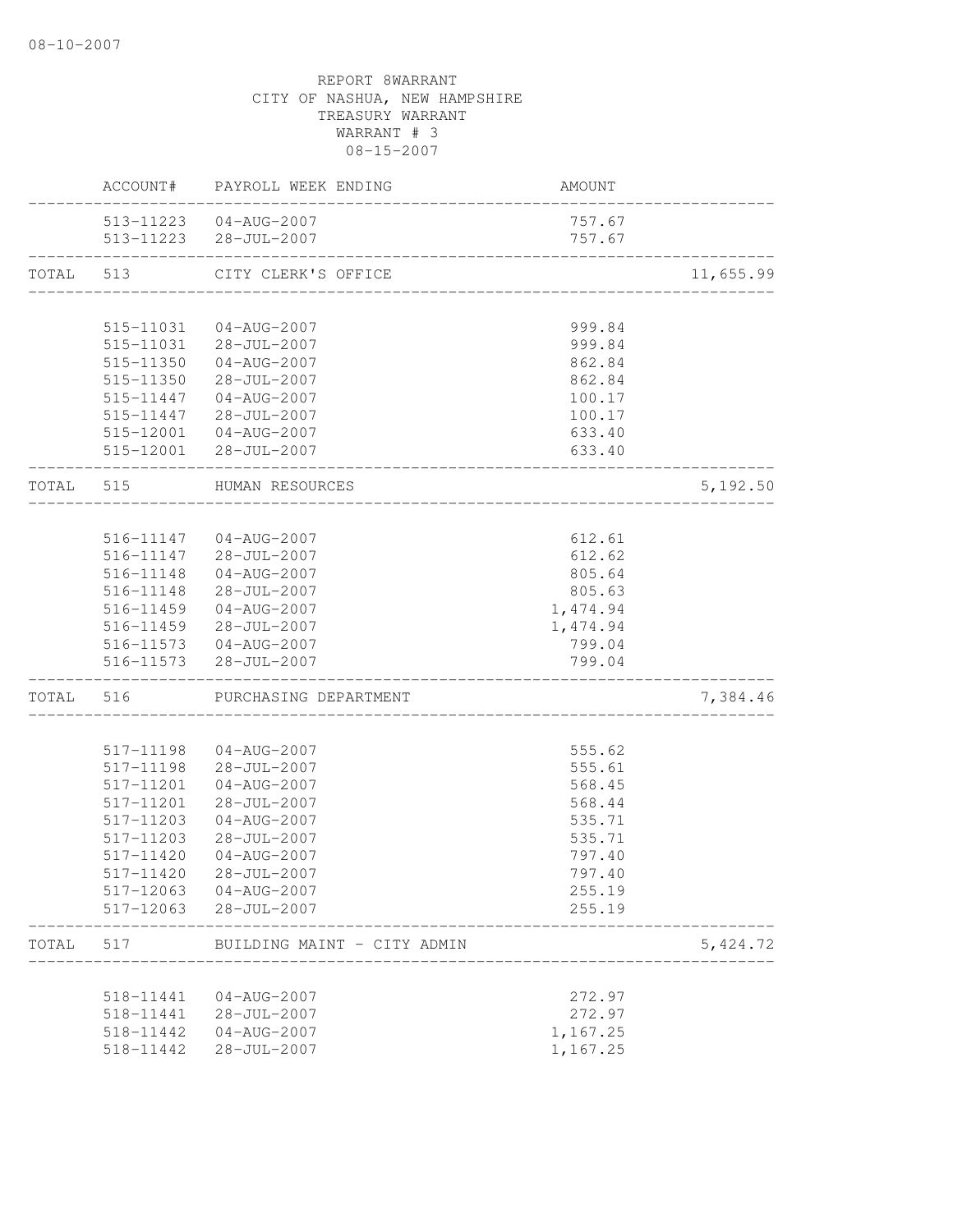|       | ACCOUNT#      | PAYROLL WEEK ENDING        | AMOUNT               |            |
|-------|---------------|----------------------------|----------------------|------------|
|       | 518-11578     | 04-AUG-2007                | 895.42               |            |
|       |               | 518-11578 28-JUL-2007      | 895.42               |            |
|       |               | 518-11589  04-AUG-2007     | 970.72               |            |
|       |               | 518-11589 28-JUL-2007      | 970.72               |            |
|       |               | 518-11590  04-AUG-2007     | 772.39               |            |
|       |               | 518-11590 28-JUL-2007      | 772.39               |            |
| TOTAL | 518           | INSURANCE - ADMINISTRATION |                      | 8,157.50   |
|       |               |                            |                      |            |
|       | 519-11014     | 04-AUG-2007                | 954.40               |            |
|       |               | 519-11014 28-JUL-2007      | 954.40               |            |
|       | 519-11016     | 04-AUG-2007                | 830.36               |            |
|       | 519-11016     | 28-JUL-2007                | 830.36               |            |
|       | 519-11017     | 04-AUG-2007                | 698.13               |            |
|       | 519-11017     | $28 - JUL - 2007$          | 698.14               |            |
|       | 519-11115     | $04 - AUG - 2007$          | 1,804.91             |            |
|       | 519-11115     | 28-JUL-2007                | 1,804.91             |            |
|       | 519-11146     | 04-AUG-2007                | 742.35               |            |
|       | 519-11146     | 28-JUL-2007                | 742.35               |            |
|       | 519-11153     | 04-AUG-2007                | 534.90               |            |
|       | 519-11153     | 28-JUL-2007                | 534.90               |            |
|       | 519-11154     | $04 - AUG - 2007$          | 545.73               |            |
|       | 519-11154     | $28 - JUL - 2007$          | 545.73               |            |
|       | 519-11205     | 04-AUG-2007                | 680.07               |            |
|       | 519-11205     | 28-JUL-2007                | 680.08               |            |
|       |               | 519-11241  04-AUG-2007     | 1,275.49             |            |
|       |               | 519-11241 28-JUL-2007      | 1,275.49             |            |
| TOTAL | 519           | ASSESSORS                  |                      | 16, 132.70 |
|       | 522-11142     | 04-AUG-2007                | 1,104.29             |            |
|       | 522-11142     | $28 - JUL - 2007$          | 1,104.29             |            |
|       | 522-11429     | $04 - AUG - 2007$          | 1,701.30             |            |
|       | 522-11429     | $28 - JUL - 2007$          | 1,701.30             |            |
|       | 522-11488     | $04 - AUG - 2007$          | 1,438.68             |            |
|       | 522-11488     | 28-JUL-2007                |                      |            |
|       | 522-11641     | $04 - AUG - 2007$          | 1,438.68             |            |
|       |               | $28 - JUL - 2007$          | 1,245.58<br>1,245.58 |            |
|       | 522-11641     |                            |                      |            |
|       | $522 - 11652$ | $04 - AUG - 2007$          | 1,349.78             |            |
|       | 522-11652     | $28 - JUL - 2007$          | 1,349.78             |            |
|       | 522-11721     | $04 - AUG - 2007$          | 1,322.71             |            |
|       | 522-11721     | $28 - JUL - 2007$          | 1,322.71             |            |
|       | 522-11724     | $04 - AUG - 2007$          | 1,241.45             |            |
|       | 522-11724     | 28-JUL-2007                | 1,241.45             |            |
|       | 522-11729     | $04 - AUG - 2007$          | 2,801.27             |            |
|       | 522-11729     | $28 - JUL - 2007$          | 2,801.27             |            |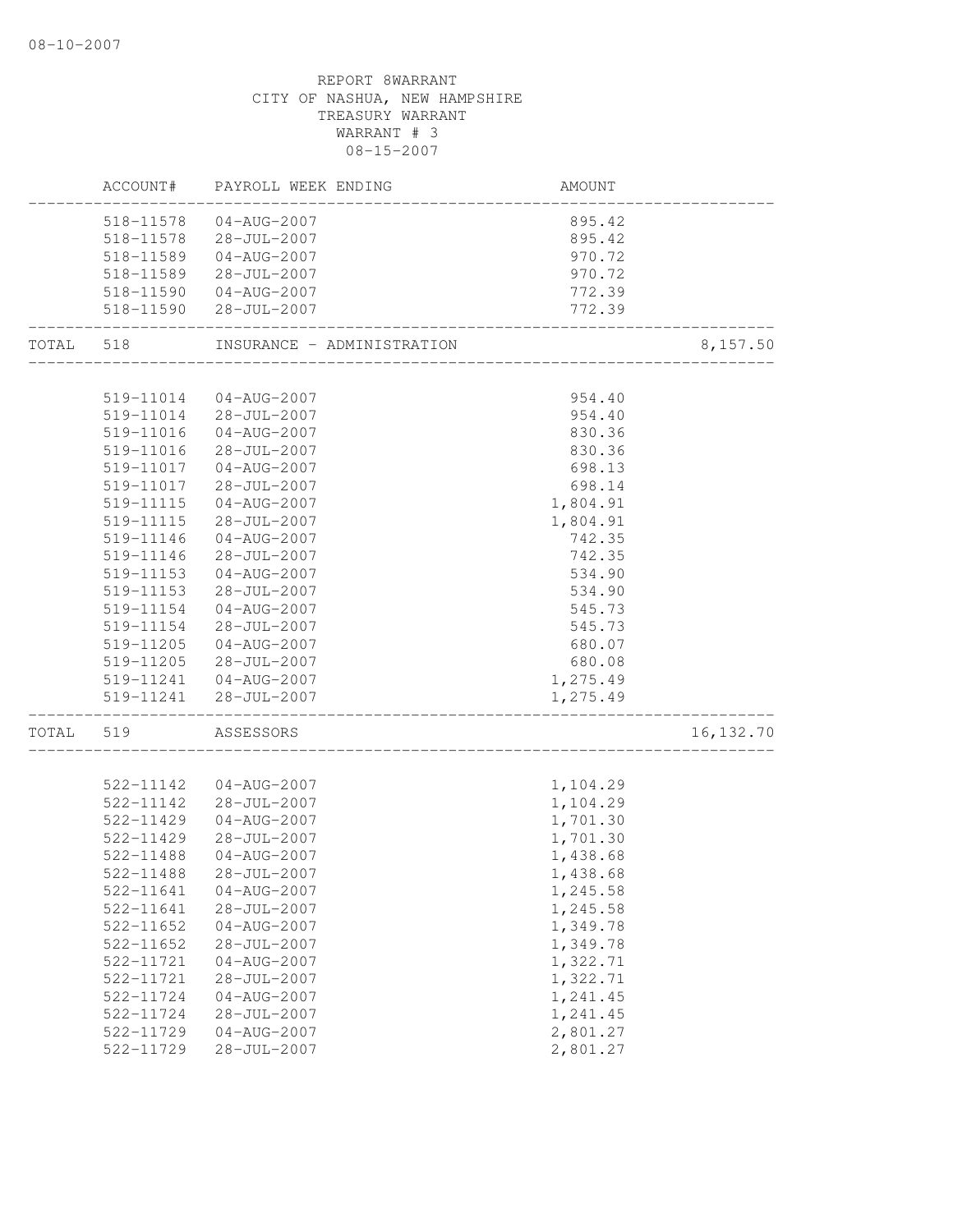|               | ACCOUNT# PAYROLL WEEK ENDING<br>------------ |                                     |            |
|---------------|----------------------------------------------|-------------------------------------|------------|
|               | TOTAL 522 INFORMATION TECHNOLOGY (2)         | ___________________________________ | 24, 410.12 |
|               | 523-11332  04-AUG-2007                       | 852.60                              |            |
|               | 523-11332 28-JUL-2007                        | 852.60                              |            |
| TOTAL 523 GIS |                                              |                                     | 1,705.20   |
|               | 531-11065 04-AUG-2007                        | 1,033.09                            |            |
|               | 531-11065 28-JUL-2007                        | 1,033.09                            |            |
| 531-11085     | 04-AUG-2007                                  | 783.88                              |            |
| 531-11085     | 28-JUL-2007                                  | 783.88                              |            |
| 531-11114     | $04 - AUG - 2007$                            | 68,835.05                           |            |
| 531-11114     | 28-JUL-2007                                  | 2,124.54                            |            |
| 531-11118     | $04 - AUG - 2007$                            | 870.05                              |            |
| 531-11118     | $28 - JUL - 2007$                            | 870.05                              |            |
| 531-11129     | $04 - AUG - 2007$                            | 1,826.56                            |            |
| 531-11129     | $28 - JUL - 2007$                            | 1,596.82                            |            |
| 531-11164     | $04 - AUG - 2007$                            | 994.77                              |            |
| 531-11164     | $28 - JUL - 2007$                            | 994.77                              |            |
| 531-11166     | 04-AUG-2007                                  | 2,962.83                            |            |
| 531-11166     | 28-JUL-2007                                  | 2,962.80                            |            |
| 531-11201     | $04 - AUG - 2007$                            | 1,231.74                            |            |
| 531-11201     | 28-JUL-2007                                  | 1,231.72                            |            |
| 531-11203     | $04 - AUG - 2007$                            | 551.70                              |            |
| 531-11203     | 28-JUL-2007                                  | 551.70                              |            |
| 531-11206     | $04 - AUG - 2007$                            | 1,971.56                            |            |
| 531-11206     | 28-JUL-2007                                  | 1,971.56                            |            |
| 531-11226     | $04 - AUG - 2007$                            | 740.51                              |            |
| 531-11226     | 28-JUL-2007                                  | 740.51                              |            |
| 531-11398     | $04 - AUG - 2007$                            | 574.42                              |            |
| 531-11398     | 28-JUL-2007                                  | 574.42                              |            |
| 531-11477     | $04 - AUG - 2007$                            | 1,230.65                            |            |
| 531-11477     | 28-JUL-2007                                  | 1,230.65                            |            |
| 531-11489     | $04 - AUG - 2007$                            | 1,045.06                            |            |
| 531-11489     | 28-JUL-2007                                  | 1,045.06                            |            |
| 531-11498     | $04 - AUG - 2007$                            | 792.14                              |            |
| 531-11498     | $28 - JUL - 2007$                            | 792.14                              |            |
| 531-11516     | $04 - AUG - 2007$                            | 786.25                              |            |
| 531-11516     | $28 - JUL - 2007$                            | 786.25                              |            |
| 531-11535     | $04 - AUG - 2007$                            | 12,070.04                           |            |
| 531-11535     | 28-JUL-2007                                  | 12,070.03                           |            |
| 531-11537     | $04 - AUG - 2007$                            | 12,316.02                           |            |
| 531-11537     | 28-JUL-2007                                  | 12,316.02                           |            |
| 531-11538     | $04 - AUG - 2007$                            | 837.71                              |            |
| 531-11538     | 28-JUL-2007                                  | 837.71                              |            |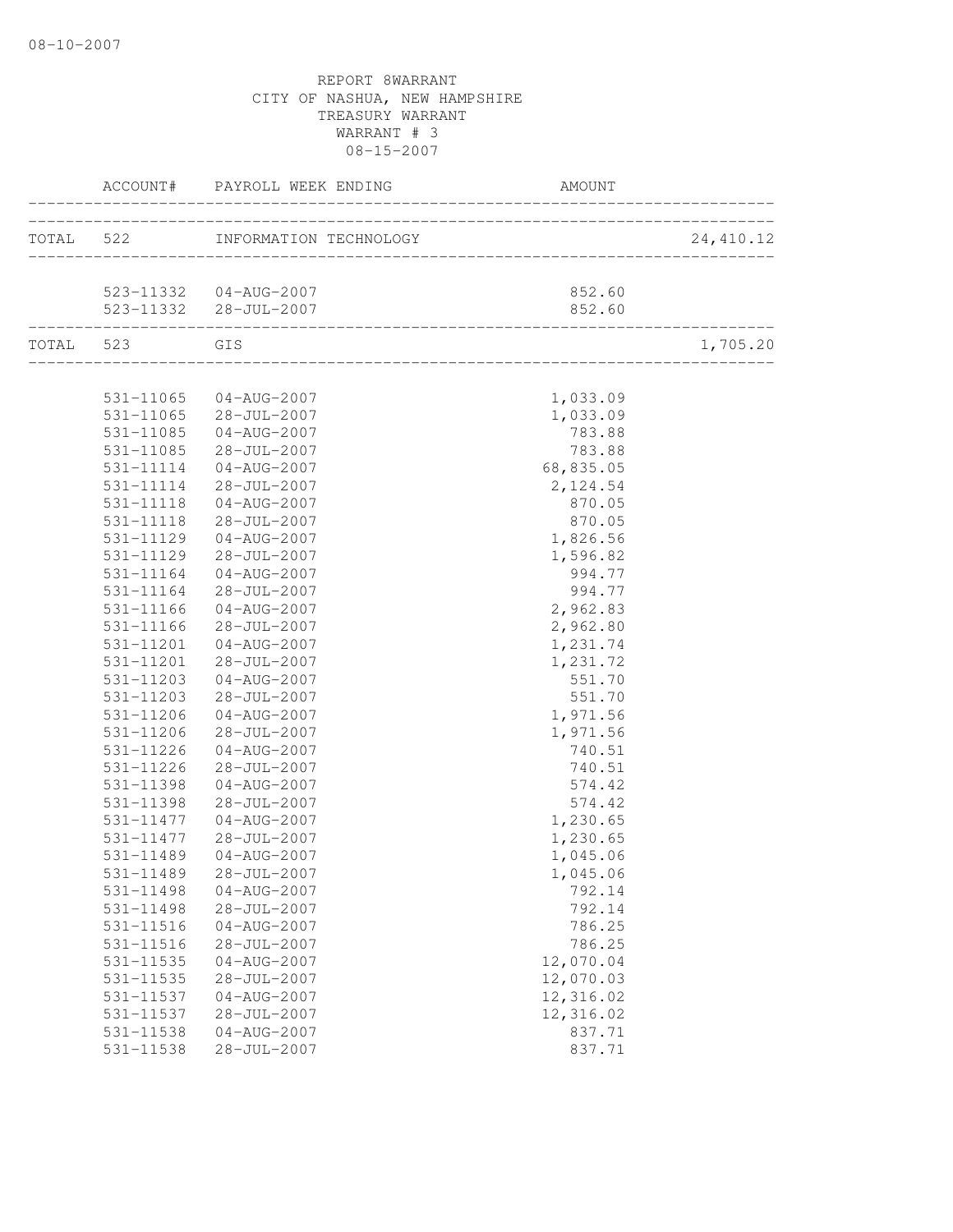| ACCOUNT#      | PAYROLL WEEK ENDING | AMOUNT     |  |
|---------------|---------------------|------------|--|
| 531-11539     | $04 - AUG - 2007$   | 1,431.98   |  |
| 531-11544     | 04-AUG-2007         | 1,925.15   |  |
| 531-11544     | $28 - JUL - 2007$   | 1,925.17   |  |
| 531-11549     | 04-AUG-2007         | 7,896.28   |  |
| 531-11549     | 28-JUL-2007         | 8,183.42   |  |
| 531-11550     | $04 - AUG - 2007$   | 1,821.70   |  |
| 531-11550     | 28-JUL-2007         | 1,584.70   |  |
| 531-11552     | 04-AUG-2007         | 4,405.25   |  |
| 531-11552     | 28-JUL-2007         | 4,405.25   |  |
| $531 - 11555$ | 04-AUG-2007         | 26,599.45  |  |
| 531-11555     | $28 - JUL - 2007$   | 26, 125.45 |  |
| $531 - 11558$ | 04-AUG-2007         | 61,001.06  |  |
| 531-11558     | 28-JUL-2007         | 62,461.85  |  |
| 531-11561     | 04-AUG-2007         | 14,986.50  |  |
| 531-11561     | $28 - JUL - 2007$   | 14,984.98  |  |
| 531-11567     | $04 - AUG - 2007$   | 27,803.54  |  |
| 531-11567     | 28-JUL-2007         | 27,803.55  |  |
| 531-11569     | $04 - AUG - 2007$   | 1,032.13   |  |
| 531-11569     | $28 - JUL - 2007$   | 1,032.13   |  |
| 531-11618     | $04 - AUG - 2007$   | 2,031.69   |  |
| 531-11618     | $28 - JUL - 2007$   | 2,031.70   |  |
| 531-11622     | 04-AUG-2007         | 2,738.68   |  |
| 531-11622     | 28-JUL-2007         | 2,738.70   |  |
| 531-11632     | $04 - AUG - 2007$   | 610.55     |  |
| 531-11632     | 28-JUL-2007         | 610.55     |  |
| 531-11633     | $04 - AUG - 2007$   | 2,083.80   |  |
| 531-11633     | 28-JUL-2007         | 2,083.80   |  |
| 531-11635     | 04-AUG-2007         | 803.90     |  |
| 531-11635     | $28 - JUL - 2007$   | 803.90     |  |
| 531-11664     | $04 - AUG - 2007$   | 1,003.00   |  |
| 531-11664     | 28-JUL-2007         | 1,003.00   |  |
| 531-11665     | $04 - AUG - 2007$   | 719.44     |  |
| 531-11665     | $28 - JUL - 2007$   | 719.44     |  |
| 531-11719     | $04 - AUG - 2007$   | 795.34     |  |
| 531-11719     | 28-JUL-2007         | 795.34     |  |
| 531-11722     | $04 - AUG - 2007$   | 2,185.43   |  |
| 531-11722     | $28 - JUL - 2007$   | 2,185.43   |  |
| 531-11732     | $04 - AUG - 2007$   | 572.05     |  |
| 531-11732     | 28-JUL-2007         | 572.05     |  |
| 531-11733     | $04 - AUG - 2007$   | 2,088.55   |  |
| 531-11733     | $28 - JUL - 2007$   | 2,088.55   |  |
| 531-12020     | $04 - AUG - 2007$   | 875.51     |  |
| 531-12020     | 28-JUL-2007         | 875.51     |  |
| 531-12042     | $04 - AUG - 2007$   | 1,530.53   |  |
| 531-12042     | $28 - JUL - 2007$   | 1,816.16   |  |
| 531-12066     | $04 - AUG - 2007$   | 629.36     |  |
| 531-12066     | 28-JUL-2007         | 629.36     |  |
| 531-12067     | $04 - AUG - 2007$   | 659.14     |  |
|               |                     |            |  |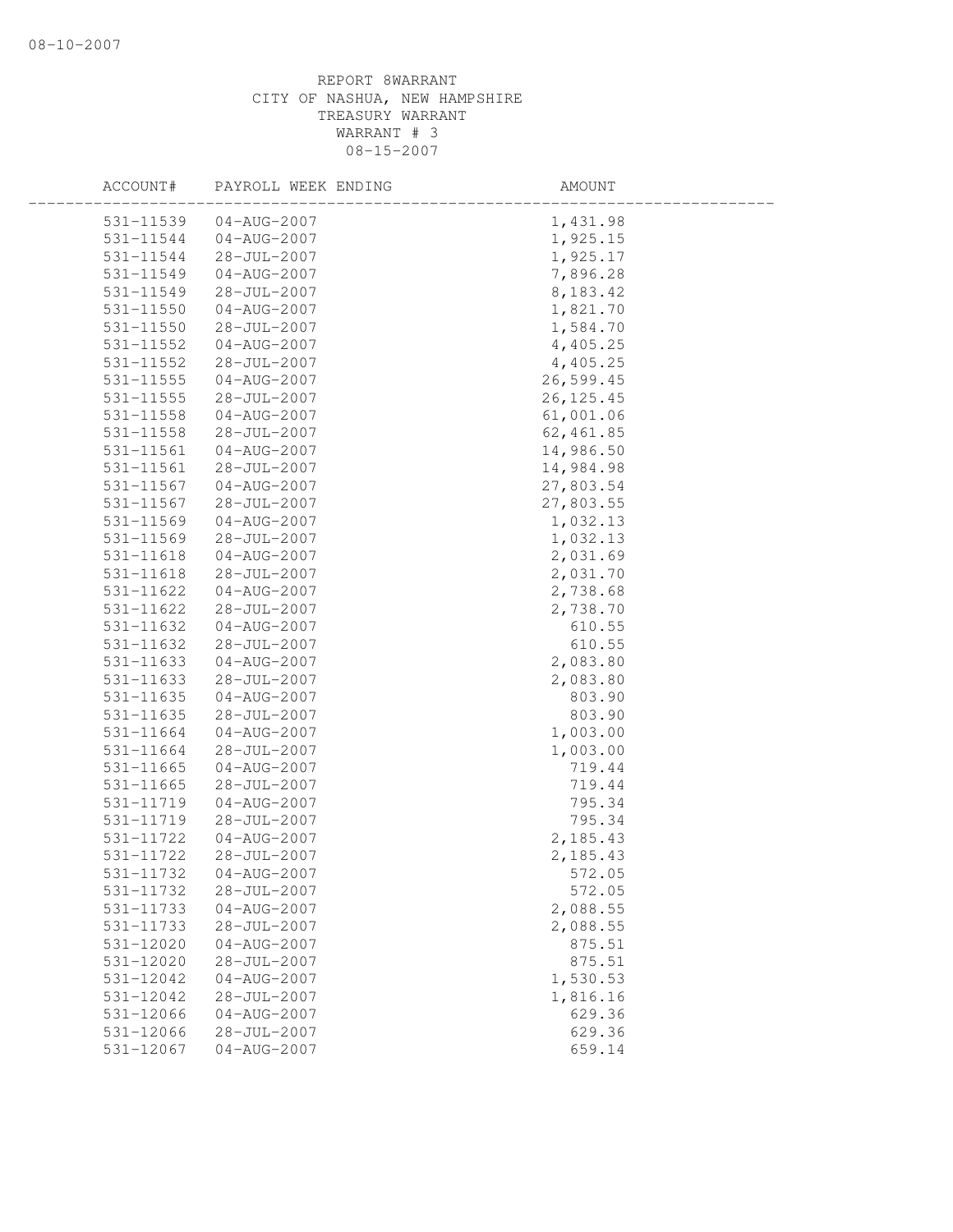|       | ACCOUNT#  | PAYROLL WEEK ENDING | AMOUNT    |            |
|-------|-----------|---------------------|-----------|------------|
|       | 531-12067 | $28 - JUL - 2007$   | 659.14    |            |
|       | 531-12068 | $04 - AUG - 2007$   | 1,311.74  |            |
|       | 531-12068 | $28 - JUL - 2007$   | 1,311.74  |            |
|       | 531-12071 | $04 - AUG - 2007$   | 236.69    |            |
|       | 531-12071 | $28 - JUL - 2007$   | 236.69    |            |
|       | 531-12119 | $04 - AUG - 2007$   | 1,052.59  |            |
|       | 531-12119 | $28 - JUL - 2007$   | 1,052.59  |            |
|       | 531-13004 | $04 - AUG - 2007$   | 2,591.62  |            |
|       | 531-13004 | 28-JUL-2007         | 3, 163.49 |            |
|       | 531-13038 | $04 - AUG - 2007$   | 339.17    |            |
|       | 531-13038 | $28 - JUL - 2007$   | 1,453.26  |            |
|       | 531-13040 | $04 - AUG - 2007$   | 3,393.13  |            |
|       | 531-13040 | 28-JUL-2007         | 2,179.68  |            |
|       | 531-13044 | $04 - AUG - 2007$   | 2,913.41  |            |
|       | 531-13044 | $28 - JUL - 2007$   | 6,345.18  |            |
|       | 531-13047 | $04 - AUG - 2007$   | 19,689.64 |            |
|       | 531-13047 | $28 - JUL - 2007$   | 22,099.60 |            |
|       | 531-13048 | $04 - AUG - 2007$   | 4,615.95  |            |
|       | 531-13048 | $28 - JUL - 2007$   | 6, 259.27 |            |
|       | 531-17002 | $04 - AUG - 2007$   | 200.00    |            |
|       | 531-17002 | $28 - JUL - 2007$   | 200.00    |            |
|       | 531-17003 | $04 - AUG - 2007$   | 550.00    |            |
|       | 531-17003 | 28-JUL-2007         | 300.00    |            |
|       | 531-17006 | $04 - AUG - 2007$   | 1,216.67  |            |
| TOTAL | 531       | POLICE DEPARTMENT   |           | 575,029.00 |
|       |           |                     |           |            |
|       | 532-11024 | $04 - AUG - 2007$   | 1,955.16  |            |
|       | 532-11024 | $28 - JUL - 2007$   | 1,955.16  |            |
|       | 532-11036 | $04 - AUG - 2007$   | 1,752.34  |            |
|       | 532-11036 | 28-JUL-2007         | 1,752.34  |            |
|       | 532-11063 | $04 - AUG - 2007$   | 1,242.12  |            |
|       | 532-11063 | $28 - JUL - 2007$   | 1,242.12  |            |
|       | 532-11066 | $04 - AUG - 2007$   | 1,279.38  |            |
|       | 532-11066 | 28-JUL-2007         | 1,205.58  |            |
|       | 532-11069 | $04 - AUG - 2007$   | 2,435.39  |            |
|       | 532-11069 | $28 - JUL - 2007$   | 2,435.39  |            |
|       | 532-11111 | $04 - AUG - 2007$   | 2,044.81  |            |
|       | 532-11111 | $28 - JUL - 2007$   | 2,044.81  |            |
|       | 532-11207 | $04 - AUG - 2007$   | 6,213.47  |            |
|       | 532-11207 | 28-JUL-2007         | 5,691.88  |            |
|       | 532-11281 | $04 - AUG - 2007$   | 854.92    |            |
|       | 532-11281 | $28 - JUL - 2007$   | 854.92    |            |
|       | 532-11285 | $04 - AUG - 2007$   | 7,391.28  |            |
|       | 532-11285 | $28 - JUL - 2007$   | 7,391.28  |            |
|       | 532-11291 | $04 - AUG - 2007$   | 6,649.80  |            |
|       | 532-11291 | 28-JUL-2007         | 5,260.45  |            |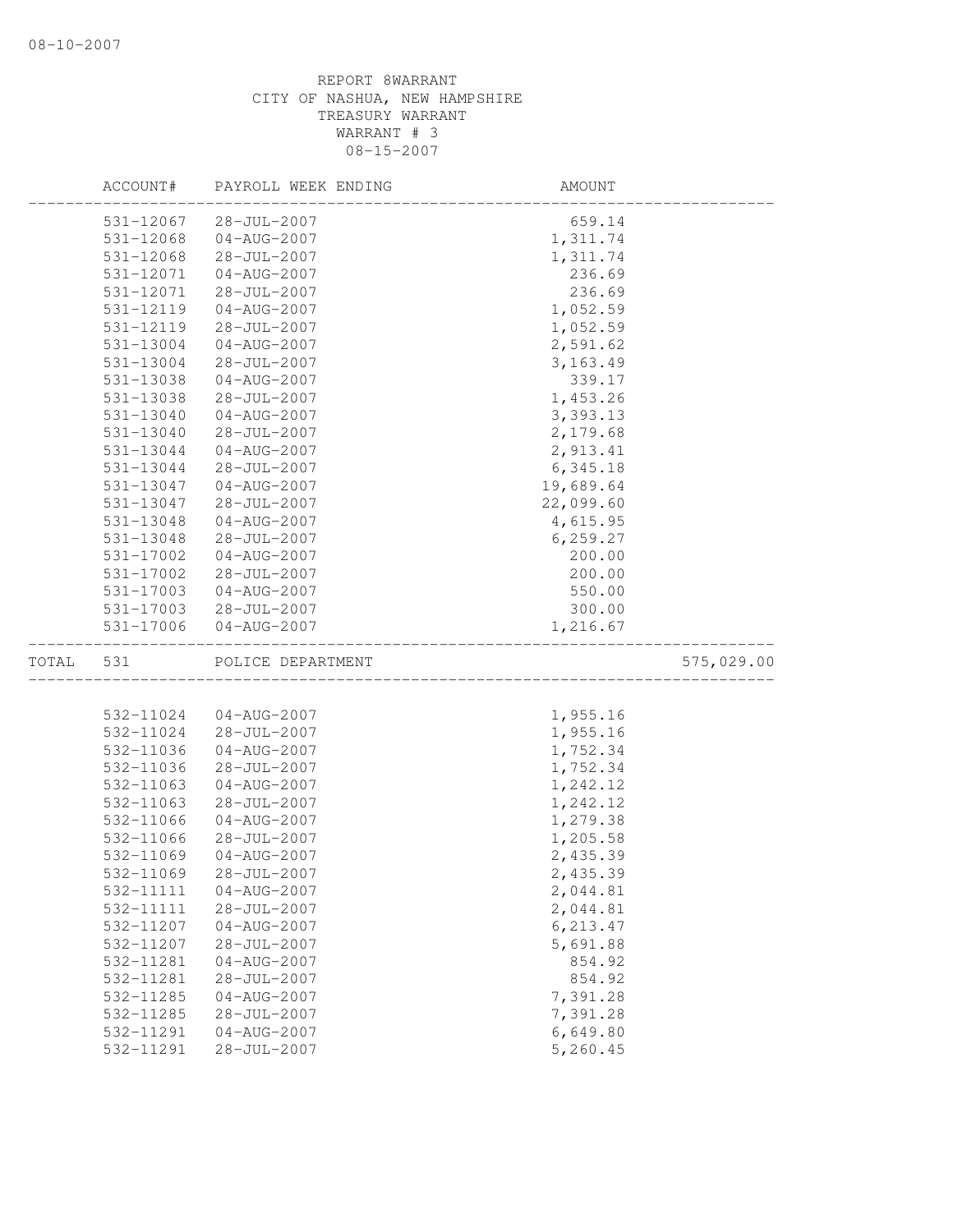|       | ACCOUNT#  | PAYROLL WEEK ENDING    | AMOUNT     |            |
|-------|-----------|------------------------|------------|------------|
|       | 532-11298 | $04 - AUG - 2007$      | 882.67     |            |
|       | 532-11298 | $28 - JUL - 2007$      | 1,246.12   |            |
|       | 532-11300 | $04 - AUG - 2007$      | 33, 226.65 |            |
|       | 532-11300 | $28 - JUL - 2007$      | 33, 330.20 |            |
|       | 532-11303 | 04-AUG-2007            | 1,090.35   |            |
|       | 532-11303 | $28 - JUL - 2007$      | 1,090.35   |            |
|       | 532-11305 | $04 - AUG - 2007$      | 4,487.03   |            |
|       | 532-11305 | 28-JUL-2007            | 4,383.19   |            |
|       | 532-11309 | 04-AUG-2007            | 91, 918.51 |            |
|       | 532-11309 | 28-JUL-2007            | 116,384.36 |            |
|       | 532-11660 | $04 - AUG - 2007$      | 1,385.40   |            |
|       | 532-11660 | 28-JUL-2007            | 1,385.40   |            |
|       | 532-11663 | $04 - AUG - 2007$      | 1,344.64   |            |
|       | 532-11663 | 28-JUL-2007            | 1,344.65   |            |
|       | 532-11666 | $04 - AUG - 2007$      | 1,331.35   |            |
|       | 532-11666 | 28-JUL-2007            | 1,331.35   |            |
|       | 532-11669 | $04 - AUG - 2007$      | 1,358.10   |            |
|       | 532-11669 | $28 - JUL - 2007$      | 1,358.09   |            |
|       | 532-12070 | $04 - AUG - 2007$      | 28,087.01  |            |
|       | 532-12070 | $28 - JUL - 2007$      | 33,857.75  |            |
|       | 532-13003 | $28 - JUL - 2007$      | 679.86     |            |
|       | 532-13004 | $04 - AUG - 2007$      | 202.59     |            |
|       | 532-13004 | 28-JUL-2007            | 240.78     |            |
|       | 532-13018 | $04 - AUG - 2007$      | 2,619.47   |            |
|       | 532-13018 | $28 - JUL - 2007$      | 3,467.19   |            |
|       | 532-13024 | 04-AUG-2007            | 165.14     |            |
|       | 532-13024 | 28-JUL-2007            | 556.45     |            |
|       | 532-13050 | $04 - AUG - 2007$      | 10,704.10  |            |
|       | 532-13050 | $28 - JUL - 2007$      | 13,756.24  |            |
|       | 532-19231 | $04 - AUG - 2007$      | 1,095.56   |            |
|       | 532-19231 | $28 - JUL - 2007$      | 1,095.56   |            |
|       | 532-19232 | $04 - AUG - 2007$      | 1,501.43   |            |
|       | 532-19232 | 28-JUL-2007            | 1,501.54   |            |
|       | 532-19233 | $04 - AUG - 2007$      | 2,511.32   |            |
|       | 532-19233 | 28-JUL-2007            | 2,511.43   |            |
|       | 532-19234 | 04-AUG-2007            | 1,592.56   |            |
|       | 532-19234 | $28 - JUL - 2007$      | 1,603.99   |            |
| TOTAL | 532       | FIRE DEPARTMENT        |            | 468,280.98 |
|       |           |                        |            |            |
|       |           | 535-81023  04-AUG-2007 | 192.30     |            |
|       | 535-81023 | $28 - JUL - 2007$      | 192.30     |            |
| TOTAL | 535       | EMERGENCY MANAGEMENT   |            | 384.60     |
|       | 536-11178 | 04-AUG-2007            |            |            |
|       |           |                        | 1,310.46   |            |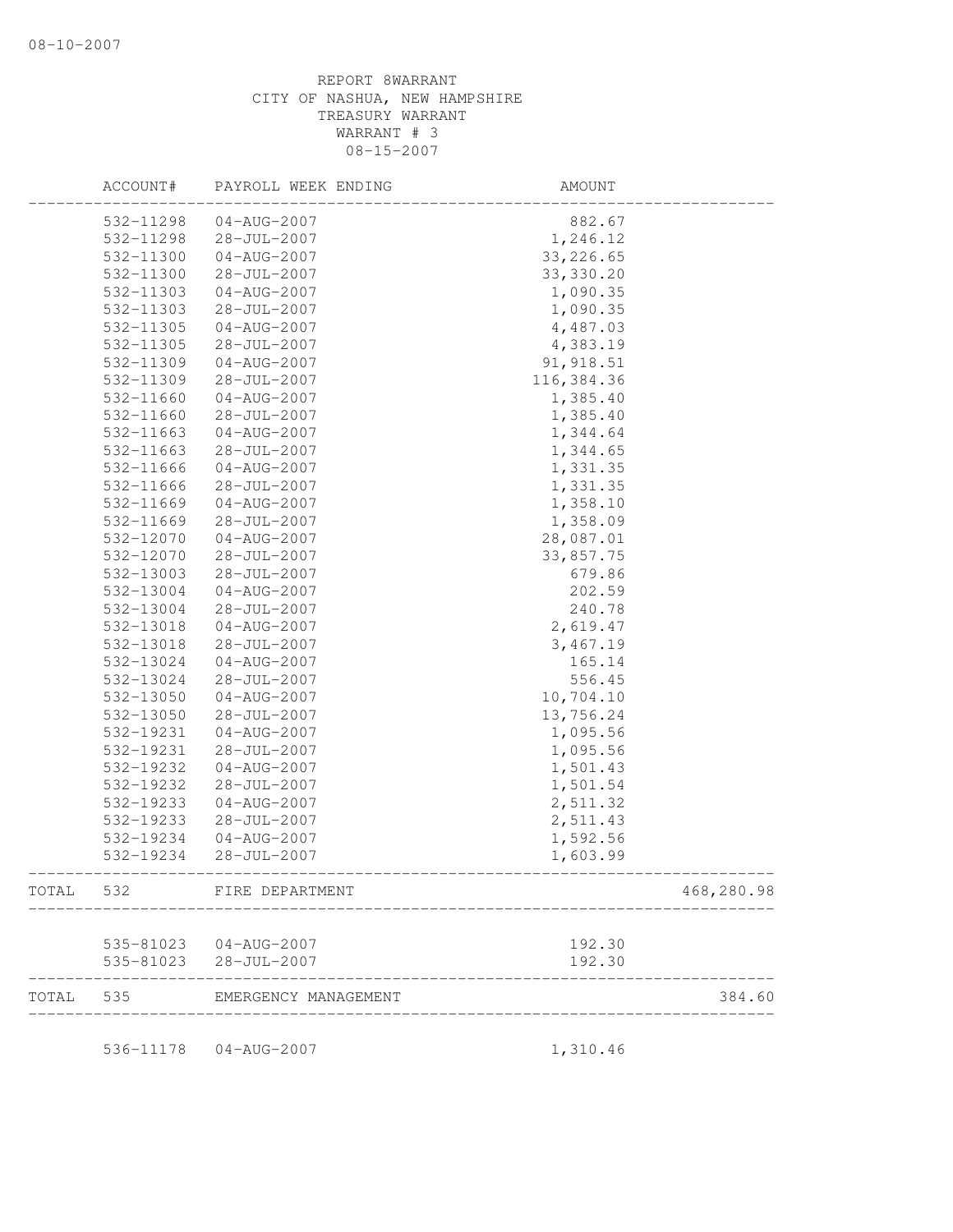|           |                        | ACCOUNT# PAYROLL WEEK ENDING             | AMOUNT                           |          |
|-----------|------------------------|------------------------------------------|----------------------------------|----------|
|           |                        | 536-11178 28-JUL-2007                    | 1,310.46                         |          |
|           |                        | 536-13004 04-AUG-2007                    | 468.99                           |          |
|           |                        | 536-13004 28-JUL-2007                    | 130.27                           |          |
| TOTAL     | 536                    | CITYWIDE COMMUNICATIONS                  | ________________________________ | 3,220.18 |
|           |                        |                                          |                                  |          |
|           | 541-11008              | 04-AUG-2007                              | 557.96                           |          |
|           |                        | 541-11008 28-JUL-2007                    | 611.47                           |          |
|           | 541-11048              | 04-AUG-2007                              | 856.19                           |          |
|           | 541-11048              | 28-JUL-2007                              | 856.19                           |          |
|           | 541-11104              | 04-AUG-2007                              | 942.44                           |          |
|           | 541-11104              | $28 - JUL - 2007$                        | 942.45                           |          |
|           | 541-11240              | $04 - AUG - 2007$                        | 1,816.79                         |          |
|           | 541-11240              | $28 - JUL - 2007$                        | 1,816.79                         |          |
|           | 541-11346              | 04-AUG-2007                              | 428.05                           |          |
|           | 541-11346              | $28 - JUL - 2007$                        | 428.05                           |          |
| TOTAL     | 541                    | COMMUNITY SERVICES DIVISION              |                                  | 9,256.38 |
|           |                        |                                          |                                  |          |
|           | 542-11426              | 04-AUG-2007                              | 1,145.06                         |          |
|           |                        | 542-11426 28-JUL-2007                    | 1,017.83                         |          |
|           | 542-11584              | $04 - AUG - 2007$                        | 2,296.54                         |          |
|           | 542-11584              | 28-JUL-2007                              | 2,227.55                         |          |
|           |                        | 542-12109 04-AUG-2007                    | 162.00                           |          |
|           |                        | 542-12582  04-AUG-2007                   | 807.90                           |          |
|           | 542-12582              | 28-JUL-2007<br>------------------------- | 807.90                           |          |
| TOTAL 542 |                        | COMMUNITY HEALTH                         |                                  | 8,464.78 |
|           |                        |                                          |                                  |          |
|           | 543-11380              | $04 - AUG - 2007$                        | 871.84                           |          |
|           | 543-11380              | 28-JUL-2007                              | 871.85                           |          |
|           | 543-11385              | $04 - AUG - 2007$                        | 400.00                           |          |
|           | 543-11385              | 28-JUL-2007                              | 400.00                           |          |
|           | 543-11438              | $04 - AUG - 2007$                        | 1,431.98                         |          |
|           | 543-11438              | 28-JUL-2007                              | 1,431.98                         |          |
|           | 543-11601              | $04 - AUG - 2007$                        | 1,170.18                         |          |
|           | 543-11601              | 28-JUL-2007                              | 1,170.18                         |          |
|           | 543-11602              | $04 - AUG - 2007$                        | 819.43                           |          |
|           | 543-11602              | 28-JUL-2007                              | 819.43                           |          |
|           | 543-11604              | 28-JUL-2007<br>$04 - AUG - 2007$         | 3,280.73<br>888.34               |          |
|           | 543-11605<br>543-11605 | $28 - JUL - 2007$                        | 888.34                           |          |
|           |                        |                                          |                                  |          |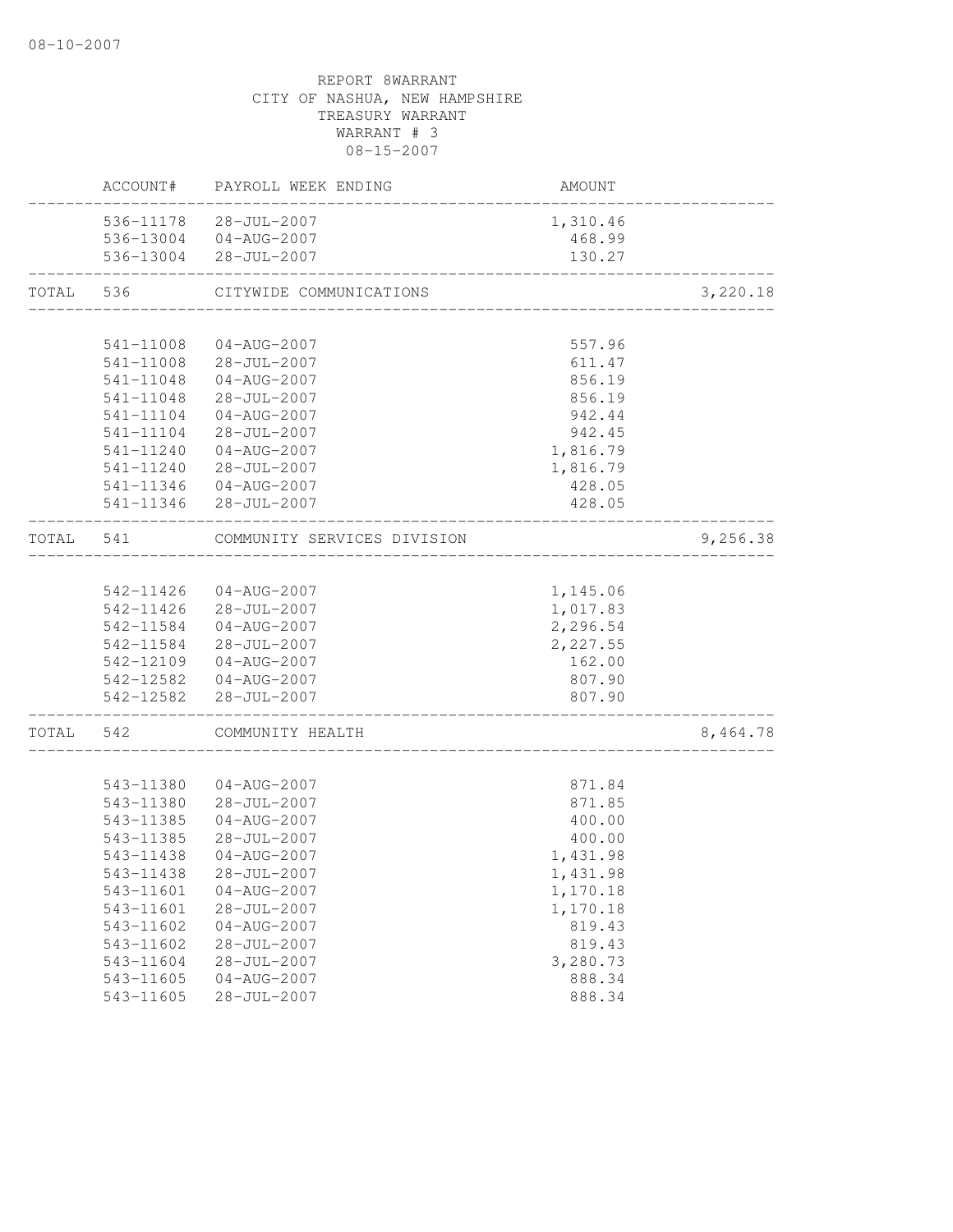| ACCOUNT#               | PAYROLL WEEK ENDING                                       |                               |           |
|------------------------|-----------------------------------------------------------|-------------------------------|-----------|
|                        | TOTAL 543 ENVIRONMENTAL HEALTH DEPT.                      | _____________________________ | 14,444.28 |
|                        |                                                           |                               |           |
| 544-11008              | 544-11008 04-AUG-2007<br>$28 - JUL - 2007$                | 688.21<br>688.21              |           |
| 544-11099              | 04-AUG-2007                                               | 1,368.00                      |           |
| 544-11099              | 28-JUL-2007                                               | 1,367.99                      |           |
| 544-11112              | $04 - AUG - 2007$                                         | 783.88                        |           |
| 544-11112              | 28-JUL-2007                                               | 783.88                        |           |
| 544-11367              | 04-AUG-2007                                               | 772.40                        |           |
| 544-11367              | 28-JUL-2007                                               | 772.39                        |           |
| 544-11777              | $04 - AUG - 2007$                                         | 1,202.27                      |           |
| 544-11777              | $28 - JUL - 2007$                                         | 1,202.27                      |           |
| 544-12101              | $04 - AUG - 2007$                                         | 250.21                        |           |
|                        | 544-12101 28-JUL-2007<br>________________________________ | 250.21                        |           |
|                        | TOTAL 544 WELFARE ADMINISTRATION                          |                               | 10,129.92 |
|                        |                                                           |                               |           |
|                        | 551-11008 04-AUG-2007                                     | 612.61                        |           |
|                        | 551-11008 28-JUL-2007                                     | 612.61                        |           |
| 551-11028              | $04 - AUG - 2007$                                         | 526.86                        |           |
| 551-11028              | $28 - JUL - 2007$                                         | 526.86                        |           |
| 551-11057              | 04-AUG-2007                                               | 783.38                        |           |
| 551-11057              | 28-JUL-2007                                               | 783.38                        |           |
| 551-11094              | 04-AUG-2007                                               | 266.72                        |           |
| 551-11094              | $28 - JUL - 2007$                                         | 266.72                        |           |
| 551-11208              | 04-AUG-2007                                               | 750.61                        |           |
| 551-11208              | 28-JUL-2007                                               | 750.61                        |           |
| 551-11211              | 04-AUG-2007                                               | 445.30                        |           |
| 551-11211              | 28-JUL-2007                                               | 445.30                        |           |
| 551-11212              | $04 - AUG - 2007$                                         | 1,353.16                      |           |
| 551-11212<br>551-11249 | 28-JUL-2007<br>$04 - AUG - 2007$                          | 1,353.16                      |           |
| 551-11249              | 28-JUL-2007                                               | 1,590.60<br>1,590.60          |           |
| 551-11273              | 04-AUG-2007                                               | 2,382.03                      |           |
| 551-11273              | 28-JUL-2007                                               | 2,382.01                      |           |
| 551-11435              | $04 - AUG - 2007$                                         | 850.64                        |           |
| $551 - 11435$          | $28 - JUL - 2007$                                         | 850.64                        |           |
| 551-11462              | $04 - AUG - 2007$                                         | 919.25                        |           |
| 551-11462              | 28-JUL-2007                                               | 919.25                        |           |
| 551-11638              | $04 - AUG - 2007$                                         | 1,096.00                      |           |
| 551-11638              | $28 - JUL - 2007$                                         | 1,096.00                      |           |
| 551-13004              | $04 - AUG - 2007$                                         | 215.33                        |           |
| 551-13004              | 28-JUL-2007                                               | 175.54                        |           |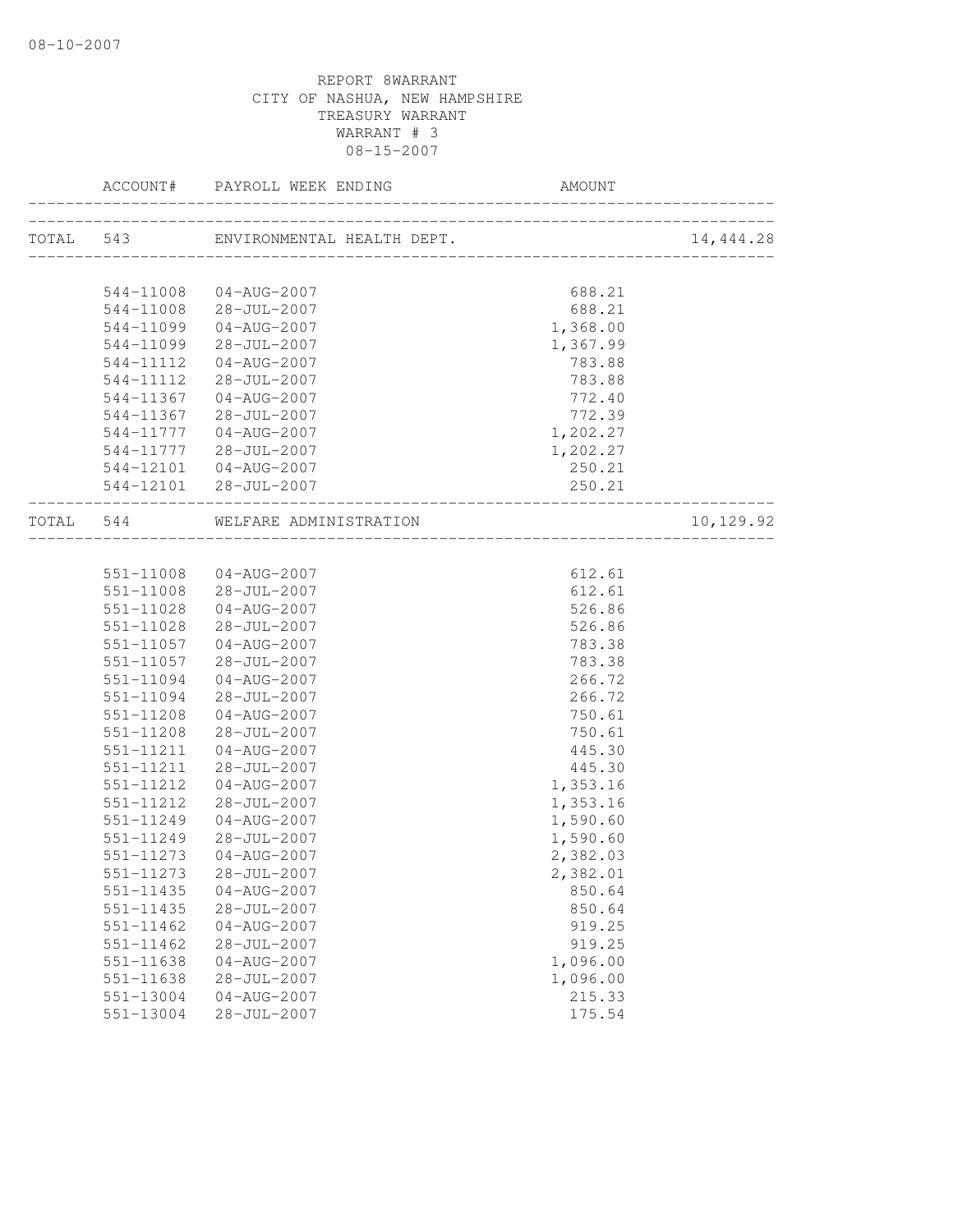|                        |                                  |                      | 23,545.17 |
|------------------------|----------------------------------|----------------------|-----------|
|                        | 552-11077  04-AUG-2007           | 1,205.29             |           |
| 552-11077              | $28 - JUL - 2007$                | 1,205.29             |           |
| 552-11087              | $04 - AUG - 2007$                | 746.80               |           |
| 552-11087              | 28-JUL-2007                      | 754.24               |           |
| 552-11143              | $04 - AUG - 2007$                | 784.00               |           |
| 552-11143              | 28-JUL-2007                      | 784.00               |           |
| 552-11324              | 04-AUG-2007                      | 2,703.70             |           |
| 552-11324              | 28-JUL-2007                      | 2,883.94             |           |
| 552-11339              | 04-AUG-2007                      | 1,350.40             |           |
| 552-11339              | 28-JUL-2007                      | 2,020.00             |           |
| 552-11342              | $04 - AUG - 2007$                | 706.00               |           |
| 552-11342              | 28-JUL-2007                      | 706.00               |           |
| 552-11343              | $04 - AUG - 2007$                | 2,373.60             |           |
| 552-11343              | 28-JUL-2007                      | 2,371.20             |           |
| 552-11407              | $04 - AUG - 2007$                | 4,884.00             |           |
| 552-11407              | 28-JUL-2007                      | 4,070.00             |           |
| 552-11492              | 04-AUG-2007                      | 746.80               |           |
| 552-11492              | $28 - JUL - 2007$                | 746.80               |           |
| 552-11548              | $04 - AUG - 2007$                | 916.14               |           |
| 552-11548              | 28-JUL-2007                      | 916.14               |           |
| 552-11580              | $04 - AUG - 2007$                | 915.39               |           |
| 552-11580              | 28-JUL-2007                      | 915.39               |           |
| 552-11618              | $04 - AUG - 2007$<br>28-JUL-2007 | 568.25               |           |
| 552-11618<br>552-11672 | $04 - AUG - 2007$                | 568.25               |           |
| 552-11672              | 28-JUL-2007                      | 1,349.78<br>1,349.77 |           |
| 552-11750              | $04 - AUG - 2007$                | 736.96               |           |
| 552-11750              | 28-JUL-2007                      | 730.56               |           |
| 552-12156              | $04 - AUG - 2007$                | 4,575.00             |           |
| 552-12156              | 28-JUL-2007                      | 5,797.50             |           |
| 552-12158              | $04 - AUG - 2007$                | 600.00               |           |
| 552-12158              | 28-JUL-2007                      | 600.00               |           |
| 552-12159              | $04 - AUG - 2007$                | 3, 415.38            |           |
| 552-12159              | 28-JUL-2007                      | 3,548.25             |           |
| 552-12162              | $04 - AUG - 2007$                | 993.88               |           |
| 552-12162              | $28 - JUL - 2007$                | 1,070.50             |           |
| 552-12186              | $04 - AUG - 2007$                | 1,313.00             |           |
| 552-12186              | 28-JUL-2007                      | 1,271.00             |           |
| 552-12192              | $04 - AUG - 2007$                | 1,843.25             |           |
| 552-12192              | $28 - JUL - 2007$                | 2,332.25             |           |
| 552-13004              | $04 - AUG - 2007$                | 5,733.59             |           |
| 552-13004              | 28-JUL-2007                      | 5,437.59             |           |
| 552-17001              | $04 - AUG - 2007$                | 300.00               |           |
| 552-59050              | $04 - AUG - 2007$                | 120.00               |           |
|                        |                                  |                      |           |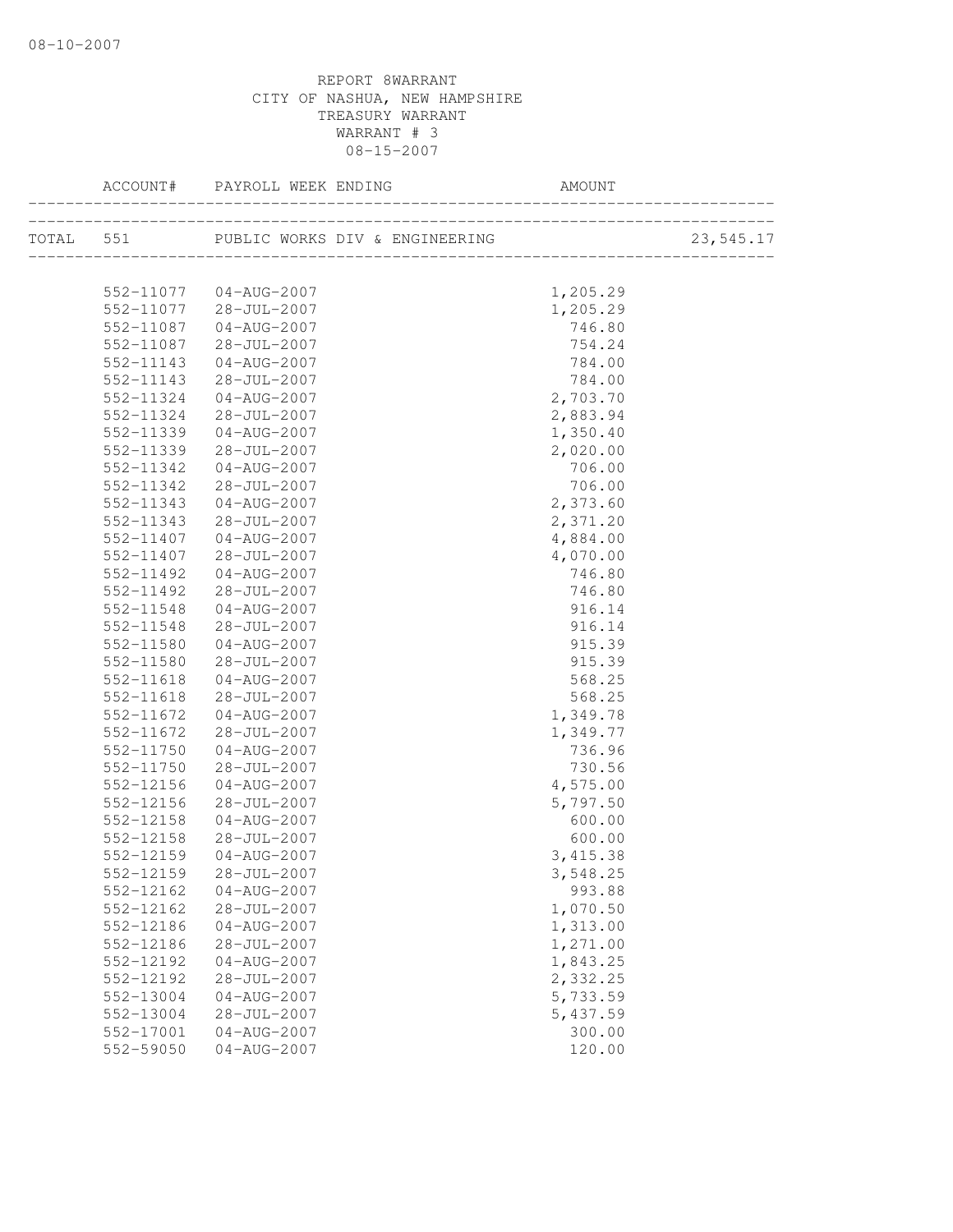|       |                        | ACCOUNT# PAYROLL WEEK ENDING         | AMOUNT           |                         |
|-------|------------------------|--------------------------------------|------------------|-------------------------|
|       |                        | $552-59050$ $28-JUL-2007$ $1,067.50$ |                  | .<br>------------------ |
|       |                        | TOTAL 552 PARKS AND RECREATION       |                  | 80,027.38               |
|       |                        |                                      |                  |                         |
|       | 553-11041              | 04-AUG-2007                          | 897.56           |                         |
|       |                        | 553-11041 28-JUL-2007                | 897.55           |                         |
|       | 553-11078              | 04-AUG-2007                          | 1,393.76         |                         |
|       | 553-11078              | 28-JUL-2007                          | 1,393.76         |                         |
|       | 553-11098              | 04-AUG-2007                          | 937.65           |                         |
|       | 553-11098              | 28-JUL-2007                          | 946.37           |                         |
|       | 553-11192              | 28-JUL-2007                          | 833.00           |                         |
|       | 553-11279              | 04-AUG-2007                          | 5,478.20         |                         |
|       | 553-11279              | 28-JUL-2007                          | 5,483.10         |                         |
|       | 553-11327              | 04-AUG-2007                          | 3,633.35         |                         |
|       | 553-11327              | 28-JUL-2007                          | 3,616.32         |                         |
|       | 553-11336              | 04-AUG-2007                          | 967.44           |                         |
|       | 553-11336              | 28-JUL-2007                          | 967.45           |                         |
|       | 553-11375              | $04 - AUG - 2007$                    | 2,017.20         |                         |
|       | 553-11375              | 28-JUL-2007                          | 2,032.08         |                         |
|       | 553-11465              | $04 - AUG - 2007$                    | 2,987.20         |                         |
|       | 553-11465              | 28-JUL-2007                          | 2,987.20         |                         |
|       | 553-11474              | $04 - AUG - 2007$                    | 4,208.00         |                         |
|       | 553-11474              | 28-JUL-2007                          | 4,208.00         |                         |
|       | 553-11475              | 04-AUG-2007                          | 1,706.98         |                         |
|       | 553-11475              | 28-JUL-2007                          | 1,704.80         |                         |
|       | 553-11630              | 04-AUG-2007                          | 1,436.53         |                         |
|       | 553-11630              | 28-JUL-2007                          | 1,436.53         |                         |
|       | 553-11631              | 04-AUG-2007                          | 729.60           |                         |
|       | 553-11631              | 28-JUL-2007                          | 729.60           |                         |
|       | 553-11648<br>553-11648 | 04-AUG-2007                          | 732.24<br>732.24 |                         |
|       | 553-11678              | 28-JUL-2007<br>04-AUG-2007           | 1,560.86         |                         |
|       | 553-11678              | 28-JUL-2007                          | 1,560.86         |                         |
|       | 553-11759              | 04-AUG-2007                          | 9,531.45         |                         |
|       | 553-11759              | 28-JUL-2007                          | 9,525.92         |                         |
|       | 553-11771              | 04-AUG-2007                          | 1,094.08         |                         |
|       |                        | 553-11771 28-JUL-2007                | 1,094.08         |                         |
|       | 553-12128              | $04 - AUG - 2007$                    | 295.49           |                         |
|       | 553-12128              | 28-JUL-2007                          | 295.49           |                         |
|       | 553-13004              | 04-AUG-2007                          | 696.81           |                         |
|       | 553-13004              | 28-JUL-2007                          | 3,010.57         |                         |
|       | 553-17010              | $04 - AUG - 2007$                    | 1,100.00         |                         |
| TOTAL | 553                    | STREET DEPARTMENT                    |                  | 84,859.32               |

555-11024 04-AUG-2007 663.48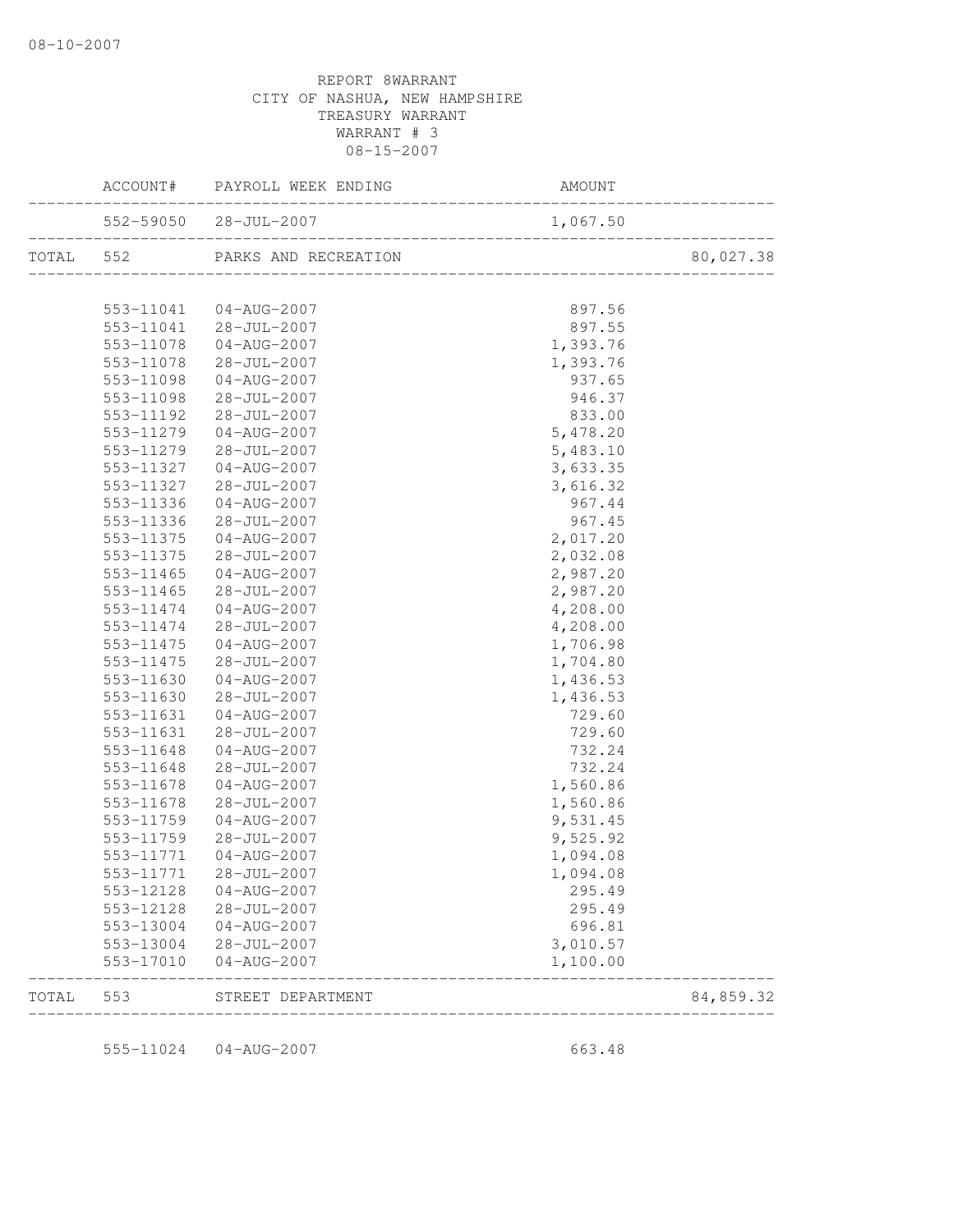|       | ACCOUNT#      | PAYROLL WEEK ENDING    | AMOUNT   |           |
|-------|---------------|------------------------|----------|-----------|
|       | 555-11024     | $28 - JUL - 2007$      | 663.48   |           |
|       | 555-11058     | $04 - AUG - 2007$      | 915.40   |           |
|       | 555-11058     | 28-JUL-2007            | 915.39   |           |
|       | 555-11461     | 04-AUG-2007            | 1,390.27 |           |
|       | 555-11461     | 28-JUL-2007            | 1,390.27 |           |
|       | 555-11639     | $04 - AUG - 2007$      | 746.80   |           |
|       | 555-11639     | $28 - JUL - 2007$      | 746.80   |           |
|       | 555-11640     | $04 - AUG - 2007$      | 695.60   |           |
|       | 555-11640     | $28 - JUL - 2007$      | 746.80   |           |
|       | 555-11738     | $04 - AUG - 2007$      | 1,752.00 |           |
|       | 555-11738     | 28-JUL-2007            | 1,752.00 |           |
|       | 555-11745     | $04 - AUG - 2007$      | 738.80   |           |
|       | 555-11745     | $28 - JUL - 2007$      | 738.80   |           |
|       | 555-11746     | $04 - AUG - 2007$      | 1,060.72 |           |
|       | 555-11746     | $28 - JUL - 2007$      | 1,060.72 |           |
|       | 555-13004     | 04-AUG-2007            | 449.19   |           |
|       | 555-13004     | 28-JUL-2007            | 110.38   |           |
| TOTAL | 555           | TRAFFIC DEPARTMENT     |          | 16,536.90 |
|       |               | 557-11161  04-AUG-2007 | 746.80   |           |
|       | 557-11161     | $28 - JUL - 2007$      | 746.80   |           |
|       |               |                        |          |           |
| TOTAL | 557           | PARKING LOTS           |          | 1,493.60  |
|       |               |                        |          |           |
|       | 561-11345     | $04 - AUG - 2007$      | 1,272.64 |           |
|       | 561-11345     | $28 - JUL - 2007$      | 1,272.64 |           |
|       | 561-11651     | $04 - AUG - 2007$      | 797.40   |           |
|       | 561-11651     | 28-JUL-2007            | 797.40   |           |
|       | 561-11658     | $04 - AUG - 2007$      | 971.14   |           |
|       | 561-11658     | 28-JUL-2007            | 971.14   |           |
|       | $561 - 12153$ | $04 - AUG - 2007$      | 1,120.00 |           |
|       | 561-12153     | 28-JUL-2007            | 1,485.00 |           |
|       | 561-13004     | $28 - JUL - 2007$      | 15.00    |           |
| TOTAL | 561           | EDGEWOOD CEMETERY      |          | 8,702.36  |
|       |               |                        |          |           |
|       | 563-11345     | $04 - AUG - 2007$      | 1,065.82 |           |
|       | 563-11345     | $28 - JUL - 2007$      | 1,065.82 |           |
|       | 563-11651     | $04 - AUG - 2007$      | 708.48   |           |
|       | 563-11651     | $28 - JUL - 2007$      | 708.49   |           |
|       | 563-11657     | $04 - AUG - 2007$      | 888.74   |           |
|       | 563-11657     | $28 - JUL - 2007$      | 888.73   |           |
|       | 563-12153     | $04 - AUG - 2007$      | 790.00   |           |
|       | 563-12153     | 28-JUL-2007            | 790.00   |           |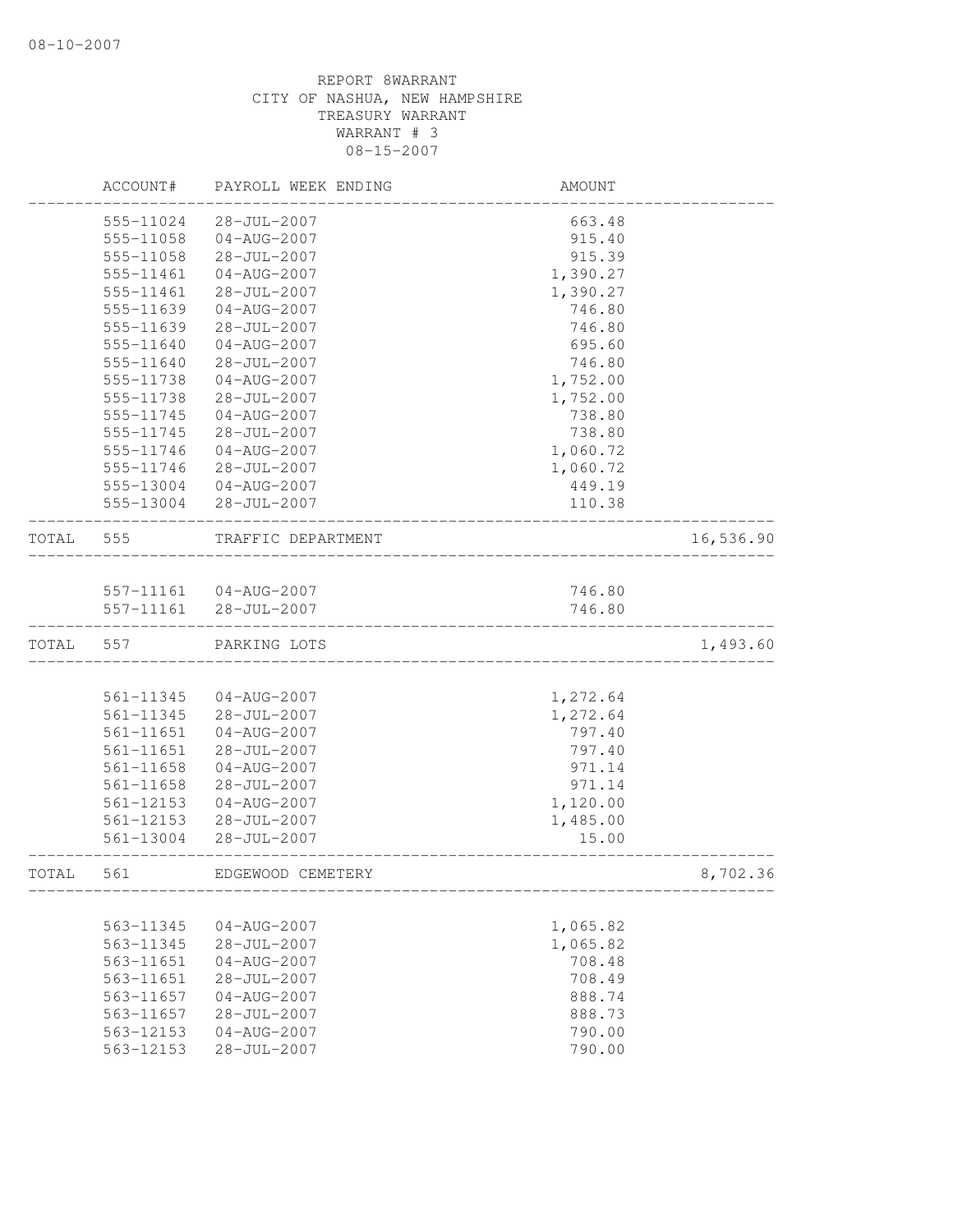|           | ACCOUNT#               | PAYROLL WEEK ENDING                    | <b>AMOUNT</b>                  |           |
|-----------|------------------------|----------------------------------------|--------------------------------|-----------|
|           |                        | TOTAL 563 WOODLAWN CEMETERY            | ______________________________ | 6,906.08  |
|           |                        |                                        |                                |           |
|           |                        | 571-11174  04-AUG-2007                 | 773.33                         |           |
|           |                        | 571-11174 28-JUL-2007                  | 773.33                         |           |
|           |                        | 571-11237 04-AUG-2007                  | 1,871.29                       |           |
|           | -----------------      | 571-11237 28-JUL-2007                  | 1,871.29                       |           |
| TOTAL 571 |                        | COMMUNITY DEVELOPMENT                  |                                | 5,289.24  |
|           |                        |                                        |                                |           |
|           | 572-11024              | 04-AUG-2007                            | 571.96                         |           |
|           | 572-11024              | 28-JUL-2007                            | 571.96                         |           |
|           | 572-11215              | 04-AUG-2007                            | 2,209.04                       |           |
|           | 572-11215              | $28 - JUL - 2007$                      | 2,209.03                       |           |
|           | 572-11238              | $04 - AUG - 2007$                      | 750.83                         |           |
|           | 572-11238              | 28-JUL-2007                            | 750.83                         |           |
|           | 572-11450              | $04 - AUG - 2007$                      | 1,607.69                       |           |
|           | 572-11450              | $28 - JUL - 2007$<br>$04 - AUG - 2007$ | 1,607.69                       |           |
|           | 572-11522<br>572-11522 | $28 - JUL - 2007$                      | 742.35<br>742.35               |           |
|           | 572-11525              | $04 - AUG - 2007$                      | 916.14                         |           |
|           |                        |                                        | 916.14                         |           |
|           | 572-11525              | 28-JUL-2007                            |                                |           |
|           | 572-58005<br>572-58005 | 04-AUG-2007<br>28-JUL-2007             | 100.00<br>100.00               |           |
| TOTAL     | 572                    | PLANNING DEPARTMENT                    |                                | 13,796.01 |
|           |                        |                                        |                                |           |
|           | 575-11032              | 04-AUG-2007                            | 662.46                         |           |
|           | 575-11032              | 28-JUL-2007                            | 662.46                         |           |
|           | 575-11042              | 04-AUG-2007                            | 1,304.36                       |           |
|           | 575-11042              | $28 - JUL - 2007$                      | 1,304.36                       |           |
|           | 575-11062              | $04 - AUG - 2007$                      | 559.14                         |           |
|           | 575-11062              | 28-JUL-2007                            | 559.14                         |           |
|           | 575-11189              | $04 - AUG - 2007$                      | 981.93                         |           |
|           | 575-11189              | $28 - JUL - 2007$                      | 981.93                         |           |
|           | 575-11246              | $04 - AUG - 2007$                      | 1,090.07                       |           |
|           | 575-11246              | $28 - JUL - 2007$                      | 1,453.44                       |           |
|           | 575-11387              | $04 - AUG - 2007$                      | 5,320.89                       |           |
|           | 575-11387              | 28-JUL-2007                            | 5,320.89                       |           |
|           | 575-11393              | $04 - AUG - 2007$                      | 2,923.12                       |           |
|           | 575-11393              | 28-JUL-2007                            | 2,657.49                       |           |
|           | 575-11400              | $04 - AUG - 2007$                      | 7,547.78                       |           |
|           | 575-11400              | 28-JUL-2007                            | 7,547.78                       |           |
|           | 575-11401              | $04 - AUG - 2007$                      | 4,595.33                       |           |
|           | 575-11401              | 28-JUL-2007                            | 4,595.33                       |           |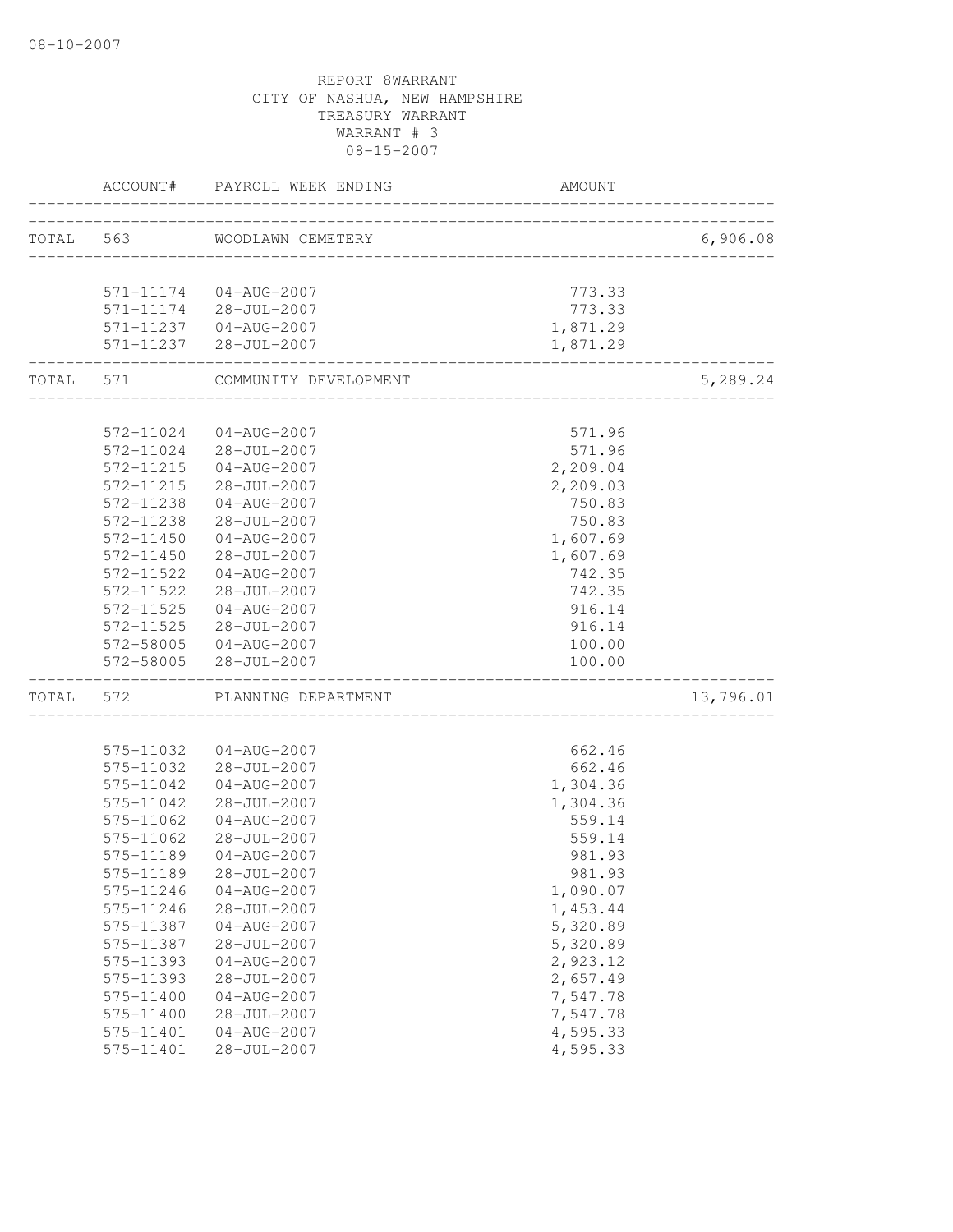|       | ACCOUNT#  | PAYROLL WEEK ENDING | AMOUNT    |           |
|-------|-----------|---------------------|-----------|-----------|
|       | 575-11403 | $04 - AUG - 2007$   | 795.56    |           |
|       | 575-11403 | 28-JUL-2007         | 795.56    |           |
|       | 575-11404 | $04 - AUG - 2007$   | 694.69    |           |
|       | 575-11404 | 28-JUL-2007         | 694.68    |           |
|       | 575-11627 | $04 - AUG - 2007$   | 544.61    |           |
|       | 575-11627 | $28 - JUL - 2007$   | 544.61    |           |
|       | 575-12087 | $04 - AUG - 2007$   | 421.07    |           |
|       | 575-12087 | 28-JUL-2007         | 421.07    |           |
|       | 575-12090 | $04 - AUG - 2007$   | 1,110.37  |           |
|       | 575-12090 | $28 - JUL - 2007$   | 1,110.36  |           |
|       | 575-12114 | $04 - AUG - 2007$   | 1,168.01  |           |
|       | 575-12114 | $28 - JUL - 2007$   | 1,137.84  |           |
|       | 575-13035 | 04-AUG-2007         | 205.89    |           |
|       | 575-13035 | 28-JUL-2007         | 112.32    |           |
| TOTAL | 575       | PUBLIC LIBRARIES    |           | 59,824.54 |
|       |           |                     |           |           |
|       | 576-11059 | 04-AUG-2007         | 1,202.27  |           |
|       | 576-11059 | 28-JUL-2007         | 1,202.27  |           |
|       | 576-11138 | $04 - AUG - 2007$   | 503.61    |           |
|       | 576-11138 | 28-JUL-2007         | 1,446.64  |           |
|       | 576-11361 | $04 - AUG - 2007$   | 3,710.52  |           |
|       | 576-11361 | $28 - JUL - 2007$   | 3,710.51  |           |
|       | 576-11362 | $04 - AUG - 2007$   | 1,188.16  |           |
|       | 576-11362 | $28 - JUL - 2007$   | 1,634.56  |           |
|       | 576-12154 | 04-AUG-2007         | 1,339.20  |           |
|       | 576-13004 | $04 - AUG - 2007$   | 30.82     |           |
| TOTAL | 576       | BUILDING DEPARTMENT |           | 15,968.56 |
|       |           |                     |           |           |
|       | 577-11067 | $04 - AUG - 2007$   | 1,272.29  |           |
|       | 577-11067 | 28-JUL-2007         | 1,272.29  |           |
|       | 577-11163 | $04 - AUG - 2007$   | 844.14    |           |
|       | 577-11163 | $28 - JUL - 2007$   | 844.14    |           |
|       | 577-11183 | $04 - AUG - 2007$   | 937.65    |           |
|       | 577-11183 | $28 - JUL - 2007$   | 937.65    |           |
| TOTAL | 577       | CODE ENFORCEMENT    |           | 6,108.16  |
|       |           |                     |           |           |
|       | 581-11012 | 28-JUL-2007         | 3,968.43  |           |
|       | 581-11075 | $28 - JUL - 2007$   | 971.15    |           |
|       | 581-11081 | 28-JUL-2007         | 1,962.35  |           |
|       | 581-11162 | $04 - AUG - 2007$   | 37,050.82 |           |
|       | 581-11162 | 28-JUL-2007         | 37,404.54 |           |
|       | 581-11204 | $04 - AUG - 2007$   | 11,755.52 |           |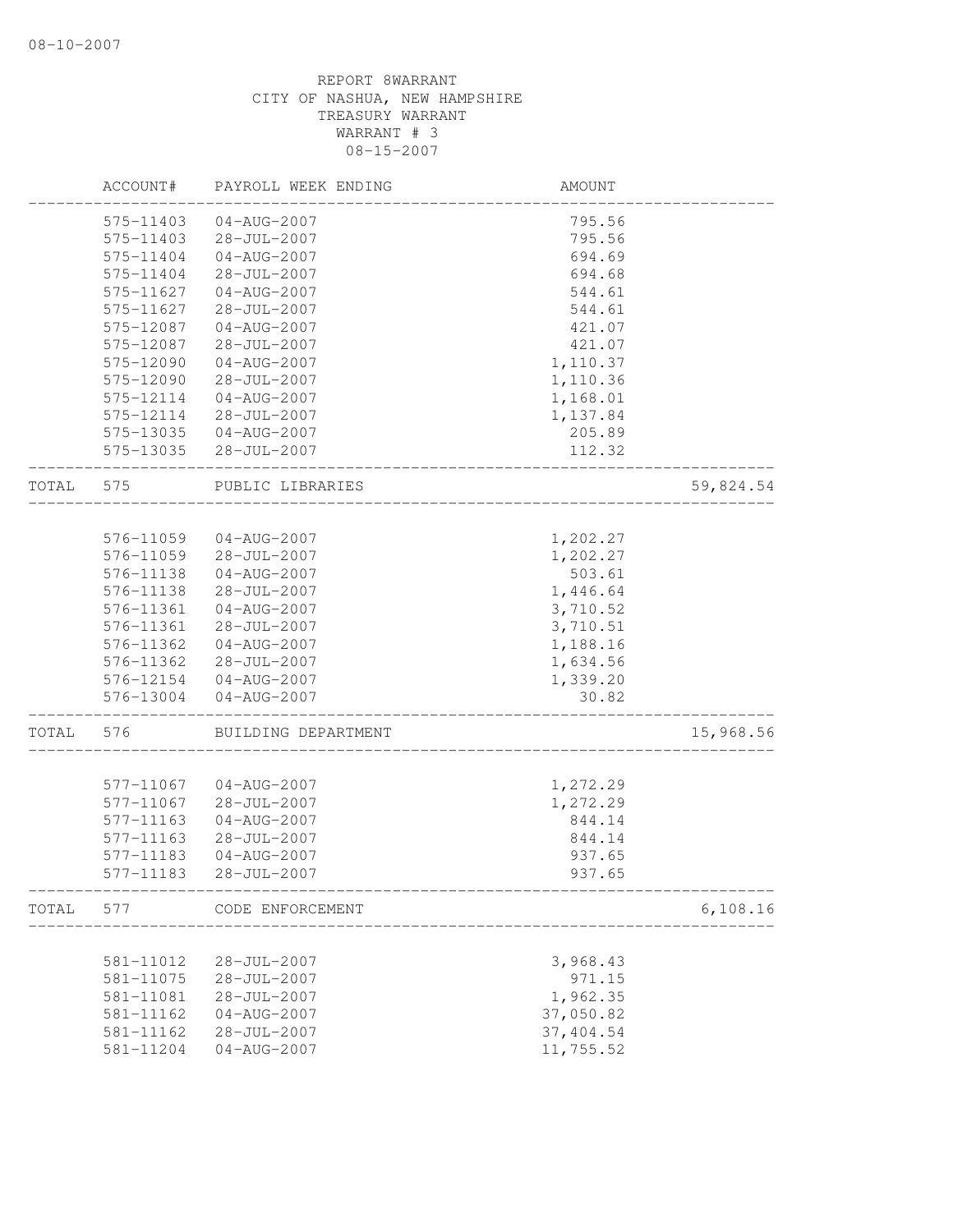| ACCOUNT#  | PAYROLL WEEK ENDING | AMOUNT      |  |
|-----------|---------------------|-------------|--|
| 581-11204 | $28 - JUL - 2007$   | 10,782.08   |  |
| 581-11348 | $28 - JUL - 2007$   | 44, 144. 23 |  |
| 581-11366 | $04 - AUG - 2007$   | 48,074.59   |  |
| 581-11366 | 28-JUL-2007         | 49,741.97   |  |
| 581-11396 | 28-JUL-2007         | 11,436.86   |  |
| 581-11408 | $04 - AUG - 2007$   | 14,274.09   |  |
| 581-11408 | 28-JUL-2007         | 14,925.40   |  |
| 581-11486 | 28-JUL-2007         | 20,460.96   |  |
| 581-11515 | 28-JUL-2007         | 1,231.75    |  |
| 581-11570 | 28-JUL-2007         | 54, 972.51  |  |
| 581-11571 | $28 - JUL - 2007$   | 3,269.23    |  |
| 581-11572 | $28 - JUL - 2007$   | 40, 475.11  |  |
| 581-11579 | 28-JUL-2007         | 20,022.43   |  |
| 581-11675 | 28-JUL-2007         | 5,769.23    |  |
| 581-11709 | $28 - JUL - 2007$   | 8,831.14    |  |
| 581-11711 | 28-JUL-2007         | 2,461.53    |  |
| 581-11726 | 28-JUL-2007         | 570, 954.14 |  |
| 581-11800 | 28-JUL-2007         | 34, 292.67  |  |
| 581-11801 | $28 - JUL - 2007$   | 9,606.93    |  |
| 581-11802 | $28 - JUL - 2007$   | 12, 128.58  |  |
| 581-11803 | $28 - JUL - 2007$   | 12,846.42   |  |
| 581-11804 | $28 - JUL - 2007$   | 9,766.38    |  |
| 581-11805 | 28-JUL-2007         | 19,321.93   |  |
| 581-11812 | 28-JUL-2007         | 2,086.42    |  |
| 581-11830 | 28-JUL-2007         | 1,560.58    |  |
| 581-11860 | 28-JUL-2007         | 5,945.12    |  |
| 581-12078 | 04-AUG-2007         | 212.50      |  |
| 581-12078 | 28-JUL-2007         | 3,975.00    |  |
| 581-12081 | $28 - JUL - 2007$   | 662.85      |  |
| 581-12087 | $04 - AUG - 2007$   | 799.20      |  |
| 581-12087 | 28-JUL-2007         | 905.76      |  |
| 581-12126 | $04 - AUG - 2007$   | 731.19      |  |
| 581-12126 | $28 - JUL - 2007$   | 535.19      |  |
| 581-12153 | $04 - AUG - 2007$   | 8,327.50    |  |
| 581-12153 | 28-JUL-2007         | 8,646.04    |  |
| 581-12198 | 28-JUL-2007         | 4,507.89    |  |
| 581-13004 | $04 - AUG - 2007$   | 313.50      |  |
| 581-13004 | 28-JUL-2007         | 2,519.72    |  |
| 581-13021 | $04 - AUG - 2007$   | 86.44       |  |
| 581-13021 | 28-JUL-2007         | 14.12       |  |
| 581-13032 | $04 - AUG - 2007$   | 1,112.80    |  |
| 581-13032 | 28-JUL-2007         | 846.47      |  |
| 581-13120 | $04 - AUG - 2007$   | 448.88      |  |
| 581-13120 | $28 - JUL - 2007$   | 1,837.93    |  |
| 581-13133 | $04 - AUG - 2007$   | 8,643.23    |  |
| 581-13133 | $28 - JUL - 2007$   | 70,251.70   |  |
| 581-13137 | $04 - AUG - 2007$   | 30,918.97   |  |
| 581-13137 | $28 - JUL - 2007$   | 32,822.58   |  |
|           |                     |             |  |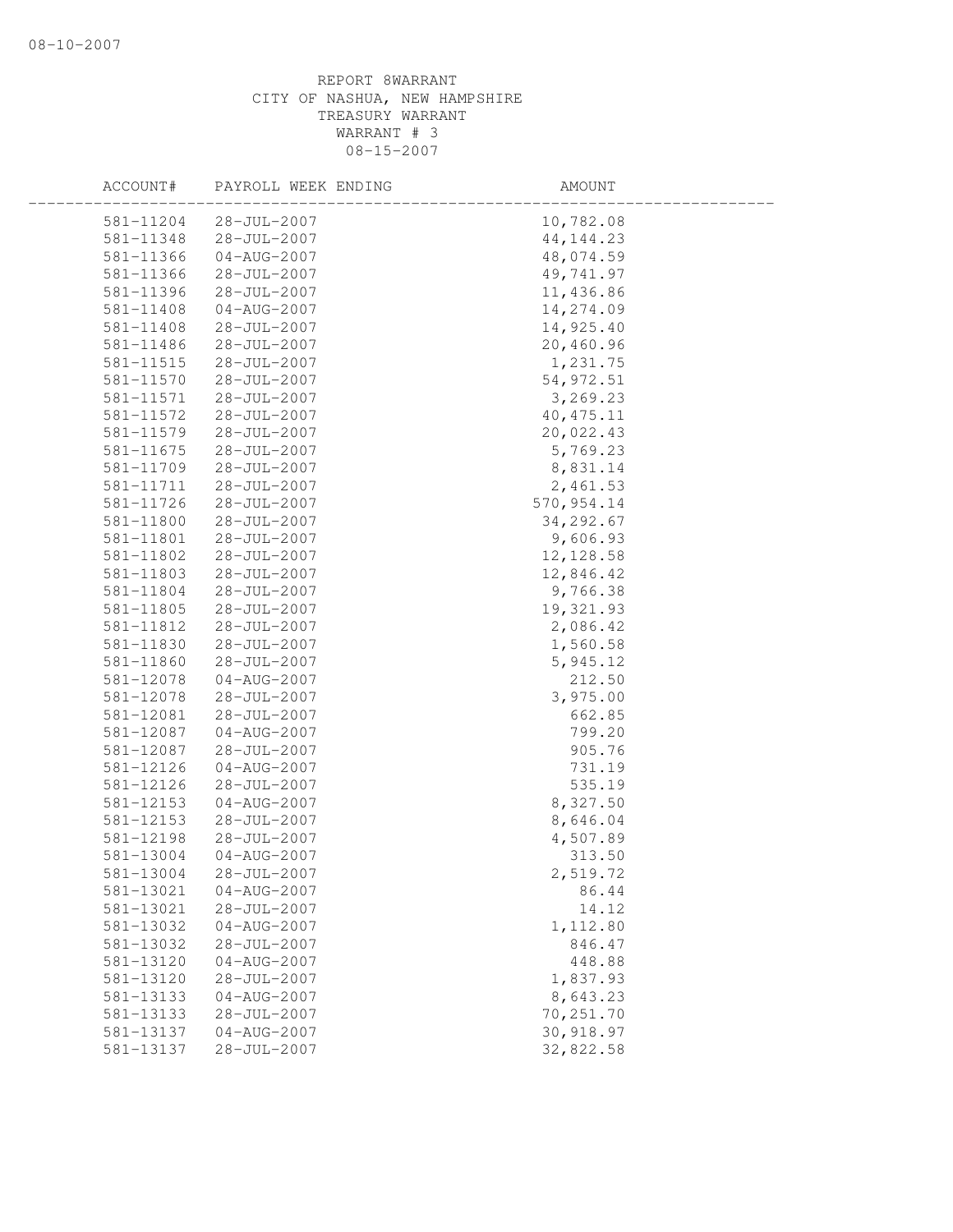|       | ACCOUNT#                                                 | PAYROLL WEEK ENDING                                                  | AMOUNT                                         |              |
|-------|----------------------------------------------------------|----------------------------------------------------------------------|------------------------------------------------|--------------|
|       | 581-18000<br>581-19000<br>$581 - 19210$<br>$581 - 19230$ | $28 - JU1 - 2007$<br>28-JUL-2007<br>$28 - JUL - 2007$<br>28-JUL-2007 | $-5, 268.84$<br>7,179.36<br>790.05<br>5,032.83 |              |
| TOTAL | 581                                                      | SCHOOL DEPARTMENT                                                    |                                                | 1,309,347.95 |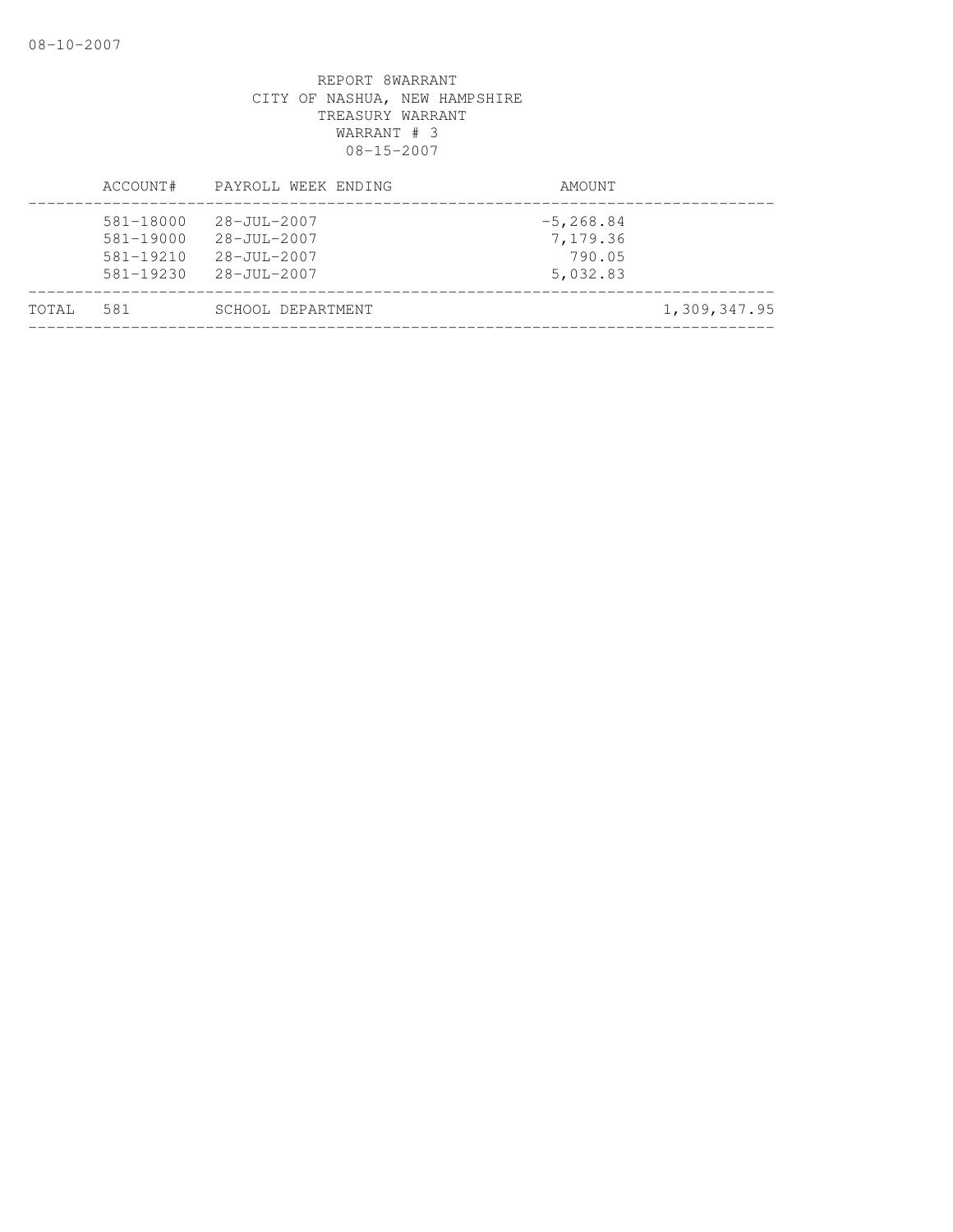|           | ACCOUNT# PAYROLL WEEK ENDING |  |  | AMOUNT |
|-----------|------------------------------|--|--|--------|
|           |                              |  |  |        |
| TOTAL 952 |                              |  |  |        |
|           |                              |  |  |        |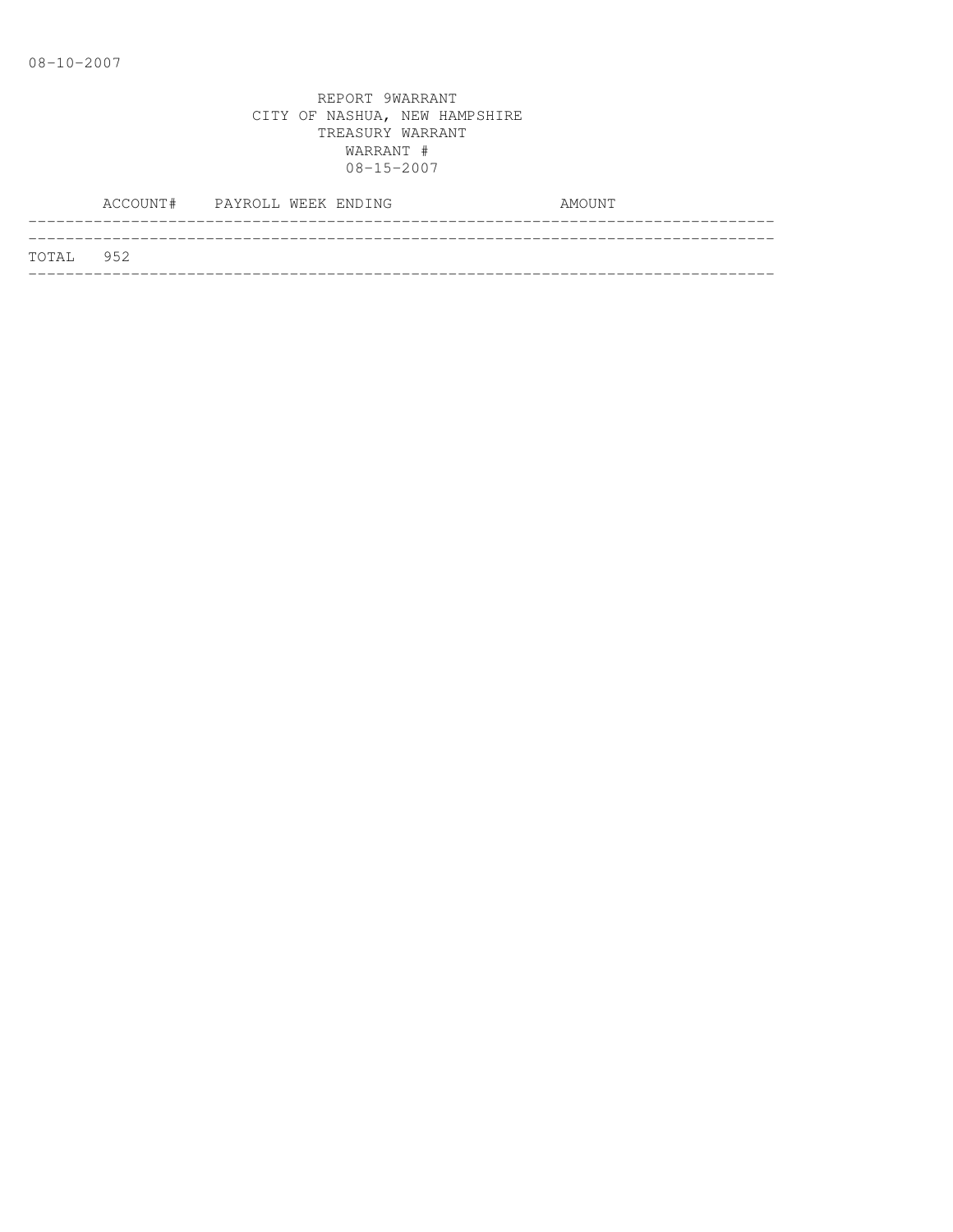| ACCOUNT#  | PAYROLL WEEK ENDING | AMOUNT   |  |
|-----------|---------------------|----------|--|
| 801-11008 | 04-AUG-2007         | 509.14   |  |
| 801-11008 | 28-JUL-2007         | 509.14   |  |
| 801-11094 | 04-AUG-2007         | 88.91    |  |
| 801-11094 | 28-JUL-2007         | 88.91    |  |
| 801-11101 | 04-AUG-2007         | 1,732.80 |  |
| 801-11101 | 28-JUL-2007         | 1,732.80 |  |
| 801-11193 | $04 - AUG - 2007$   | 871.65   |  |
| 801-11193 | 28-JUL-2007         | 871.65   |  |
| 801-11208 | 04-AUG-2007         | 91.54    |  |
| 801-11208 | 28-JUL-2007         | 91.54    |  |
| 801-11211 | $04 - AUG - 2007$   | 63.61    |  |
| 801-11211 | 28-JUL-2007         | 63.61    |  |
| 801-11222 | 04-AUG-2007         | 197.06   |  |
| 801-11222 | $28 - JUL - 2007$   | 197.06   |  |
| 801-11249 | 04-AUG-2007         | 130.99   |  |
| 801-11249 | 28-JUL-2007         | 130.99   |  |
| 801-11271 | $04 - AUG - 2007$   | 970.71   |  |
| 801-11271 | $28 - JUL - 2007$   | 970.72   |  |
| 801-11276 | 04-AUG-2007         | 2,368.95 |  |
| 801-11276 | 28-JUL-2007         | 1,589.85 |  |
| 801-11334 | 04-AUG-2007         | 901.24   |  |
| 801-11334 | 28-JUL-2007         | 901.24   |  |
| 801-11383 | 04-AUG-2007         | 805.64   |  |
| 801-11383 | 28-JUL-2007         | 805.64   |  |
| 801-11435 | 04-AUG-2007         | 255.20   |  |
| 801-11435 | 28-JUL-2007         | 255.20   |  |
| 801-11595 | $04 - AUG - 2007$   | 5,936.00 |  |
| 801-11595 | 04-AUG-2007         | 2,968.01 |  |
| 801-11595 | 28-JUL-2007         | 6,538.00 |  |
| 801-11595 | 28-JUL-2007         | 2,968.01 |  |
| 801-11596 | 04-AUG-2007         | 3,136.00 |  |
| 801-11596 | 28-JUL-2007         | 3,136.00 |  |
| 801-11598 | $04 - AUG - 2007$   | 776.81   |  |
| 801-11598 | 28-JUL-2007         | 776.80   |  |
| 801-11606 | 04-AUG-2007         | 629.46   |  |
| 801-11606 | 28-JUL-2007         | 629.46   |  |
| 801-11647 | 04-AUG-2007         | 1,386.81 |  |
| 801-11647 | 28-JUL-2007         | 1,386.81 |  |
| 801-12085 | $04 - AUG - 2007$   | 400.00   |  |
| 801-12085 | $28 - JUL - 2007$   | 400.00   |  |
| 801-12594 | $04 - AUG - 2007$   | 4,962.75 |  |
| 801-12594 | $28 - JUL - 2007$   | 4,654.00 |  |
| 801-13004 | $04 - AUG - 2007$   | 1,344.63 |  |
| 801-13004 | $04 - AUG - 2007$   | 631.60   |  |
| 801-13004 | $04 - AUG - 2007$   | 15.11    |  |
| 801-13004 | $04 - AUG - 2007$   | 259.11   |  |
| 801-13004 | 28-JUL-2007         | 4,230.15 |  |
| 801-13004 | $28 - JUL - 2007$   | 426.46   |  |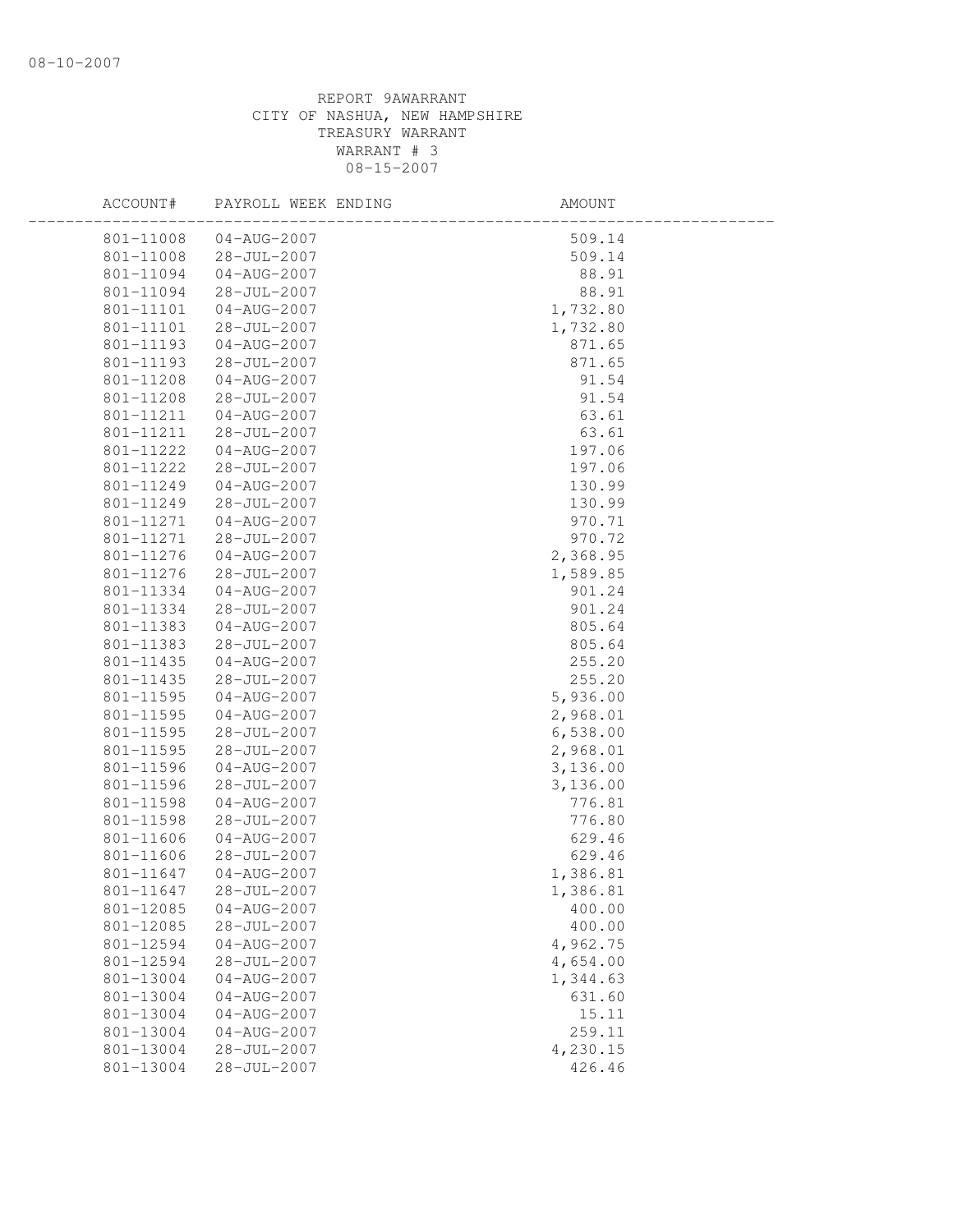|           | ACCOUNT#  | PAYROLL WEEK ENDING      | AMOUNT                                                  |           |
|-----------|-----------|--------------------------|---------------------------------------------------------|-----------|
|           |           | 801-13004 28-JUL-2007    | 322.24                                                  |           |
|           |           | 801-17001 28-JUL-2007    | 300.00                                                  |           |
|           | 801-59236 | 04-AUG-2007              | 350.34                                                  |           |
|           | 801-59236 | 28-JUL-2007              | 350.34                                                  |           |
|           | 801-59237 | $04 - \text{AUG} - 2007$ | 337.45                                                  |           |
|           |           | 801-59237 28-JUL-2007    | 337.45                                                  |           |
|           | 801-59240 | 04-AUG-2007              | 134.98                                                  |           |
|           |           | 801-59240 28-JUL-2007    | .<br>. 134<br>-------------------------------<br>134.98 |           |
| TOTAL 801 |           | SOLID WASTE DISPOSAL     | ________________                                        | 67,055.55 |
|           |           |                          |                                                         |           |
|           | 802-11028 | 04-AUG-2007              | 358.26                                                  |           |
|           | 802-11028 | 04-AUG-2007              | 168.59                                                  |           |
|           | 802-11028 | $28 - JUL - 2007$        | 358.26                                                  |           |
|           | 802-11028 | 28-JUL-2007              | 168.59                                                  |           |
|           | 802-11064 | 04-AUG-2007              | 134.98                                                  |           |
|           | 802-11064 | 04-AUG-2007              | 134.98                                                  |           |
|           | 802-11064 | 28-JUL-2007              | 134.98                                                  |           |
|           | 802-11064 | $28 - JUL - 2007$        | 134.98                                                  |           |
|           | 802-11091 | 04-AUG-2007              | 1,029.84                                                |           |
|           | 802-11091 | $28 - JUL - 2007$        | 1,029.83                                                |           |
|           | 802-11092 | 04-AUG-2007              | 1,452.80                                                |           |
|           | 802-11092 | $28 - JUL - 2007$        | 739.60                                                  |           |
|           | 802-11094 | 04-AUG-2007              | 266.70                                                  |           |
|           | 802-11094 | 04-AUG-2007              | 266.72                                                  |           |
|           | 802-11094 | 28-JUL-2007              | 266.71                                                  |           |
|           | 802-11094 | 28-JUL-2007              | 266.72                                                  |           |
|           | 802-11096 | 04-AUG-2007              | 816.65                                                  |           |
|           | 802-11096 | 28-JUL-2007              | 816.65                                                  |           |
|           | 802-11102 | $04 - AUG - 2007$        | 789.31                                                  |           |
|           | 802-11102 | $28 - JUL - 2007$        | 839.08                                                  |           |
|           | 802-11105 | 04-AUG-2007              | 879.36                                                  |           |
|           | 802-11105 | $28 - JUL - 2007$        | 911.12                                                  |           |
|           | 802-11155 | 04-AUG-2007              | 918.99                                                  |           |
|           | 802-11155 | 28-JUL-2007              | 892.02                                                  |           |
|           | 802-11157 | 04-AUG-2007              | 2,332.40                                                |           |
|           | 802-11157 | $28 - JUL - 2007$        | 2,352.00                                                |           |
|           | 802-11158 | $04 - AUG - 2007$        | 1,509.62                                                |           |
|           | 802-11158 | 28-JUL-2007              | 1,672.68                                                |           |
|           | 802-11208 | $04 - AUG - 2007$        | 36.62                                                   |           |
|           | 802-11208 | $04 - AUG - 2007$        | 36.62                                                   |           |
|           | 802-11208 | 28-JUL-2007              | 36.62                                                   |           |
|           | 802-11208 | $28 - JUL - 2007$        | 36.62                                                   |           |
|           | 802-11211 | $04 - AUG - 2007$        | 381.69                                                  |           |
|           | 802-11211 | $04 - AUG - 2007$        | 381.69                                                  |           |
|           | 802-11211 | 28-JUL-2007              | 381.69                                                  |           |
|           | 802-11211 | $28 - JUL - 2007$        | 381.69                                                  |           |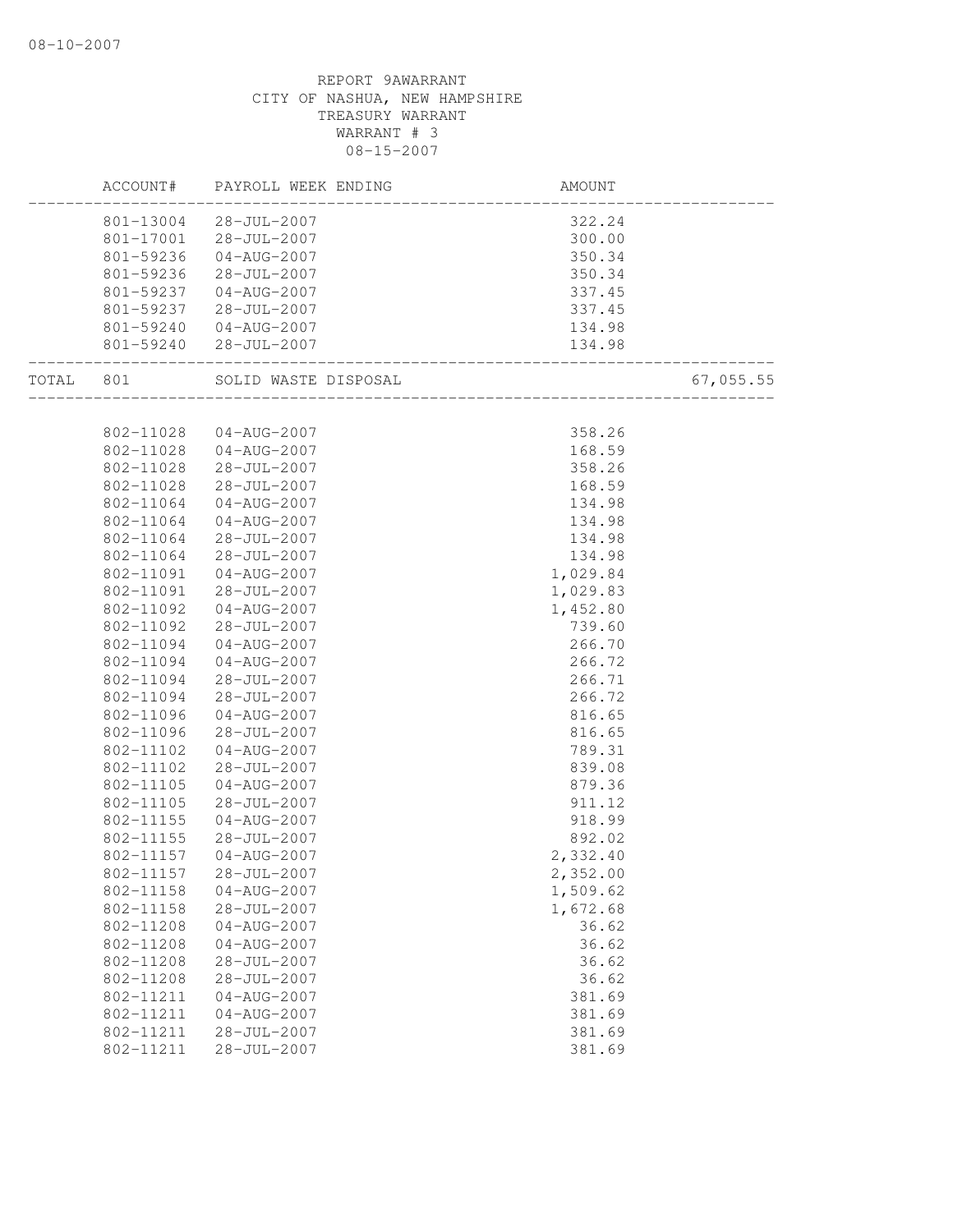| ACCOUNT#  | PAYROLL WEEK ENDING | AMOUNT   |
|-----------|---------------------|----------|
| 802-11222 | $04 - AUG - 2007$   | 197.06   |
| 802-11222 | 28-JUL-2007         | 197.06   |
| 802-11249 | 04-AUG-2007         | 74.85    |
| 802-11249 | 04-AUG-2007         | 74.85    |
| 802-11249 | 28-JUL-2007         | 74.85    |
| 802-11249 | 28-JUL-2007         | 74.85    |
| 802-11260 | $04 - AUG - 2007$   | 1,760.00 |
| 802-11260 | 28-JUL-2007         | 1,760.00 |
| 802-11270 | $04 - AUG - 2007$   | 944.44   |
| 802-11270 | 28-JUL-2007         | 944.45   |
| 802-11330 | $04 - AUG - 2007$   | 967.45   |
| 802-11330 | 28-JUL-2007         | 967.44   |
| 802-11333 | 04-AUG-2007         | 948.48   |
| 802-11333 | 28-JUL-2007         | 948.48   |
| 802-11435 | $04 - AUG - 2007$   | 425.33   |
| 802-11435 | $04 - AUG - 2007$   | 170.13   |
| 802-11435 | $28 - JUL - 2007$   | 425.33   |
| 802-11435 | $28 - JUL - 2007$   | 170.13   |
| 802-11480 | 04-AUG-2007         | 2,104.00 |
| 802-11480 | $28 - JUL - 2007$   | 2,104.00 |
| 802-11507 | 04-AUG-2007         | 149.36   |
| 802-11507 | 28-JUL-2007         | 746.80   |
| 802-11513 | 04-AUG-2007         | 5,108.80 |
| 802-11513 | 28-JUL-2007         | 5,089.60 |
| 802-11514 | 04-AUG-2007         | 2,644.80 |
| 802-11514 | $28 - JUL - 2007$   | 2,642.40 |
| 802-11681 | $04 - AUG - 2007$   | 294.25   |
| 802-11681 | $04 - AUG - 2007$   | 1,177.01 |
| 802-11681 | 28-JUL-2007         | 294.25   |
| 802-11681 | 28-JUL-2007         | 1,177.01 |
| 802-11693 | $04 - AUG - 2007$   | 1,046.17 |
| 802-11693 | 28-JUL-2007         | 1,046.16 |
| 802-11763 | $04 - AUG - 2007$   | 154.67   |
| 802-11763 | $04 - AUG - 2007$   | 618.66   |
| 802-11763 | $28 - JUL - 2007$   | 154.67   |
| 802-11763 | $28 - JUL - 2007$   | 618.66   |
| 802-11764 | $04 - AUG - 2007$   | 1,103.01 |
| 802-11764 | $28 - JUL - 2007$   | 1,073.01 |
| 802-12154 | $04 - AUG - 2007$   | 1,184.75 |
| 802-12154 | 28-JUL-2007         | 1,215.50 |
| 802-12203 | $04 - AUG - 2007$   | 480.00   |
| 802-12203 | $28 - JUL - 2007$   | 480.00   |
| 802-13004 | $04 - AUG - 2007$   | 376.12   |
| 802-13004 | $04 - AUG - 2007$   | 636.42   |
| 802-13004 | $28 - JUL - 2007$   | 1,420.66 |
| 802-13004 | $28 - JUL - 2007$   | 3,720.93 |
| 802-17001 | $04 - AUG - 2007$   | 300.00   |
| 802-17010 | $04 - AUG - 2007$   | 1,100.00 |
|           |                     |          |